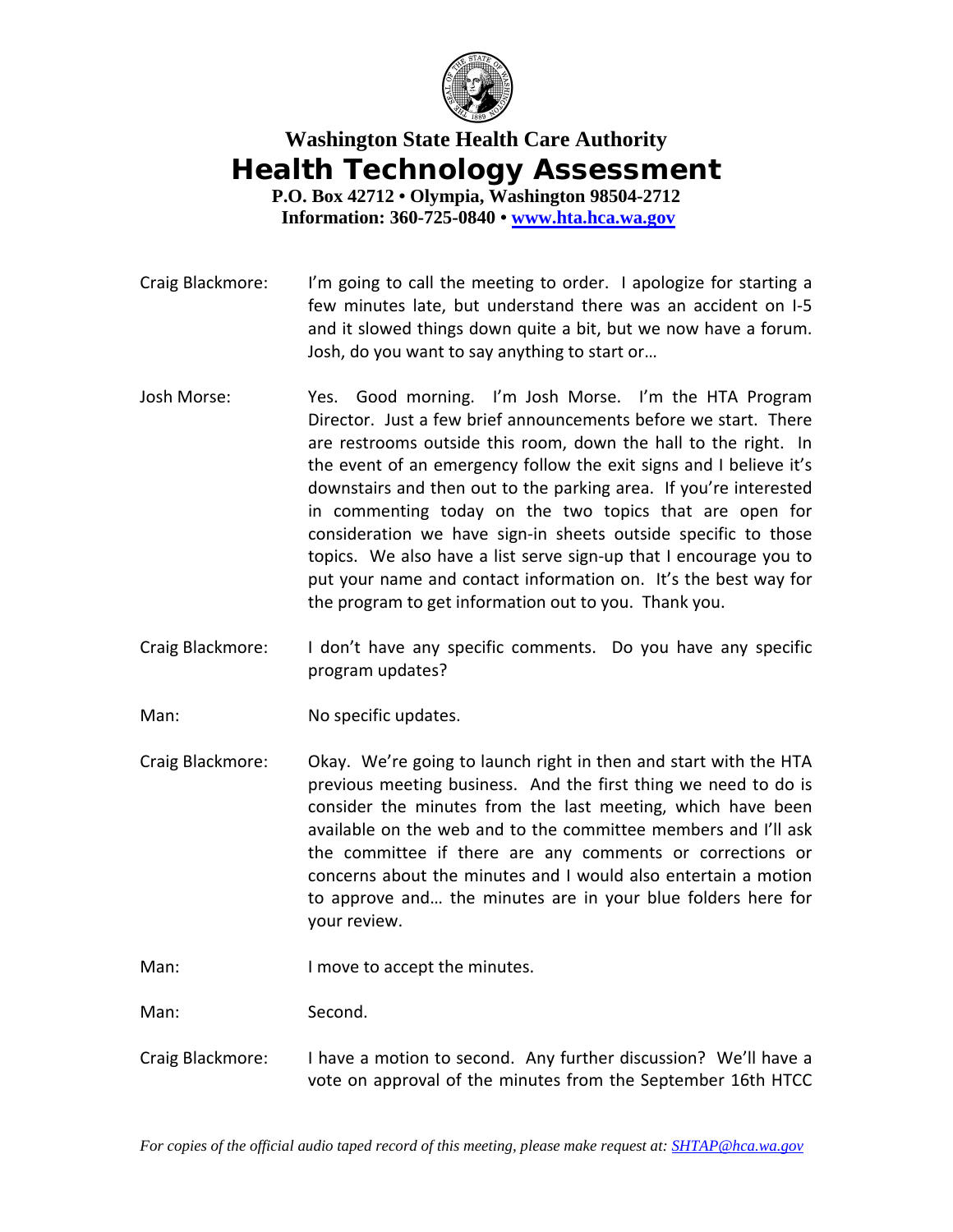meeting. I'll just have a show of hands. All in favor? Six votes for approval.

The second order of business is to have our final binding vote on the draft findings and decisions from the previous meeting and we'll start with the femoroacetabular impingement syndrome draft findings and decision and that's in your blue packet. We've also received public comments, which have also been made available to the committee members prior to the meeting. So I will open the… open to the committee members for any discussion or comments on the draft findings and decisions for femoroacetabular impingement.

I just had one comment I wanted to make based on some of the feedback we've gotten in the public comments on the draft findings and decisions. And that was that there was a concern raised about what was perceived as what might be a change in one of the key questions between the initial drafting of the questions and the technology assessment. And the point was that in the initial drafting the key questions talked about the effectiveness of the femoroacetabular impingement surgery, but didn't specify a comparison group and then in the technology assessment the comparison group was specified that we were comparing to no surgery. And I think in the context of evidence‐ based medicine you have to compare it to something and so by specifying that we were comparing to no surgery I think that was simply clarifying that this wasn't about comparing one surgical intervention to another. It was about comparing "is the surgery effective compared to non‐surgical treatment" meaning anything else—meaning standard medical therapy? And again a concern was raised that by having this really semantic change in the key questions that we would somehow be excluding consideration of case series and there were a number of case series around that topic. And that's really not the case. The case series around femoroacetabular impingement surgery were all included in the technology assessment report. They were all available to the committee members. That was some of the evidence that was considered in our decision making.

In fact, in general case series is one of the weakest forms of evidence. There's a lot of biases that can come into play, selection bias being one, regression to the mean particularly in the context of more subjective outcomes like pain. There's challenges with outcomes assessment in the context of a case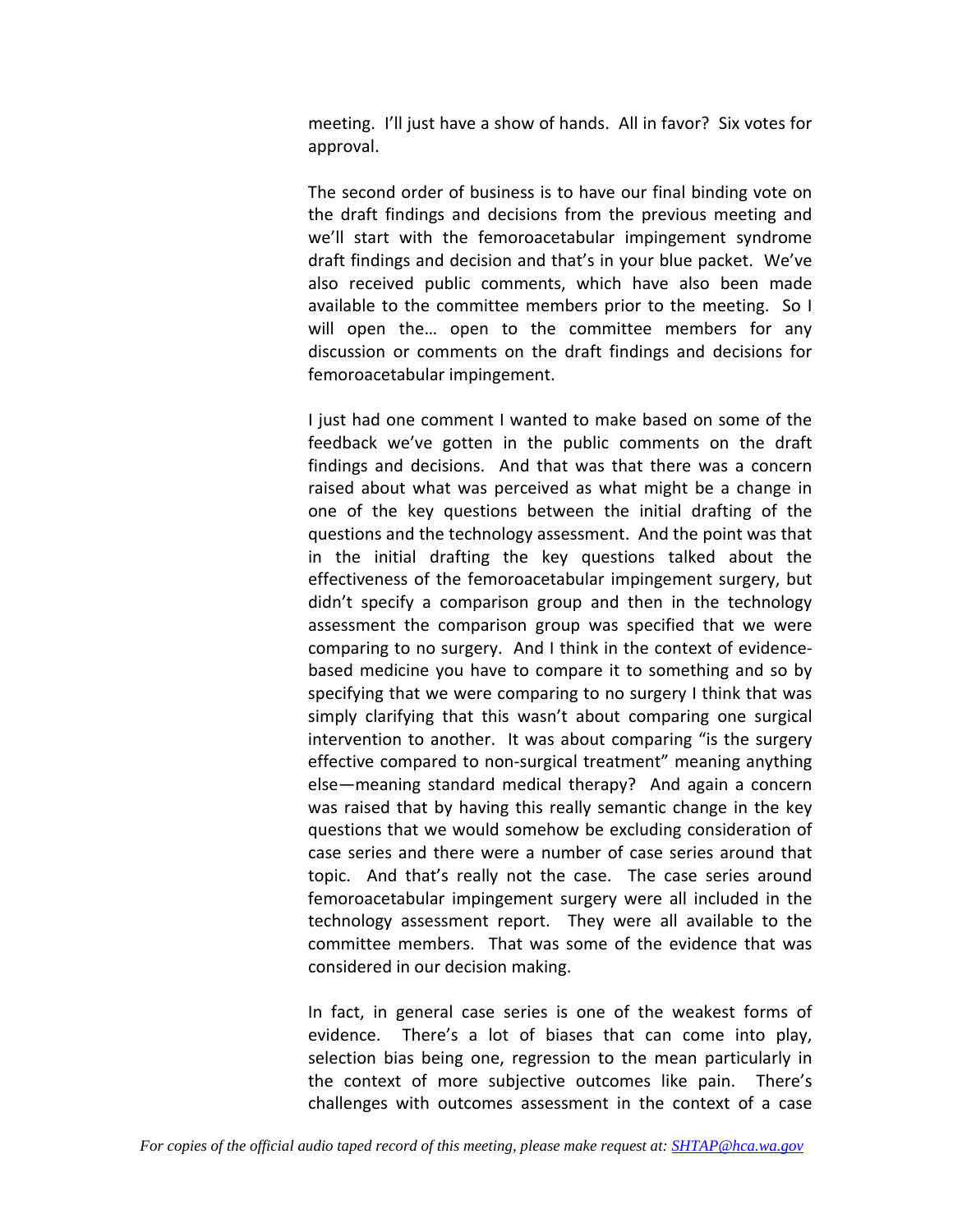series, challenges with blinding, challenges with placebo effect. So again a case series is usually, in most circumstances, not considered very strong evidence and the committee relies on the best available evidence. So we would in general await trials, controlled trials, particularly randomized clinical trials if they're available more highly. So I just wanted to clarify that. Any other comments on the draft findings and decisions for FAI? So I'd entertain a motion to approve.

- Man: Motion to approve.
- Man: Second.
- Craig Blackmore: Okay. We'll have a vote for approval of the draft findings and coverage decision and just a show of hands all in favor? And six in favor.
- Woman: It's actually seven. Seven committee members.
- Craig Blackmore: Seven. Thank you. Um, okay, next is the draft findings and decisions for PET scan… are there any comments from committee members regarding the Positron Emission Tomography scans for lymphoma or the public comments we've received on that topic? Okay. If not, I will entertain a motion to approve.
- Man: Motion to approve.
- Man: Second.
- Craig Blackmore: All right. I have a motion and a second. Again, we'll have a show of hands. All in favor of final approval of the draft findings and coverage decision for Positron Emission Tomography in lymphoma? And again seven approved.

Next order of business is scheduled and open public comments on the microprocessor controlled lower limb prostheses. We're actually a little ahead of time. I think what we will do is launch into those, particularly if there is anyone here who signed up to provide comments, and then we'll open to comments from people on the phone if there are any; and because we're a little ahead we might circle back and ask again when we get into that time window. Does that resonate?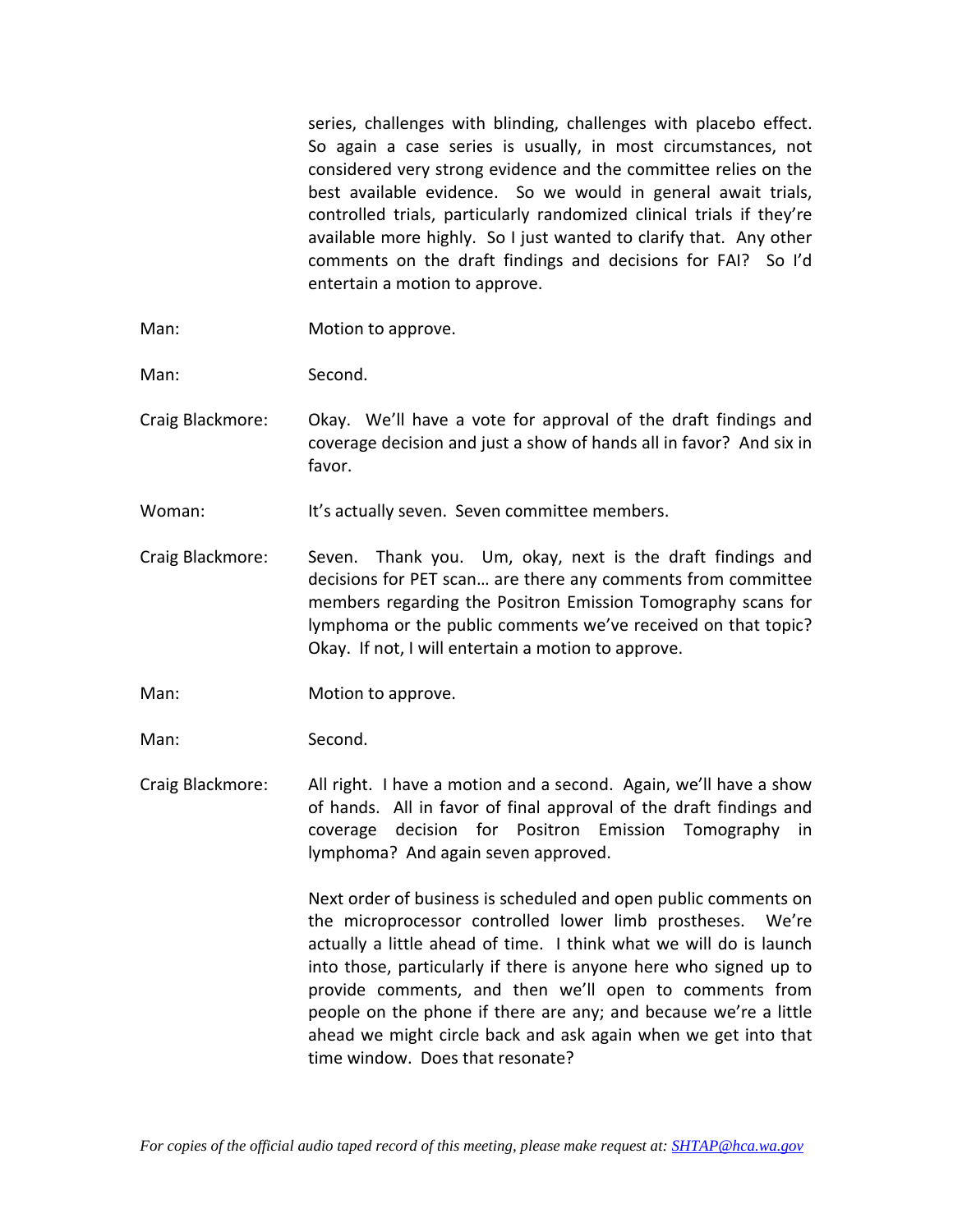Man: Actually we did move beyond the program background, which we could do now. We have a few slides on the program background updates.

Craig Blackmore: That sounds good. That sounds great.

Man: Is that the full screen?

Woman: This? Yes.

Josh Morse: Okay. Thank you. So good morning. My name is Josh Morse. I am the Program Director. Thank you for attending this morning. So as Dr. Blackmore mentioned if you wish to comment and you are on the phone we will ask you at that time and there are signin sheets for those who are present.

> So briefly I'll go over a bit of the program background and how the program works. Today's topics again are microprocessor controlled lower limb prostheses and osteochondral allograft autograft transplantation.

> The HTA program was initiated in 2005 through legislation. It was part of Governor Gregoire's evidence‐based health care improvement process. It results in a collaboration across state agencies to review health technologies and determine the best value for the state when it purchases health care. So why health technology assessment? HTA is part of that overall strategy to address the strong link between increasing spending and new technology. The diffusion of medical technology is a key driver of cost increases and where there's a lack of sufficient evidence there's also sometimes a variation in utilization and the program attempts to address that.

> Key products include paying for what works is the ultimate outcome through transparency. Topics are published. Criteria and reports are evaluated in an open and public meeting. The technology assessment is written for each topic. Decisions are scientifically based on the best available evidence to address the key questions including is it safe? Is it effective? And does it provide value?

> Technologies are selected by the director of the Health Care Authority. Technologies can be nominated from the public or from within the state agencies. A vendor is contracted to produce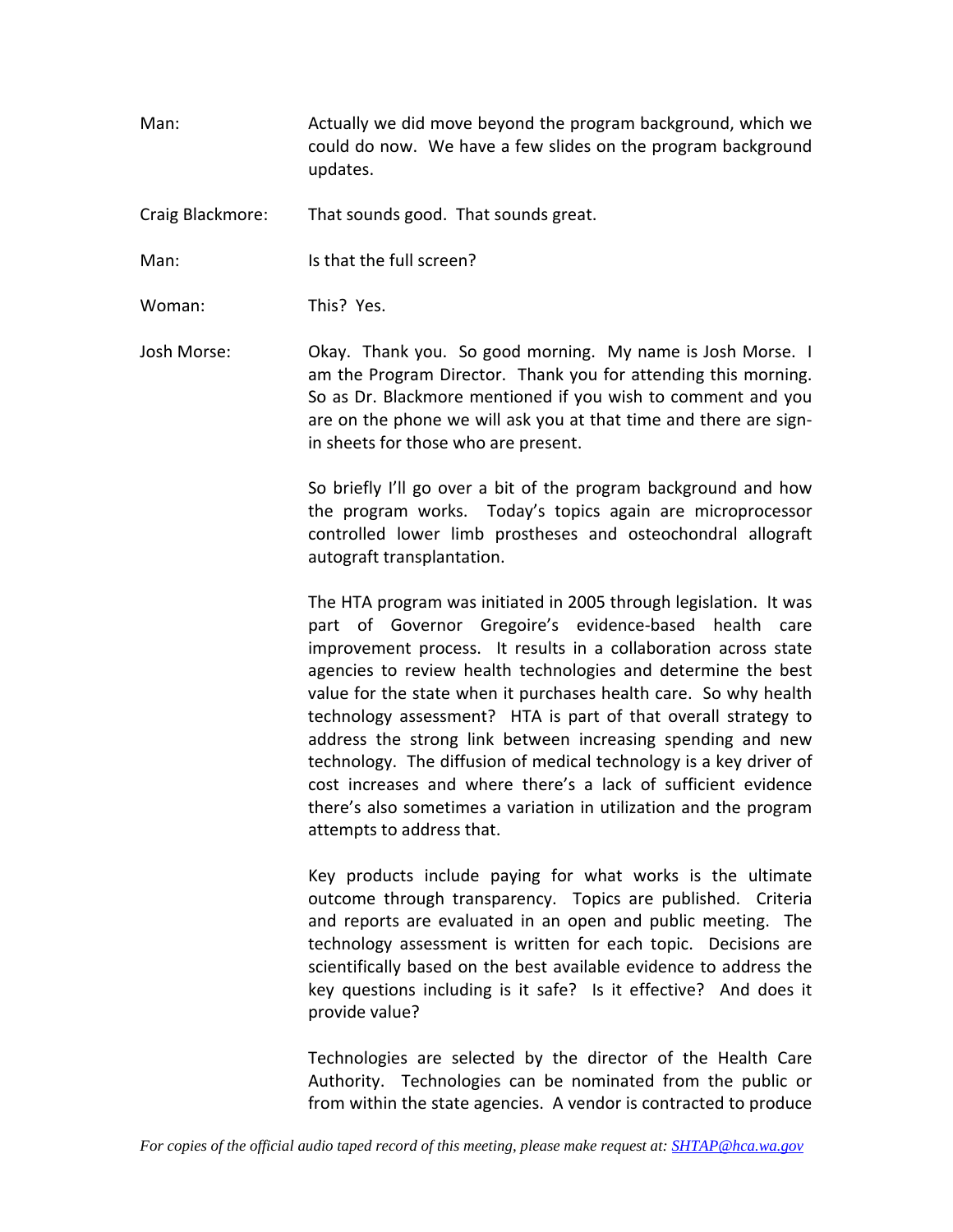the written technology assessment reports. The clinical committee makes the coverage determination and the agencies then implement the determinations.

Evidence for these determinations can come from a variety of sources for efficacy or the question of how the technology functions in ideal environments, randomized controlled trials and meta-analyses may be the strongest evidence. For effectiveness, which is a question of how well technologies work in real-world environments; larger studies, rigorous observational cohorts or population level analyses may be the most informative. Safety is a variant of effectiveness. Larger trials would tend to provide better evidence. Case reports, case series and FDA are also sources of information. Cost information might come from modeled analyses or formal cost effectiveness studies or be based on actual expenditures from modeling or administrative data.

The committee must consider and review the health technology assessment and they may consider other information including information provided by the Health Care Authority or other state agencies, reports and testimony from advisory groups and the public and public comment.

This is a list of topics that are upcoming. In March the committee will review sleep apnea diagnosis and treatment along with bone morphogenic protein. Slated for later next year are stereotactic radiosurgery, robotic assisted surgical devices, upper endoscopy for GERD, and potentially CT/MR for pelvic and abdominal pain and elective C-section. That concludes my comments. Thank you.

- Craig Blackmore: Okay. Since we're a little bit ahead of schedule… we try to have the public comments occur when it is on the agenda in case somebody had intended to call in at that time or wasn't here yet. So we're going to jump ahead and do the agency utilization and outcomes and then put the public comment back in at… in roughly the scheduled time period. So Gary?
- Gary Franklin: You're really far away. Thanks very much. This is a really interesting technology. It's… thank you. We have some agency data and some thoughts on the report.
- Craig Blackmore: Sorry to interrupt for one second, Gary. Committee members, it's in your packet if your eyes are as bad as mine and you have trouble seeing the screen. The slides are in here. Thanks.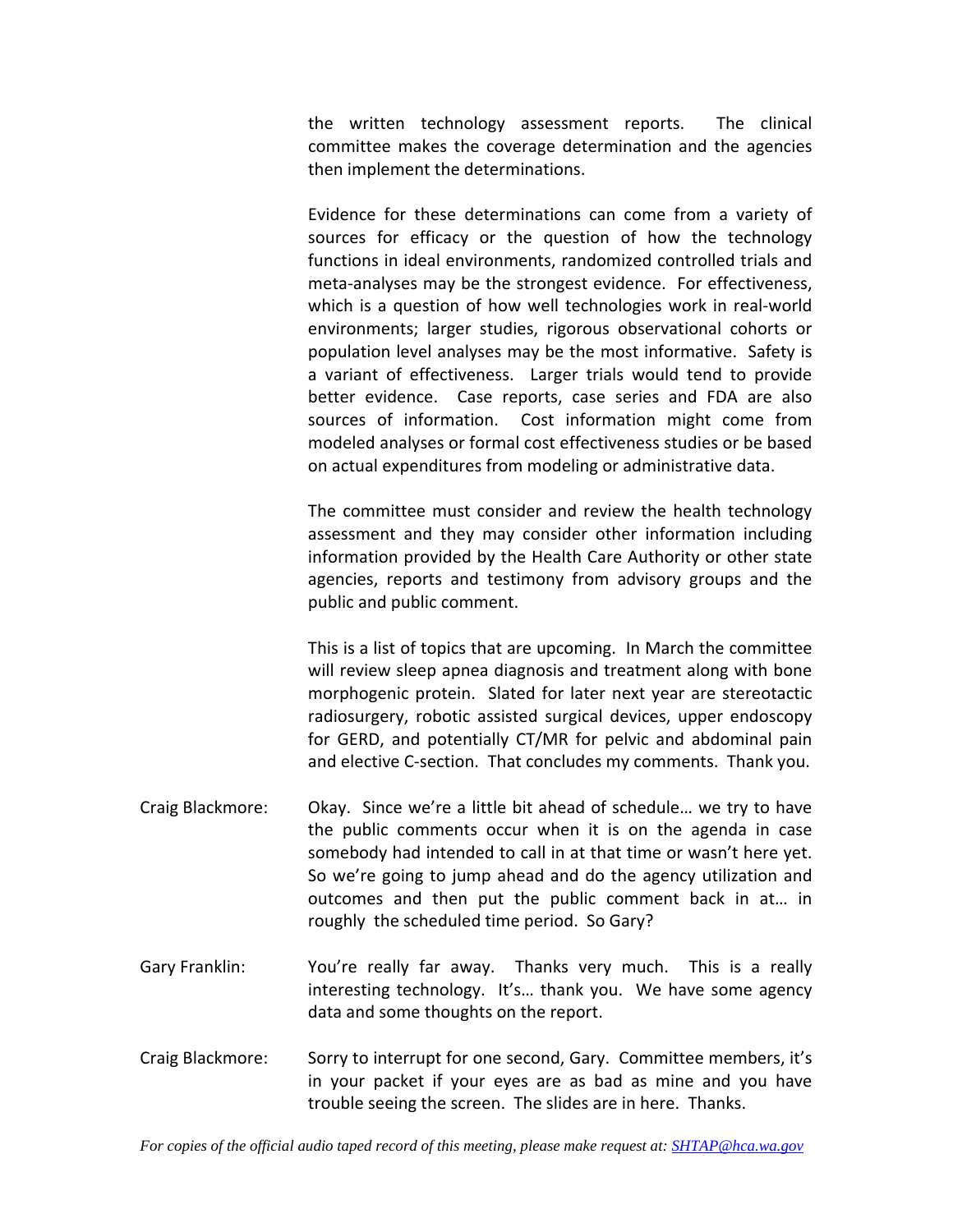Gary Franklin: So we're talking about the microprocessor-controlled lower limb prostheses, MPC for short. The background is that… the hope is that this kind of computerized control of prosthetic functions and now we're talking about lower limb knee or above‐knee amputations for the most part. There is a foot MPC, but the evidence on that is almost non-existent. So what we're mostly talking about today is the evidence and your decisions on the knee MPC.

> The idea is that better computerized control of prosthetic functions such as control of resistance in the knee, control of stability will theoretically improve balance, gait speed and efficiency. I think the main issues here really relate to "what is the evidence on objective outcomes such as measurement of actual efficiency and oxygen consumption and measurements of actual performance in these studies?" There are a lot of outcome measures that are self‐reported related to other aspects of patient preference and patient satisfaction that are important. But the thing that I tried to focus on in here is, you know, what are the objective measures? And it's an important area because the database is basically level 3 and level 4 studies. So the question is which outcomes really are going to carry the day? So the question is, do these MPC prosthesis improve function and more capacity for example in a meaningful way? What constitutes a meaningfully better use of energy and how does that translate into whether it's actually allowing the person to do more in their life and have a better life? These are severe injuries and obviously in the L&I population these are catastrophic injuries for anyone. But when it happens at work we have to pay particular attention to that at L&I.

> In terms of the agency medical director's usual look at safety, efficacy and cost, there's not a lot of safety issues with this thing. There is an issue that has to do with it can't get wet because if it gets wet I understand, and others here can speak to it probably better than I, maybe it stops working or something goes wrong with it and so I understand that you actually have to have both a regular prosthesis and an MPC prosthesis most of the time when you have an MPC prosthesis.

> Efficacy – we have high concerns because of the low level of data. And cost we have high concerns, which you'll see in a minute. So this is one of the few technologies that we've looked at where the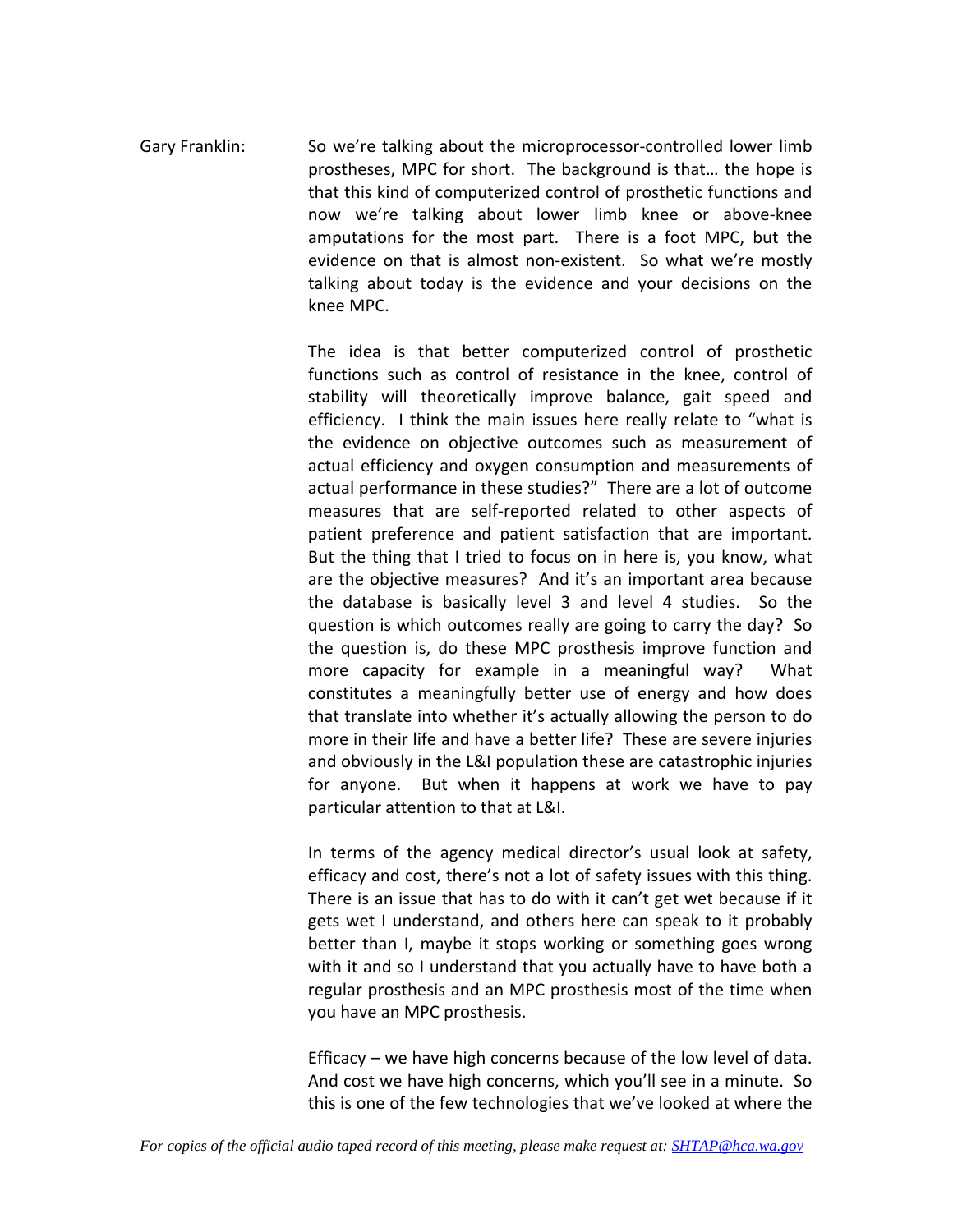issue really comes down to… for a huge cost is the added value worth what the patient gets out of it in terms of quality of life, performance and efficiency?

And then is that increased cost of MPC worth the added gain and in whom and for what purpose and under what conditions? So one example is none of the studies are done in vascular… cases with vascular amputations and most of the insurance company's coverage policies exclude the MPC for vascular indications. But I'm not sure that's anything that was dealt with too much in the report or even in our own internal discussions because L&I doesn't see those cases.

Medicaid… Medicare uses and generally most… I believe most rehab units that assess patients for prostheses use a functional scale called the prosthetic functional level assessment and you can see these… there are five levels that are assigned and the question with this kind of a technology is, again, in whom? And I think the feeling among most of the payers and L&I's policy is that you should have a very high level of functioning if you're going to be using this kind of technology and that level of functioning would have to be a K‐3 or a K‐4. That using this in a… there's a little stuff in the literature that suggests that people that have a K‐ 2 level might benefit from it but the evidence is extremely flimsy. L&I has been focusing its policy on folks that can at least… at least have the ability or potential for ambulation with variable cadence. Typical of the community ambulator who has the ability to transfer most environmental barriers and that it may have vocational therapeutic or exercise impacts that are significant.

So when you're thinking about your decision as to whether to cover it or not, if the decision is to cover we would strongly recommend that you consider which conditions it would be covered under. One which I don't have on here because L&I doesn't deal with it is whether it should be allowed in people with vascular amputations. The database is pretty much non‐existent in them. Most people agree that folks that receive this should have very high cognitive functioning levels and very good cardiovascular function. I think that one of the reasons it might not be used in people with vascular amputations is that they have severe cardiovascular problems. So that's just something else to think about. But L&I's coverage policy was done some years ago and we did our own internal technology assessment, which was before some of the studies came out. I think it was in 2003 or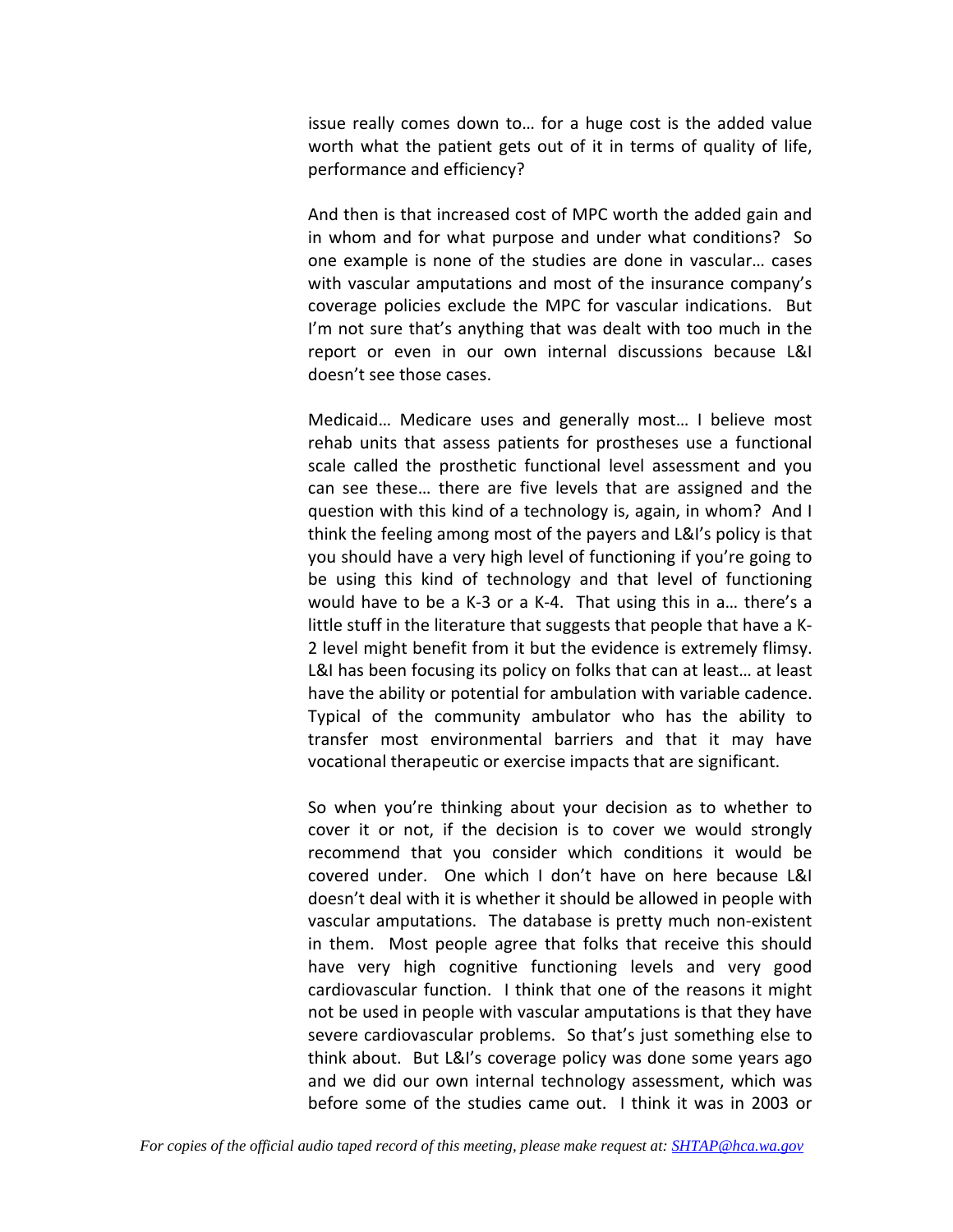something like that. And our nurses who were heavily involved in these decisions put together, with that technology assessment, a coverage policy and that is that the patient would have to have a CMS functional level 3 or 4 and all of the following: a unilateral transfemoral amputation. Because, you know, worker's comp goals are to return people to work that there had to be a work oriented goal that could be met by this new technology. The client's work requires the ability to ambulate long distances, say 400 yards at varying speeds or over uneven ground or with frequent use of stairs required. In addition, the client had to have demonstrated mastery of the use of a prosthetic knee that had both stance and hydraulic swing control because that's what this… you need to have both of those functions going pretty well in somebody that has descent cognitive and cardiovascular function. And possibly with some other additional performance goals that will be important to meet and that's why you're using this expensive technology. And then there's weight issues. L&I uses a weight of 220. Other coverage policies have other weights as well.

There's no specific, you know, detailed coverage policy. It's basically covered at Medicaid and Uniform Medical. And the foot/ankle system is not covered by any agency.

These are the codes. It's a very complex area. I'm hoping that some of the folks here that have more experience with this can speak to it. But the most important thing here is this... is the average payment per member, which is the third line on this slide. L&I paid for eight of these things. I can't remember what the timeframe was. And it was \$101,000 per client for the technology. L&I's reimbursement policies are generally sort of more generous. We're actually in general above the median for commercial payers for everything we pay for. So we're going to be a lot higher than Medicaid and Medicare. We're generally higher than the average commercial payer on those things. So you can look at our payment as being sort of more on the generous side. And then the others have lower per patient costs. PEB was \$43,500 for 14 patients and Medicaid was of course much lower. But the average cost for the non‐MPC you can see at L&I was about \$22,000. So the cost of the MPC is about five times higher than the cost of the regular prosthesis in these patients.

Man: So Gary can I interrupt? I mean there's huge differences here between L&I and Medicaid. You think those differences are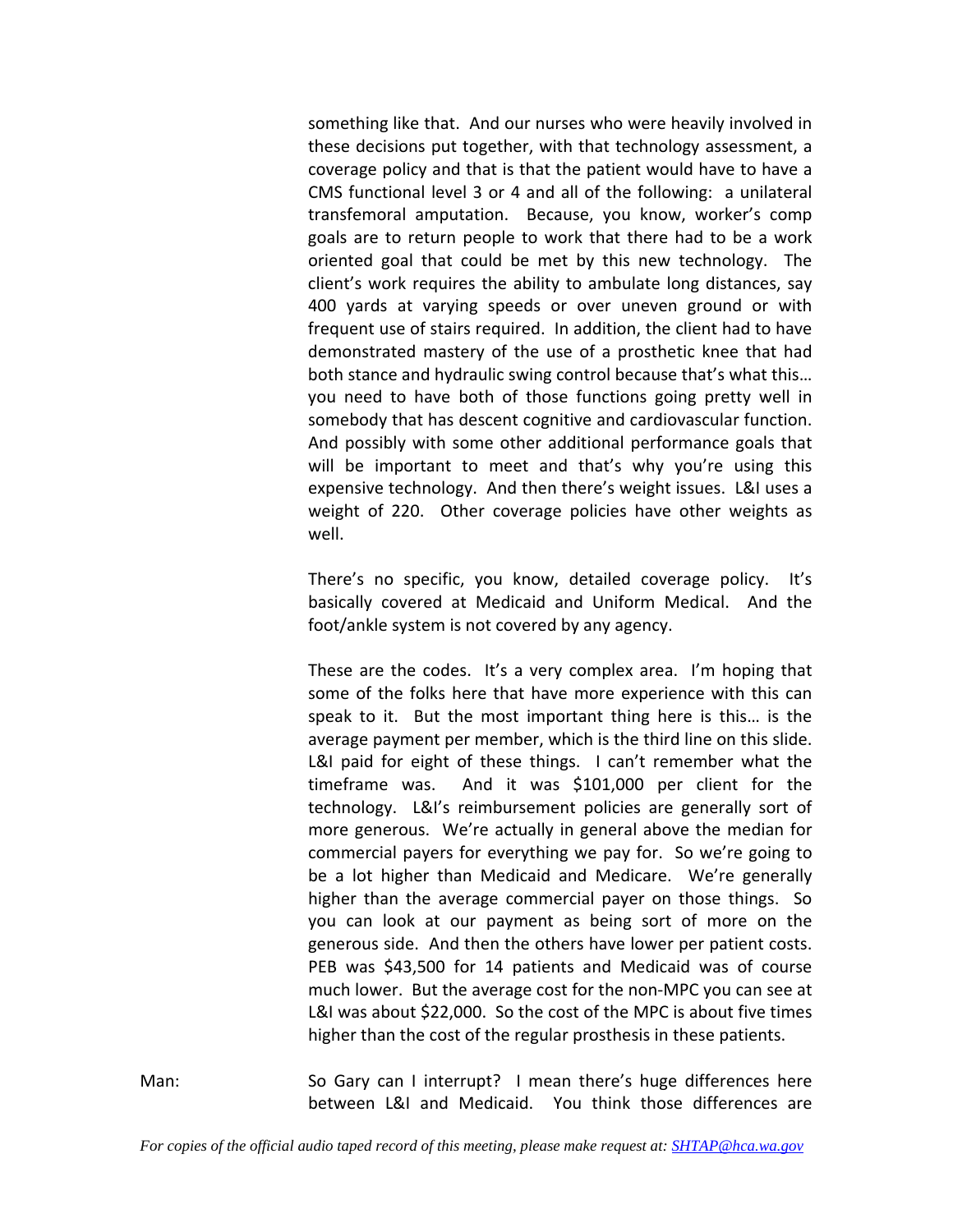mainly just a function of higher reimbursement or are these different patients? Or are they getting different equipment?

Gary Franklin: I can't tell you for sure. I don't know. Margaret, do you have any idea about that?

Margaret Dennis: I'm sorry, I didn't hear the question.

- Man: There's a ten‐fold difference between L&I and Medicaid in average patient member payments for the MCP and I was trying to get a feel for is that simply difference in how much they reimburse for the same product or is it a difference in the product itself or is there… I mean…
- Margaret Dennis: I believe it is a difference in the reimbursement and the fact that PEB is in the middle between the two indicates that they have a coverage of benefits coordination with other payers for part of their membership. So you're seeing a partial full reimbursement for PEB, full reimbursement for L&I and an under‐reimbursement for Medicaid.
- Man: But it is interesting that if you look at the reimbursement for the non‐MPC prosthesis the very… if you look at the non‐MPC reimbursement per patient the variation is much less for the non‐ MPC than it is for the MPC. So the difference between Medicaid and L&I and the MPC is almost ten-fold difference and the difference in the regular prosthesis is only a four‐fold difference on average. So, you know, I think part of it is, you know, how this specific kind of thing is paid for by L&I. But it is a reimbursement difference.
- Man: I'm going to let you get to the end of your presentation and then I'm sure everybody will have more questions.
- Gary Franklin: And, you know, without going into gory detail here a lot of the cost is not only the equipment, but there's always a lot of add‐ons and that's true for the MPC and the non‐MPC prosthesis. Perhaps people in the room that are more skilled and knowledgeable about exactly all the little components and all could speak to some of this stuff.
- Man: Gary, I have a question about... you mentioned that the... most of these patients that the MPC do have also have the non‐MPC as well.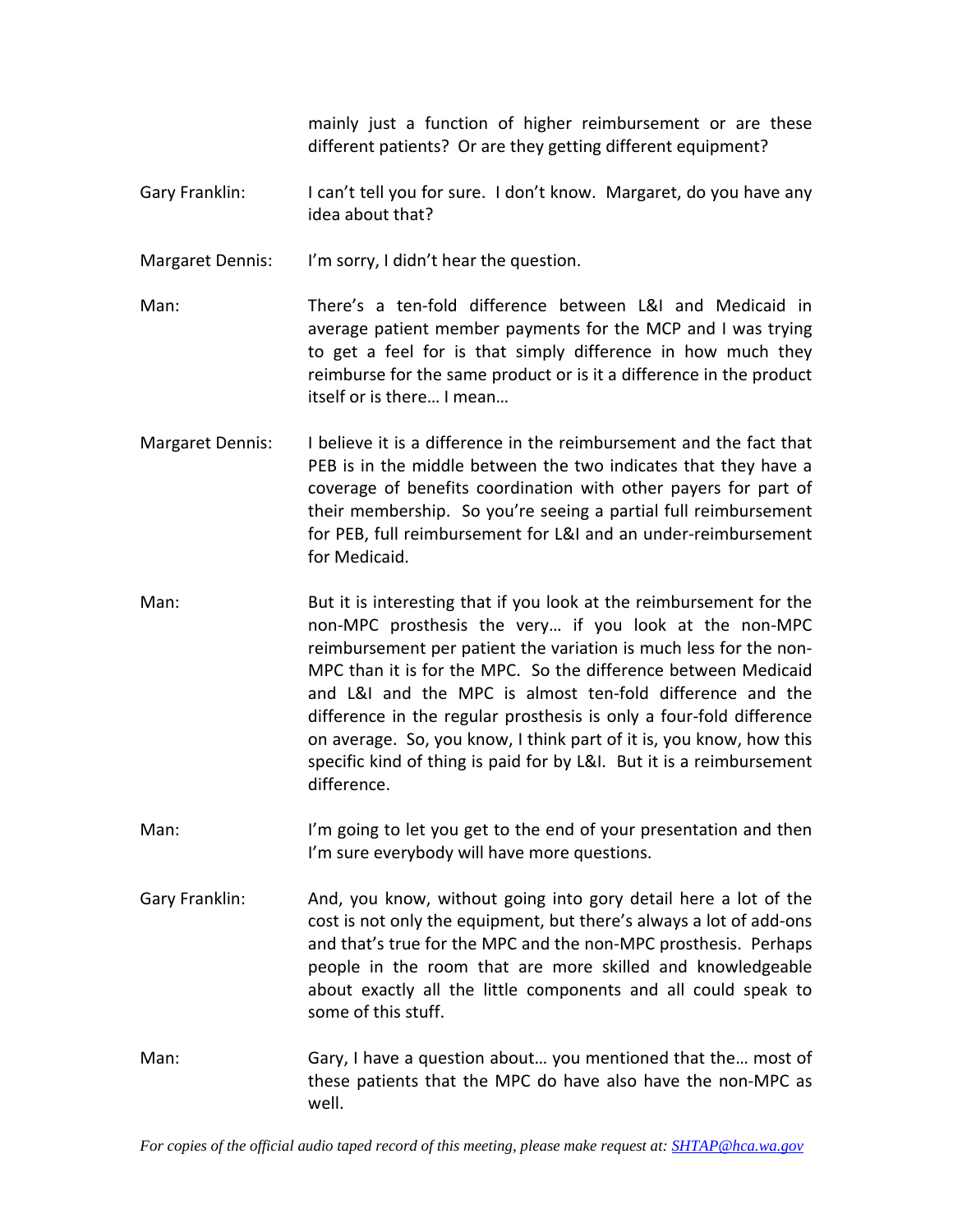- Gary Franklin: I'm sorry, that was called to my attention just before this meeting. I was actually not aware of that. Does somebody else in the room who knows more about this, can they speak to that?
- Craig Blackmore: Thanks, Christopher. Let's get through your presentation and then we'll get back into the sort of question and answer period after that just to keep us on schedule. I messed up the schedule. I apologize. Let's continue.
- Gary Franklin: Most insurer's do lean towards coverage for the lower extremity MPC, but not in coverage for the ankle and feet MPCs.

So the state agency sum review is that it's a really cost benefit issue. Whether these things are proven or unproven for clinically meaningful outcomes and I would focus on the objective measures as well as the patient‐reported perception measures. The high cost and the set cost would necessitate an important view of functional assessment and classification and maybe a careful performance‐based assessment in certain centers of excellence if that could be done, and I would certainly defer to the rehab people in the room as to whether that is practical or not. And no evidence to support coverage of the microprocessor ankle foot prosthesis yet.

The kinds of recommendations if you're gonna do coverage… one possibility is non‐coverage because of the objective measure studies are pretty weak. The energy expenditure studies really are either non‐significant or… on oxygen consumption show something on the order of less than 10% saved energy or no difference in saved energy. So it's that kind of thing I guess I'd be looking at. But if you do decide to cover it we'd certainly… should do it with conditions—functional level 3 or 4, weight, cardio and cognitive issues should be limitations, vascular, non‐vascular, a demonstrated knee for a higher performance. That is that you need it because you need it for work, you need it because you have other compelling performance issues.

Sorry, I didn't switch the slide. Anyway, so that's about it. You probably get the picture of what we're saying. Any questions? Yeah, Chris?

Chris: So I'd appreciate it if you could clarify what was brought up by both the reviewers of the report in the cost issue. And what I'm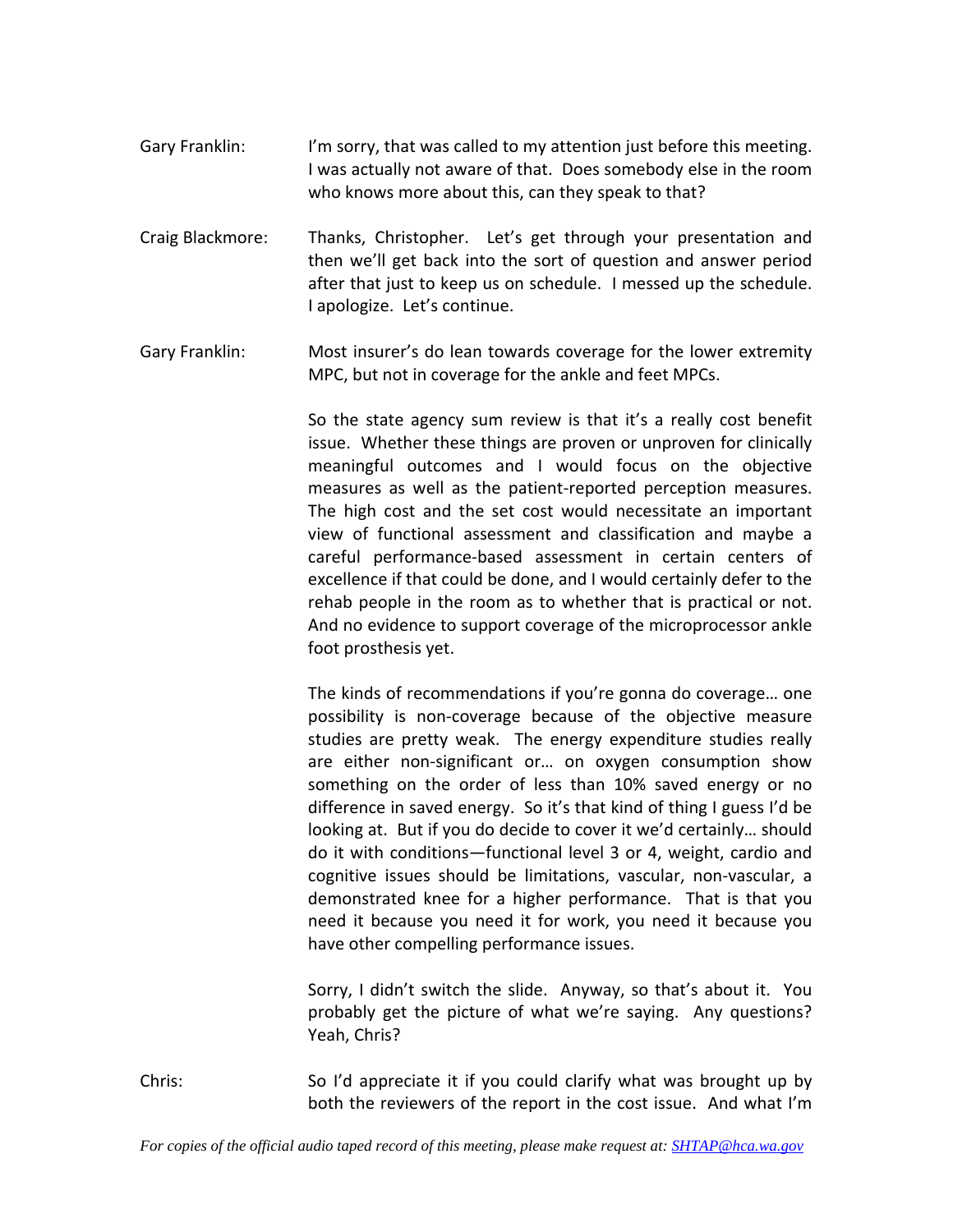trying to figure out is the cost of the… what does prosthesis add to the cost… what this joint adds to the cost of a total prosthesis and prosthesis fitting versus a non-MPC joint? And as the reviewers point out the data here… is the data… to get one of these knees we're talking about you have to be either transfemoral or hip disarticulation level amputee. So below knee you don't get one of these. And both reviewers stated it looked like there well may be data on below knee amputees in the comparative data who don't even get a knee prosthesis. So if you have a transtibial amputee and you compare that cost to the cost of anybody over the transfemoral amputation, the transfemoral prosthesis is going to be a lot more expensive and a hip disarticulation even more expensive and more difficult. And I'm trying… I don't understand from the data you gave us what the relative cost of a prosthesis for somebody with a transfemoral amputation would be with either an MPC or a non‐MPC joint? Then what is the cost differential? And I couldn't pull that out. And that's an important… that's the whole question here, isn't it? And then the issue of if they actually have to have two prostheses because these are weather dependent or there is some other restriction on the use of them in various circumstances that obviously would have a significant cost differential as well. But can you get at that issue of what is the actual addictive cost of putting in this type of joint into a transfemoral prosthesis as opposed to one that doesn't have this?

- Gary Franklin: Well, we tried to get it to the best that we could. Margaret, do you have anything on that?
- Margaret Dennis: Yeah. In the evidence report there was a set of tables that listed the various components of the prosthetics and there is one column that is just the microprocessor costs in the… I'm not sure which page it is.
- Man: So that's from the technology vendors' evidence report, not from the…
- Margaret Dennis: It is embedded… it is our data, the agency data embedded in the technology.

Woman: Page 17.

Margaret Dennis: Yeah, page 17.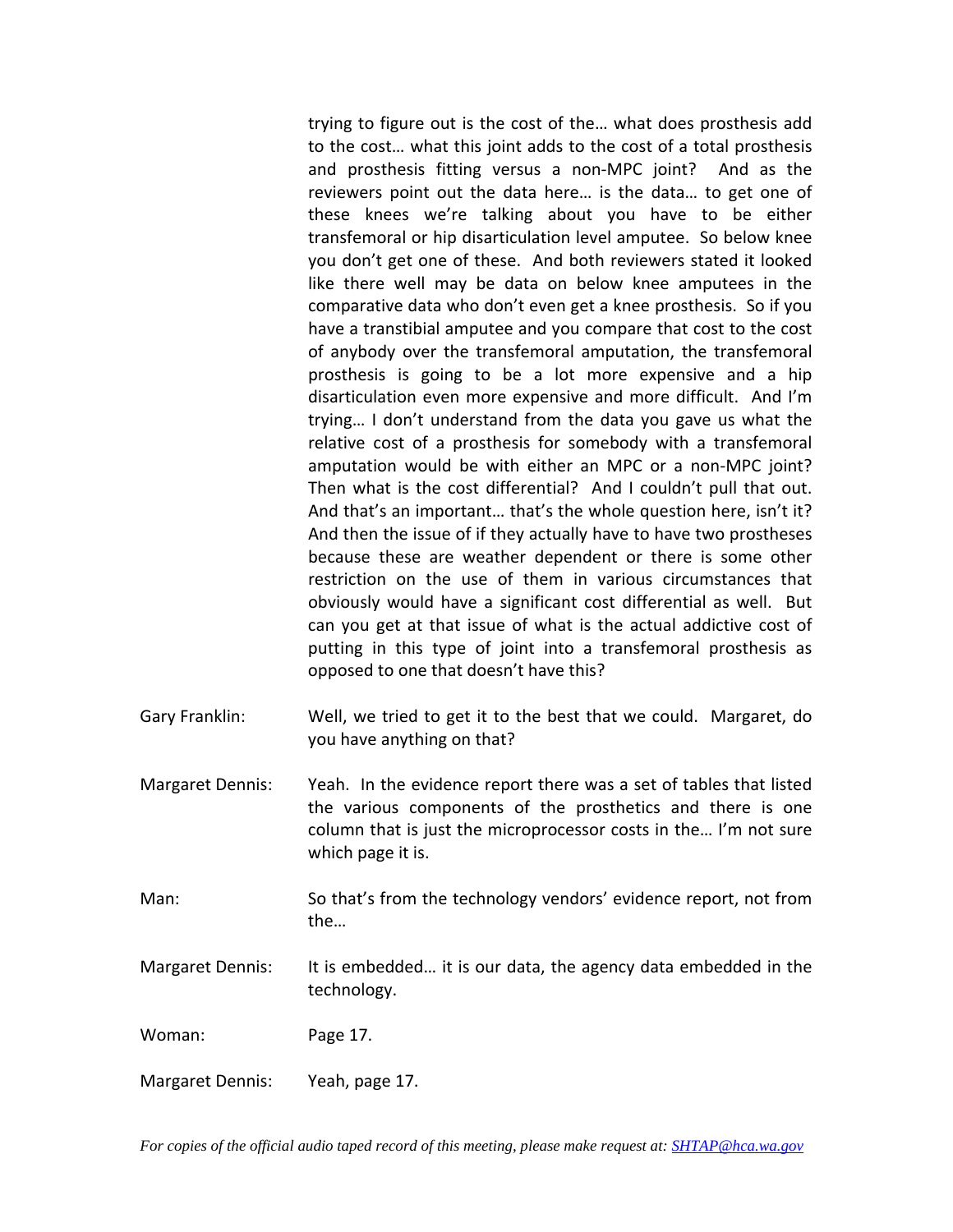Man: Do you want to ask him now or do you want to defer that?

- Margaret Dennis: And so there were three tables there; one for each agency showing average costs.
- Man: So we're looking now at the technology vendors report on page 17, a table which details cost components for the MPC versus non‐MPC prosthetic patients. It's not clear to me from looking at this table if the patient's are otherwise identical in the two groups or if the prosthetic… if the MCP group includes more transfemoral versus the… versus transtibial in the other group. Is that… that's the question that is raised. Can you help us, Margaret?
- Margaret Dennis: I don't think that… we did not evaluate the data considering that. So we basically only know this is how much it costs for the MPC… MCP version.
- Man: So there's a potential selection bias if you will in that the non-MCP group may have a larger number of less expensive transtibial versus the MCP group might have a greater number of more expensive transfemoral. Is that a fair… potential, we don't know that.
- Margaret Dennis: True.
- Man: Well I guess I'll also ask the vendor, you know, part of that technology assessment is to look at costs and I think that most people agree that this is much more expensive than a regular prosthesis. Did you have any other sources of information on cost?
- Craig Blackmore: Can you just introduce yourself since we haven't heard from you?
- Nora Henrikson: Yeah. So I'm Nora Henrikson with Spectrum Research who is the vendor for this. We didn't look at the state data. We just looked at the published literature and we found three studies that were all done in European settings. So... and the trends were similar that the microprocessor prosthetics were more expensive. But there wasn't any published literature that included US data.
- Craig Blackmore: Okay. So just to prevent us from getting too far ahead, are there any other questions specific to the data the agency medical directors have brought to us?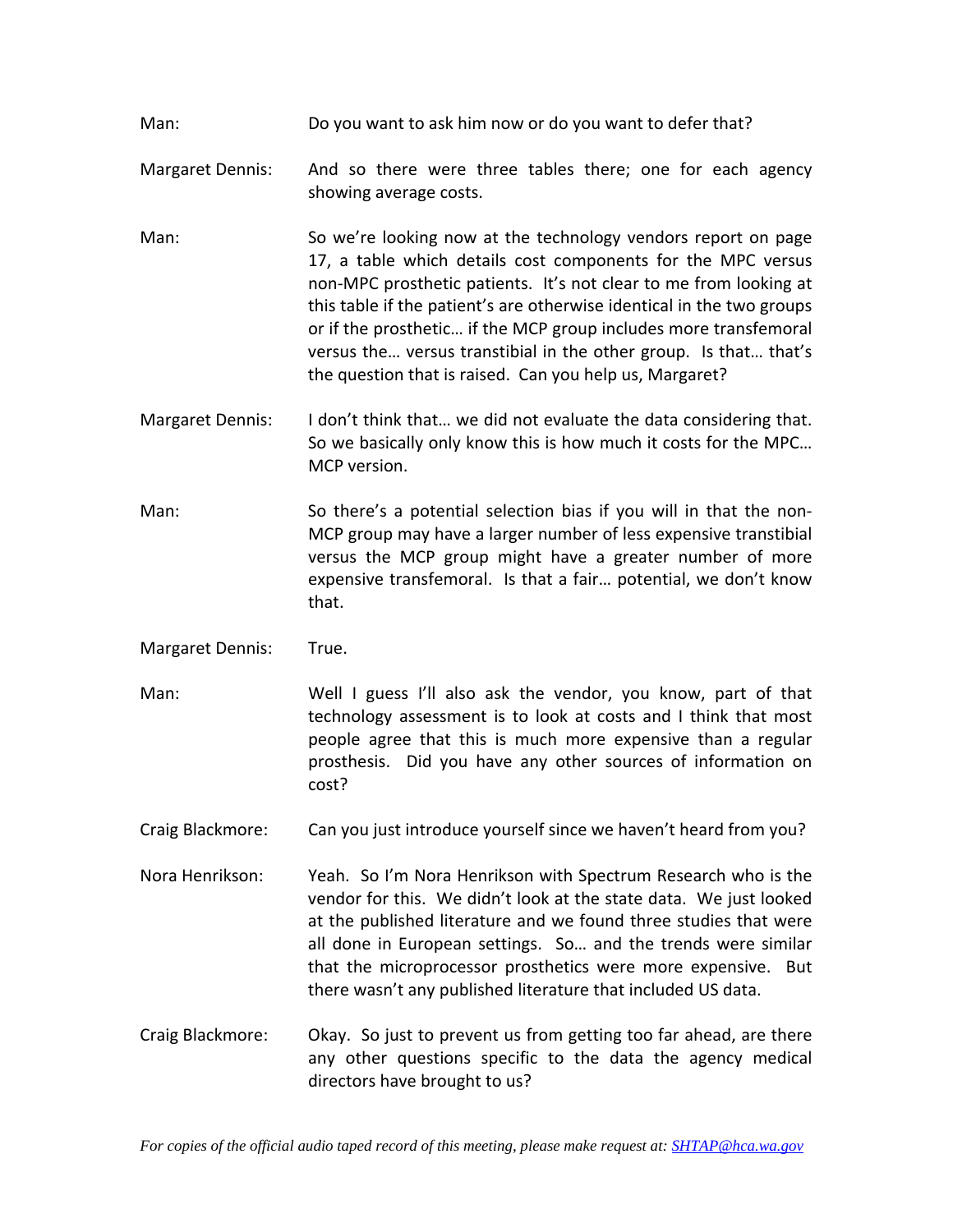| Man: | Yeah. I have one question about the both devices being used on<br>one person. When you did your analysis here, your assessment<br>is there some crossover between these patients where the data<br>for the non-MPC could be is the same patient as the<br>microcontrolled?                                                                                                                                                                                             |
|------|------------------------------------------------------------------------------------------------------------------------------------------------------------------------------------------------------------------------------------------------------------------------------------------------------------------------------------------------------------------------------------------------------------------------------------------------------------------------|
| Man: | Yeah, I don't know. In L&I those eight patients a lot of those<br>patients would have had a regular prosthesis to start with and<br>then migrated to an MPC. Now whether the issue as to whether<br>somebody actually always needs two, a non-MPC and an MPC<br>because the MPC can't get wet I don't know the answer to that,<br>but that was just brought to my attention today. I didn't realize<br>that before and I'm not even sure that's true. So I don't know. |
| Man: | I had a question just about your statement about the exclusions<br>for peripheral vascular disease. So how do you make that<br>distinction? Is that in the basis of express symptomatology? With<br>a concern about, you know, peripheral vascular disease in relation<br>to generalized cardiovascular disease? Are you making that<br>distinction based on an ICD9 code or on, you know, history of<br>cardiovascular symptoms that would lead you to exclude them?  |
| Man: | I'm sorry, were you asking me?                                                                                                                                                                                                                                                                                                                                                                                                                                         |
| Man: | Yeah.                                                                                                                                                                                                                                                                                                                                                                                                                                                                  |
| Man: | This is an implementation question, right? How would you<br>implement                                                                                                                                                                                                                                                                                                                                                                                                  |
| Man: | Well, no. My impression was from what you said that you were<br>already excluding patients with peripheral vascular disease                                                                                                                                                                                                                                                                                                                                            |
| Man: | No. What I said was I hadn't actually paid attention to that in my<br>own mind because L&I doesn't deal with peripheral vascular<br>amputees.                                                                                                                                                                                                                                                                                                                          |
| Man: | Okay. The other agencies?                                                                                                                                                                                                                                                                                                                                                                                                                                              |
| Man: | I'm sure that there may be some of those in the Medicaid<br>population. I don't know about PEB. Steve, do you know if you                                                                                                                                                                                                                                                                                                                                              |
|      | have any peripheral vascular amputees?                                                                                                                                                                                                                                                                                                                                                                                                                                 |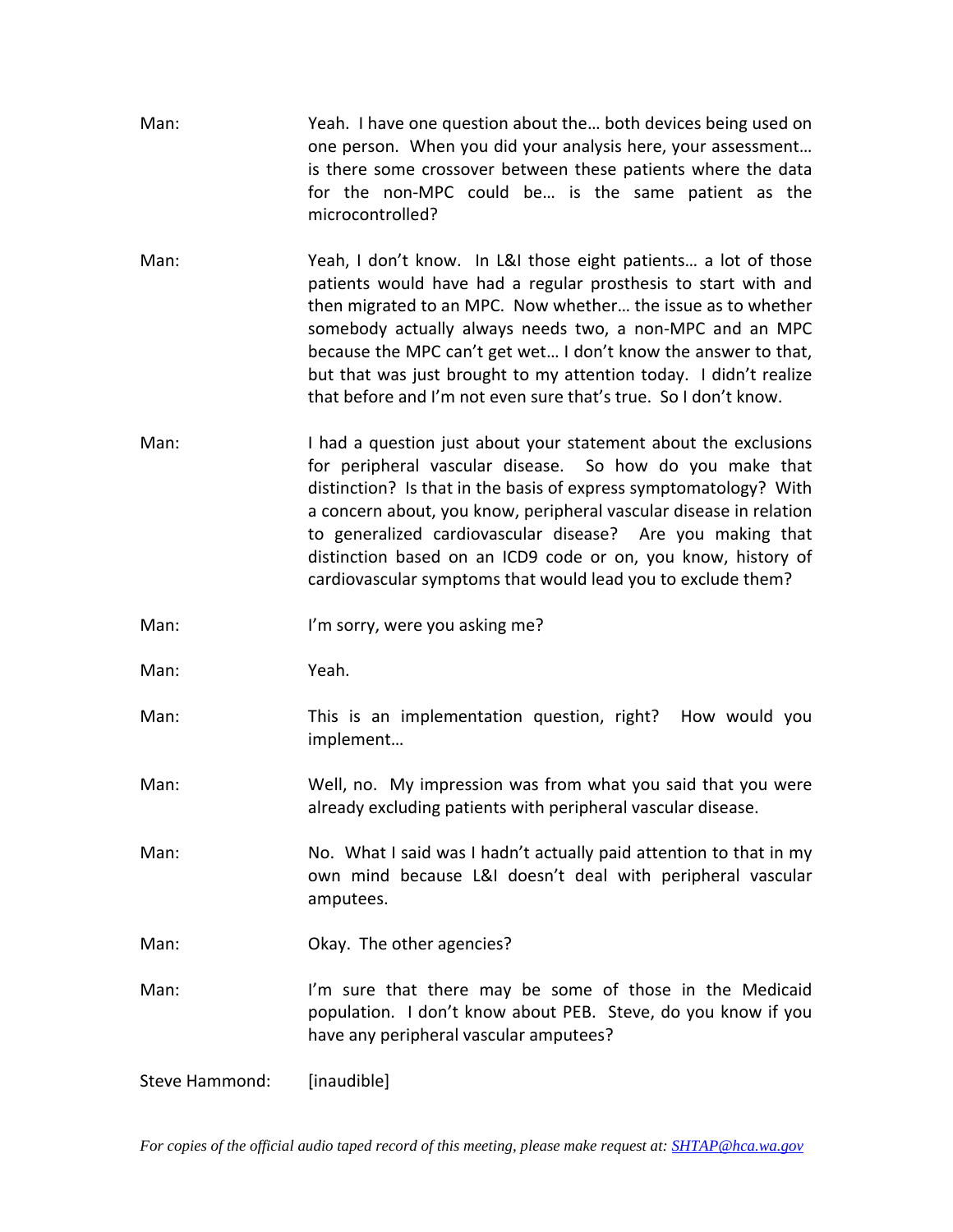- Man: In any case the main point I was trying to make is that almost all carriers have a policy that the patient who you might be considering this in should have fairly high functioning cardiovascular function and fairly high functioning cognitive function and the issue here really is… and almost none of the studies are in vascular amputees. They were almost all in traumatic amputees. So that's… one issue is a lack of evidence in that group and the second issue is do they have enough functionality to actually be able to use one of these things effectively?
- Man: I understand the implication. I'm just trying to see where that linkage of peripheral vascular disease and the assumption of cardiovascular dysfunction, you know, how strong that is in your process.
- Man: I don't know any more than I've said. I'm sorry.
- Craig Blackmore: We'll have more opportunity to ask questions of Gary and his colleagues. But at this point we should move on and we should double back to the scheduled and open public comments. Denise, where are we in terms of public comment? Do we have people signed up?
- Denise Santoyo: [inaudible]
- Craig Blackmore: So for those of you who are making public comments we ask that you identify yourself and tell us if you are representing any organization or group of people and also to tell us if you have any financial conflicts of interest, if you are paid by an organization that produces a product or if somebody has provided you with travel expenses or not. And we'll start with those who have… we didn't have anybody in advance, right Denise? Or did we?
- Denise Santoyo: No, we did not.
- Craig Blackmore: Okay. So we will start with the people who are here present and who have signed in and forgive my pronunciation, but first we have Sanjay Perti. We allow five minutes per individual... sorry, three minutes per individual whose here and Denise will give you a warning when you have a minute left. Denise, is that…?

Denise Santoyo: That is correct.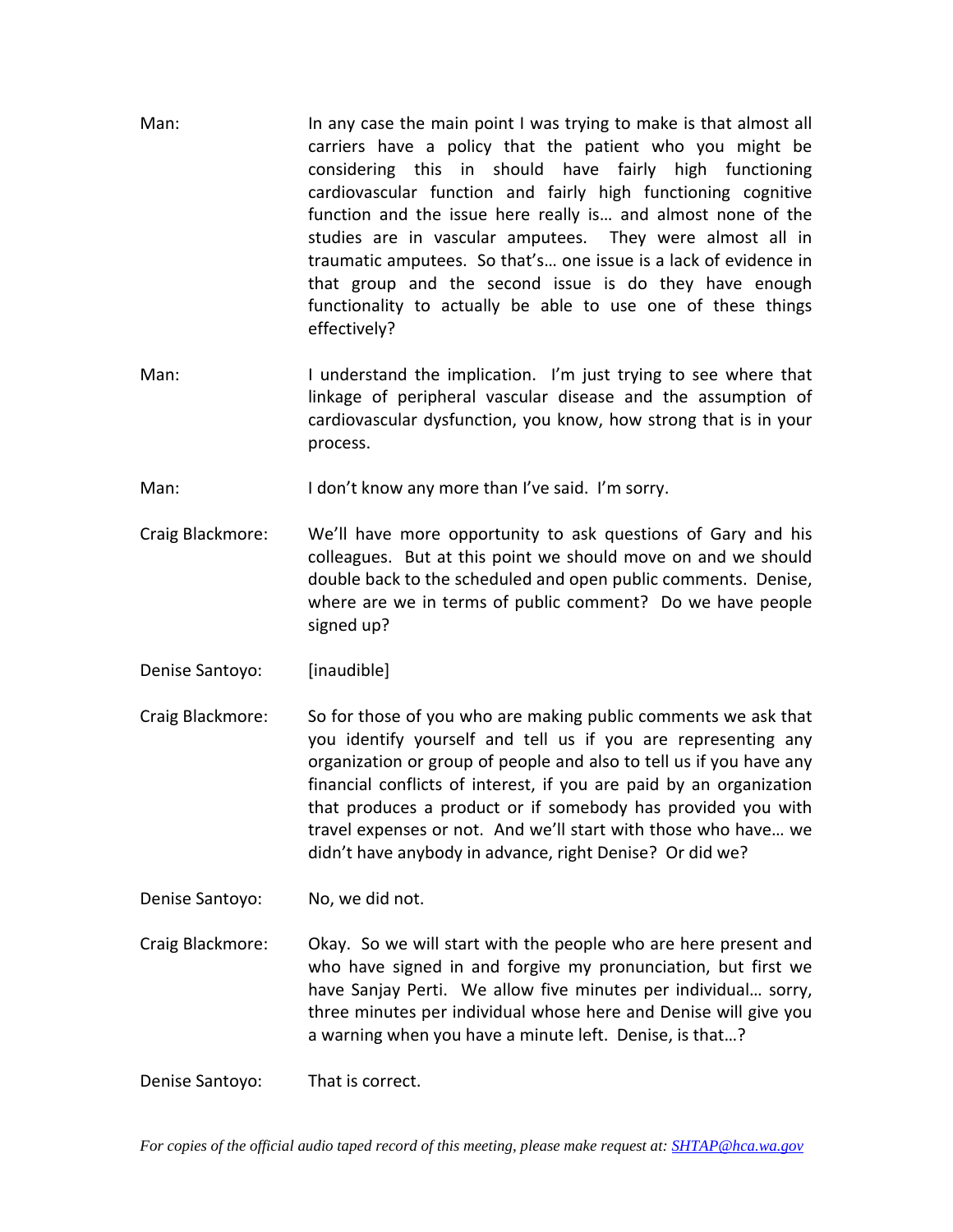Craig Blackmore: Either of these microphones or that would be fine.

Sanjay Perti: My name is Sanjay Perti. I'm President of Washington Prosthetic and Orthotic Association. I'm also a Clinical Prosthetist/Orthetist in Seattle, Washington. First I want to address some of the comments that came up here in that last presentation. C‐Leg technology, which is one of the… which was the first microprocessor knee is not new. It's been around for approximately 15 years. So we're not talking about emergent technology. Some of the newer products, competing products are newer, but that one has been around for 15 years and has been very successful.

> As to the comment of patients having… requiring two legs they are water sensitive. If they are submersed in water they would quit working like any electronic device. But simple rain water splashing or anything to that effect would not cause malfunction. It would be a very rare occasion that a person would require two legs. Usually that would be somebody that actually is doing some sort of activity where there is risk that the prosthesis would be submerged. So that would be the one indication that someone would potentially require two legs or use a non-microprocessor knee.

> Limits of vascular‐related amputations in clinical practice I have not seen in this exclusion from private insurance. You go through a prior authorization process usually and that is a limit that we do not see. It's based usually on functional level and medical necessity.

> As to cost on a C‐Leg, I did provide a statement that was sent in and I don't know if you guys have that in front of you. But it does go directly to the difference in costs on a C‐Leg versus a non‐ microprocessor alternative. It comes out to between \$22,000 and \$23,000 for the microprocessor. When you're looking at the cost of prosthetics and all of these charts I think that the financial data is very deceptive to say the least. You're comparing two groups that are very not… there's very little relationship to them. There's a microprocessor group and a non‐microprocessor group. The non‐microprocessor group by the definition of all the codes included includes anything from a partial foot prosthesis that can be \$400 to a transtibial prosthesis to a knee disartic to a transfemoral amputation to a hip disartic. So it includes many, many things. Most of that population is going to be the lower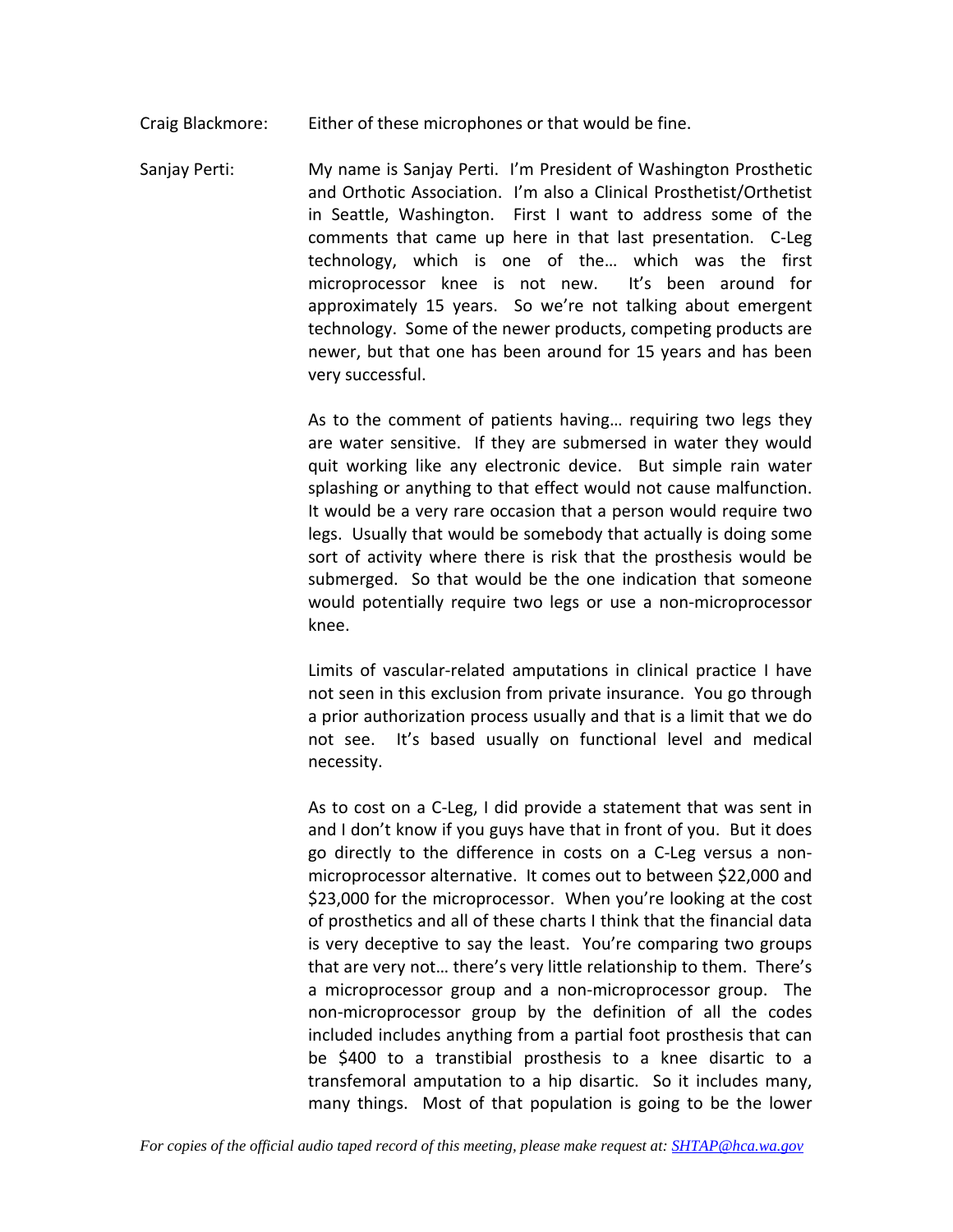level amputations and that's why there's many more members and the costs are much lower.

In the microprocessor knee group we are only seeing transfemoral and hip disartic—the higher level amputations. So the costs are much, much higher. So the two groups really have no comparison.

When you were asking about Medicaid and the reimbursement and the differences between them… Medicaid typically doesn't pay for a microprocessor knee as a primary payer. You'd have to go to a prior auth… through a prior authorization process and I don't know of anyone who has actually ever gotten that through. So I would doubt that Medicaid has ever been a primary payer. Most likely there is a secondary payer to Medicare. So you're looking at them paying a 20% portion of that and that's where those numbers are very, very small.

If you look at total costs here and the difference you're looking at 13 people and 8 in L&I and if you look at the cost of that \$23,000 difference per person between a non‐microprocessor alternative that looks considerably different over a four‐year period than the data that was put into the pie charts, graphs and tables. And that's what you really should look at is the difference between a non‐microprocessor alternative and the microprocessor alternative.

One last thing. No one talked about safety... reported microprocessors. Significantly decreased stumbles and falls and this has been noted in laboratory research and that is a part of the research that has not been noted. This was an active… in not the laboratory research and that's definitely a huge part of this technology that has not been looked at very indepthly or stated on. Thank you.

Craig Blackmore: I just… I realized you gave us your name and who you represented, but I'm not sure we had a statement as to whether you had any financial…

Sanjay Perti: Oh, um, I probably get my parking paid.

Craig Blackmore: Thank you.

Sanjay Perti: You're welcome.

*For copies of the official audio taped record of this meeting, please make request at: SHTAP@hca.wa.gov*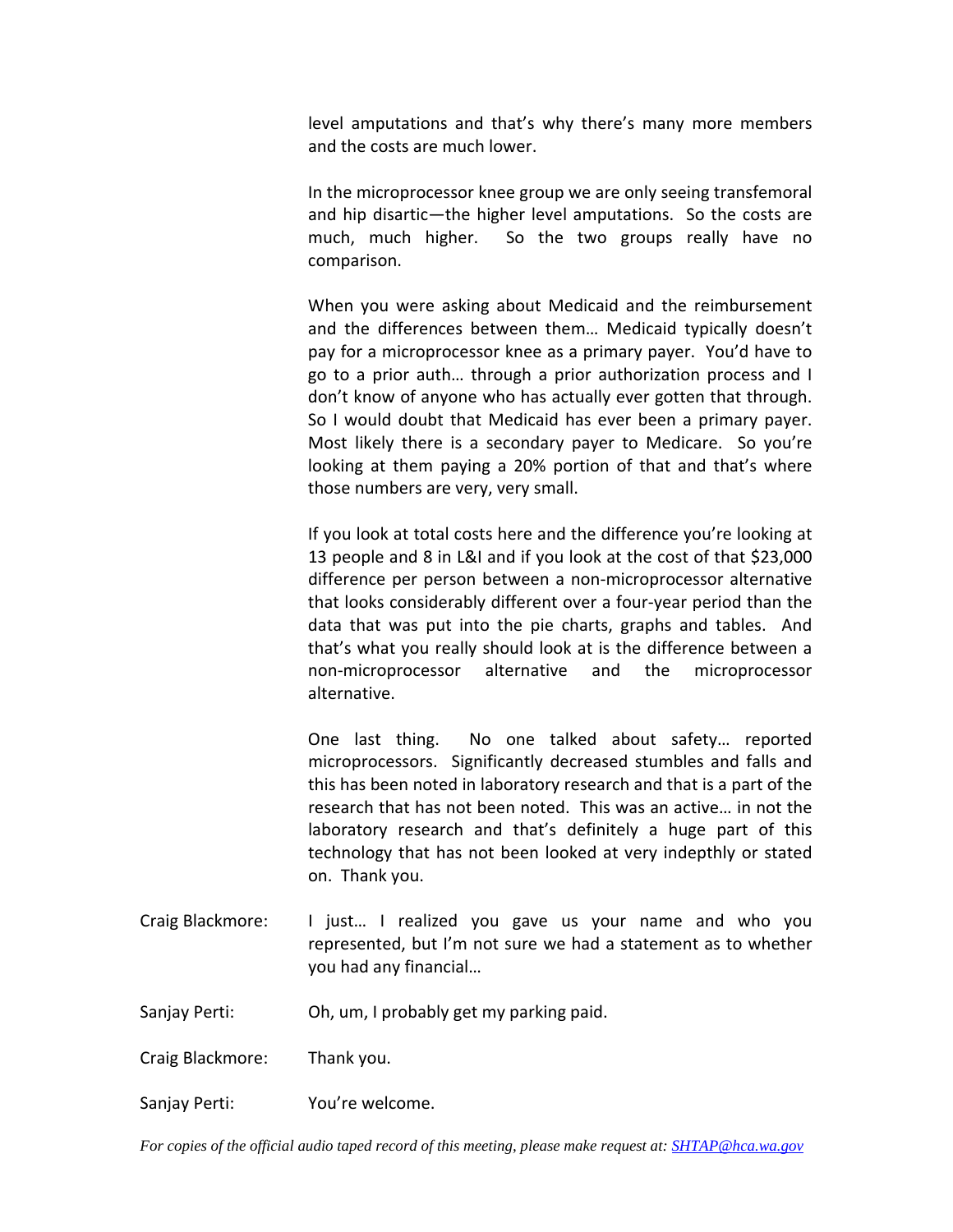Craig Blackmore: Next on our list is Carl Enteman(?).

Carl Enteman: Good morning. My name is Carl Enteman. I am a business owner. I have a business in Tacoma and in Federal Way. I've been doing prosthetics and orthotics for 30 years. The reason I'm here today is because I understand there is a huge difference in the reported cost of providing these devices than what I see in my practice. Just last week I wrote up a write‐up for an above‐the‐knee amputee including a microprocessor knee and the cost difference between the prosthesis with and without the microprocessor knee was about \$23,000, which Mr. Perte just mentioned. I don't know where the \$100,000 for these devices is coming from. I've never been able to add enough codes to one of these things to get it above about \$60,000 and the difference between Labor & Industries and most of the other insurances is that the fee schedule for Labor & Industries was set for prosthetics at 25% above Medicare and that was agreed on with quite a bit of research and Labor & Industries decided at that point and at that amount of reimbursement that they were saving money over the previous type of decision making. So the numbers are a little bit higher than you'd find for Medicare and DSHS/Medicaid. But the price difference between a non‐microprocessor prosthesis and a microprocessor prosthesis is much less than what was reported. I just did this write-up and there's one code basically for the microprocessor knee and the reimbursement through Medicare is about \$23,000. That's a difference. It's not \$50,000, \$60,000 or \$80,000 and I don't know where those numbers are coming from.

> Does anybody have any questions on this? As a business owner I'm trying to justify, you know, when I provide these devices for people… there was a statement made that they should only be provided for functional level 3s and 4s, which are very high functional levels. I disagree with that. I think somebody who is at a K‐4 functional level doesn't need one of these. Primarily a microprocessor knee is to provide stumble recovery, prevent from falling. Those are for the people who are in the K‐2 and low K‐3 levels. And I think that that should be taken into consideration that the lower levels; not so much the people who are very strong and very high functional levels they don't need this kind of technology. I don't think it should be ruled out if they have problem with balance and things like that. But I think that whole thing should be shifted to a lower level of function. Thank you.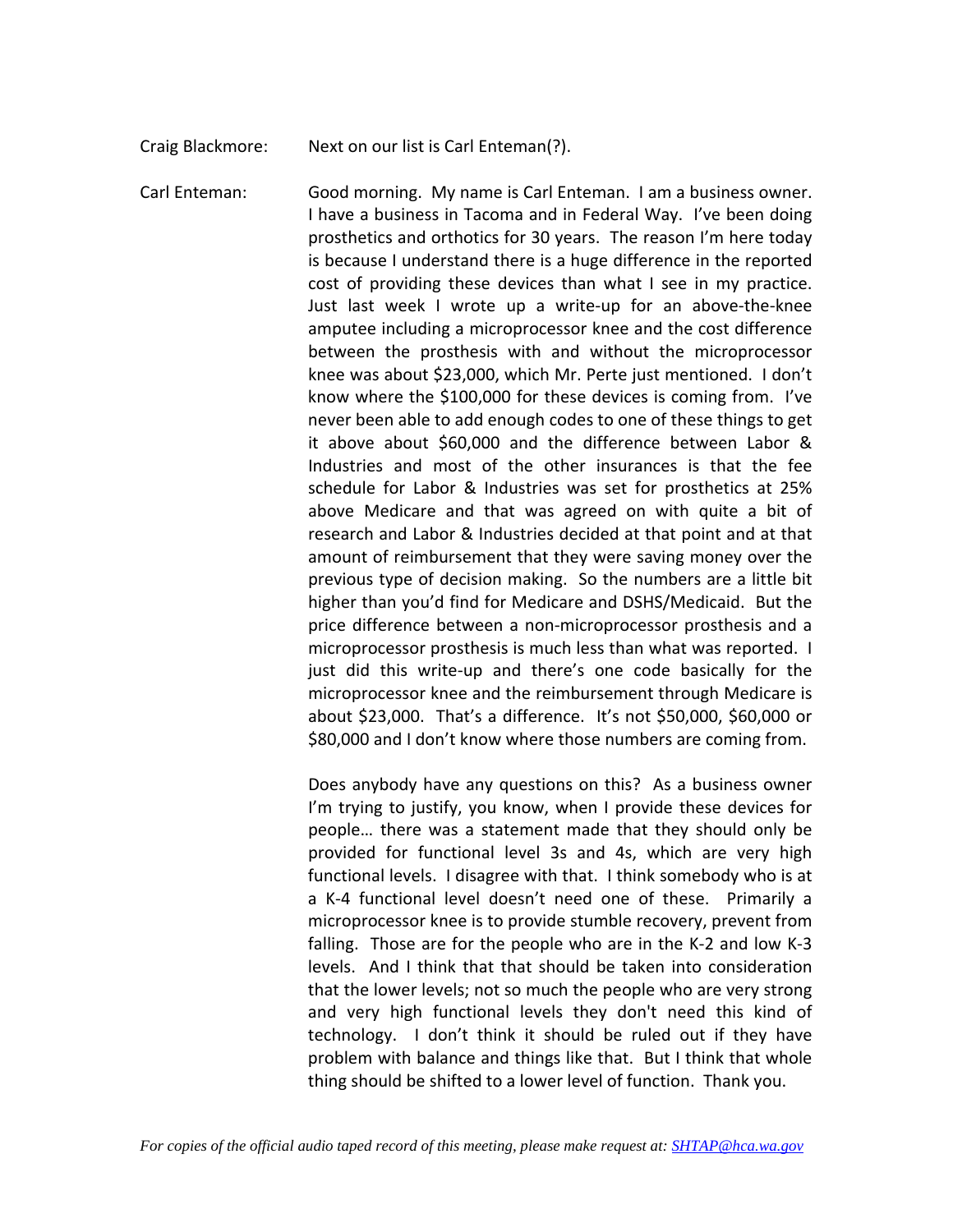Craig Blackmore: Thank you. Could I get one of the… seem not to have power out of the… at least one of these power strips. Is there anyone here who has not yet signed up who wishes to comment? Is there anybody on the phone who wishes to provide a comment? Denise… if you're there on the phone we're going to double check and make sure we've got the mute system worked out. Is there anybody on the phone?

> So we've gotten no phone comments. So we're going to close the public comment period.

> Okay. Next on the agenda is the report from the technology vendor, Spectrum.

Nora Henrikson: So I'm Nora. I'll be giving the presentation. Is it okay if I stay here or should I go up there?

- Craig Blackmore: That's fine.
- Nora Henrikson: Okay. Is there a clicker? Is this any better? Hello? That sounds like it is working. So I'm Nora and I helped prepare this report. This is our author team up on the screen. And I just want to say… acknowledge Brian Hafner who is our… helped us with this report. You'll also see his name as one of the authors on one of the studies that we looked at. He has gone through our conflict of interest procedures and he was not involved at all in our assessment of the quality of the evidence.

So these are the abbreviations that we used in this report. We… I'm not going to talk too much about this, but I know these will be available publicly. So I wanted to have them up there. We do use MCP for microprocessor‐controlled prosthesis and NMCP. So the background of course is this 1.6 million people living with limb loss and that number is increasing. 65% of those are estimated to be lower limb loss, so transfemoral or transtibial amputations. 80% of amputations are from vascular disease as has been mentioned. 20% roughly from trauma; mostly from trauma and then a small portion from cancer or congenital issues.

So of course the burden of lower limb loss is extensive and not hard for any of us to imagine—falls, uneven walking on different types of surfaces, difficulty maintaining symmetric gait, as well as the cognitive and metabolic demands for walking can lead to difficulties with walking at various speeds and can lead to reduced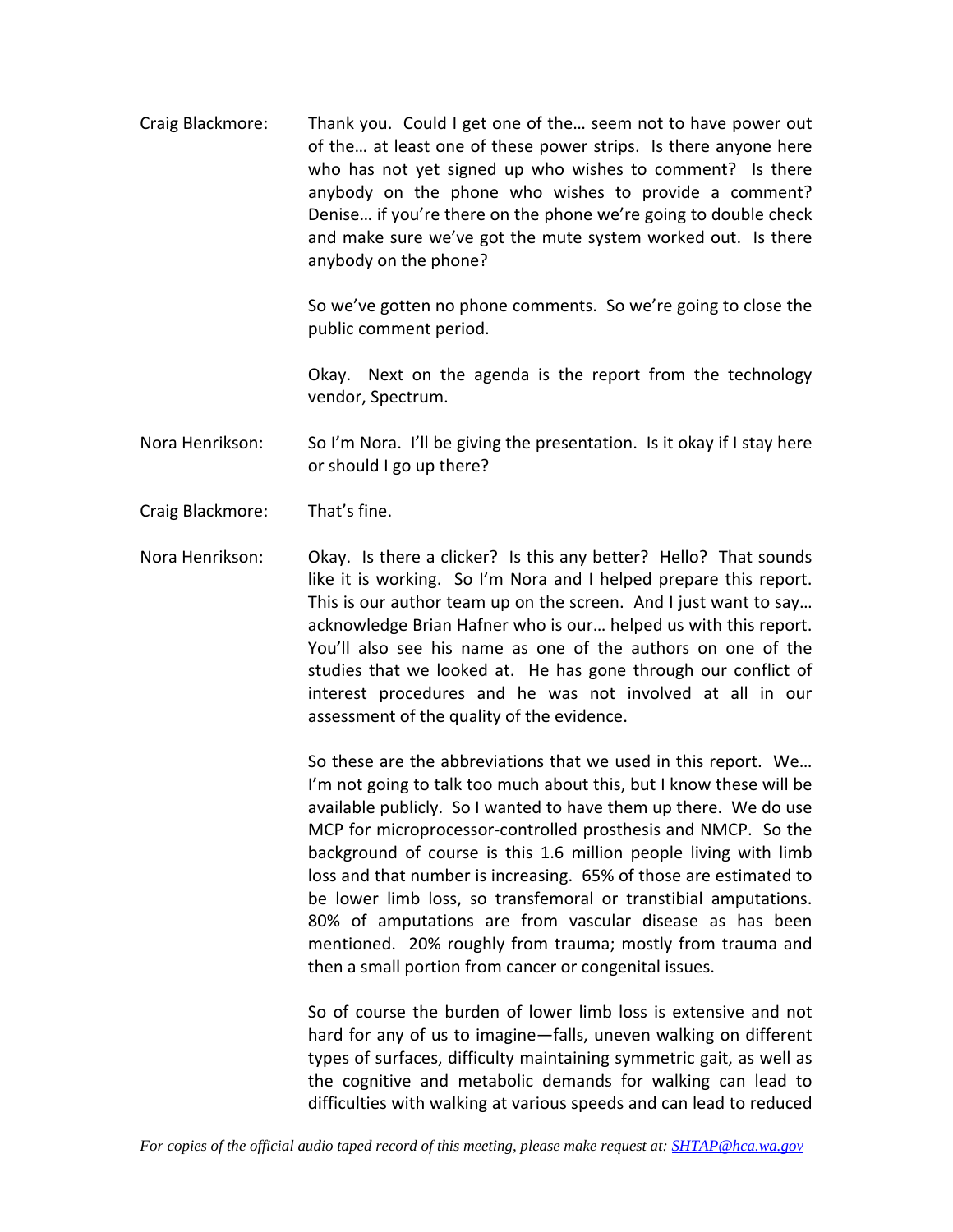activities over time. Having one intact limb can lead to joint pain, back pain, osteoarthritis, and obesity related to that reduced activity again. And there are significant community reintegration issues that these individuals face such as returning to work and general quality of life.

So the treatment for limb loss is a prostheses. A lower limb prostheses consists of a socket, which connects to the limb, a foot and a knee if it's a transfemoral amputation and then all the adaptors to connect them together. There are more than 50 prosthetic feet available. One of them is a microprocessor knee as was mentioned and there are about 200 prosthetic knees and about 20 of those are microprocessor. The clinical team uses a lot of different factors when they're recommending their prescription. They are listed here as has been mentioned function is one of the big ones. And so this actually is the same information that's on the slide that Dr. Franklin showed. So we used, instead of the K level, we put it up here as the Medicare functional classification levels. But it's exactly the same information. So 0 is the lowest level and 4 is the highest level of function.

So the technology that we looked at… we were asked to look at in this report was microprocessor controlled lower limb prostheses. A little bit about those – the knees have sensors to monitor and adjust the movements of swing phase when the knee is in motion, stance phase when it's at rest, and then switching between the two. And for the MCP feet they modify the angle of the ankle during the gait.

The potential benefits of these are balance, improved ambulation, safety, stumbles and falls, confidence we think is a pretty big one because if people feel like they're able to move better then they might… that might have impacts on the types of activities that they attempt. And that's consistent with some of the reviews that we looked at. The potential harms are likely fairly similar to a non‐microprocessor knee except for that device malfunction if it was submerged in water as was mentioned.

And this is a rapidly progressing field of bioengineering so there's several things that will be emerging over the coming years powered prosthesis that don't just have a sensor, but have an actual motor in them as well as the volitional ones that are kind of connected to the nervous system somehow. And I don't know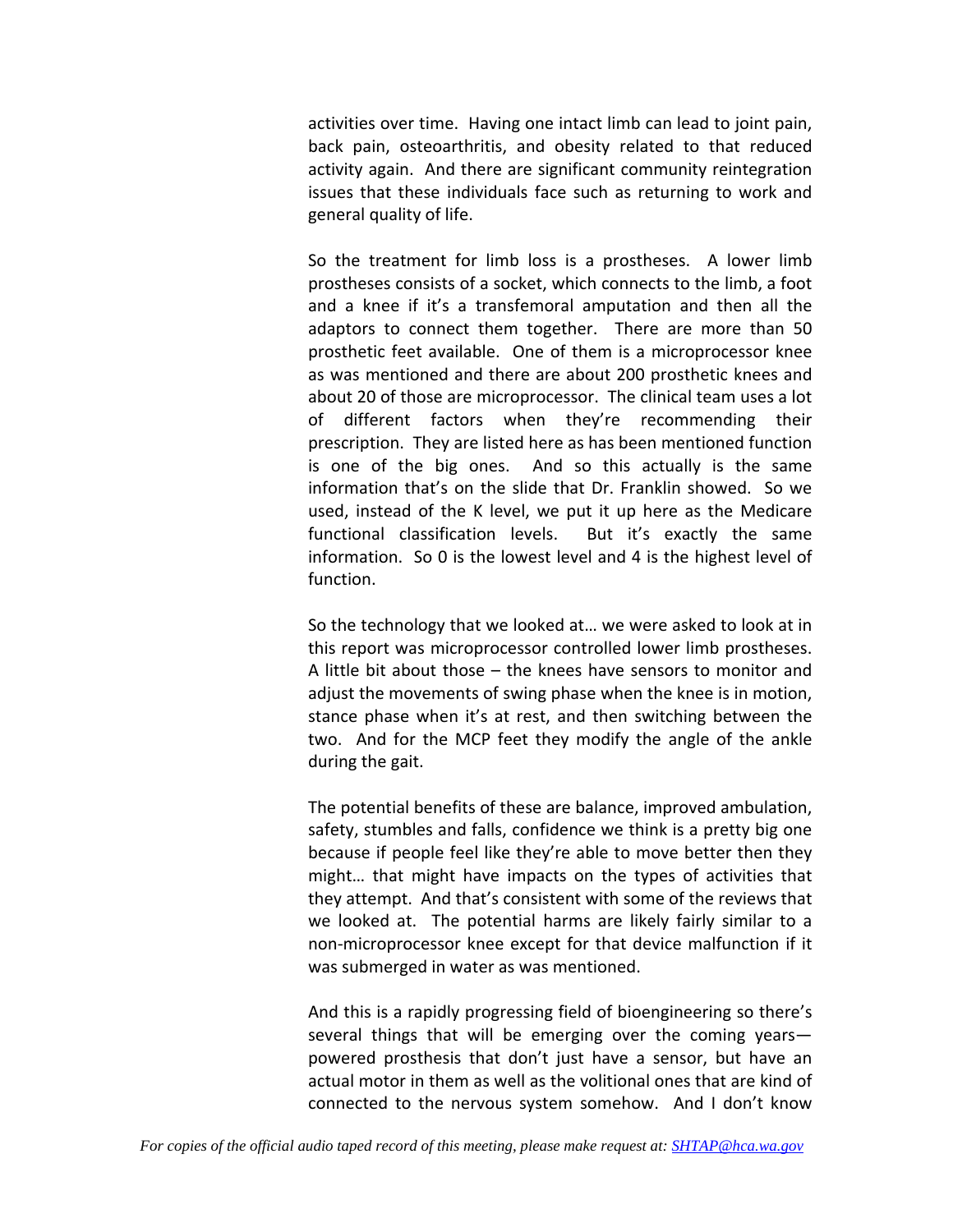anything more than that. But we didn't look at those in this report.

So this is a picture of one. I just want to say there's a little box there that has a cost in it. This is just pulled from a publically available newspaper article. So we didn't produce this slide at that level. Though you can see there is a socket at the top. I guess there's a pointer here. So there's a socket at the top and then this would be the microprocessor in here and the knee joint and then it goes down and connects to a foot. And then over here is a picture of a microprocessor knee right next to a non‐ microprocessor knee. You can see they look pretty similar from the outside. And we actually have one here if anybody wants to have a visual aid.

So the microprocessors in these knees perform different functions depending on whether the sensors regulate the stance, the swing or the switching between the two. These are the models that we're aware of that list what they do. Our colleagues on this report were, you know, I think appropriately wanting to drive that point home that they're not all the same. Not all the knees are the same.

So the key questions we were expected to look at… I'll go through them in detail, but key question 1 was around outcomes and measures and clinically meaningful improvement. Key question 2 is efficacy and effectiveness. 3 is safety. 4 is differential safety or efficacy is subpopulations and 5 was the economic considerations.

So the aim of our report was… and the service of answering those questions to systematically review and critically appraise available comparative evidence on these devices. We did decide to focus the report on outcomes that were assessed in real world settings. And that was because we thought the existing evidence in previous technologies has… previous systematic reviews really did support the efficacy of these devices in controlled settings such as stepping down a ramp in a lab or turning, you know, doing some… in an indoor obstacle course, that kind of thing. But we did include those… all those outcomes in our report, but they were in a summary fashion and they weren't… we didn't critically appraise them.

And this is a piece that came out in JAMA right when we were doing the report, which I think provides a nice conceptual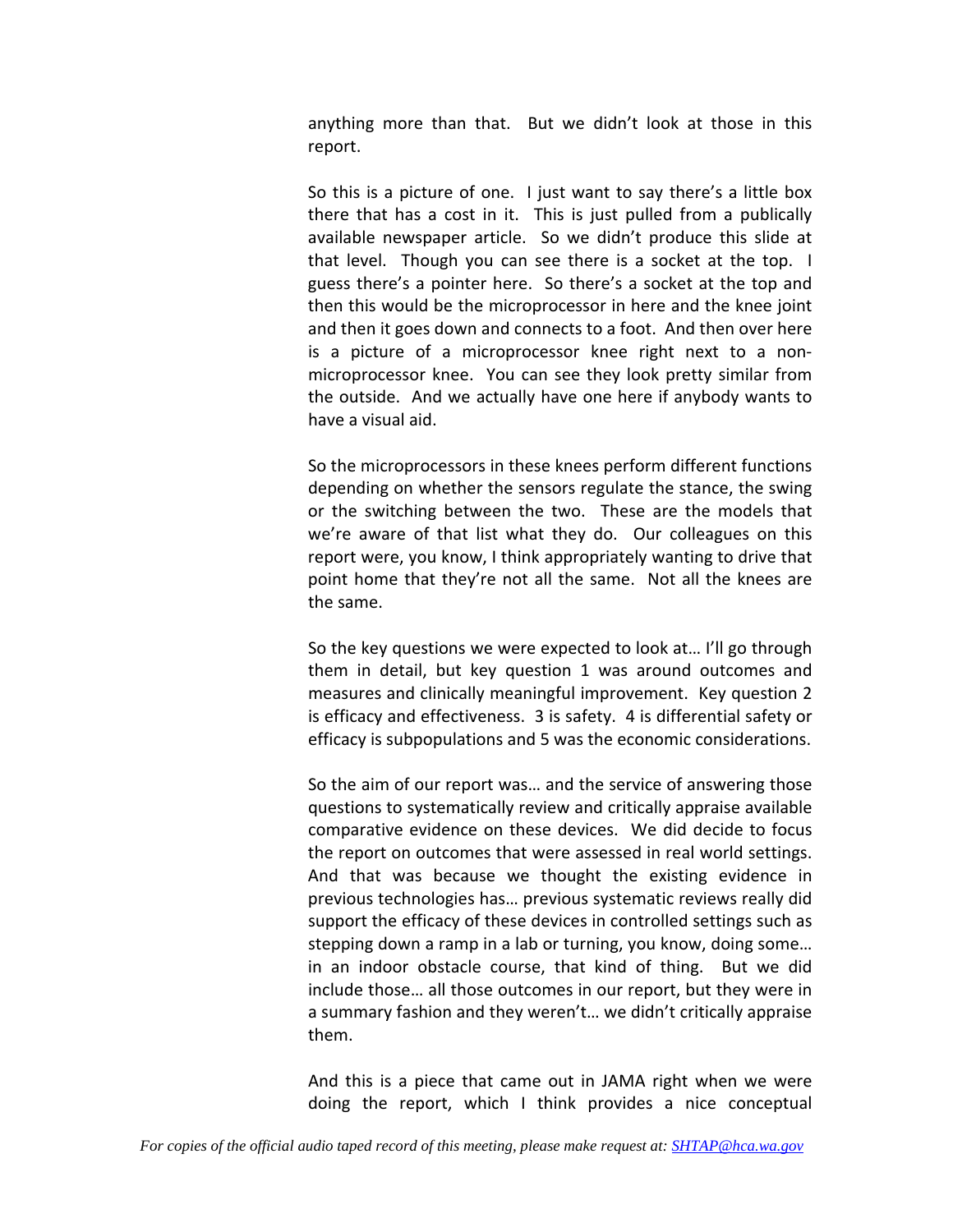framework of what our choice was around really wanting to focus this work on patients… outcomes that patients experience in real world settings.

So our inclusion criteria was adults who have had transfemoral or transtibial limb loss. The intervention was any microprocessor controlled knee or foot prosthesis and we allowed any comparison. It turned out that all of the comparisons that made it into our review were non‐microprocessor knees, but we did allow any at that stage. And again we focused on outcomes assessed in uncontrolled settings. For the study designs we included comparative clinical studies of either outcomes or costs and outcomes and then used those to form the structure of how we answer key question 1 about outcomes. And we used the kind of standard inclusion criteria about English language.

So this is just... it's very hard to see. I'm sorry. This is in the report. This described our literature search process and just shows that we ended up with 12 articles included in the systematic review and then off to the lower right is 12 articles that we summarized their findings.

So looking at the MCP feet. This is going to be a short presentation because we didn't find any studies on MCP feet that met our inclusion criteria. There is one foot that's available and there's a few… the studies… there was like I think two or three studies that did not meet our criteria for inclusion. They were very basic early biomechanical work. And most of the payer policies and such we looked at still consider that an emerging technology.

Man: Can I just drill down on that a little?

Nora Henrikson: Yep.

Man: They didn't meet your criteria because they weren't sort of outcomes in a real clinical setting? Was that the… these were just laboratory studies?

Nora Henrikson: I think I have them here. So in Appendix B we list the ones that we excluded. I'd have to go back and look. One we have does not address the outcomes of interest. So that might have been a biomechanical outcome—like a feasibility type. And then the last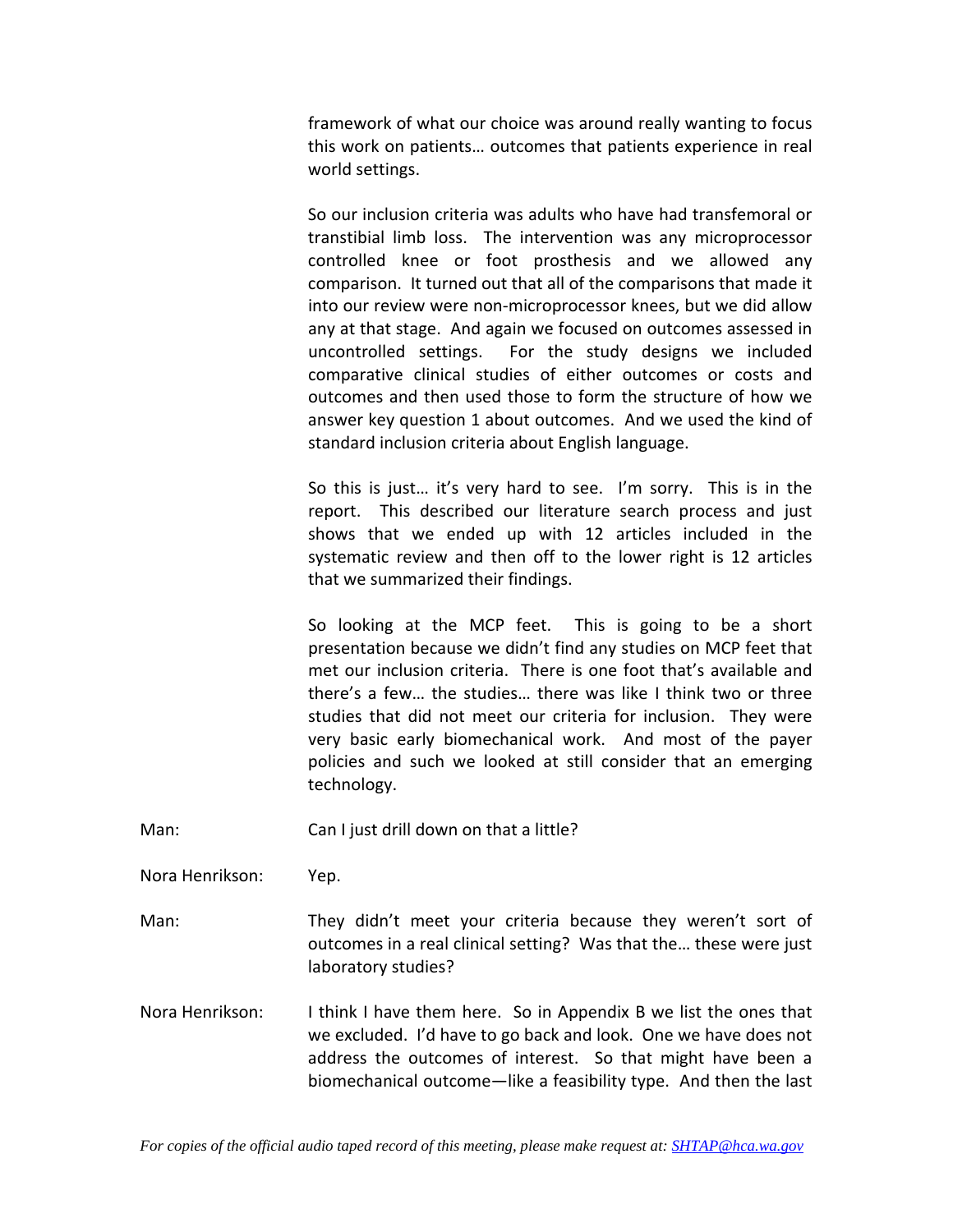two were the Segal and the Wolf were biokinetic… or kinetics and kinematics, which were not… we didn't include in the report.

Man: Thank you.

Nora Henrikson: Okay. So moving on to the MCP knees. We looked at 12 articles… we included 12 articles. It consisted of a total of 614 people. They were predominantly male, predominantly traumatic etiology, a mean age from 36 to 54, and about… a range of 10 to 20 years since the limb loss. And the function... most of the studies… several of them did use an actual functional level as described by the levels I showed before and some described more qualitatively and all tended to be kind of, you know, at some minimum level of ambulation or activity.

> All the studies employed a crossover design, which is within subject design where the person puts on a knee and uses it for a while and then puts on another knee and uses that for a while and then both things are measured. That's probably an over‐ simplification, but it's kind of a unique design for this area and I can see why that study is used and it can happen over… the knees can be assessed over several months of use, not just one time or day or whatever. But of course the big difficulty here is that the study is really hard to have a blinded study for this because the person is going to know what knee they're wearing.

> I think to do a true blinded design here would be… involve some kind of manufacture of a sham knee, which we haven't… and only two studies that were actually the same study population randomized the order of the knee that was put on.

> The length of follow-up varied from 7 days to 15 months. The follow-up ranged from... or the lost to follow-up ranged from 100% all the way down to 27% followed up. Nine studies used the C‐Leg, which seems to be the most commonly used one as has been mentioned. Two studies the intelligent prosthesis and one study on the adaptive knee. And all of them used various non‐ microprocessor knees as a comparison.

> So this slide describes the level of evidence that we assigned to each of the studies. We had three level 2 studies, which were considered moderate quality. And the other nine were considered low quality, which is a level 3. And then listed there are some of the… a summary of the methodological issues that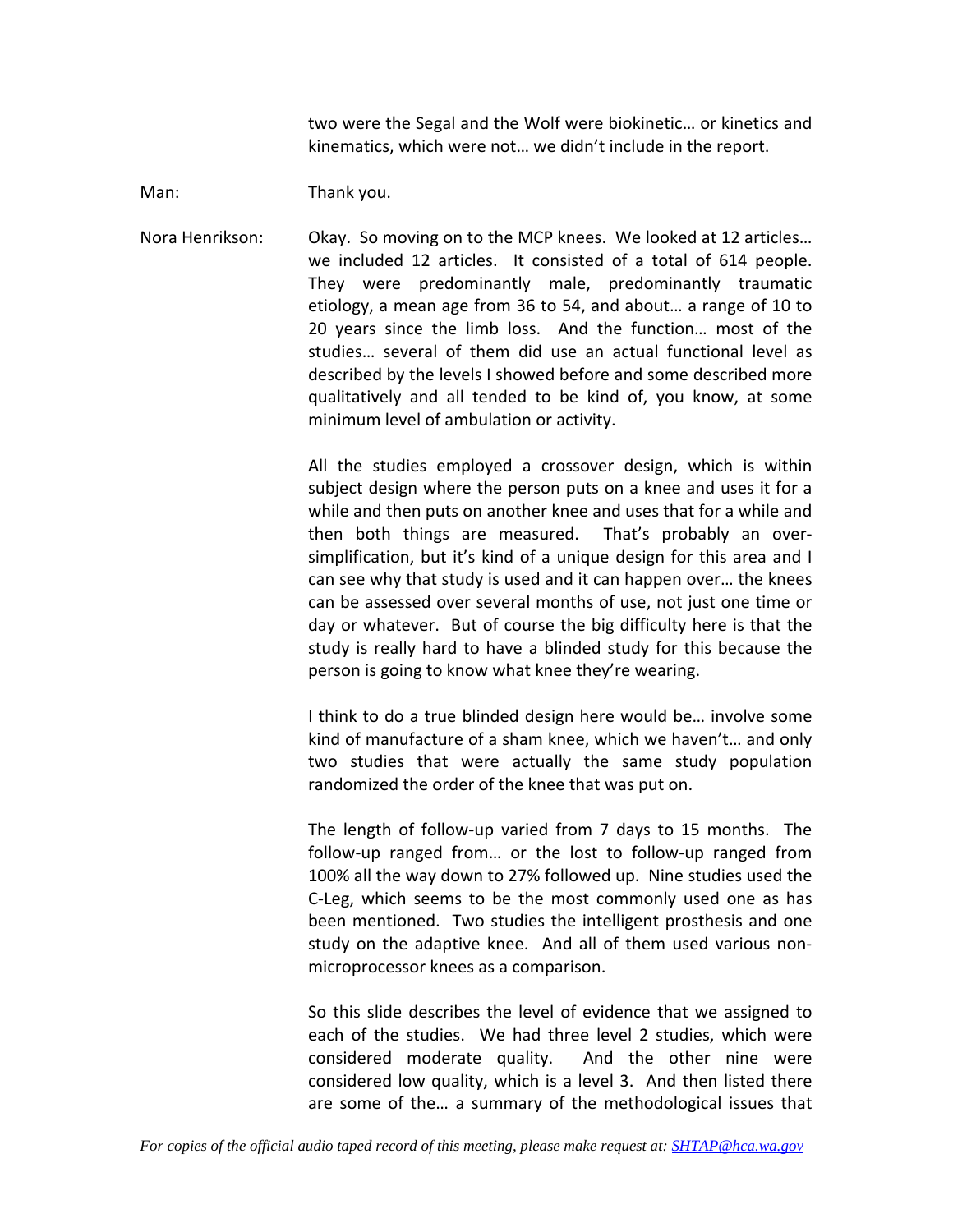might affect how these studies work. So the lack of blinding I've mentioned, a measurement bias. Certainly with a recall bias when you're asking when there's a length of time between the exposure and the… asking the person to assess the device there's a potential for a recall bias. An expectation bias would tend to favor a newer knee possibly. The generalizability has already been mentioned. These are predominantly male, predominantly traumatic etiology. The heterogeneity outcomes measures… I'll talk a little bit about that, but I think this field is still very much evolving and the length of follow‐up was… the longest one was 15 months and when you think about a real‐life use of this kind of device as somebody such as a young trauma survivor might be using it for a lifetime. So we had some discussion about what would be the appropriate length of follow‐up? But I'm pretty sure that the ones included here were short‐term. And then the loss to follow‐up is likely… is worth looking at. So for example in the Klute(?) and Williams ones, which are both very small sample size 10 of 18 people did not complete this study and 6 of those were for… because they didn't like the microprocessor knee or couldn't use it or whatever.

So the results for key question 1… this starts out as a little bit of a qualitative assessment about what are the expected treatment outcomes. This was kind of our… maybe the beginning of a conceptual model of the… the table describes some ambulation potential improvements as a result of using these devices. Again, it might depend on whether it's a swing control, stance control or switching between them both. Total energy expenditure as measured here is step counts—either step counts or increased physical activity. Global or condition specific quality of life, activities of daily living, and then moving at more globally improved productivity and reduced caregiver burden.

And this table describes the outcomes that actually were assessed in the studies that made it… that we included. So on the left is the objective measures. One study used doubly labeled water, which involved measuring energy expenditure from urine samples that were after a person who'd used the knee in their real life and then another study uses step activity monitor to count steps per day and minutes of activity per day. On the right side is patient reported outcomes that were used—the SF‐36 and the EQ‐5D. The SF‐36 I think is of course the very well used measure that has been… there are population norms for limb loss for that measure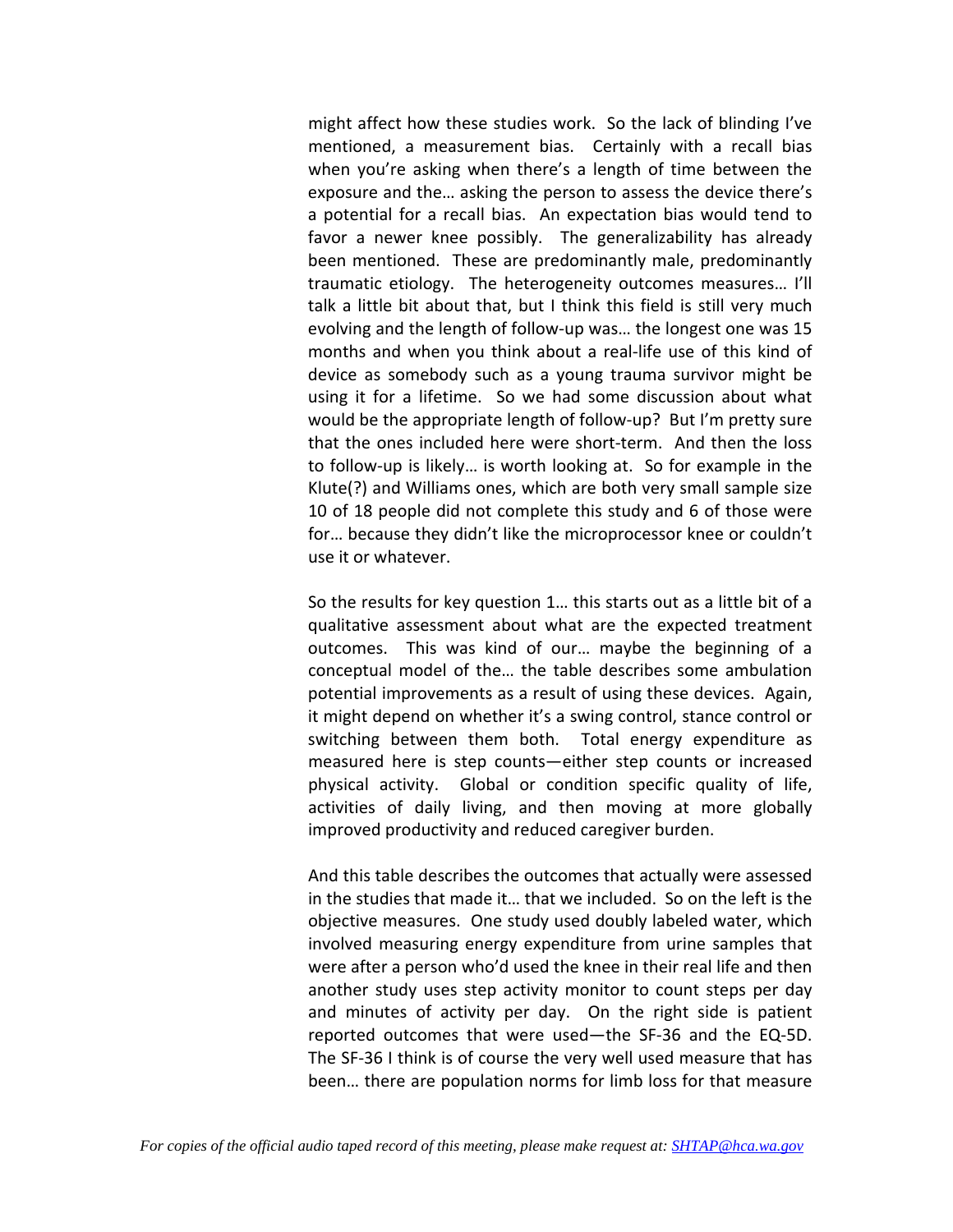and then the 60 is a calculation based on six questions from the SF‐36 and that's often used in cost‐effectiveness studies.

There were three condition‐specific measures—prosthesis evaluation questionnaire and the 50 question survey by Barry and a prosthetic cognitive burden scale. And then a whole series of individual items around stumbles and falls and preference.

So our conclusions are that there are two methods used to objectively assess MCP use in real‐world settings. The majority of the patient reported outcomes are single item measures—the generic instruments, the SF‐36, there are populations norms for limb loss and the EQ‐5D we didn't find any validity data for this particular population. That's a very well used measure in Europe and there are some articles that suggest a 5% to 10% improvement as the kind of rule of thumb as being a meaningful improvement, but I don't know how that applies to this situation.

The condition‐specific instruments – the PEQ three subscales demonstrated some kind of validity and five subscales demonstrated some test retest reliability. The 50 question survey there was no validity data available and limited reliability. And minimally clinically important difference has not been established for any of the condition-specific measures that we were aware of.

So looking at key question 2 around efficacy and effectiveness – these are the data on energy use summarized and I apologize for the busy slide. There's a little bit of method to it in that the numbers that are bolded represent which device was favored because there was just so many outcomes to look at. We thought this might be a good way to represent it visually. Though I hope you can see it's definitely in the report. So the majority of the outcomes around energy use did favor… did go in the direction of the microprocessor knee though the differences were often small and we don't know the cognitive or the clinical significance of those.

Impact on ambulation – at the top is the outcomes instrument, the PEQ and the 50‐question survey and the EQ‐5D. All did favor the microprocessor knee. An objective measure of impact on ambulation we have one study from one of five people that used the step activity monitor and the results were mixed there. So again the clinical significance is difficult to evaluate.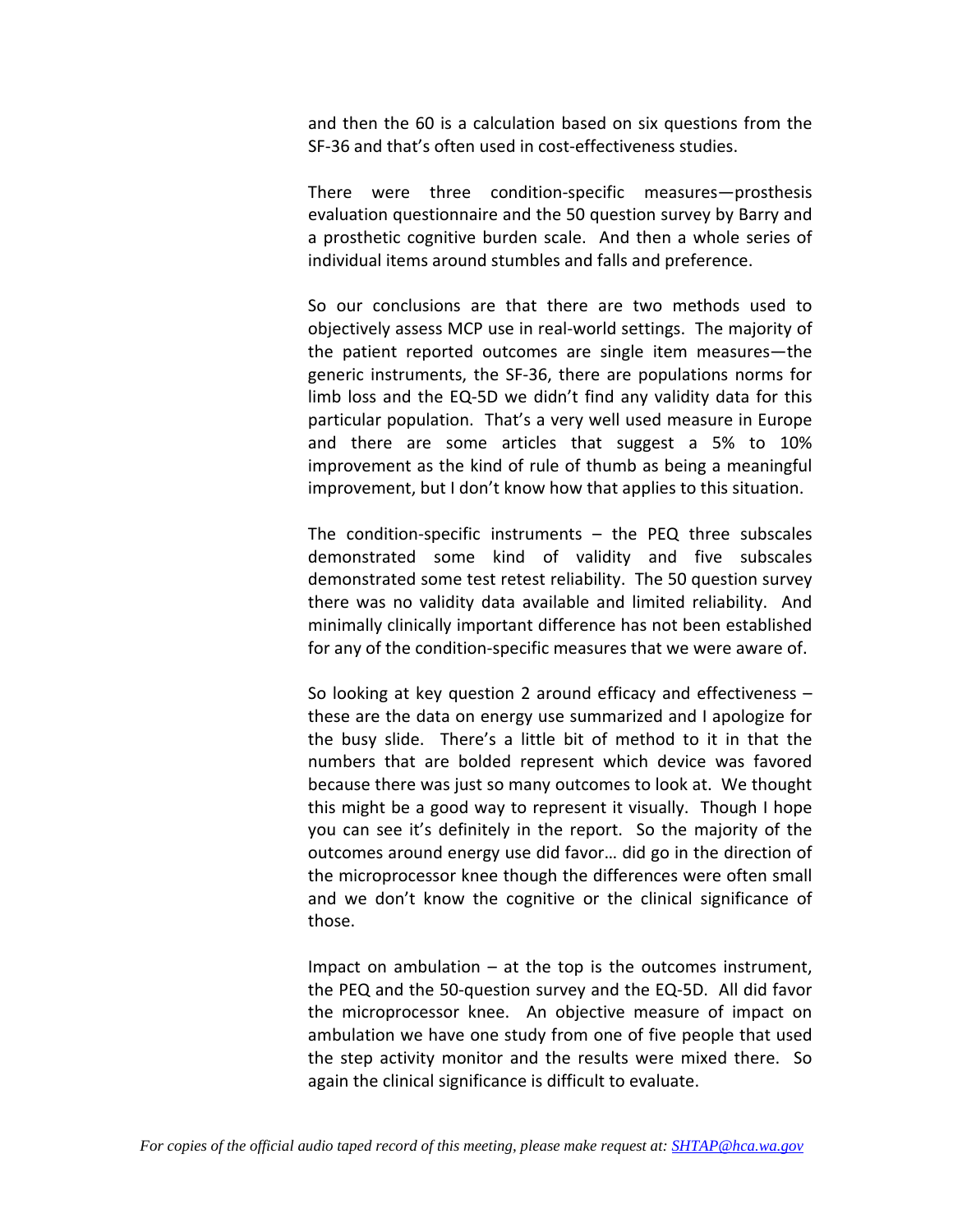Quality of life – looking at the SF‐36 and the EQ‐5D as well as various scales of the PEQ tended to all favor the microprocessor knees. So there is some evidence in the direction of improving for improvement associated with microprocessor knees.

Similar for confidence, activities of daily living and comfort.

Again, same issue with clinical significance, but the direction is similar.

So our summary is that the MCPs are likely associated… the evidence is low or very low for all of these, but there is some evidence that the activities of daily living, balance confidence, comfort and fit and preference are in the direction of microprocessor prosthetics.

So safety – these are all patient‐reported outcomes of real life use of these devices in their home or community settings. So the PEQ was a non‐significant result with a… but that's a sub‐domain of residual… called the residual limb and the only questions around safety fall into that domain. So it includes other things as well. So that one is not significant or roughly similar.

And then the 50‐question survey favors the microprocessor knees. The EQ‐5D pain was non significant. I don't know that we would expect a difference on pain. And then stumbles and falls – these are all not validated individual items and they were all in the direction of favoring microprocessor knees.

The last study, Jepson(?), was five people and the results there were mixed and that was the one study that was on an adaptive knee. So a different model.

So our conclusions that there's again low or very low levels of evidence that equivalent or improved stumbles/falls improvement on residual limb effects, equipment failure tended to favor microprocessor knees and there's no data around morbidity or mortality with these devices.

On this it's the subgroup analysis… we were asked to look several of these listed here, or all of these listed here. We didn't find any evidence on any of these gender, age, psychological, psychosocial, provider characteristics or payer characteristics. We found two articles that… two articles… paragraphs in two articles that did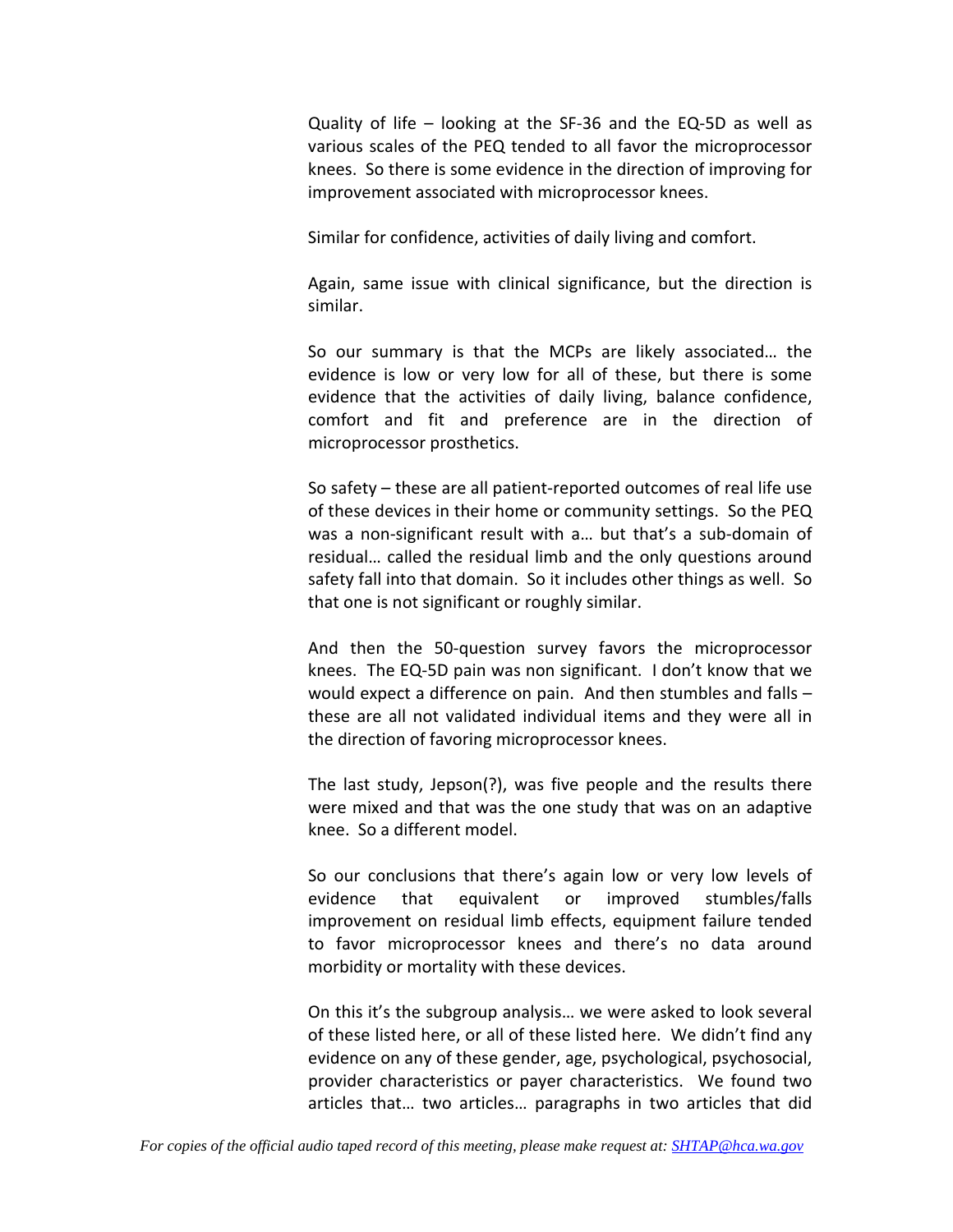some kind of subgroup type analysis both neither of them were particularly testing for interaction or anything that we would like to see. But one looked separately at the lower function. So functional level 2 compared to the functional level 3 people that were in the study. And it was eight and seven people respectively, I believe, and did find that there were… both groups saw improvements in the same direction as far as energy expenditure, satisfaction and safety, but the direction… the magnitude was greater in the functional level 3 group.

Then Seelen – that study did a sort of post hoc analysis of first‐ time prosthesis users and did find improved SF‐36 scores in both the first time and the total group. But there is a high potential for bias with that one and I'll talk about that in a minute.

So our conclusions are that people with lower function level may experience some benefits, very low strength of evidence there and that very low evidence the quality of life benefits extend to people who are first-time users. So looking at the economic questions we were asked to look at costs, both direct and indirects, cost effectiveness, short‐ and long‐term and then ongoing maintenance and replacements. So we found three cost‐ effectiveness studies. I'll just say that none of these were done in the U.S. and so it's really, you know, problematic to try to transfer that data to a U.S. setting. They were all done in Europe and… but I'll just talk a little bit about some of the trends that we saw.

So the Gerzeli was 100 people with traumatic injury from a worker's compensation database in Italy. I believe it was the National Worker's Compensation Group and they looked at two analyses; one using just health care costs and another using the health care plus greater societal costs like transportation, overnight stays, you know, costs to the patient, and productivity issues. And then the data sources were survey, administrative data, the medical records, expert panel to determine costs and market values of the prostheses and then national fee schedules.

The Seelen study we used 24 people who were receiving care at a rehabilitation center. More than half of them were traumatic amputees. It did use a societal perspective. So a health care plus patient and family costs. And the data sources were patient survey, but it did use the recall of the… for the NMCP. So I believe they asked… I always confuse these two. Yeah, I think they asked… for this one they asked the patients what would… so what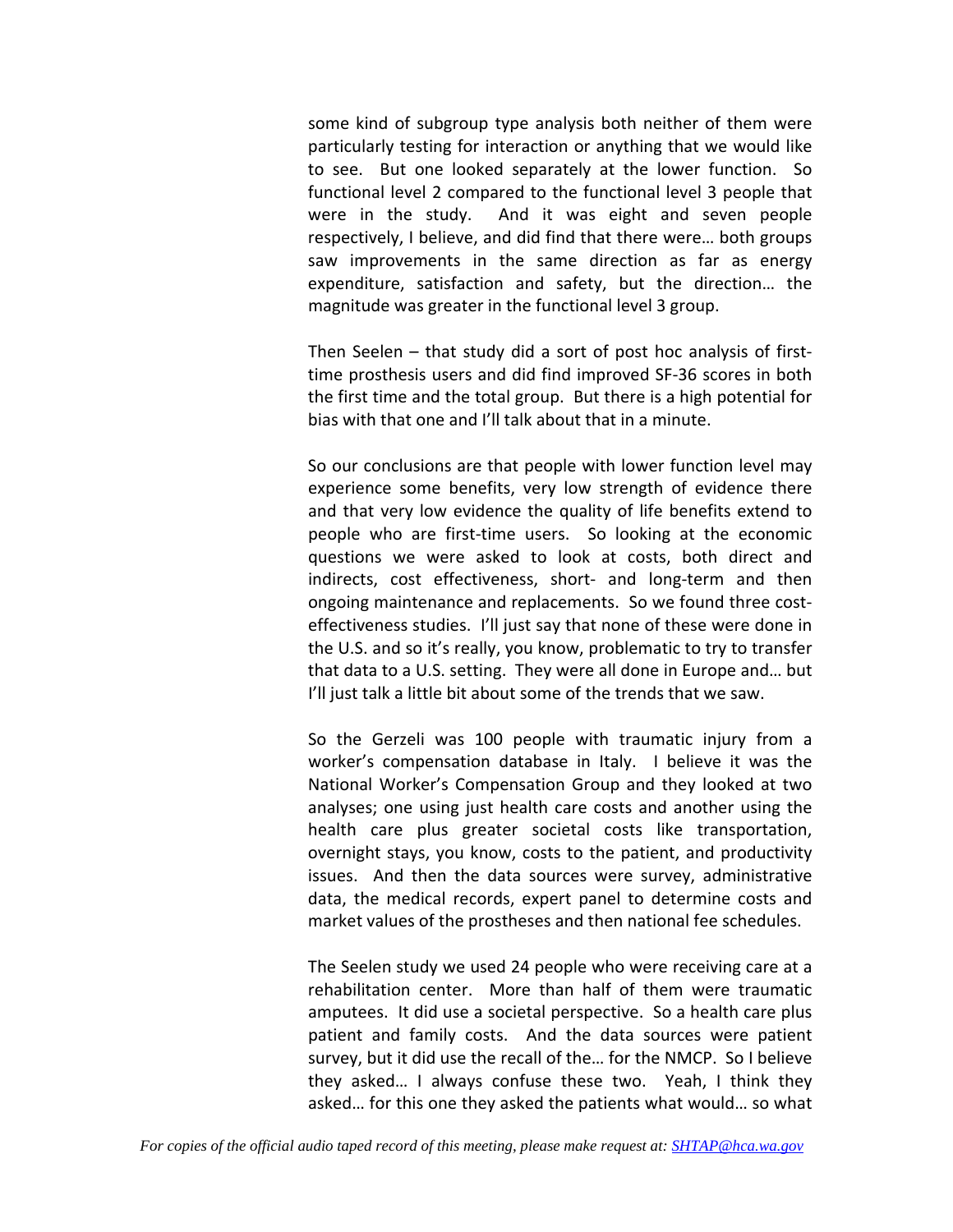is your quality of life now with this new knee? And then what if you didn't have this knee, what would your quality of life be? So there's some potential for bias there, administrative data and national fee schedules.

And the Brodtkorb study was done in Sweden. 20 people from a prosthesis clinic used a health care cost perspective and considered the data sources were interviews of patients about their use of the C‐Leg and hypothetical use of the NMCP. And then the interviews with patient's prosthetists and interviews with manufacturers. So these are really, especially the interviews with the prosthetists and the manufacturers have high potential for bias.

So the trends that we see on these economic studies, the time horizon varies. The Seelen study in the middle there called itself a pilot study. So I think it was, you know, there might be some other work coming out of that group at some point. So they didn't do any modeling. The Gerzeli and the Brodtkorb studies did model out to five and eight years respectively and that was both stated as chosen because of the manufacturer guarantees on length of time that the product is guaranteed.

And so the parameters favoring the microprocessor knees consistently across were the quality of life measures, the productivity measures where they were used, and then, you know, non health care costs. And then parameters favoring the non‐microprocessor knees of course were the cost of the device. And I don't know that there is too many patterns besides… born around the health care cost did tend to favor the non‐ microprocessor knees. Parameters that were not significant were some of the health care around the general care around providing care for these individuals, hospitalizations, transportation, and house adaptation. And then there's... each of them has some potential for bias. So in the Gerzeli study we have the use of expert opinion as a potential for bias, baseline differences in the daily prosthesis use were higher in the MCP group for that one. So they came in with a higher number of hours per day using their prosthesis and again that generalizability issue.

On the Seelen study the SF‐36 was assessed retrospectively for a time early in rehabilitation. So when you're looking at the use of these devices over somebody's lifetime or over eight years the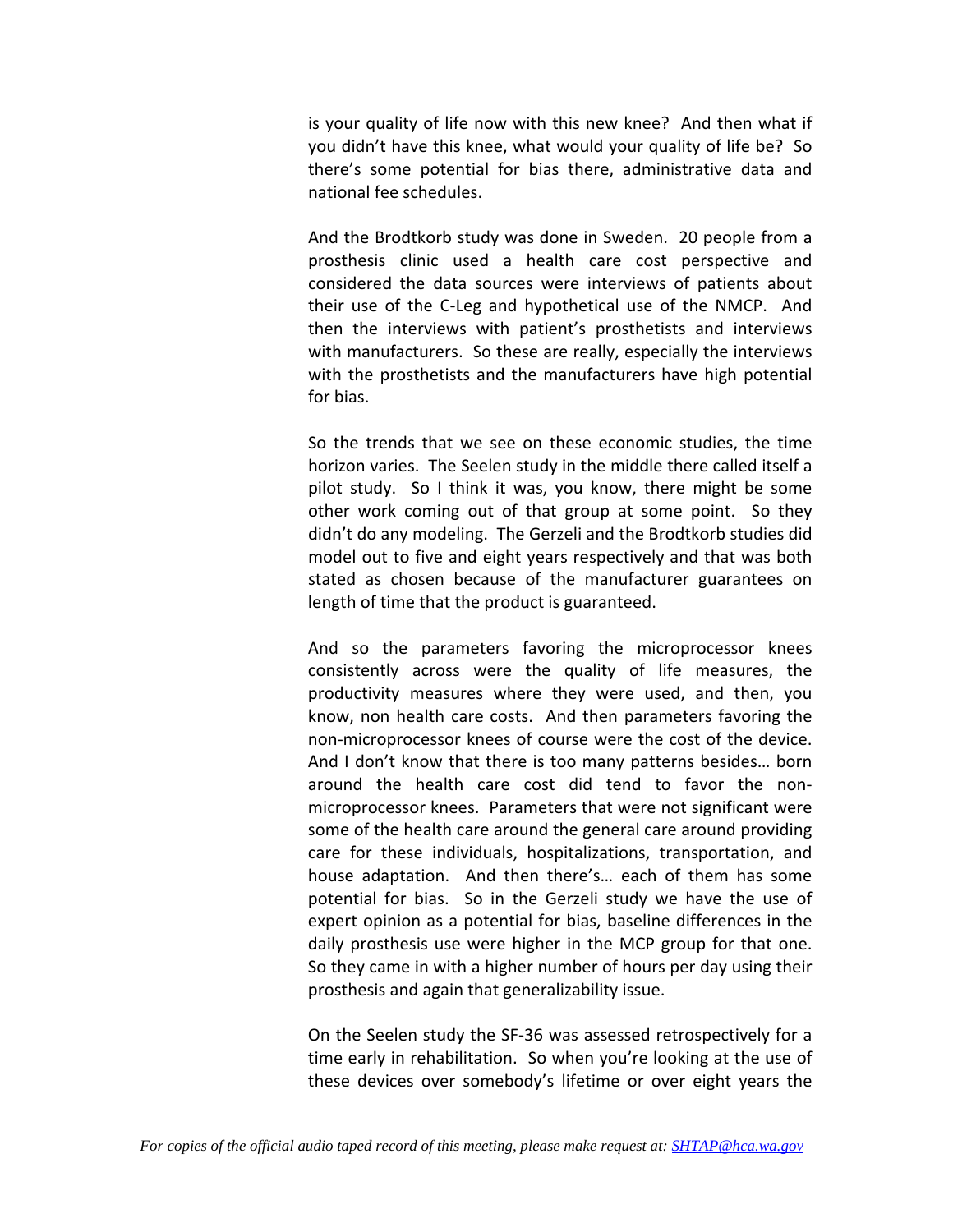one measure early in the rehab process may or may not be a sufficient way to measure that.

And then on the Brodtkorb study interviews… using interviews as the source data is always… always introduces bias. The MCP group was, as I mentioned, they were people who were already dissatisfied with their non‐microprocessor knee and that's why they switched and that's why they were measured. Again, that was the hypothetical assessment of the EQ5 knee. So imagine if you didn't have this knee kind of thing. And then the retrospective analysis of looking back to the time they didn't have their knee.

So all of these were low quality studies. We thought the Gerzeli one we rated that systematically as having the best economic evaluation methods. We found that to be moderate quality. The other two were low quality economic evaluation methods.

So given all that the trends that we found, again there's no studies using U.S. cost data. The European studies suggest that MCP purchase and fitting is more expensive. The European studies suggest that cost-effectiveness analysis using... the more societal perspectives they used and the longer timeframe the more they tend to favor the microprocessor knees and that they are even with the evidence here. There is insufficient evidence to evaluate long‐term costs.

So in summary the strength of evidence for all these conclusions is low or very low and the generalizability to the larger population of people with limb loss such as vascular etiology is unknown. The evidence on these knees in real-world settings... I've given all that. Those limitations on the strength of evidence… there really was a consistent small improvement that seemed to be associated with the MCP, but we have… it was very difficult to evaluate if that's clinically significant and there is insufficient evidence to evaluate microprocessor feet, outcomes past one year, and costs in U.S. settings.

And this is my last slide. The limitations of the current evidence… it would be great if there were validated patient‐centered measures of microprocessor use in real‐world settings including measures of clinical significance. Prospective studies of the effect of these devices on health and function over time so that chicken and egg question has been mentioned. Do these devices actually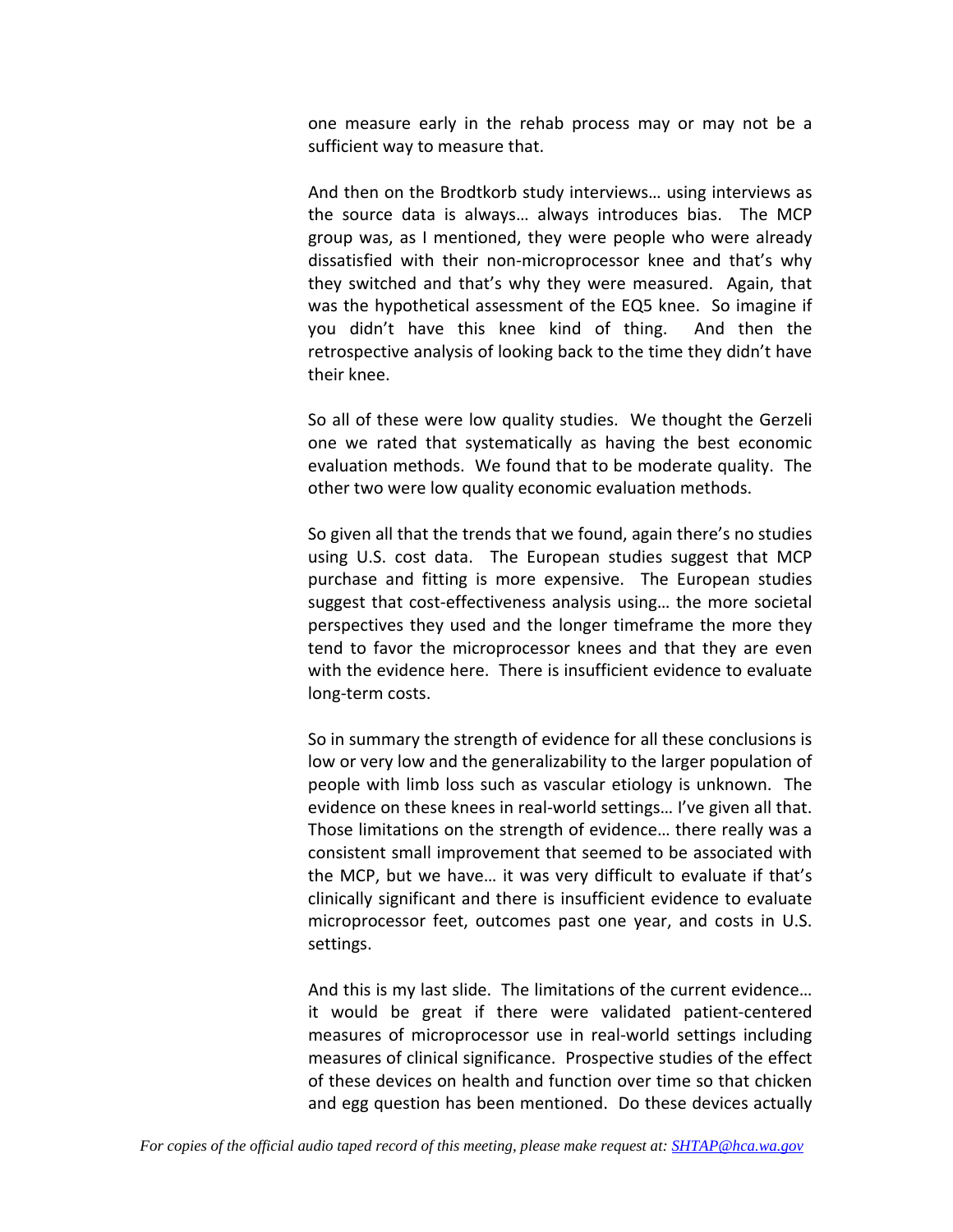improve function? Or are they only given to people with higher function? Those could only be answered with a perspective study. The study participants of more broadly‐defined populations would be helpful to see that. That would provide additional evidence and the cost-effectiveness of these devices in the U.S. Thanks.

- Craig Blackmore: Thank you. So the way we do this in terms of discussion is a little bit artificial. We have separate blocks for questions directed to our vendor, which would be questions from the committee about specific aspects of the report and then we have our more general discussion among the committee members as we move towards a decision. And what I'm going to propose to do is we just take a few minutes to see if the committee members have any questions specific to what you presented us with and then take a little break and then we'll come back and have a more general discussion. But I also wanted to take a minute and just introduce our clinical experts. I'm actually going to have you introduce yourself. Well, introduce yourself. Your input is going to be valuable here.
- Joseph Czerniecki: My name is Dr. Joe Czerniecki. I work at the Seattle VA Medical Center. I'm also a Professor of Rehabilitation at the University of Washington and our Associate Director of our Research Center, which involves prosthetic development and innovation at the VA Medical Center. It's a pleasure to be here. Thank you.
- Craig Blackmore: Thank you for coming. The charge of the clinical expert is to really help us to understand the technical aspects of this, which are obviously quite complex. We have the vendor to help us distill the evidence. That's spectrum expertise. But there's going to be a lot of questions here that the evidence doesn't even begin to address and a lot of questions about how the technology is used, etc. that you're going to be quite valuable to help us. That being said let's now go back and see if there are any specific questions the committee has for the vendor report. Committee members, Michelle?
- Michelle Simon: I had a question about who… what studies you chose to include and actually one of the public presenters brought up the issue of studies that are in controlled environments versus studies that are in real world environments. I think you did review some of the studies that were also in controlled environments. My question is, if you included those studies in your overall evidence report would it significantly change the outcomes that you found?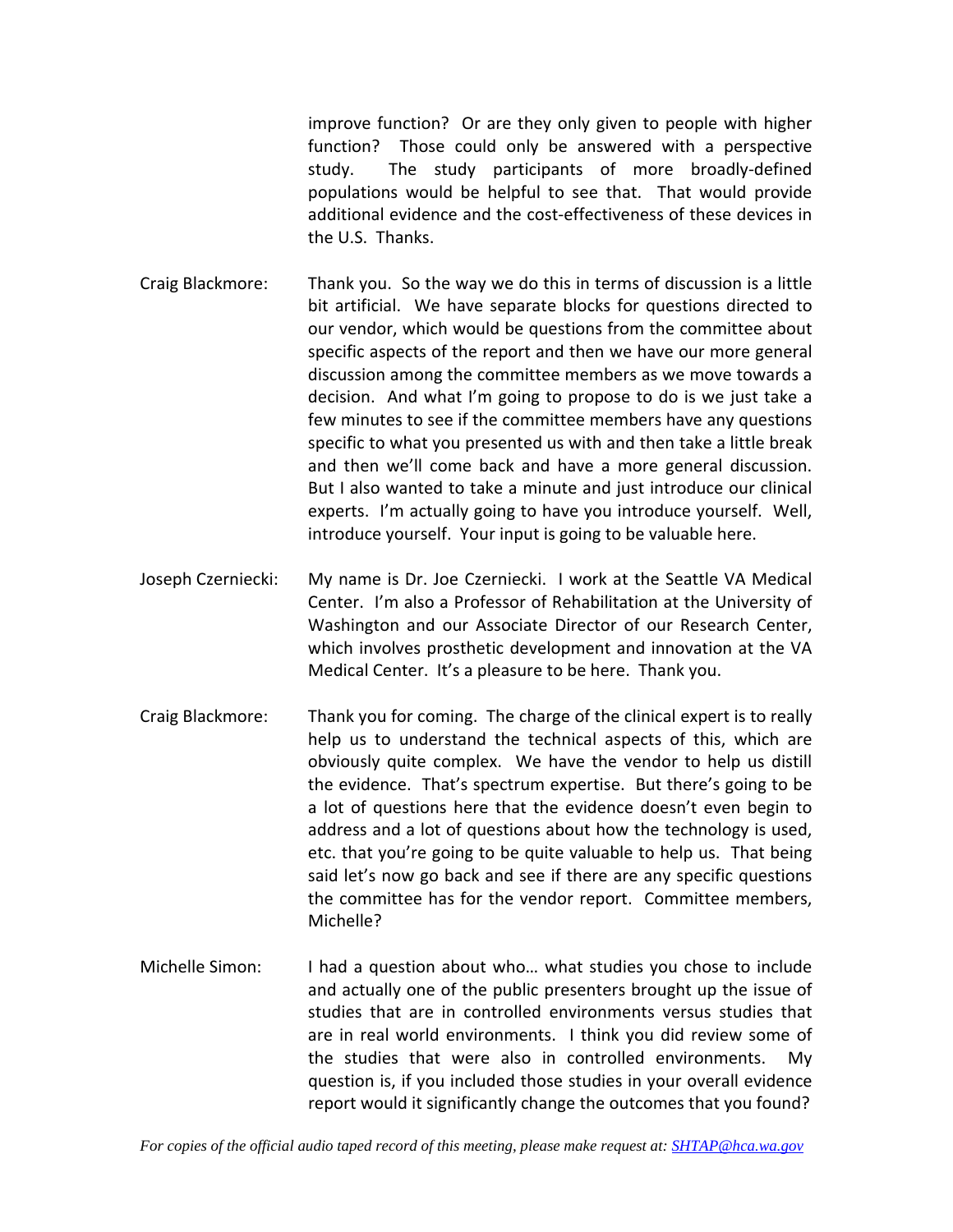Nora Henrikson: No, I don't think so. Is this still on?

Man: Yes.

- Nora Henrikson: I don't think so. The reviews that we looked at and the previous technology assessments all tended to come up with the conclusion that there is evidence to support the efficacy in laboratory settings of these devices. Does that answer your question?
- Michelle Simon: I'm a little confused. You… so the studies in the controlled environments basically say the same thing as the real‐world environments or they do not?

Nora Henrikson: Yeah, they do.

- Michelle Simon: They do? Okay. Thanks.
- Man: Could I refer you to page 74, Table 17? And about three-quarters of the way down there's the Jepson study. The last row  $-$  falls because knee has given way. That's an extraordinary difference and I'm having trouble with those two numbers.
- Nora Henrikson: Okay. So that study had five people in it. So there were… so 40% would mean that two people, I guess, had reported a fall because the knee had given way. How else can I help you under…
- Man: Well, I'm looking at falls. The numbers are a little bit better for the MCP, but in this row there's… so two falls out of five with the MCP group and no falls out of five with the non‐MCP group. Is that a correct interpretation of the two numbers?

Nora Henrikson: I believe so.

Man: The two lines above says there are no falls in the last eight weeks in that group.

Nora Henrikson: Yep.

Man: So one says no falls in the MCP group 3 and the non-MCP. One says, you know, or one person stumbled versus two people stumbled and then the last line says that two versus… the exact opposite of what the first line says. Is that your question?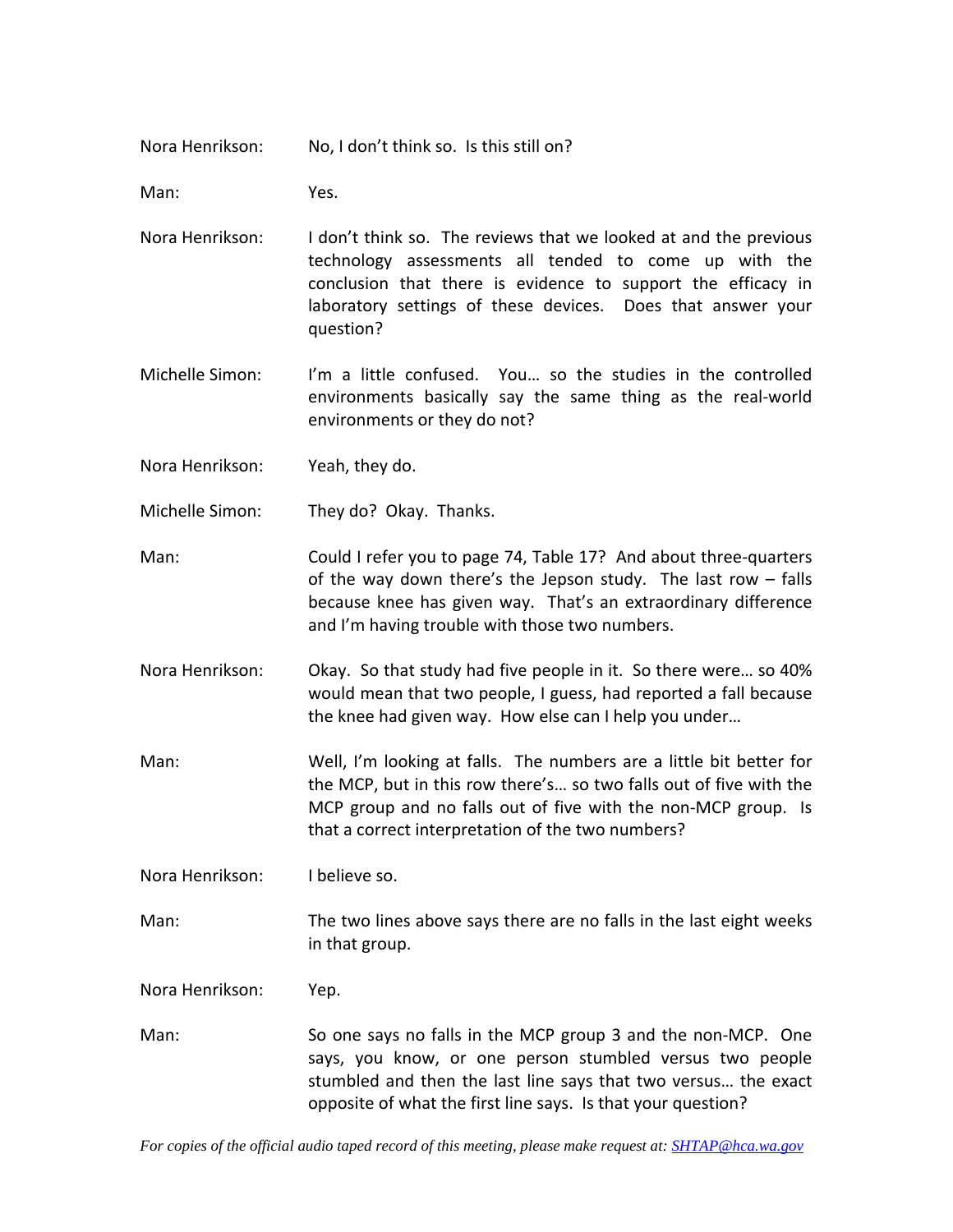| Man:            | Yeah.                                                                                                                                                                                                                                                                                                                                                                                                                                                                                                                                                                                                                                                                                                                                                                                                                                                                                |
|-----------------|--------------------------------------------------------------------------------------------------------------------------------------------------------------------------------------------------------------------------------------------------------------------------------------------------------------------------------------------------------------------------------------------------------------------------------------------------------------------------------------------------------------------------------------------------------------------------------------------------------------------------------------------------------------------------------------------------------------------------------------------------------------------------------------------------------------------------------------------------------------------------------------|
| Man:            | It doesn't make any sense.                                                                                                                                                                                                                                                                                                                                                                                                                                                                                                                                                                                                                                                                                                                                                                                                                                                           |
| Man:            | Well, and yes.                                                                                                                                                                                                                                                                                                                                                                                                                                                                                                                                                                                                                                                                                                                                                                                                                                                                       |
| Man:            | So did people fall or not fall with more with one knee versus the<br>other.                                                                                                                                                                                                                                                                                                                                                                                                                                                                                                                                                                                                                                                                                                                                                                                                          |
| Nora Henrikson: | I will look it up right now.                                                                                                                                                                                                                                                                                                                                                                                                                                                                                                                                                                                                                                                                                                                                                                                                                                                         |
| Man:            | Can I just ask a question again? This may be a familiar frame, but<br>it's just about trying to understand the labels that gets attached<br>to these studies because, you know, sometimes I think that does<br>color perceptions. You use an assessment of quality in your<br>demean so I'm referring to your table 25 on page 103 for<br>framework for assessing overall strength of evidence and you say<br>that, you know, a quality assessment should be at least 80% to<br>the studies or level of evidence 1 or 2. So am I to understand<br>from that then that if you have one excellent study and four, for<br>lack of a better word, crap studies, then that constitutes a low<br>quality, which by then definition going through the strength of<br>evidence criteria that you would apply in table 26, you know,<br>would actually give you a very low level of evidence. |

Nora Henrikson: I'm just catching up with you as far as getting to the page number.

Man: Where are you?

Nora Henrikson: Page 103.

Man: Page 103, yeah.

Nora Henrikson: So could you walk me through that one more time? I'm sorry.

Man: Yeah. Looking at table 25, which makes, you know, you are looking at the quality domain to make an assessment there and… quality at least 80% to the studies are level of evidence 1 or 2. And so, you know, if there for example you did not meet that quality challenge, you know, let's say you had one excellent study and then the cohort that you had examined there was another four poorer quality studies. Then by definition that application and this would actually constitute, you know, that would fail that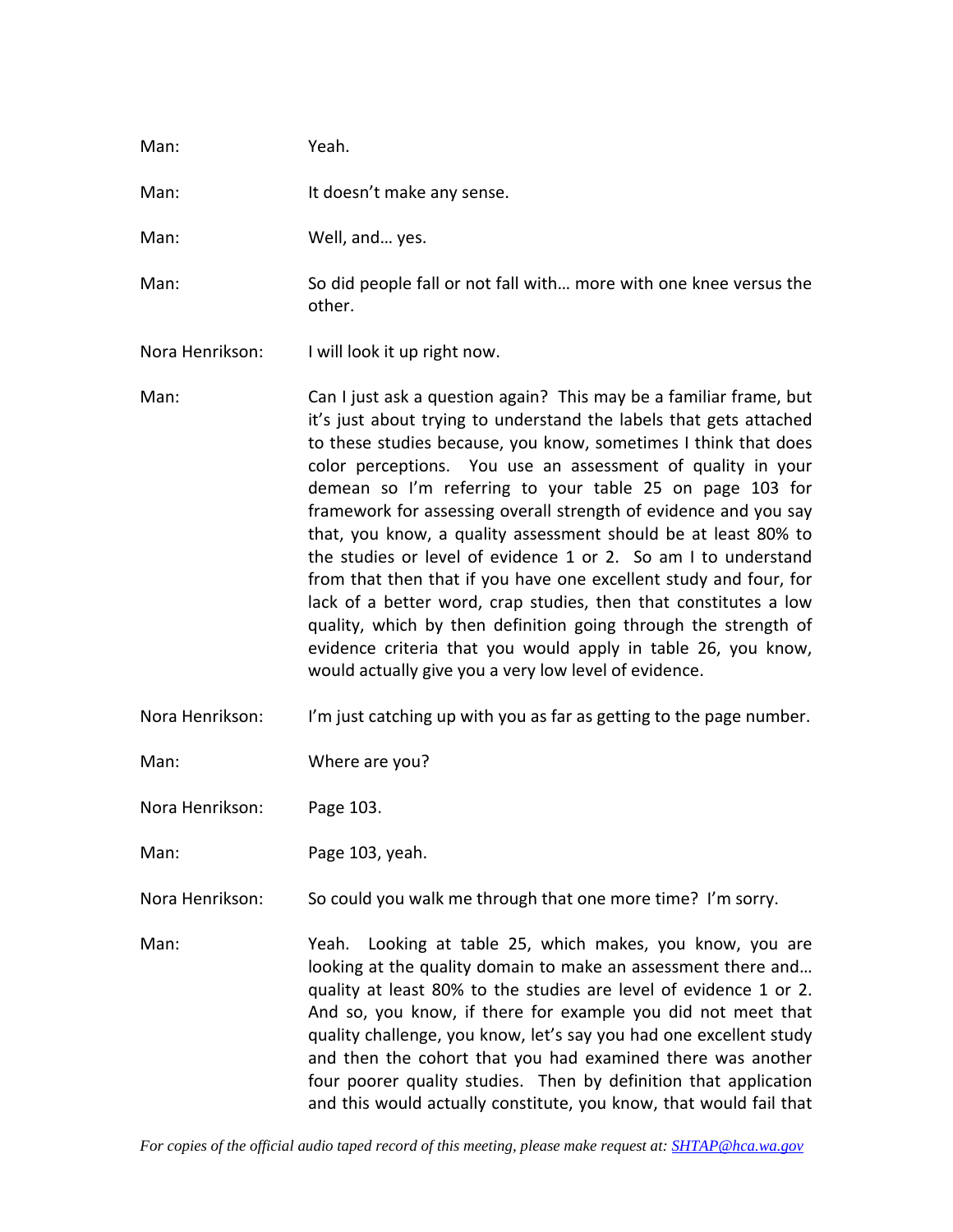quality… the level of evidence over all of the cohort that you are examining. That then when you go onto the strength of evidence criteria would ultimately have to give you a very low strength of evidence because you have one good study and four poor studies. I'm trying to understand the framework by which you are attaching the labels of low quality and very low quality strength of evidence criteria.

Nora Henrikson: That's right.

Man: So… in other words the strength of evidence criteria is a relative judgment based on the overall literature that's available to you from your search rather than, you know, the merits of one study.

- Nora Henrikson: Correct. Correct. And I'll… just to… your point is well taken about it… if there was an excellent study; there weren't any in this particular that we assessed.
- Man: But the principle of dilution remains the same.
- Man: Can I go back to [inaudible] question back on the reviews in the controlled settings, which is like page 40 on your report? You summarize them briefly, but it seems that would still be relevant data. It's not real‐world data, but it's data nonetheless on the function of these things and energetics and all that. And did you… going over these reviews, you know, one looks like it says it takes studies from the manufacturer's website and the other one doesn't mention that. Are they high quality reviews? Or were these systematic reviews well done, or are they poorly done systematic reviews? Do you know anything about the quality of them and whether we can rely on their conclusions in any way or no?
- Nora Henrikson: So you're on... talking about the Highsmith paper?
- Man: The Highsmith and the Work Safe VC paper, yeah. The two of them. The relative quality of them as systematic reviews.
- Nora Henrikson: We didn't systematically assess the quality of those reviews. Qualitatively we thought that the Highsmith paper was fairly well done and described fairly transparently. The Work Safe Evidence Based Practice Group report that had the two different versions it was… I think in that one there was a little bit, you know, it wasn't a published in the peer reviewed literature so it had a little bit of a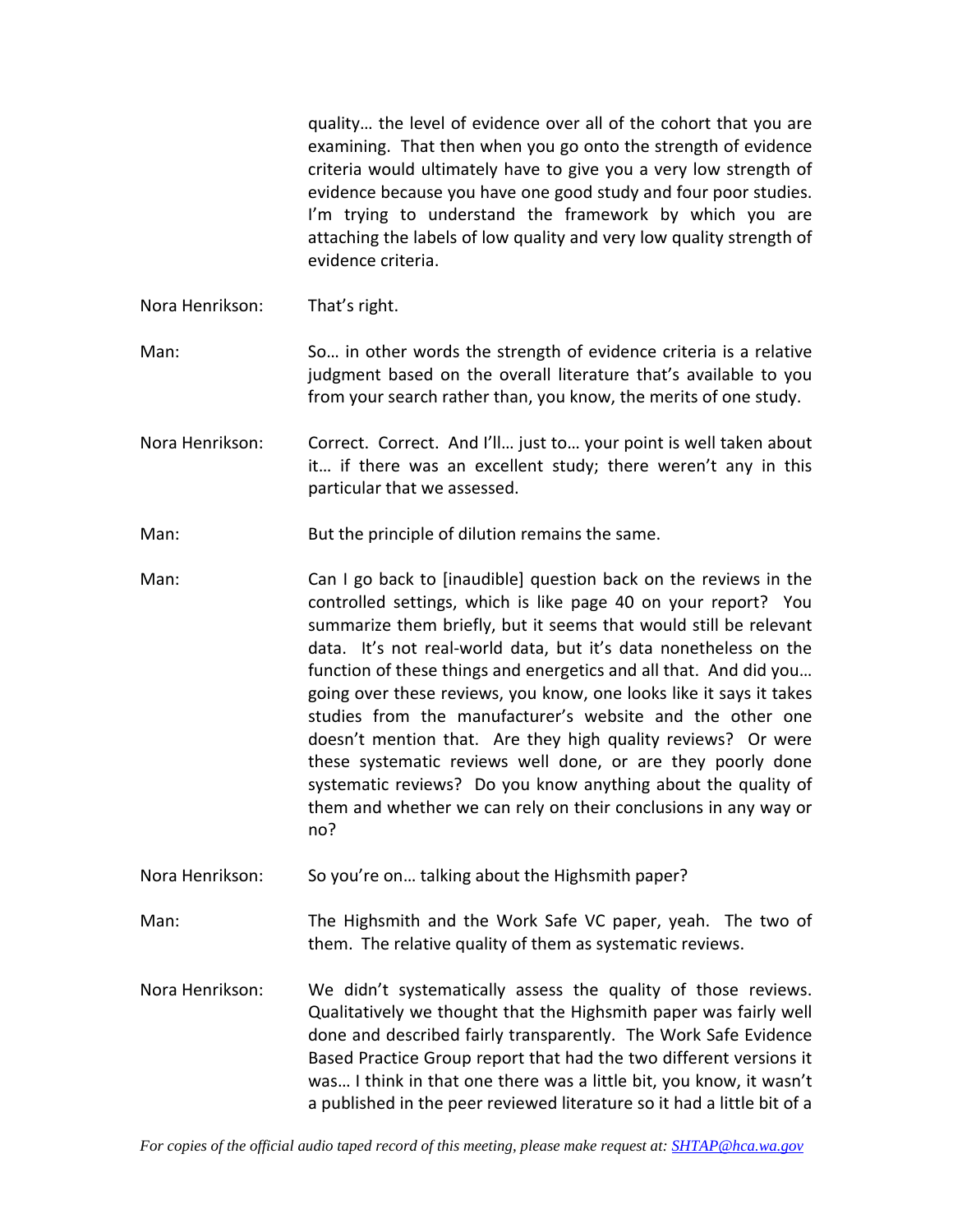different format. So I would have to… the quality was probably a little bit less, but I think it was… there were… all these have, you know, were attempts to be systematic.

- Man: I had a question about the cost effectiveness studies. Was there any indication of the functional level of the patients that were included in those studies?
- Nora Henrikson: Yes. So, on the Broad Corp they were described as generally active. On the Gerzeli it was not reported and on the Seelen study they had a daily use of their prosthesis 12 hours a day. And there was a significant difference between that… between the non‐microprocessor users… the non‐microprocessor users were at a lower number of hours per day of use at baseline. So those studies were not described in terms of U.S. functional levels. They were more qualitatively described.
- Man: Then I have one other question I guess for our clinical expert. Just in terms of the durability of these prosthesis is there any sense that the microprocessor ones last any shorter or longer than the standard prostheses?
- Joseph Czerniecki: No. I don't think that there's any significant difference in their relative durability. With the microprocessor controlled knees it's recommended that they go in for an annual sort of "tune‐up" to the company and often times the prosthetic firms have a back‐up knee, substitute that out while the other one is being maintained or overhauled sort of thing. But, no. And of course I think one of the things we have to be careful of, you know, in kind of looking at all of this sort of data is that we've bundled non‐ microprocessor controlled knees as a whole sort of family and as you noted there are, you know, a couple hundred non‐ microprocessor controlled knees and I don't know, you know, and each one of them has unique durability and maintenance and potential problematic requirements. But the next best nonmicroprocessor controlled knee from a functional perspective is very comparable in terms of its durability/reliability.
- Man: So just to follow-up, how long does a knee last? I'm sure there is variability but what's… is it a year? Is it 20 years?
- Joseph Czerniecki: Well, you know, it's sort of like, you know, the ads that you see for, you know, a Volvo that's got 859,000 miles, you know, that the manufacturer puts out. I mean effectively you can keep on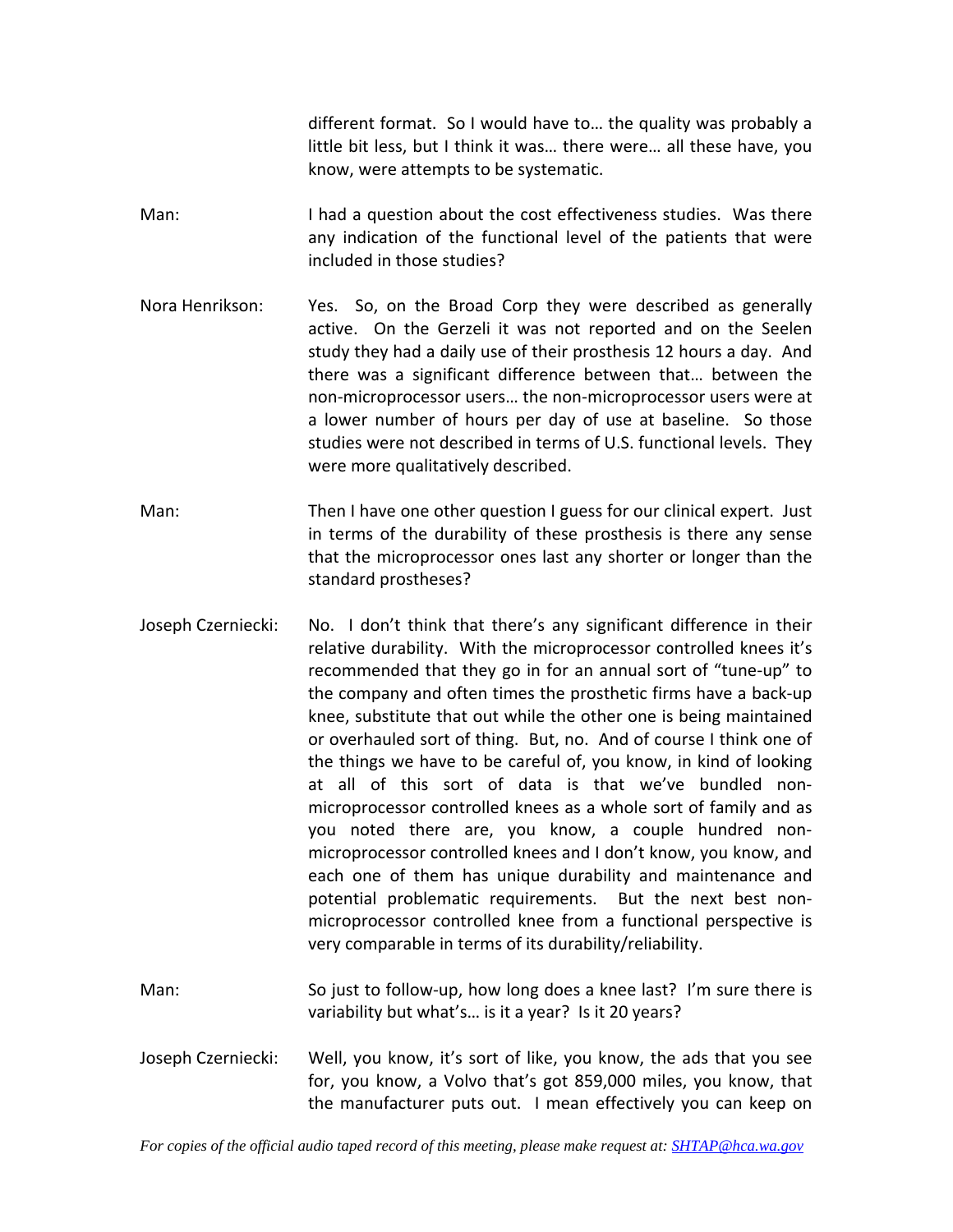replacing parts, add in an item sort of thing. So with many of these for the non‐microprocessor controlled knees you can replace bushings, you can replace seals and the hydraulic sort of systems or pneumatic systems. So you're effectively rebuilding it on an on‐going basis, but the knee can last a very long time.

- Man: Just to follow-up on that question. Sorry about the... what you were saying about, you know, making a comparative judgment of all these knees. From what I'm understanding there and reading through this the main safety benefits to be understood… well, one of the cardinal safety benefits seems to be the ability to switch between swing and stance mode. Am I correct in thinking that? Protection against falls in other words.
- Joseph Czerniecki: Yeah. I think the protection against falls feature is one of sort of a stumble recovery mode. With many prosthetic knees if you happen to, for example, trip, stumble, have a miss step where you land on a slightly flexed knee there is basically a catastrophic flexion of the knee and the patient will fall down. With this if it detects a stumble it will actually lock the knee and have a very gradual release of the knee. So effectively you can still stand up if you have a miss step.
- Man: But on the basis of the… some of the tables that I… I'm not sure… it was either in the text or in the presentations that we saw that not all knees are the same in that regard being able to actually have that stumble recovery function. The ability to lock the knee. Am I correct?

Man: Yes.

- Man: You mean not all microprocessors are controlled or not all knees in general?
- Man: The microprocessor controlled knees. They are not all the same in this regard.
- Man: No, they don't all do that.

Joseph Czerniecki: Yeah, the C‐Leg is relatively unique in that feature.

Man: And that's the one we had much of the data seems to be on the C-Leg.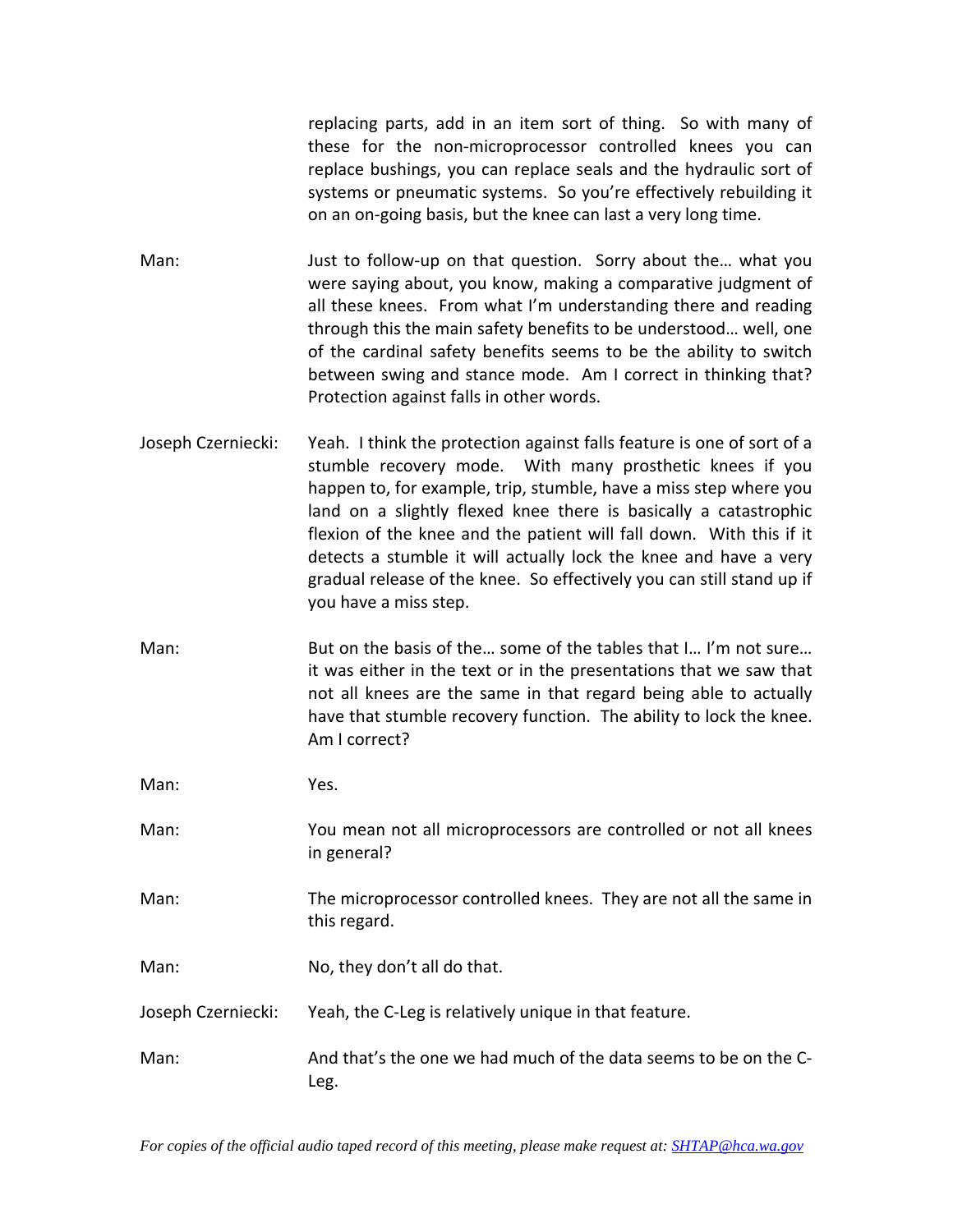- Man: Yes, the majority of the data.
- Man: Yes. I have a question about the processor itself. I can see where it would be somewhat of a lower cost when changing bushings and hydraulics and things that that wouldn't be a real costly thing. But how often do the processors fail and what are the costs of actually, you know, re‐implanting a new processor?
- Joseph Czerniecki: Yeah. Well, that's actually a really good question and, you know, as a physician prescriber, evaluator and researcher actually the day‐to‐day sort of maintenance issues are not something that I'm typically familiar with. So, you know, I should probably hesitate to speak to that issue. Obviously the kinds of components and the mechanisms within the microprocessor controlled knees are much more sophisticated. There is, you know, the strain gages and the pylon that function as sensors. There are angular sensors within the knee unit itself. Obviously there are the stance swing transition sort of sensor mechanisms that go into a microprocessor, which then control the flow of hydraulic fluid by the dynamic movement of a needle valve through orifices. So I think there are additional complexities and I'm not sure where and when you might have additional failures within those complexities.
- Man: Can we ask one of our presenters how often the processor itself…
- Man: Sure. Do either of you two gentleman have a feel for the longevity of a microprocessor?
- Man: I have as of yet seen a processor fail. There are points where a knee may reach its useable repair limit where it is basically cheaper to repair… or replace rather than repair. One thing with repaired knees on both non‐microprocessor and microprocessor is when you do a repair it's extensive and you get a very short period warranty, maybe 90 days, versus if you replace it you can have a three-year warranty. So at some point with both nonmicroprocessor knees and microprocessor knees it makes sense to just replace them. Otherwise it's ongoing service, potentially every 90 days versus having a new knee.

Man: Thank you.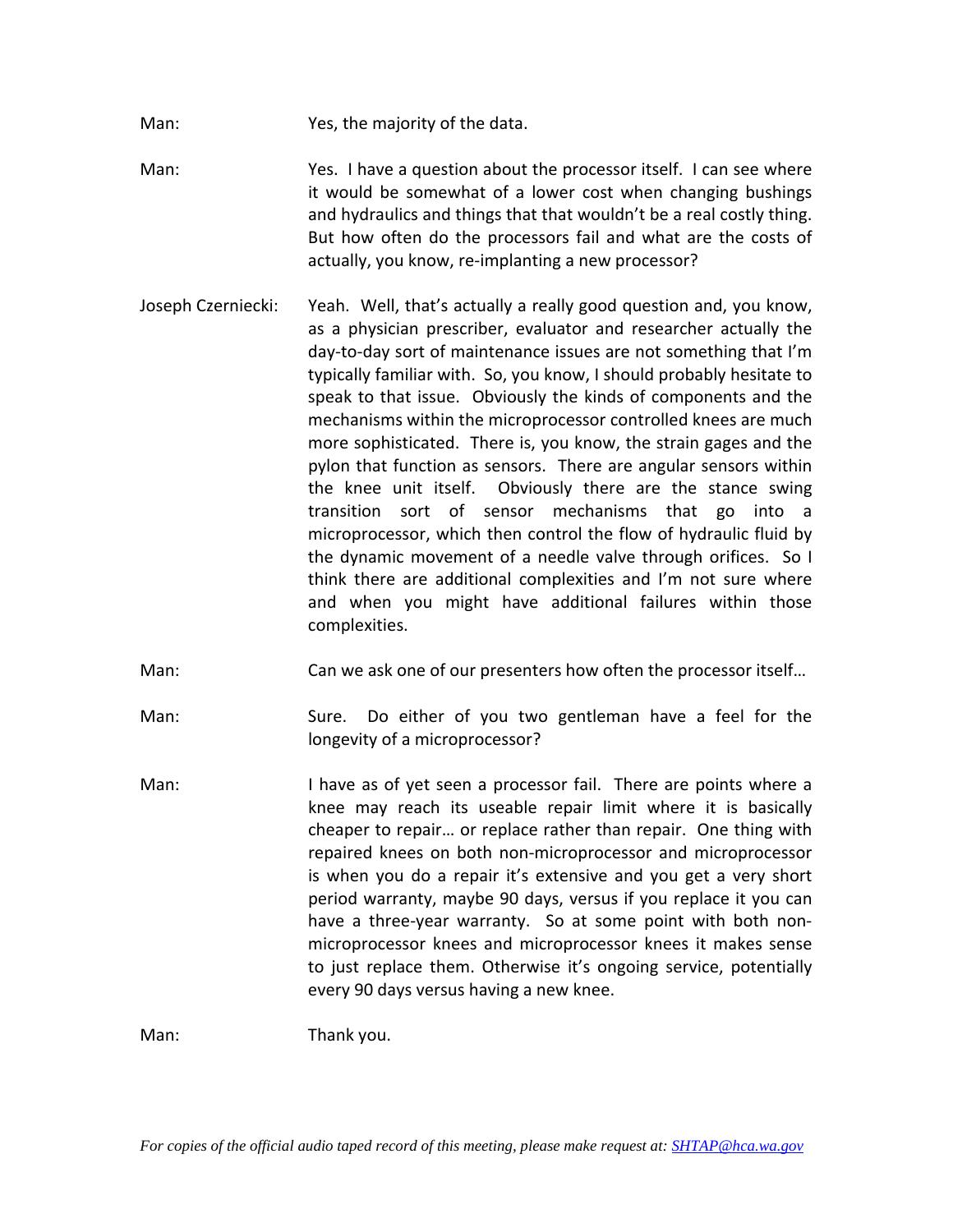- Woman: Without randomization to what extent is systematic bias built in all of these toward people who choose who are more active choosing microprocessor knees?
- Nora Wilkerson: I think that's a great question. The studies we looked at didn't all address that specifically. In one sense you could look at it as an effectiveness question of often… as I understand the clinical progression is often that people have a non‐microprocessor knee first and then they get a microprocessor knee at some point later. But… and not all the studies address that. There was one that did mention that the entry into the study was people who were already dissatisfied with their knee.
- Man: It sort of begs the question, is that a bias? I mean if you if you compare people who don't like their knees to the people that do like their knees that's a bias. But if you compare somebody who has expressed dissatisfaction with their knee between the new and the old technology and they like the new technology I don't know if that's a bias as much as it is a subgroup. Do you know what I mean? I mean maybe those are the people that would benefit that have self-identified. I'm throwing that out there. I don't know, you know, just for consideration.
- Man: It would be hard to randomize totally... to blind people. You would almost have to pop… they would know if you switched anything about their prosthesis I would assume. It would be very hard to blind somebody as to which type of knee they had. And these are all experienced users. So they would probably immediately identify the difference and the characteristics and know which one they had. Is that a safe assumption?
- Joseph Czerniecki: Well, yeah. I think there's a number of areas where, you know, the blinding could be affected. I mean first of all one has to be recharged. I suppose you could create a sham recharging sort of station where they plug it in and nothing would happen on a more conventional knee. But typically with these microprocessor controlled knees that they are linked to a laptop with the prosthetist and the prosthetist is able to fine-tune the functioning of the prosthetic knee dynamically during gait. So if the patient says, for example, "No, it's not walking fast enough for me. We need to decrease the swing phase resistance," the prosthetist does that interactively. And so, you know, you could never create that with a non‐microprocessor knee.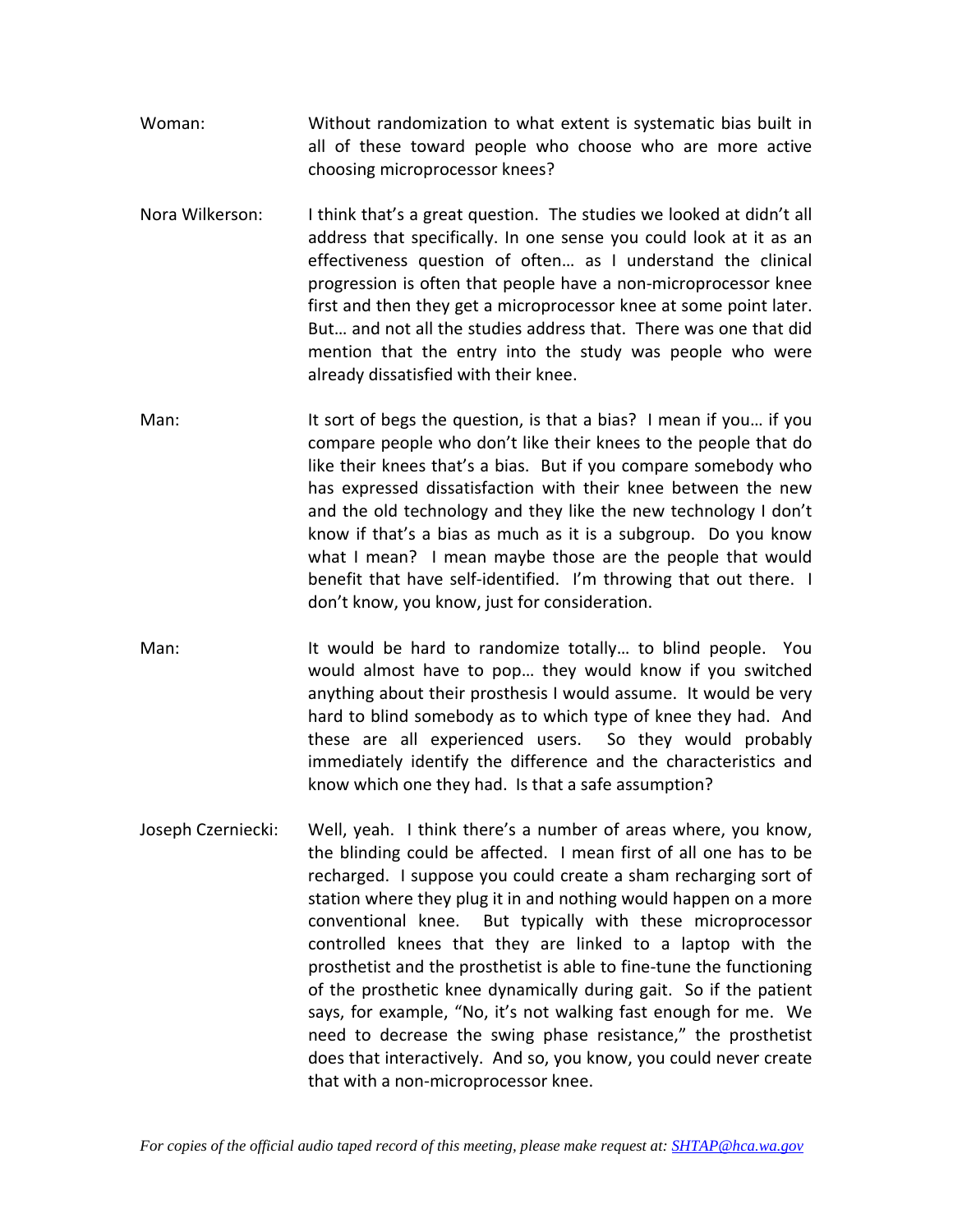Man: A question again for Nora on this issue of sort of a different… the different knees. And we have issues of sort of potential bias. Like you just pointed out that sort of, you know, that people in these studies sort of know which knee they have and which knee they like before they go in. Most of the studies are experienced users. A lot of them are 10 or 20 years out. And for the comparison knees I guess is there… we've had issues before, technologies, where we've had ROCTs of various sorts, but the comparators may have been relatively poor choices and sort of almost invalidated the study because the comparator was such a poor choice. Is there any… I guess (1) is there any way of… is there any data that really stratifies non‐microprocessor controlled knees by energetics and metabolic efficacy and stumbles and falls that leads to… that could point to one or two or three that might be more superior in function; that would be better comparators to a microprocessor controlled… so meaning somebody who wants a different knee than they have doesn't mean they just get a different or a better functioning non‐microprocessor controlled. So is there sort of a better gold standard? And is there any sense of what people are actually using as comparators in the studies you read?

- Nora Henrikson: Yes.
- 

Man: Does that make sense?

Nora Henrikson: Yeah. I believe most of the... the most common nonmicroprocessor one is... was this [inaudible] SNS knee. But I have… we did capture that. Do you have anything else you want to say? We didn't do an analysis of the comparison technology in a systematic way.

Man: And the [inaudible] is a swing and stance controlled knee? So it's like a dual hydraulic sort of deal?

- Joseph Czerniecki: Yeah. It's a hydraulic controlled knee that basically has both variable swing phase and stance phase resistance based upon its intrinsic hydraulic features and it switches between swing and stance phase, you know, similar to the knee… to the microprocessor controlled knees.
- Man: So it's the relatively more sophisticated of the nonmicroprocessor controlled knee?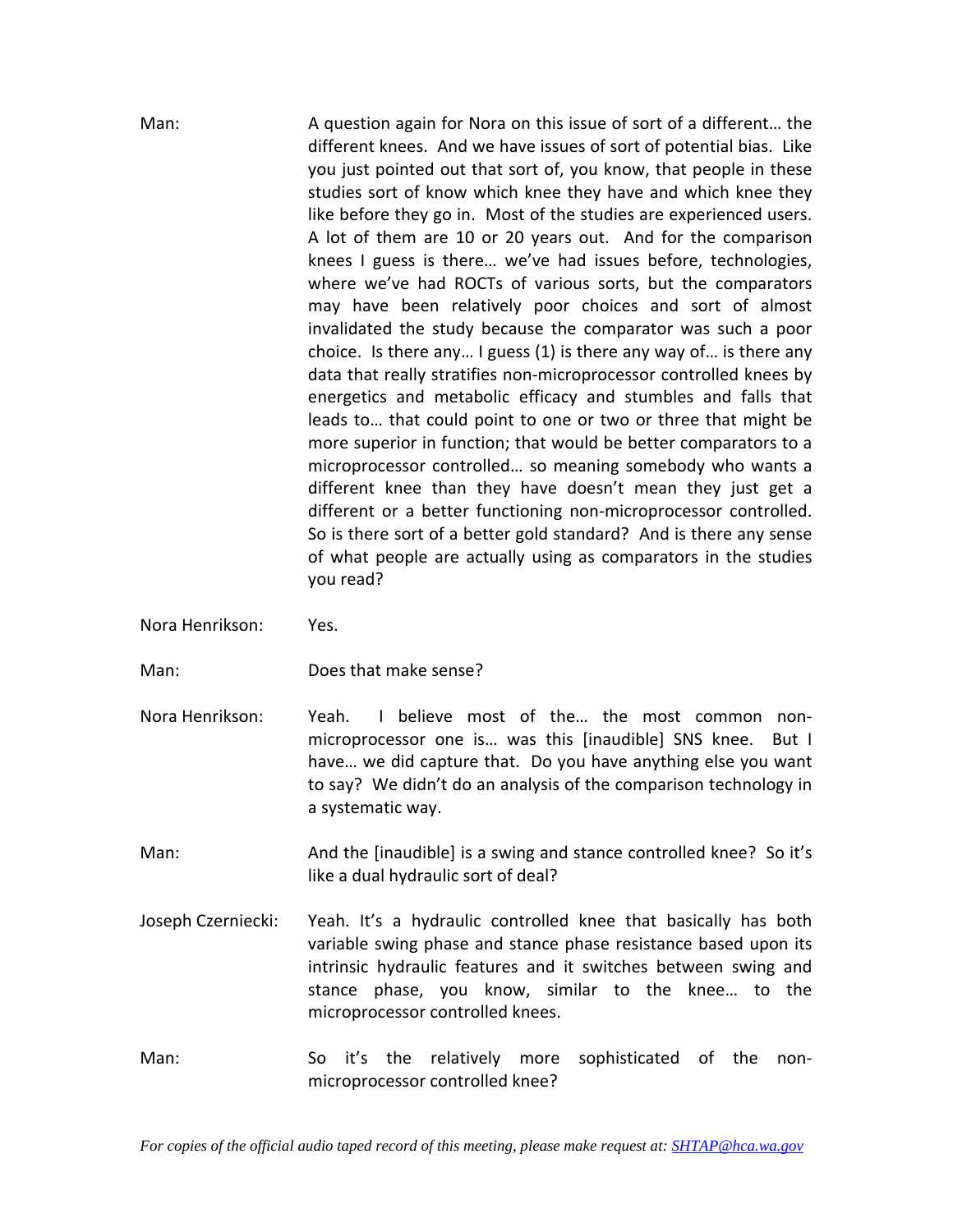Joseph Czerniecki: Yes. That would be a high quality microprocessor.

Craig Blackmore: Any other questions right now for…

- Man: Just one more just to… I'm just wondering how much of a learning effort there is in terms of, you know, comfort, use of the knee, etc. From the studies that are available how discernible is that as an effect that you're use or comfort or satisfaction with the knee improves over time? Is there a difference between microprocessor controlled knees and non‐microprocessor controlled knees that's apparent? That's a question for both. I think the evidence report and the content expert.
- Nora Henrikson: I'm sorry, I didn't listen to the first part because I...
- Man: So I'm thinking about, you know, there being a learning effect that basically people get more comfortable in using their prosthesis over time. Is that a discernible effect? And if so is there a difference between the size of that effect in microprocessor controlled knees and non‐microprocessor controlled knees?
- Nora Henrikson: I don't know the answer to that. That's a great point.
- Man: I think it's in the report in the tables. If you go through the months you can see on those outcomes.
- Man: So in that point what's the longest we actually have then available and the evidence there for somebody to, you know, to characterize somebody's use of the knee?
- Nora Henrikson: A few months. The longest follow‐up we have was 15 months and that includes several months use of both… of each knee. And often switching back and forth. So one of the higher quality studies we looked at did, you know, A B, A B pattern… a couple months with each knee.
- Joseph Czerniecki: Right. Yeah. I think that has been an issue of how long do you need to wear a microprocessor controlled knee to adequately be able to evaluate its performance? In previous studies that I've been involved with three months was the time period that was sort of recommended by the manufacturer. So we had the patients wearing their microprocessor controlled knee and evaluated their effectiveness at three months afterwards. So that's what we did in our study design. Although I reviewed this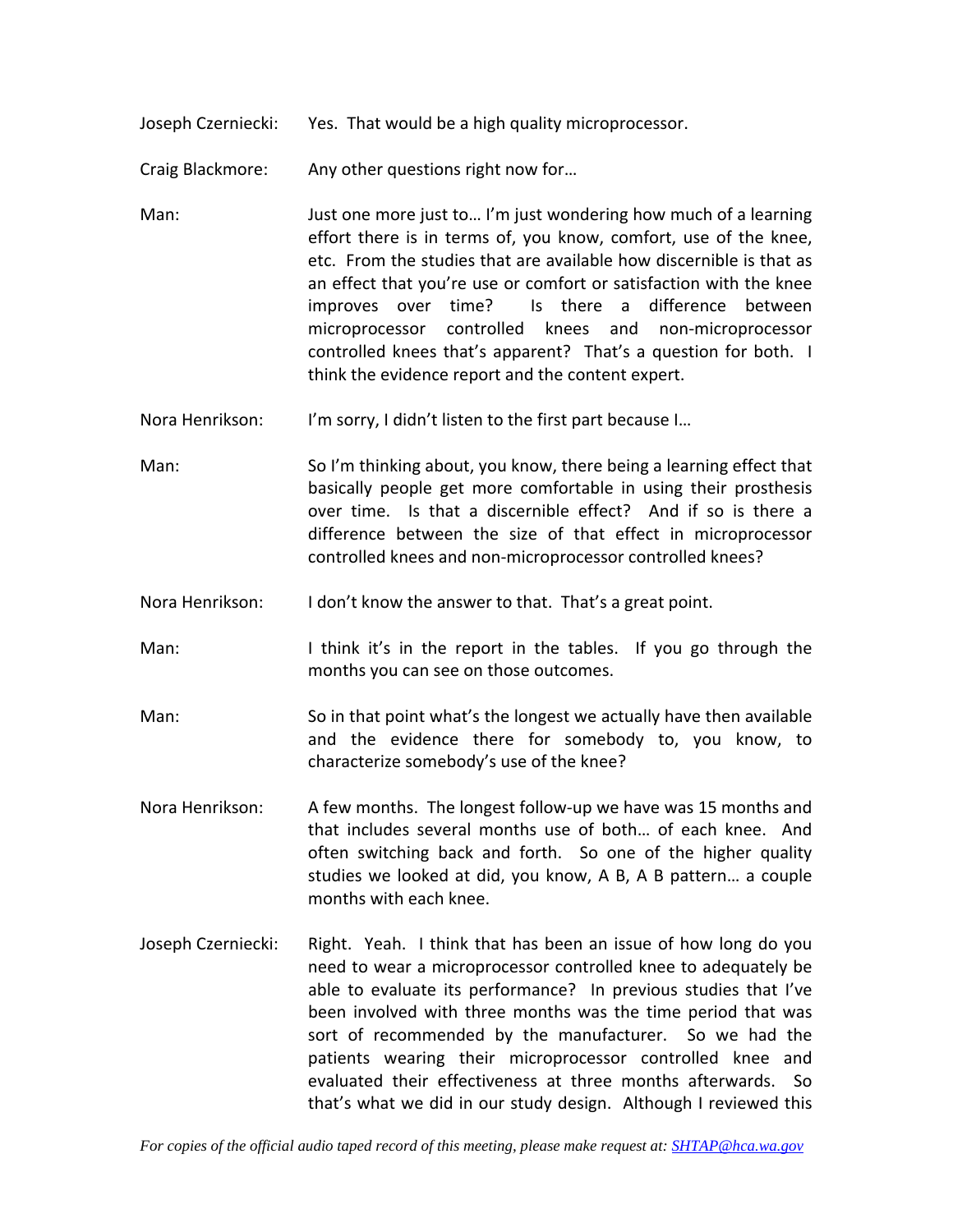literature, historically, I'm not up on exactly what the time periods were in many of the studies. I think some of them were more brief and some of them may have comparable longer length.

You know, you raise a… I think an interesting and important point about microprocessor controlled knees and the period of adaptation. One of the things that we sort of learned is that, you know, and I think a lot of people sort of feel like, "Well gee if you just provide the prosthetic limb and the optimum prosthesis that the patient will do better. That it is a prosthetic dependent function." However, I think it's important to know that when you have somebody utilize a microprocessor controlled knee ideally they go through an additional phase of rehabilitation and physical therapy so that they learn how to use the microprocessor controlled knee and learn how to use its unique features. Otherwise, what you tend to have is patients revert back to their historical utilization of a prosthesis, i.e. what they did with their non‐microprocessor controlled knee and really their ability to take advantage of the features are compromised. So I think sort of a period of motor learning, additional rehabilitation is really advantageous and it helps to facilitate that transition and utilization of the higher quality features. And I think that's also one of the challenges in looking at some of the data. I don't know how frequently that actually occurred.

Man: So I feel us transitioning into the more general discussion. And it's also…

Man: I have one data question.

Nora Henrikson: Could I just... I just wanted to close a couple loops here. So one, the comparison non‐microprocessors knees are listed on page 49 and then the other related to the first question around the Jepson article that characterization is what is stated in the article itself. So there's not very good description around what that might mean.

Man: Last question on data. Is there any data on sort of rejection rates of the knee? I mean people who get prostheses and braces and things tend to… if they don't like them they tend to come back and say, "I don't like this." Is there any data on rejection rates on people who get these and come back with them and say, "I want my old knee back," or "I want a different knee. I still don't like this one." Does anybody publish that or no?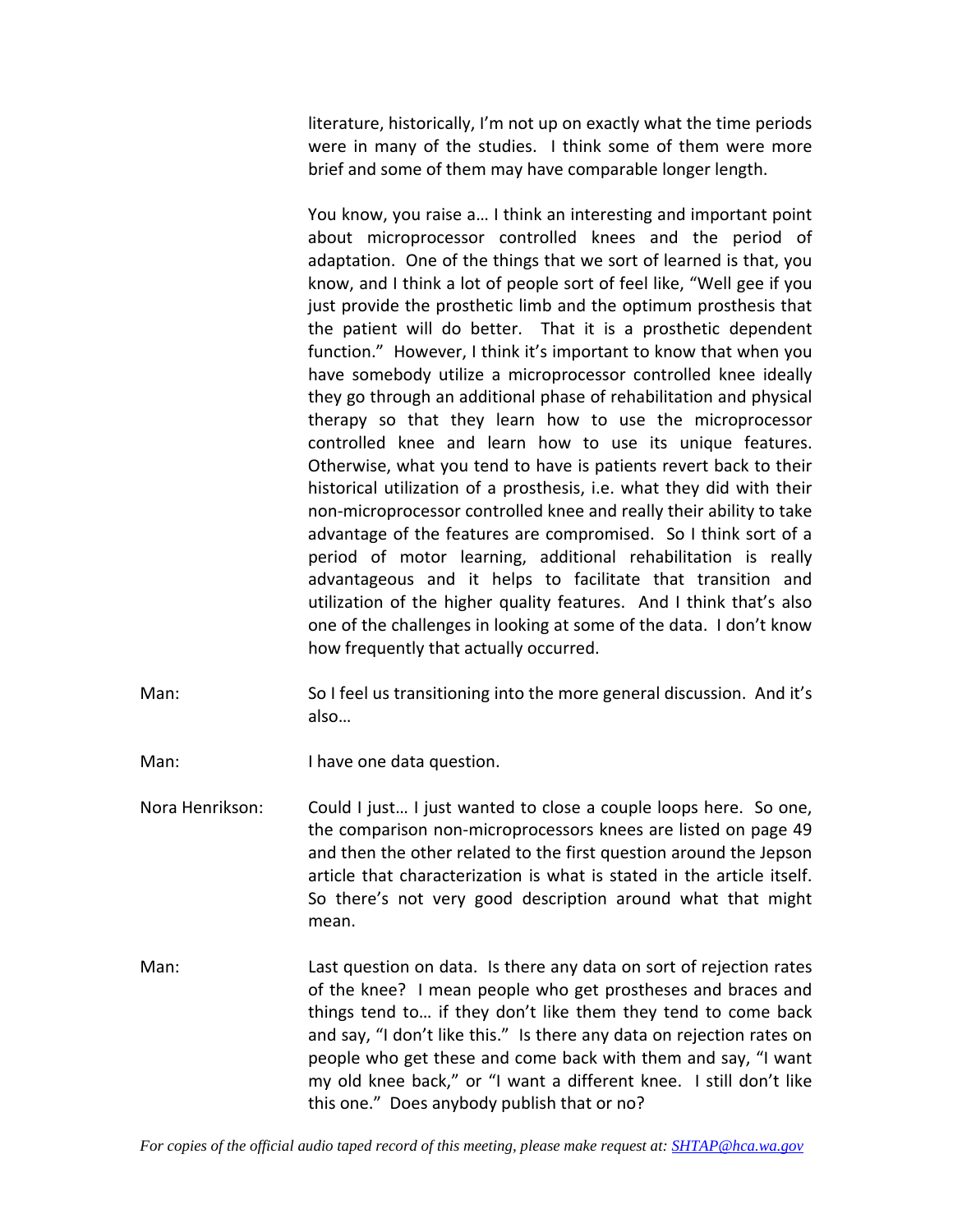- Nora Henrikson: Not as such. It would be helpful to have that. I agree. The one study did, you know, eight people dropped out for reasons related to the microprocessor prostheses. The Jepson study did ask, the one with five people of the adaptive knee, did ask if they would prefer to go back and I think two people said they weren't sure. And the other three said they would not return to the non‐ microprocessor knee. But I haven't seen that captured.
- Man: You said that one study six or eight people dropped out because they didn't… run that by me one more time.
- Nora Henrikson: Right. I forget which slide it was in but there was…
- Man: I heard you say it when you went through it, but can you just run through that again for me?
- Nora Henrikson: Yeah, sure. So it was the Kaleigh(?) and Williams studies which were the same study population in two different papers and different sets of outcomes. They started out with I believe 18 people and 10 didn't complete the follow‐up and 6 of those it was because of reasons related to the microprocessor knee.
- Man: I think two dropped out of the Jepson study.
- Nora Henrikson: You're probably right. I would have to double check. The length of follow‐up are listed also on page 49. So they are quite variable of why people didn't complete that.
- Woman: To what extent are these studies industry funded? About what percent of them? A general estimate?
- Nora Henrikson: The one I have at my fingertips are the three economic studies because I… we anticipated questions about that. Two of them… well, one was completely funded by a manufacturer. Another received partial funding and another one did not. And I'll check in my notes at the break for the rest of them.
- Craig Blackmore: So let's take about 10 minutes. There's not a clock in the room. I can't have an official clock, but we'll resume here… how about 10:20 we will re-start.

I want to call the meeting back to order. If I could get folks to take their seats, please.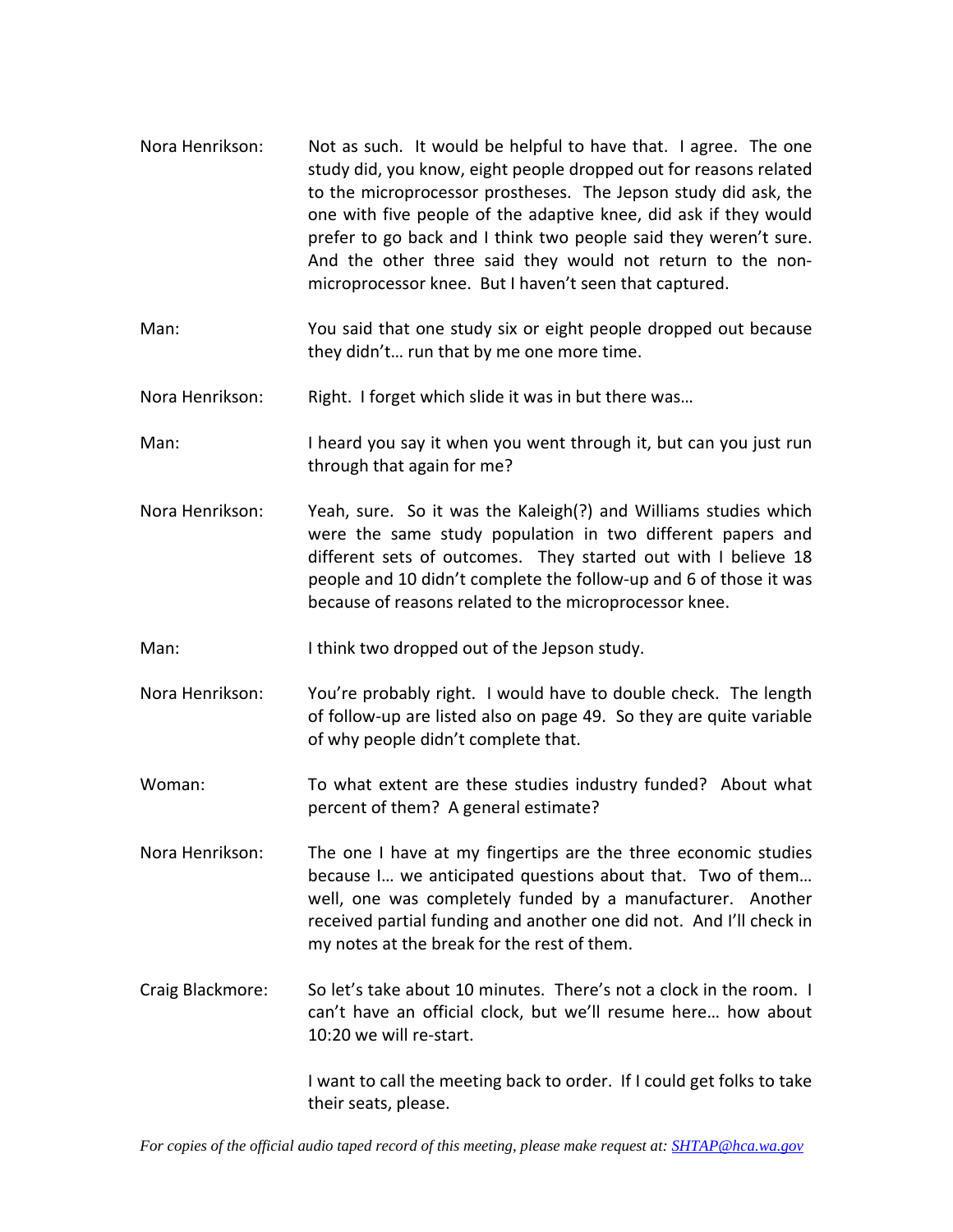Could I get everyone to take their seats, please? We're going to resume. All right. I'm going to call the meeting back to session. So at this point I'd like to just turn it open to the committee members to see if there are any further questions for either the vendor or more for the agency directors or for our clinical expert. Just take a period of time and see if we can have those questions answered. Anyone?

- Woman: I have a question. I had a question about are there centers of excellence in Washington that do fitting and training of these or can we kind of assume that everybody who does it does a good job?
- Joseph Czerniecki: That's a really good question. Before Autobach(?), the company that sells the componentry, we'll sell it to a prosthetist and… I hope I'm speaking the truth here. They're required to take a course so that they can actually kind of demonstrate their competency in utilizing it. So it's not something that somebody can just say, "Well, gee, I'm going to fit this and I have absolutely no experience in fitting it." They all have to have a required course to be able to fit it. In terms of the comment about, you know, sort of centers of excellence, there is no private center of excellence.
- Woman: So for the C-Leg that's not the Autobach, correct?
- Joseph Czerniecki: Autobach is the manufacturer.

Woman: Oh it is? Okay. That's what I wanted to know.

- Man: I had a question. If we can get a little more clarity around some of these dollar figures that are being tossed around. Margaret, can you help us out with a better understanding of that \$110,000 versus \$23,000 dilemma?
- Margaret Dennis: Yeah. I'd like to point out that the \$100,000 figure was a fouryear figure and when we separated our MCP from non‐MCP patients we had to… we were not able to discern in one patient which pieces belonged to an MCP and a non‐MCP prosthetic. So the… if a patient had any MCP component they were categorized in the MCP category. So those MCP costs reflect the cost of taking care of all the prosthetic knees for an MCP patient over four years including an alternate prosthetic, if there was one, or any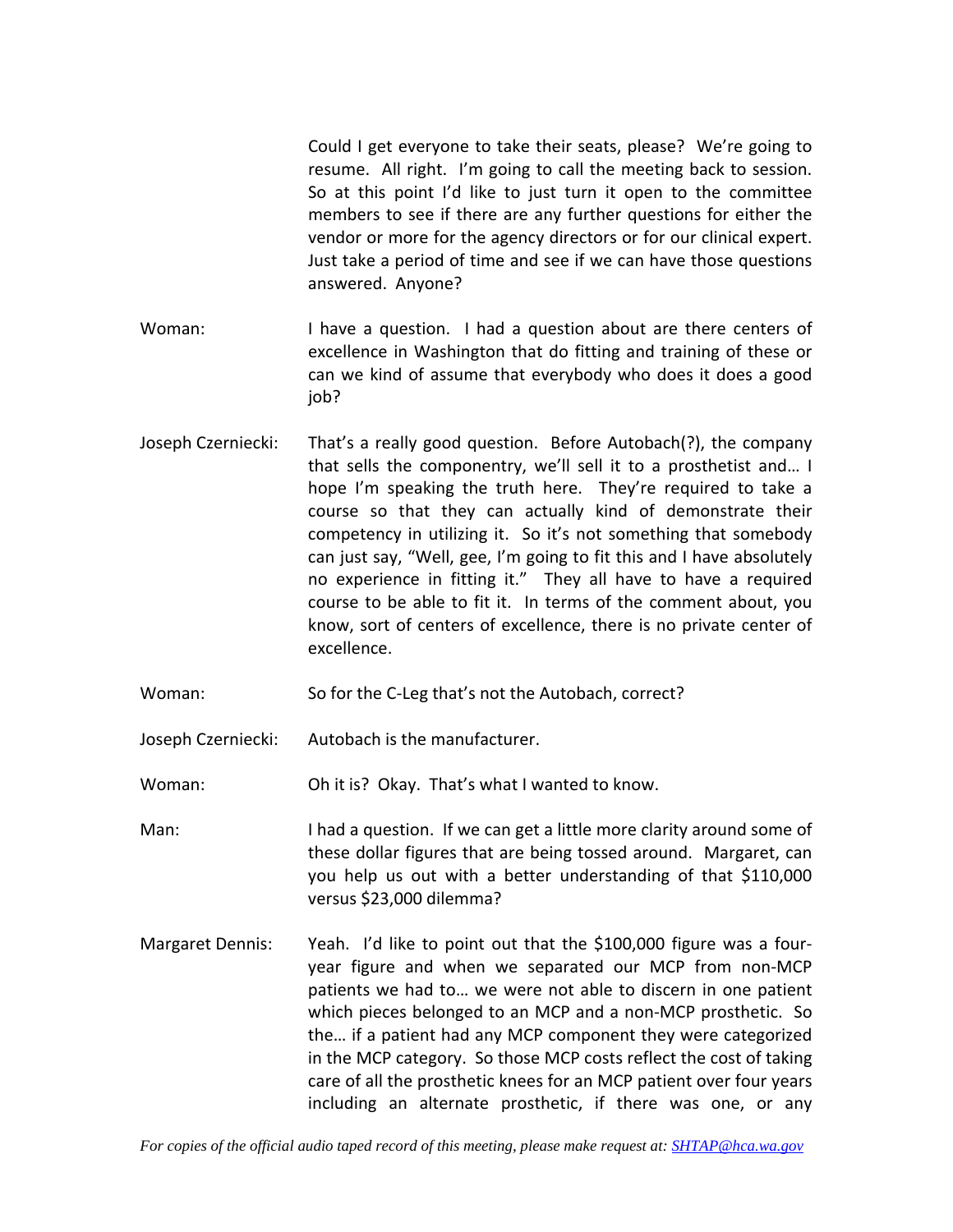replacements. It could have also... had something to do with whether they were a higher functioning person and using… like wearing things out faster. We have no idea what's included in there. But because of the limitation in claims data that's the way we had to categorize them.

- Man: Thank you.
- Man: As just a follow-up to that I think one of our guests mentioned the fact that the group included in the non‐MCP might have included people with not only feet, but even partial feet and other things. Do we have any concept to whether that's true with that group?
- Margaret Dennis: I'm sorry. I don't have the list of all of the prosthetics here, but the categorization was of all the lower limb prosthetics. We just took the microprocessor controlled ones and split them into a separate group. So there could have been foot prosthetics in the other group although I'm sure it was a very small number.
- Man: So would it be safe to assume that the vast majority of people in that group would have been a transtibial amputee, that being the most common level?
- Margaret Dennis: I…
- Man: Partial footer are uncommon and transdermals are relatively uncommon compared to the rest of them.
- Margaret Dennis: I didn't do the analysis but I could try and find it out for you and report back. I would assume if it's the most common that's what…
- Man: But certainly it's a mixed bag, right? It's everybody who did not have a microprocessor controlled prosthesis and the simple frequency of illness or injury would be that a substantial portion of those are going to be transtibial. So there is at least some selection bias; maybe we don't know how much, but it's there.

Margaret Dennis: Right.

Man: Is that fair?

Margaret Dennis: I would say that's fair.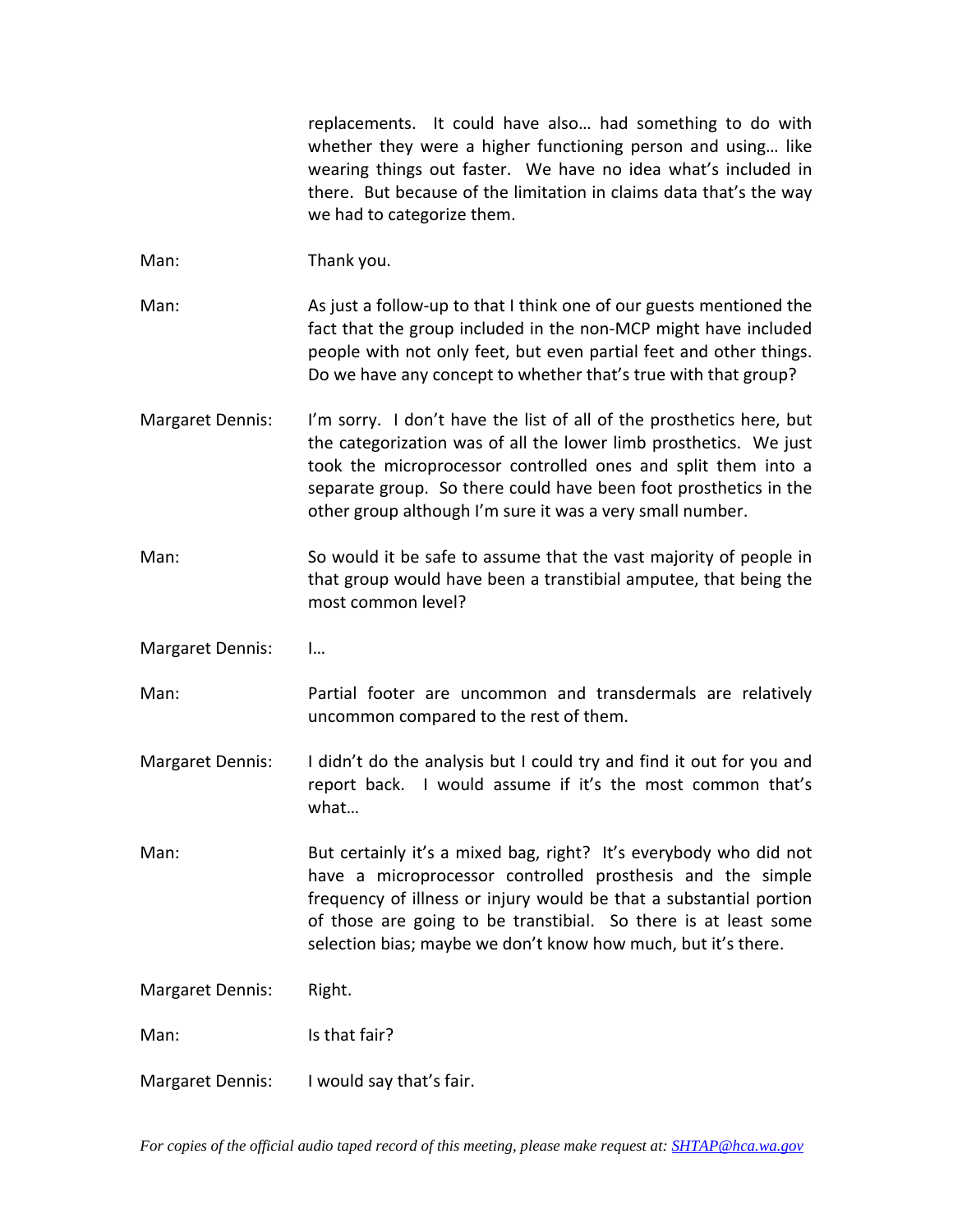- Chris Standaert: Question for Dr. Czerniecki in the use of these prostheses. So one comment was made about people needing two. If they get one of these they get a back‐up leg of some sort. Is that routinely done? And the other question is, when you are fitting people for these are they… are they ever really used as a first prosthesis or do these really go to people who are more experienced users? Is there sort of a standard application for them? Have people demonstrated a need for this… I mean do people consider things about the patient or their prior experience with a leg… a knee before proposing or giving them one of these prostheses?
- Joseph Czerniecki: Those are great questions, Chris. You know, so in terms of your first question about the sort of secondary prosthesis, the back‐up prosthesis, you know, typically one wouldn't need to have a back‐ up prosthesis. You get into a little bit of a dilemma sometimes when you have, you know, as you're trying to restore the maximum functional sphere of your amputee patients who want to do many different things, you know, you're constrained if you need to provide only a single limb. So if you have a patient for example who wants to go swimming and they need to use their prosthesis to get to the pool side; well, I wouldn't recommend taking your C‐Leg from the changing room to the pool side. It's a damp environment, chlorine in the air. So then you may need a more fundamental, basic prosthesis to enable you to kind of make that transition so that you can participate in recreational swimming for example.

There are some patients that are constrained and needing to use a shower as opposed to a bath and they need to be able to stand up. So they need some kind of, once again, interim prosthetic of some type so they can do those functions.

But in terms of having a back‐up conventional limb for typical day‐ to‐day activities that's not really… not typically necessary. And in terms of your question about is this typically a first line prosthetic knee, I mean certainly in my practice it's not the first line prosthetic knee. Some of the criteria that I tend to use are first of all the patient has to demonstrate the ability to be successfully fit with a prosthesis. You know, I think one of the biggest challenges amputees face is getting a comfortably fit prosthetic socket that actually enables them to do things. If you don't have a comfortably fit prosthetic socket you can put whatever componentry underneath it and it will not enable their function. So typically what I like to see is that they've been successfully fit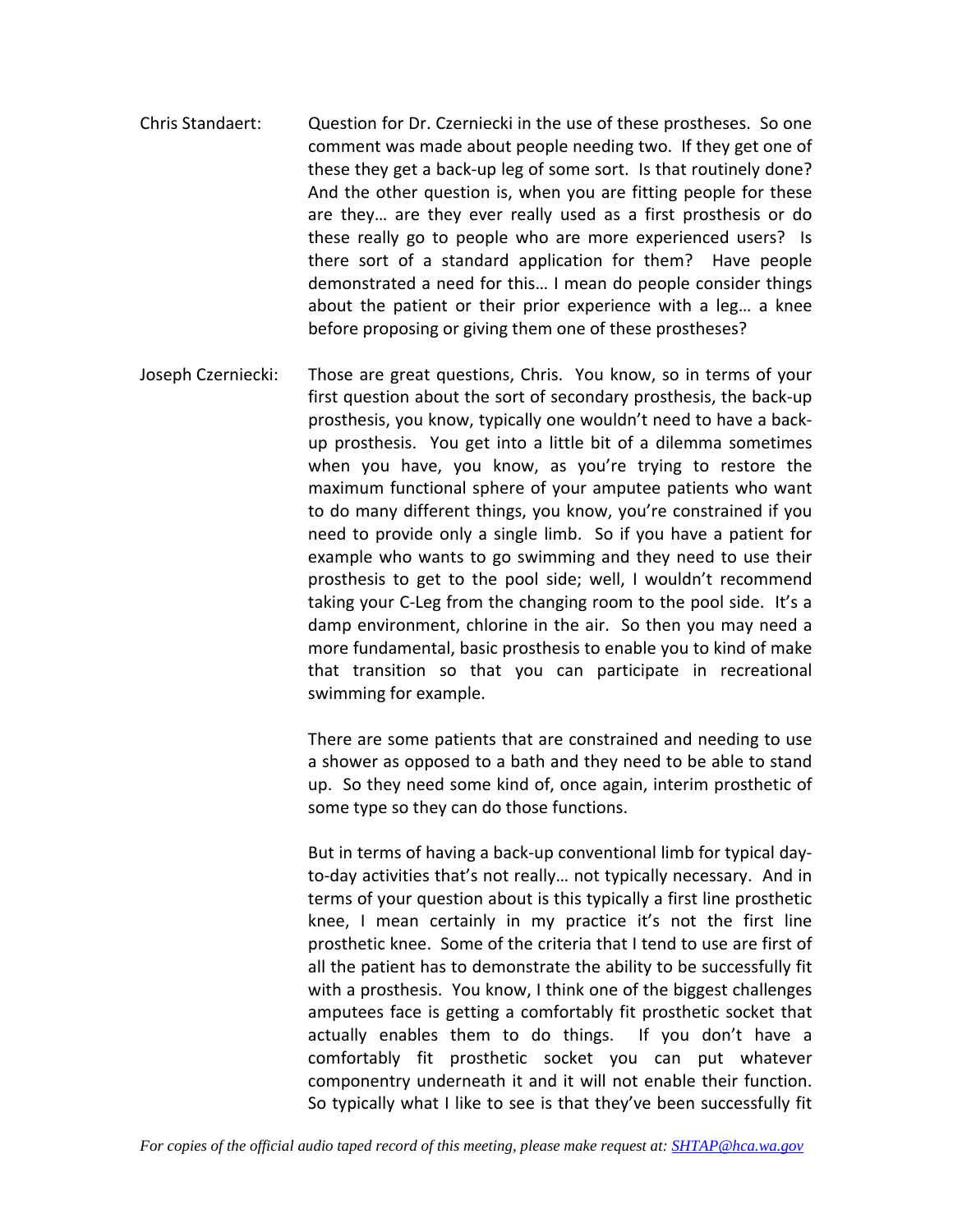with a prosthesis, they've demonstrated the fact that they wear their prosthesis for reasonable durations during the day. I like to see them wear their leg for 8 to 12 hours a day. That they are, you know, sort of successful users of a prosthetic limb. Then you sort of try to make a decision about well, okay, now that they've demonstrated a certain functionality with a prosthesis is there something additional that could be gained by the provision of a microprocessor controlled knee? Whether that is expanding their sphere of function so they can walk over more complex terrain, you know, or even be able to expand their community mobility because they have to face ramps or small hills and they're going to be more safe and effective with a microprocessor.

So that's some of the sort of hierarchical thinking that I use, you know, in terms of making a decision about whether to move forward with the microprocessor controlled knee. I have to admit in spite of, you know, my best attempts and our team's best attempt at kind of making the best decisions possible sometimes patients come back and say that they just don't like it. They want to go back to their other knee. And one of the advantages as far as sort of payers go and all of us who sort of help to participate in the payment of prosthetic limbs is that these companies typically offer either a 30‐ or 60‐day return policy. So a patient wears it for a month, they don't like it, you return it and there's no cost incurred. So it gives us a little bit more flexibility to say, "Well, let's go ahead. I think there are some potential goals," and then you can always retreat if you need to without wasting the money.

- Man: Is there a difference between transfemoral and hip disarticulation that you've ever noticed in terms of acceptance of these or need for these? I didn't see that brought out in the data.
- Joseph Czerniecki: Yeah. Once again it's the, you know, for the hip disarticulation amputee once again I think they have even additional challenges with successful prosthetic socket fitting. But assuming that they've been able to be successfully fit and they have reasonable activity and mobility goals I think there once again I think your inclination is to weigh safety and fall prevention more highly than necessarily expanding, you know, complex [inaudible] ambulation and those sorts of things.
- Woman: Your clinical approach sounds very reasonable. Do you have data on if you took that population of people that you see that you assess clinically might go to the next level? Do you have any data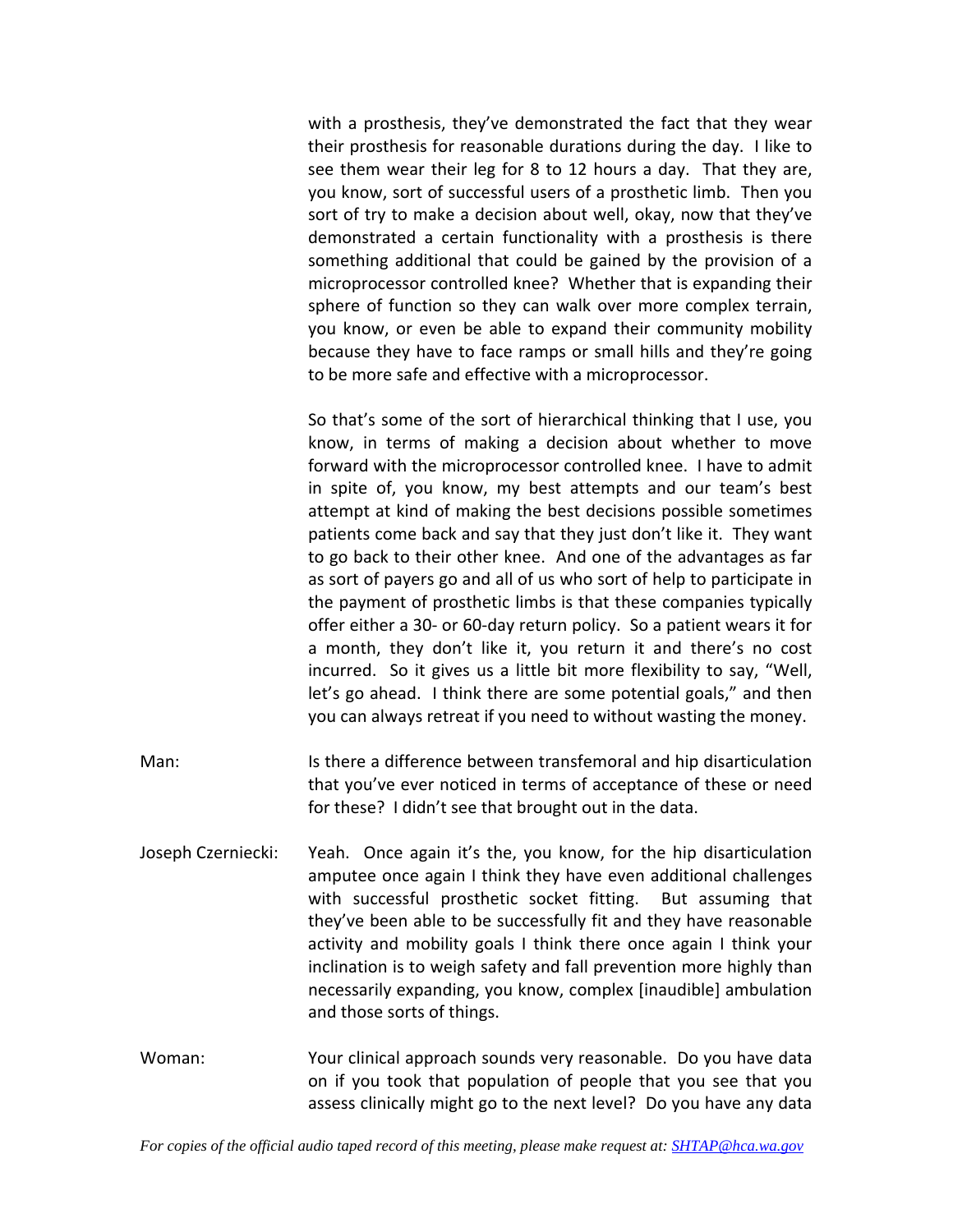following your decisions about those people and how many of those do well and how many of those do better and how many of those are returned and sort of a practice effectiveness type of…?

- Joseph Czerniecki: I would love to be able to answer yes to that question, but unfortunately I don't. You know, we're fortunate in the VA where we're going to be starting a data repository so that we'll be able to, you know, within four or five days have a whole lot more information about what happens in the real world as we prescribe these different components and stuff. But for now I don't think anybody has that data.
- Man: I have a question. The gentleman who was the prosthetist who spoke before had alluded to the fact that in his opinion people at level 2 might benefit more than people at level 3 from these because of its potential for preventing falls. Can you speak to that at all?
- Joseph Czerniecki: Yeah. I guess my comment is that, you know, I mean we're forced to, as we make decisions, sort of, you know, kind of construct categories. But even within the domain here of saying, "Well, this is a category 2", I mean really that really encompasses a fair spectrum of functional level. So for example I may have a category 2 patient that is moderately heavily reliant on upper extremity ambulatory aids—crutches, walker, to be able to achieve that level of function. And if I… after my evaluation of the patient I don't feel that a microprocessor controlled knee would allow that patient to not be able to use upper extremity aids, I don't see that there is any particular benefit to providing him with a… or the patient with a microprocessor controlled knee. Because they are going to be so reliant on the upper extremity aids that, you know, any added sort of safety effect is essentially irrelevant. But also within that same category you can have patients that might be walking with a single point cane, somewhat constrained in the distance or the complexity of the surfaces that they can walk over where I feel like a microprocessor controlled knee actually would enable them to possibly not use a cane, to be able to expand their sphere of function and in that case I would prescribe one.

Man: But I guess I was trying to get at something different. As opposed to expanding their function I'm wondering about preventing falls. I'm assuming that people who fall more incur a lot more hospital costs and there could be significantly morbid events in their life.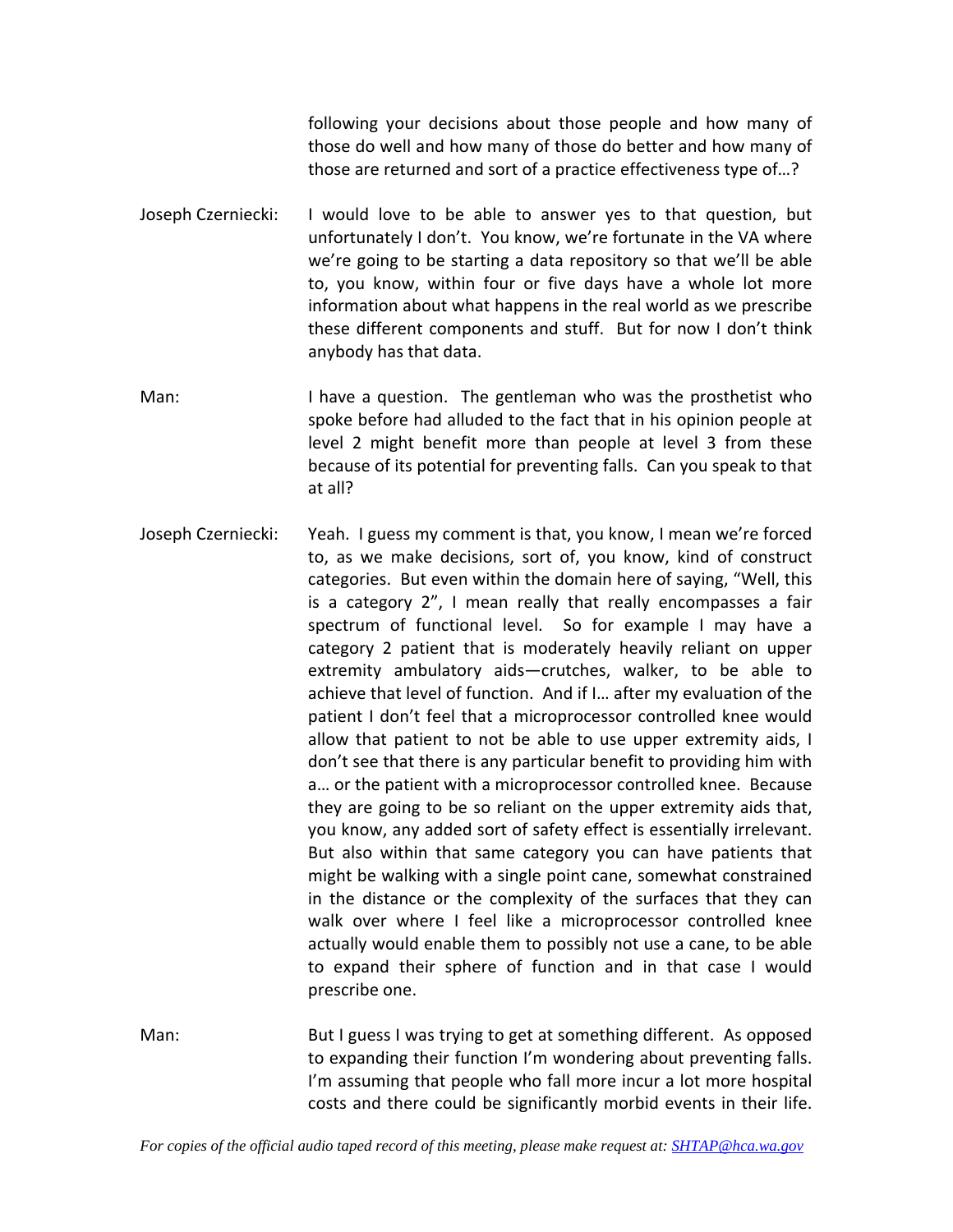And the implication was that if you prevented falls of these people at level 2, as I'm thinking about it, you might actually achieve more in terms of preventing morbidity than expanding the function of people at level 3.

- Joseph Czerniecki: Well, you can expand the function of patients at level 2, right? And so I guess… I think we're talking about the same things because I guess what I'm suggesting is that patients would choose not to walk on complex surfaces or inclines because they feel that they will be at risk. They'll feel unsteady, insecure, they're not going to do those things. I mean you can adapt to an increased fall risk in a number of ways. Right? One of the ways is simply just not to do it. If I feel like I'm going to fall down walking on ice I'll just say, "I'm not going to walk on ice." Right? Or I can say "I'm going to put… I'm going to use crutches or a walker so that I reduce my risk of falls," or "I can augment with a more sophisticated type of knee componentry that will enable me to walk on those surfaces safely and effectively so I reduce my fall risk with those types of terrain." So to me those sorts of decisions are execrably linked—expanding function and enhancing safety. Right? I mean they're linked.
- Man: So I want to just turn that over to the evidence vendor as well. You looked at the differentiation between the different levels and the success of the prostheses. Did you find any literature on fall prevention or really safety measures in terms of different levels of function?
- Nora Henrikson: So the Hapner(?) 2009 study was the only one that was split out by level 2 versus level 3. And I'm just looking up... I have the article and I was just trying to look up the specific results. It's in the report also.
- Man: So that was 17 patients. Right? That's the grand total of the literatures?
- Nora Henrikson: Half of those were level 2.
- Man: And half of those were... so we basically have eight or nine patients.
- Nora Henrikson: Right. Right.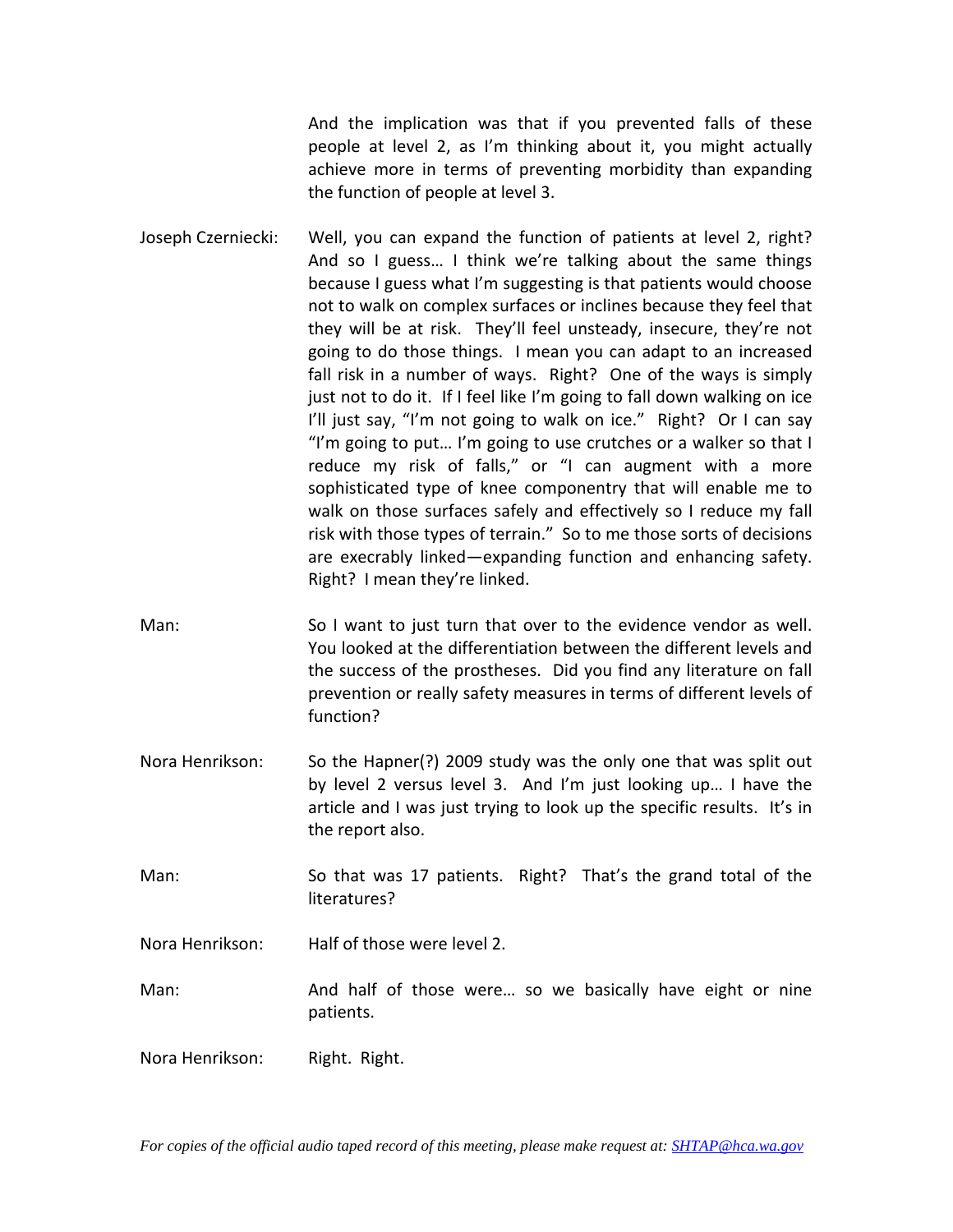- Man: I guess I would have a question sort of in follow-up to Kevin's question in terms of the significance of falls. I think, you know, you can envision a 70‐year‐old patient falling and being at a high morbidity risk from that whereas opposed to a 20‐year‐old traumatic amputee could probably fall all day long and never get hurt from it. Is there any sense of the significance of falls in these populations in general?
- Joseph Czerniecki: I apologize for not really being up on this data. The fall frequency is pretty significant in people who are lower extremity amputees and I think it's of the majority, like about 50%, will report that they have fallen within the previous year kind of thing. And there have been a couple of publications about the proportion that have resulted in injury and the proportion that haven't.

Another measure that has been used is a measure where they sort of try to quantify the fear of falling in addition to the actual number of falls. Because once again I think the fear of falling is something that constrains people's functional spheres. But I just don't have those numbers off the top of my head like how many result in injury and how severe those injuries are and that sort of thing.

- Man: But to some extent, you know, the fall is also… the consequence of a fall is also contingent upon the context of that fall. If you're going upstairs or downstairs, if you're crossing a road then that has a consequence irrespective of one's age group.
- Woman: It sounds like the bulk of the research was done on people who were middle aged and younger.

Man: Yeah.

Man: No. It's quite a span of… some of these are mid 70s.

Woman: 70?

Man: Yeah.

Craig Blackmore: Any other questions at this point? Well, we need to make a decision. So we should turn to our coverage and reimbursement determination analytic tool. And the tool is there to help us and it's in your blue packet here. But you've all seen this before. The first couple pages are really a summary of the principles upon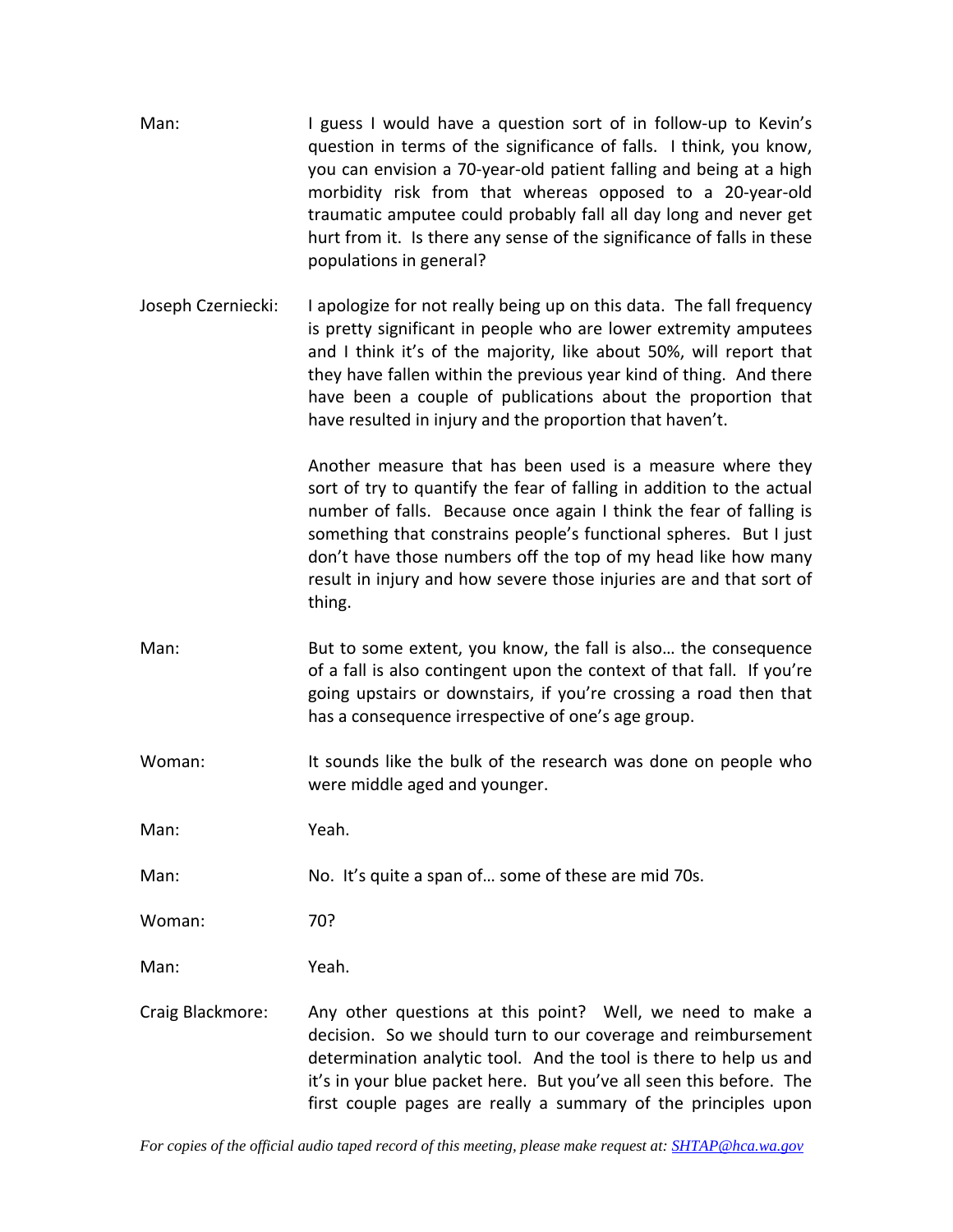which we operate and that's looking at scientific evidence, etc. I'm not going to go through that in detail.

Second… page 3 of your decision tool lists whether or not there is a national… Medicare national coverage decision. Because our statute requires us to either be in agreement with national coverage decisions or at least… or if not to clarify what the evidence basis is for not being in agreement. And in this case there is no national coverage decision around this topic. There are local coverage determinations, which are provided in here. It looks like there is also information on other guidelines that we might consider.

Then sort of the meat of this is pages 4 and 5 and that's where we as a committee go through and define what outcomes we are interested in in terms of safety, in terms of efficacy and in terms of cost or cost effectiveness. And the first step in the process is for us to determine what outcomes we think are important and the staff has pre‐populated the decision tool and what I'd like to do now is starting with safety go through and really decide if we think the relevant outcomes are here for our discussion. So under safety we have mortality and morbidity. We have falls listed as a safety outcome. Fewer negative effects on residual limbs, which I presume would mean that if you're altered biomechanics that might cause arthritis or pain or some other disability on the other side as a consequence of having less function on the affected side if you will.

Other safety outcomes might be if the equipment fails. Are there other safety outcomes that we should be considering in the minds of members of the committee? Okay.

We also have our efficacy or effectiveness outcomes. And, you know, our charge is to really look at outcomes that are important clinically or important to patient's quality of life, welfare, longevity, etc. rather than outcomes that are from a laboratory setting. Though that doesn't mean outcomes from a laboratory setting aren't relevant. So the outcomes that we have to start here are energy and cognitive improvements. And I'm not entirely sure whether I agree with that one. But we can take other people's input. And then improved ability to ambulate, improved quality of life, improvement in ADLs, improvement in balance and confidence, improvement in comfort and fit of the prosthesis, and… I don't know what MCP versus NMCP. I don't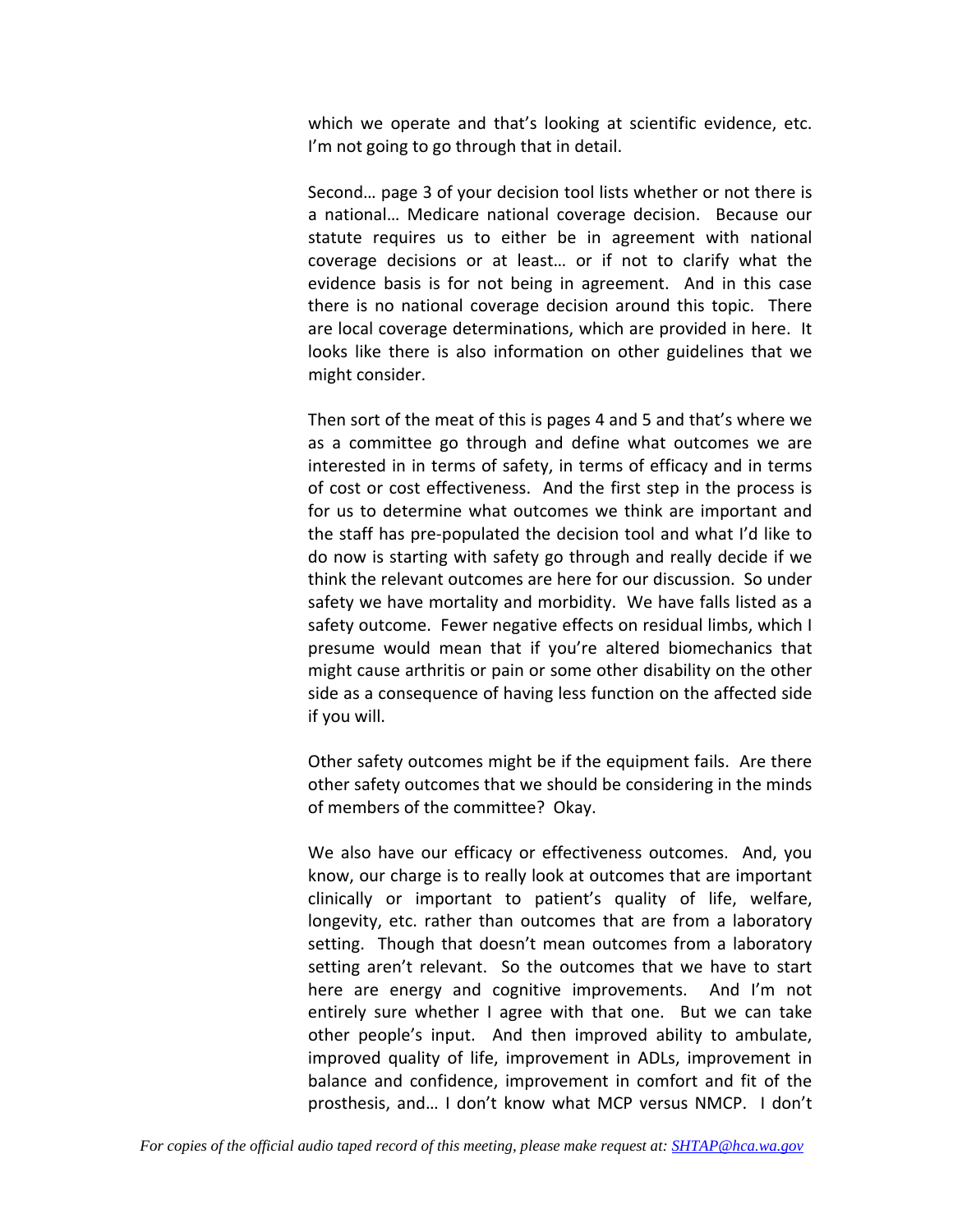really think that's an outcome. Improved or perceived perceptions by others, quality of life, patient satisfaction and then other outcomes. Are there other outcomes on here that we should be considering, Dr. Franklin?

- Gary Franklin: Well I didn't hear one on energy.
- Craig Blackmore: There was one energy on cognitive improvements, which I want to talk about.
- Man: Those two things I think should be separate—energy expenditure is one thing and cognitive response to all that is a different thing.
- Craig Blackmore: Yeah. And what do we think about energy expenditure as an outcome? Is that…? Is that a clinically important outcome in the minds of…?
- Man: I mean if you get into distance of ambulation and what somebody can do…
- Craig Blackmore: But that's a separate outcome. That's what I'm sort of querying here. Do we really care about energy or do we care what you can do with the energy?
- Man: Well, no, I mean improved ability to ambulate may imply you have a better balance, you have better stability, you can handle more terrains. Improved energetic means you can walk farther. I mean they are different.
- Craig Blackmore: I like walker farther. Energy can mean how much oxygen you burn, which in my mind is a laboratory measure. Whereas if I can walk further that's real.
- Man: Well, no, I think energy can also be a quality of life measure. That if you are exhausted at the end of the day because you've been expending, you know, significant physical effort then that's going to impact upon your ability to see how you might spend the rest of your day, etc.
- Craig Blackmore: I was thinking of something different when we talk about energy. When we talk about energy what we're saying is your perception of…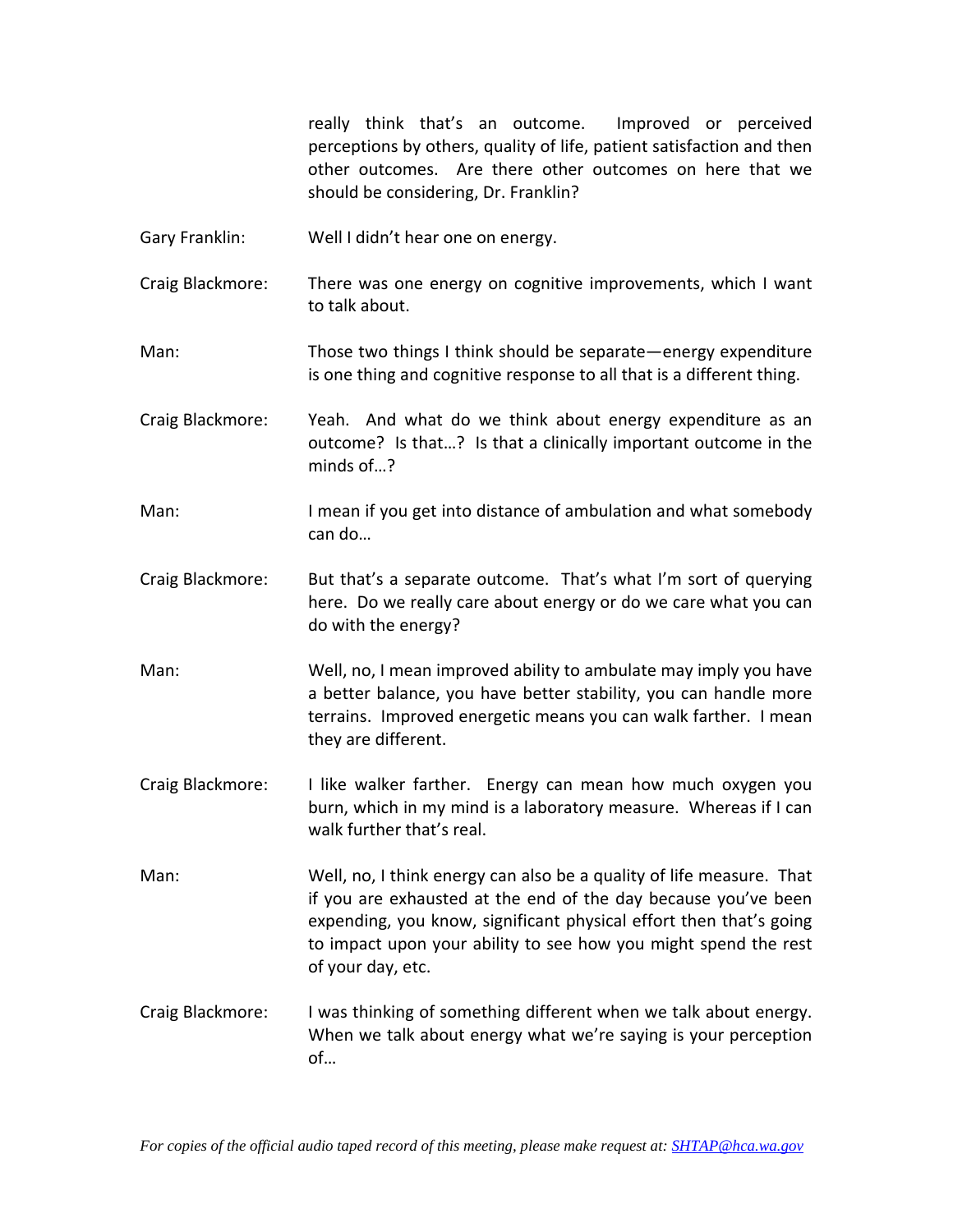| Man:             | There was that one study that looked at they used their<br>radioisotope hydrogen and whatever else they gave somebody<br>that looked at actual energy expenditure as an outcome. But the<br>purpose of looking at energy is that it translates into function. So<br>in that sense they are linked, yes. There is one that measured<br>energy and one studied, you know, steps.                                                           |
|------------------|------------------------------------------------------------------------------------------------------------------------------------------------------------------------------------------------------------------------------------------------------------------------------------------------------------------------------------------------------------------------------------------------------------------------------------------|
| Man:             | It's really an intermediate outcome though. I mean the point is<br>what we're interested in is the patient centered outcomes. Does<br>this make their life better? Albeit because they can walk farther<br>they feel better or whatever else. So I think it's an intermediate<br>outcome that's captured in the later outcomes. I don't think we<br>need to look at it individually.                                                     |
| Man:             | But the perception, I mean how you feel, is certainly patient-<br>centered outcome.                                                                                                                                                                                                                                                                                                                                                      |
| Man:             | Yeah.                                                                                                                                                                                                                                                                                                                                                                                                                                    |
| Man:             | And maybe that gets to the cognitive to your sense of energy or<br>your sense of how far you can walk.                                                                                                                                                                                                                                                                                                                                   |
| Man:             | Some of the energy data was about the same for both. Like the<br>Kirker(?) study they were almost identical. That was on oxygen<br>consumption.                                                                                                                                                                                                                                                                                          |
| Man:             | Yeah. The other energy that I saw is in the lab experiments,<br>looking at energetics of the energy expenditure with but again<br>the point of doing it would be the translation into function.                                                                                                                                                                                                                                          |
| Woman:           | I think one of the reasons for doing that is it is somewhat of an<br>objective measure of something that's otherwise subjective in<br>measure, like how you feel. So, you know, I would make a pitch<br>for keeping it in there.                                                                                                                                                                                                         |
| Craig Blackmore: | Okay.                                                                                                                                                                                                                                                                                                                                                                                                                                    |
| Man:             | People consider falls falls are a safety measure. But are falls an<br>outcome? I mean isn't somebody's desire to have a brace so that<br>they don't fall? And therefore they can do more. I mean if you<br>don't fall then you are some of these studies looked at falls as<br>an outcome measure. They didn't just look at it as a safety<br>measure. They actually looked at it as the outcome of the braces<br>that people fell less. |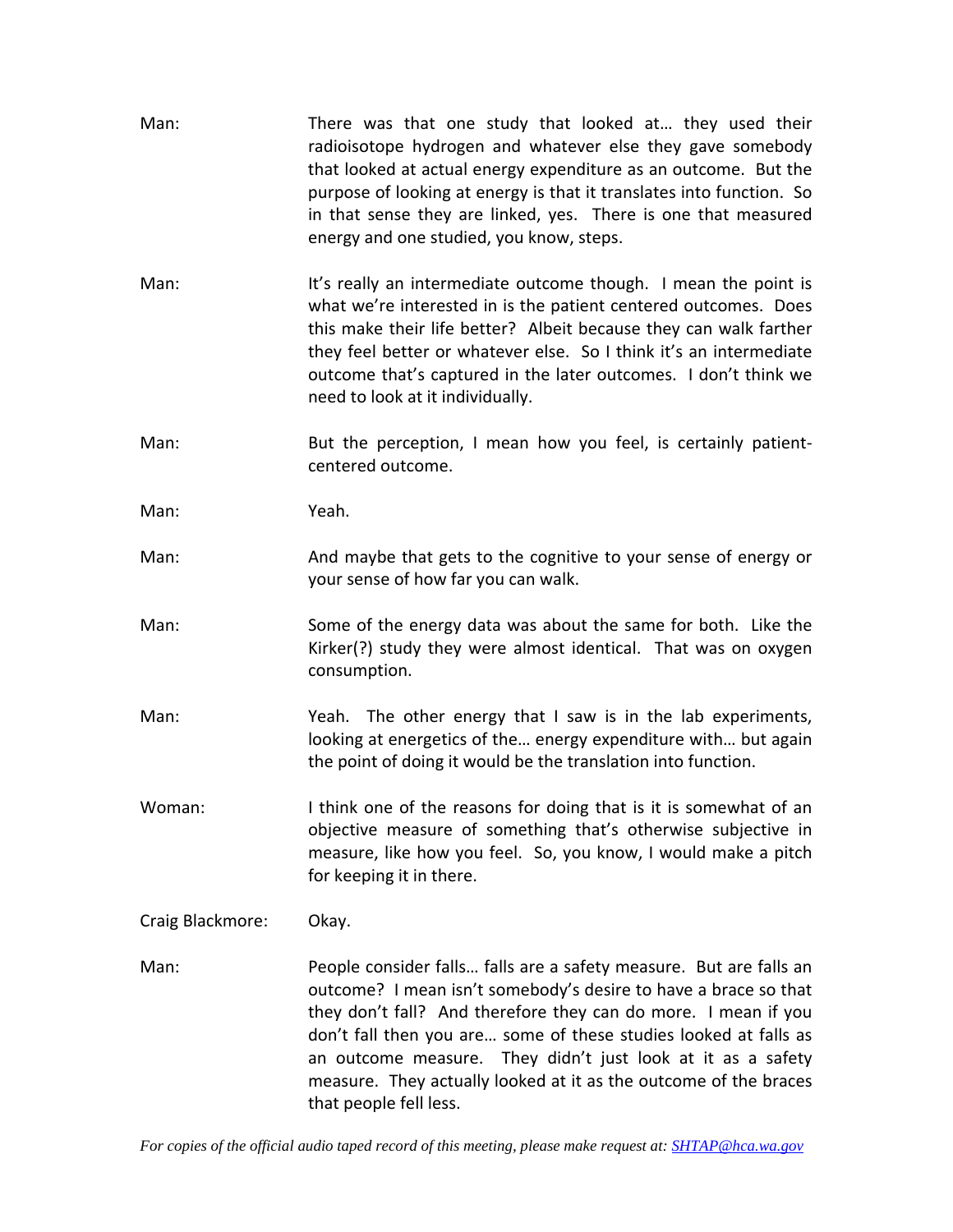- Man: But you could argue that would come under, you know, quality of life, patient satisfaction because it's referring to falls. It's an embarrassment factor.
- Man: But if they measured that as a specific component then…
- Man: It's a measured outcome.
- Man: …it could be effectiveness or safety or both, I guess.
- Craig Blackmore: Okay. So add falls recognizing that it's in two categories. And I'm hearing that we have two components of energy. One is your perception of how you feel, etc. And the other is sort of laboratory measurements, which are an intermediate outcome, but at least they are objective and when you're dealing with non‐ blinded outcomes objectivity is important. So those are sort of two different aspects. Anything else under efficacy or effectiveness outcomes that we should be considering?

Okay. And then the next category… I'm going to come back to special populations. But next category is cost or cost effectiveness. And, you know, I've got some of the cost components, which would be the initial upfront cost of the purchasing and fitting. That's important. We have total health care costs, which is important from the standpoint of the payer or society. And we might have both short-term costs as well as longterm costs encompassing maintenance, etc. And repeats or add‐ ons. I guess we might think of that in terms of whether you require two legs instead of one. Anything else under costs that we should consider?

- Man: But when you looked at those slides, add-ons were the bulk of the cost of all of those prostheses.
- Craig Blackmore: What do we mean by add‐ons? Let's make sure we're using that term…
- Man: Yeah, I saw that too. I was wondering what that was.
- Craig Blackmore: Right. What do we mean by add‐ons?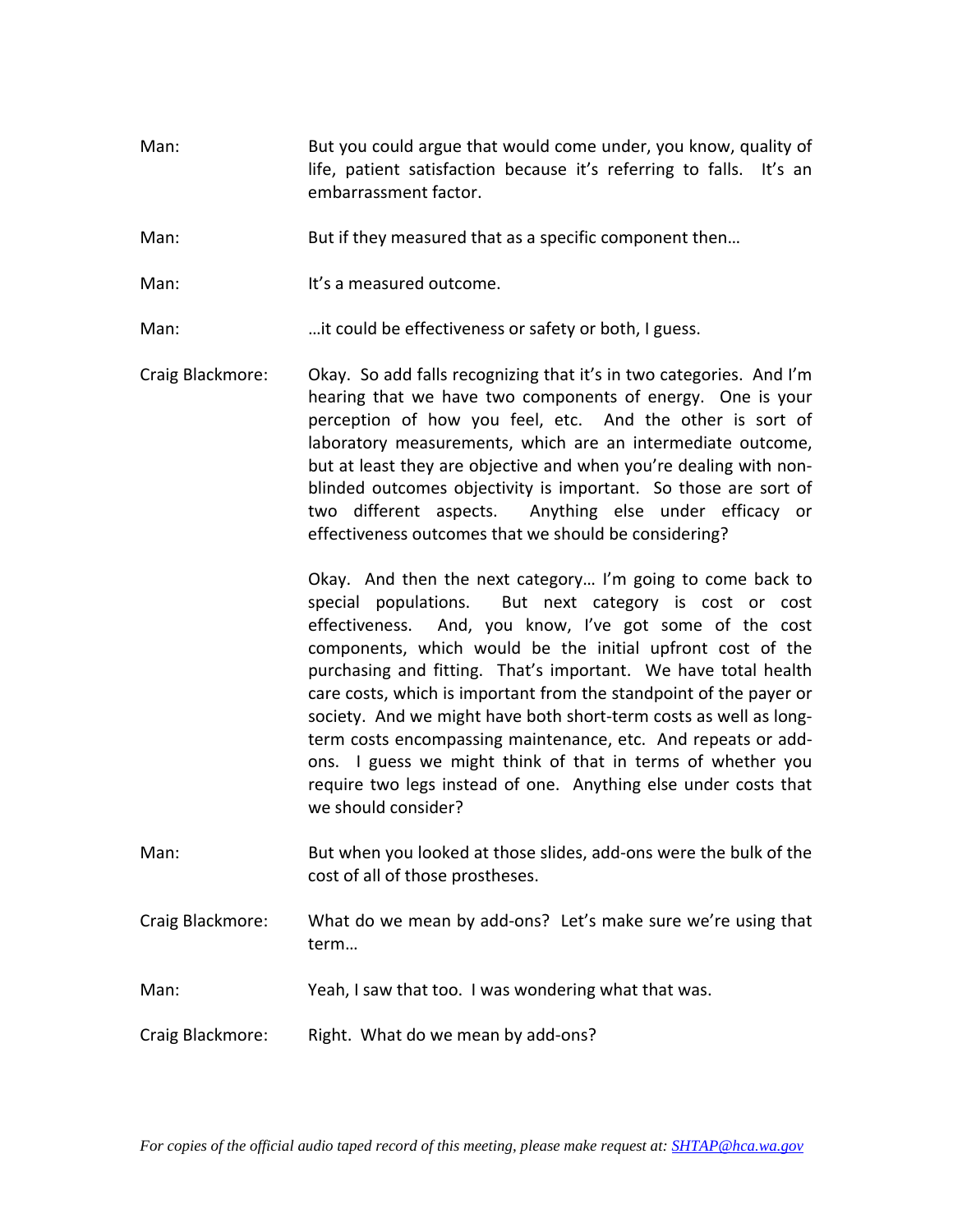- Margaret Dennis: My understanding from talking to an expert at Medicaid is that add‐ons are non‐optional things like extenders to make the prosthetic your… the correct height for your body.
- Craig Blackmore: This is part of the fitting then?

Margaret Dennis: Right. Customization is maybe a better word for it.

Craig Blackmore: Is that your understanding as well from the team out there?

- Man: I can give you an analogy. It's like you're buying a car. If you were to go into a car dealership and buy the frame of the car that's the base code. The tires, the windows, the brakes, those are the add‐ ons. It's everything else that is required for prosthetic use. So that's why it can alter an enormous expense. They are [inaudible] prosthesis that are individually tailored for a specific person.
- Man: So add-on is like the socket and the foot and the... those are considered add‐ons?

Man: The type of socket.

Craig Blackmore: Okay. Add‐on maybe isn't the best term. Really this is part of the prosthesis and the fitting process and the upfront costs is what it… okay. Okay. Thank you.

> Okay. And then if we… if we decide for coverage with conditions one of the conditions we might consider is particular populations and we've heard at least some evidence around baseline function as a way of differentiating between populations. Other things we might think about are first‐time prosthesis users and we've talked about that a little bit. We really haven't heard anything about gender, but we could consider that. We haven't heard much about age. Provider characteristics we tried to drill down on a little bit. And then patient selection and beneficiary type. Payer beneficiary type, I guess we could consider that although I'm not sure we ever have. And patient selection…

Man: What does that mean?

- Craig Blackmore: I don't know what that means.
- Man: We have traumatic versus vascular and you have level, I guess. You could look at transfemoral and…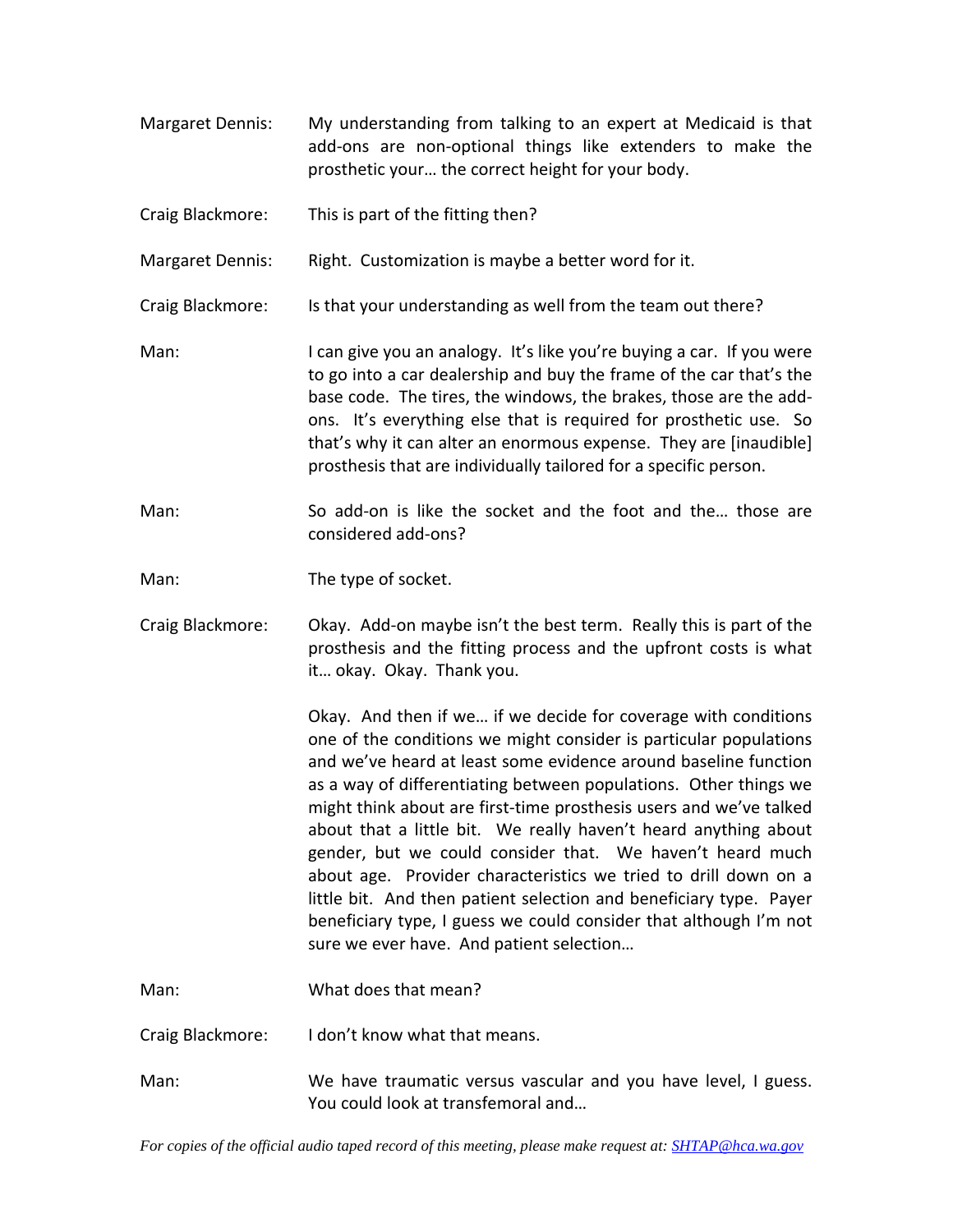- Craig Blackmore: So some patient characteristics might include location of… or type of prosthesis and mechanism of limb loss I guess. And then the other would be the underlying medical condition of the patient severe vasculo, you know, their functional... their co-morbidities in essence.
- Man: I guess the one question I had in that is sort of Mike's question earlier about trying to get at this issue of vascular amputees and is the fact that they are vascular… they have vascular disease, an independent predictor of what to do with them, or is that really… then tie it… capture it already between age and functional level. And so I didn't totally… most of the studies aren't traumatic stuff, but whether... we have to think about it some. So are vascular people distinctly different because they have vascular disease or does it really matter if they are a 30‐year‐old or a 50‐year‐old and an 80-year-old vascular path with other medical things? Or is their medical status overall the problem or is the problem just that they have vascular disease? Because there are different people within that category.
- Craig Blackmore: Let's table that for the moment. Are there other potential things we might look at in terms of differentiating conditions, in essence?
- Man: So can we just clarify this question of peer or beneficiary type? What does that mean and are we actually going to use that? I've never seen that before in any of our decisions.
- Man: I was thinking we might not think about that. But...
- Man: I would agree.
- Craig Blackmore: Okay. Any other outcomes that we haven't mentioned on this list anywhere? Okay. So at this point what we generally do is we sort of solicit volunteers and kind of go around the room and kind of get the committee members to talk about what their thinking is at this point; not necessarily saying I want to cover or not cover or whatever, but just summarizing their thinking about maybe… what the issues are or where they are. To start off our general discussion towards decision making. Is there anybody who wants to kick that off?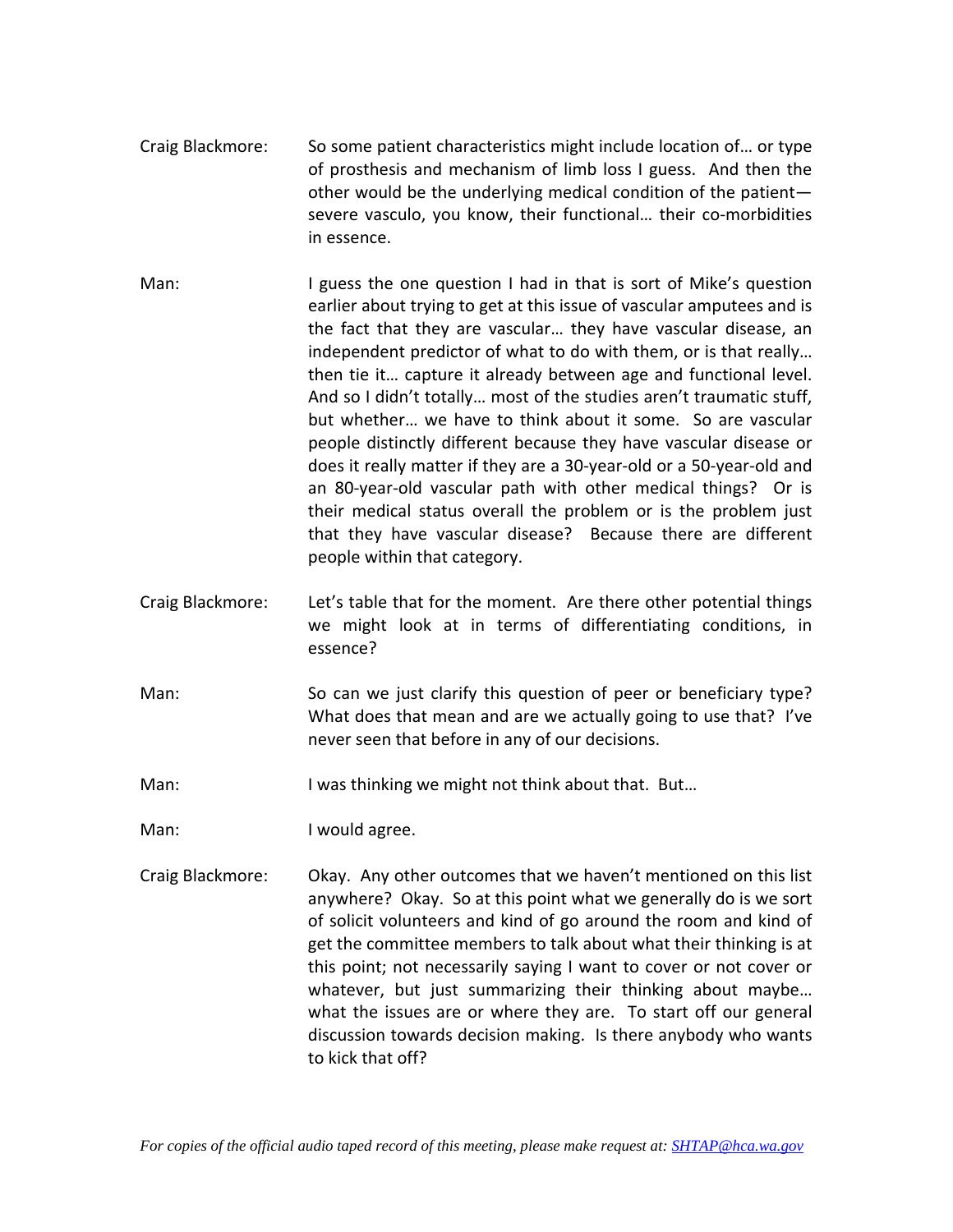Man: Yeah. I mean I really struggled with this review because of a lot of the things that have been mentioned already—that a lot of the studies were done in younger patients with traumatic amputations who'd been using prostheses for years. Whereas an awful lot of the people who get it, that all the patients with a vascular amputation, I mean I'm at the point of thinking for the right carefully selected patients these offer some advantages. It's how you do it. I'm having a hard time anticipating that we can come up with that criteria. I mean from what the clinical expert said here I'm getting a sense of that, but there might be some 70‐ year‐old with a vascular amputation with functional level 2 who still may benefit from this. There could be some young person who just doesn't use it properly, doesn't… that's what's going to be hard. I have a hard time finding objectively what's a patient for whom this would be so much of an advantage over a high end, non‐microprocessor knee that would be worth covering and I'm not there yet.

Craig Blackmore: Anybody else want to give us their perspective before we start in?

Man: I think that… based on what I've seen thus far and reading through the evidence, etc. I think that albeit that it doesn't necessarily pass the normal muster of… or the normal quality threshold of evidence that we might seek, you know, the very nature of this intervention and its… in what it is makes it difficult to see, you know, the randomized control trial quality that we would expect. And so we have to content ourselves with looking at alternative levels to what we might normally want. And on that basis I think that, you know, what I'm seeing at the moment is that there is some moderate evidence there to demonstrate some [inaudible] benefits in the right population again. I think the question of baseline functional assessment is an important one, you know, is somebody going to benefit from this? And I'm very cognizant of the parallel that was drawn of the, you know, the patient who's contingent upon… so if you're using crutches, etc., you know, the 68‐year‐old dementia patient is probably also somebody who is not going to be benefiting from this kind of intervention, etc. So I think that there needs to be some kind of arbiter of baseline functional, you know, threshold to actually demonstrate an appropriate outcome from this intervention. But I think that from what I'm seeing thus far there is a defined group that if we can get at them that may actually benefit.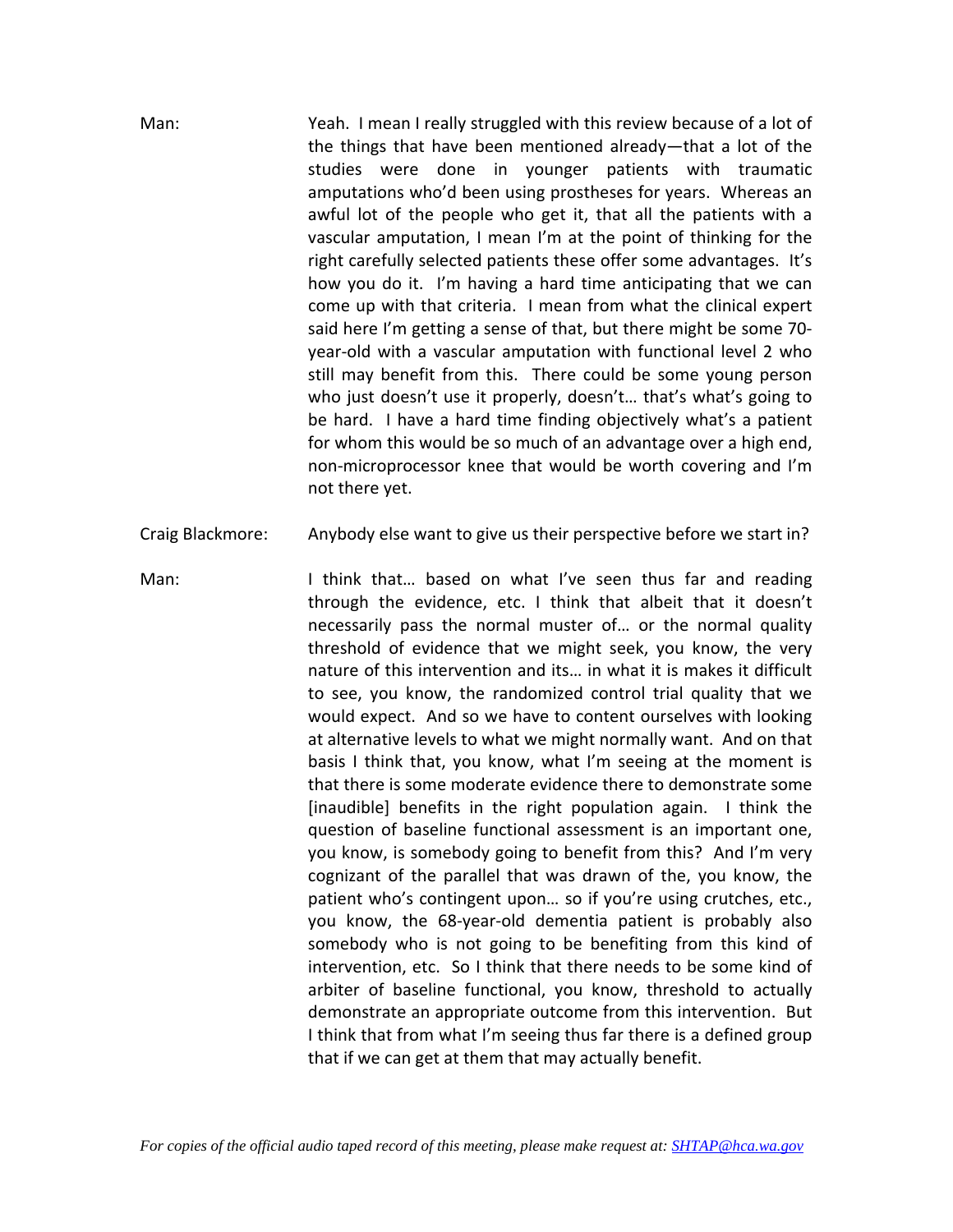| Man: | It seems to me like they do offer safety advantages, as you said.<br>The cost data I find disturbing because it's so muddy. The data<br>from the state I don't know what to do with because it's not<br>apples-to-apples. And so I don't really know what to make of<br>that. We have the European cost effectiveness studies and the<br>data from the vendors. That's what we have, which is something,<br>but the state I don't know what to do with. And I think similarly it<br>seems like there are people for whom this is a better choice and<br>other things. I think we're restricted to experienced users<br>because our studies are [inaudible] that. And it doesn't seem like<br>a rational choice for a first time user anyway, but our data really<br>limits us to experienced users, which is one category we could get<br>at. I'm a bit stuck on the functional level because a number of<br>people have talked about this idea that some people with a<br>relatively low level of function, the level 2, may actually benefit<br>from this. And so saying only people with high function can use<br>them I don't see the data to support that statement. I see it in |
|------|---------------------------------------------------------------------------------------------------------------------------------------------------------------------------------------------------------------------------------------------------------------------------------------------------------------------------------------------------------------------------------------------------------------------------------------------------------------------------------------------------------------------------------------------------------------------------------------------------------------------------------------------------------------------------------------------------------------------------------------------------------------------------------------------------------------------------------------------------------------------------------------------------------------------------------------------------------------------------------------------------------------------------------------------------------------------------------------------------------------------------------------------------------------------------------------|
|      | other policies, but I don't see the data to support that only people<br>who are very high functioning should have one. One study we<br>have says that people who are level 2s may it's that's one<br>study on 17 patients. But they may do somewhat better. So it<br>goes back to that drawing a line issue again.                                                                                                                                                                                                                                                                                                                                                                                                                                                                                                                                                                                                                                                                                                                                                                                                                                                                    |

- Craig Blackmore: Anybody have a diversion opinion? Thinks we should cover… again, I'm not asking for a specific decision. Anybody have a diversion opinion?
- Man: I have an opinion about cost. The one study... was it the Seelen study? The time perspective was just a year and here we hear from the agencies that it was a four-year block of costs that ran up to \$100,000 or whatever. So, you know, if it's just within the first year I'm just wondering what… I can see the add‐ons of the costs involved in that, but what goes beyond a year on some of these things? And I think we've talked to some of the experts here of what…
- Man: What's driving the cost up after the initial delivery of the prostheses. What drives the cost?
- Man: I know I've already said something about one other question I think we need to settle is just that, you know, from listening to what you're saying, Chris, about, you know, starting off with a non‐microprocessor controlled limb and transitioning to a microprocessor is that, you know, this comes down to cost again.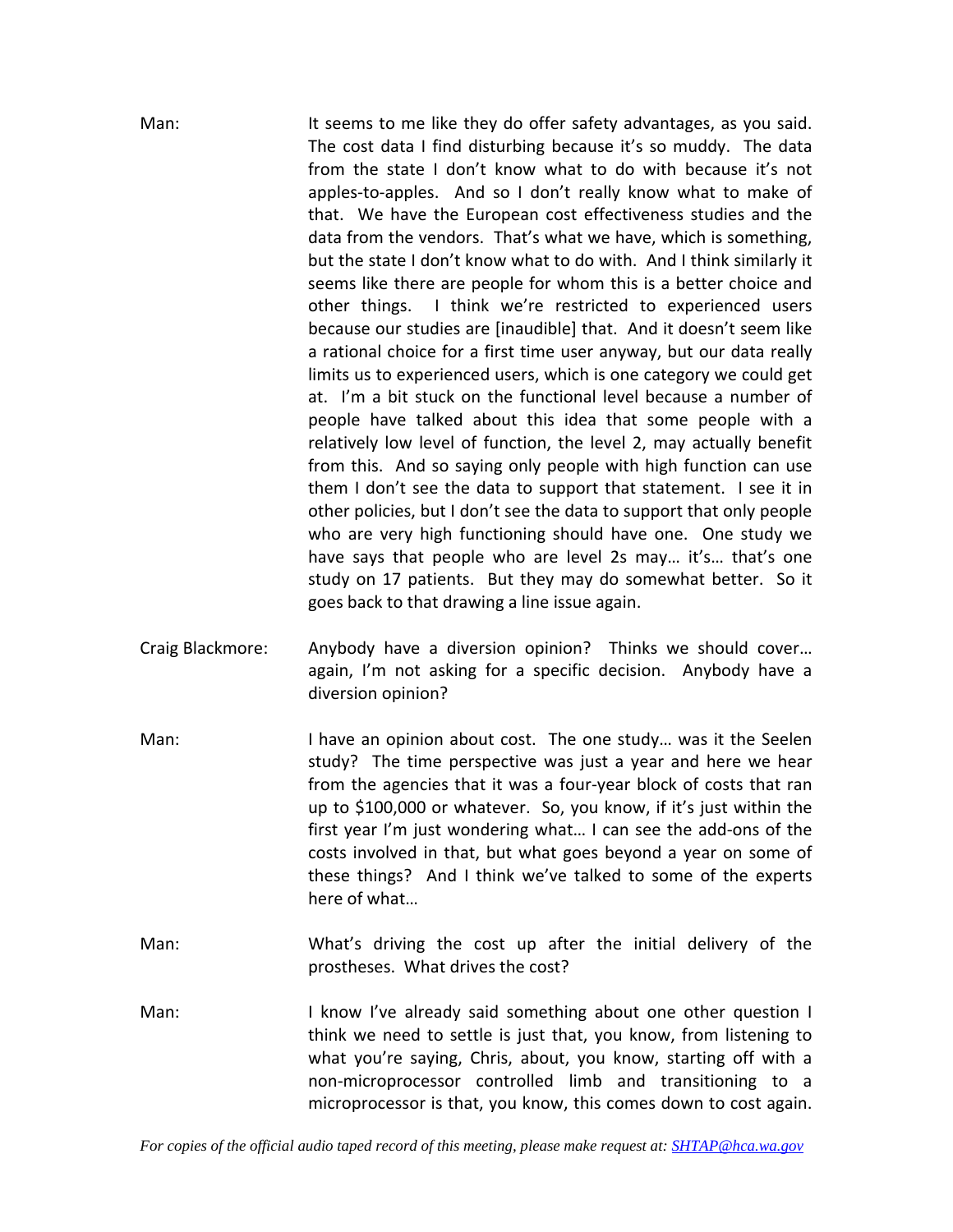What are the true costs of that, you know, how much of the fitting, etc. is contingent upon the actual nature of the limb itself? In other words, you know, the socket, etc. that you make. Will that fit both an MPC and a non‐MPC or does it have to be, you know, does it have to be adapted? Is there a significant cost in translate from one to the other? I'm asking that because I'm envisioning that some people might actually… might be a more cost‐effective just to go straight to an MCP.

- Craig Blackmore: I'm going to interrupt. I don't want to get too far ahead. What I'm hearing, I think, is sort of in the cover with condition range. Over here and trying to define what that might look like. But I want to just take a step back and hear if there are arguments on one of the other extremes, you know, this isn't proven or we should just cover this for anybody. Are there people in that space? Or are we kind of all convergent on middle ground here?
- Man: I think the evidence shows there's benefit, but I'm having trouble translating that benefit into real‐world difference both in terms of expanding function and in terms of preventing morbid events. So I'm… I mean I know that there is some evidence that it does. But I'm still struggling with how much that translates into real‐world effect.
- Craig Blackmore: Is that a cost effectiveness sort of question? Or is it you're not sure that there's a real clinically relevant benefit? Is that the latter?

Man: **Yeah**, the latter.

- Man: So the relatively short-term follow-up on these things hampers that some, yes, because you can't relate to the long‐term safety and hospitalization and morbidity or mortality and other things that might go with… I mean we don't have hip fracture. We don't have this sort of longer term data you would like to sort of say that this really translates into really keeping people safer and out of the hospital down the road.
- Man: And I think the evidence says, "Well, maybe there's some benefit," and then we're asked to translate that into…

Man: Yes.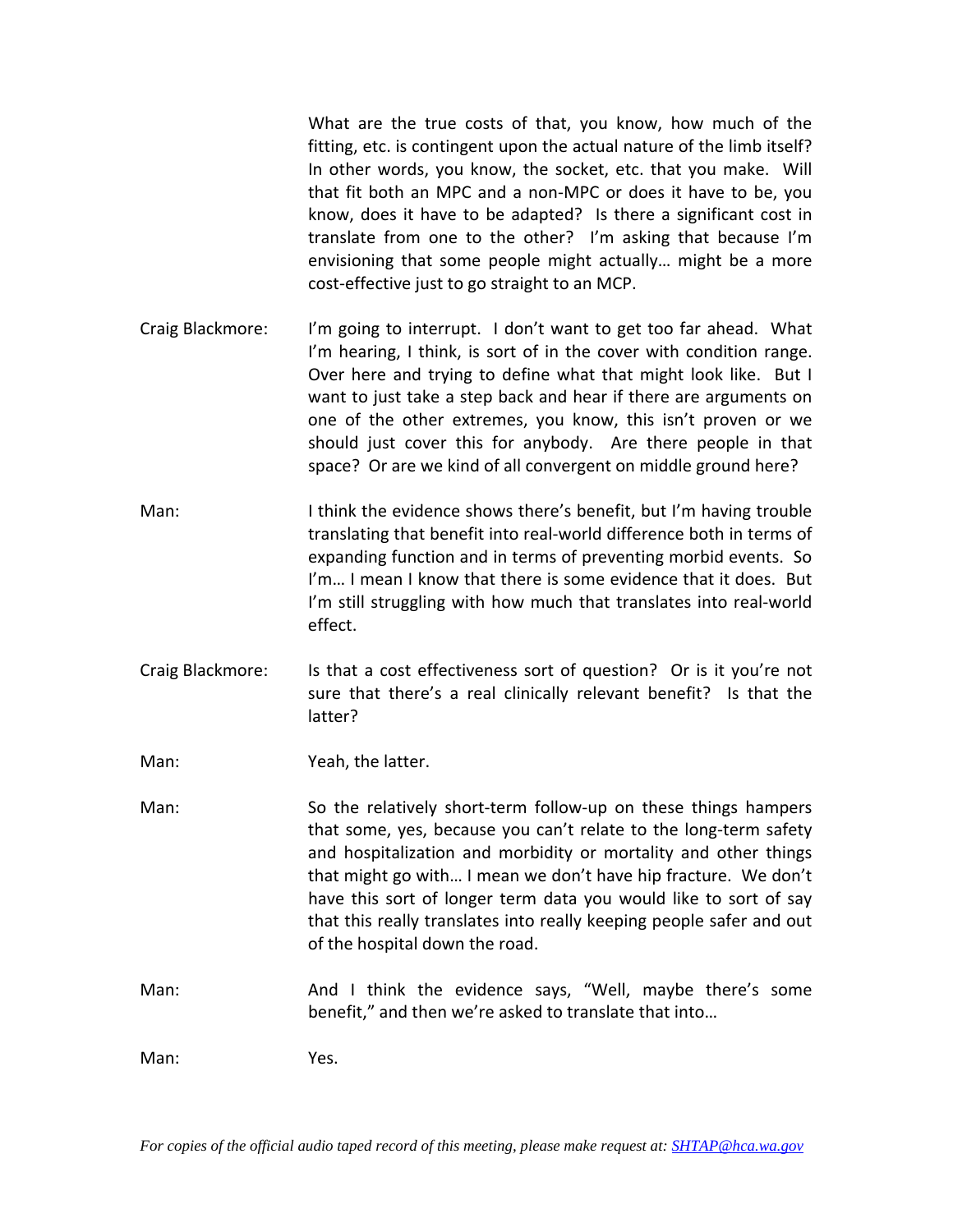| Man:             | I think the question is a little bigger than that. I think the data on<br>safety is pretty clear. I don't think a lot of us are going to think<br>the MCP is less safe than the alternative. It probably offers some<br>real safety benefits; at least in selected populations. And I think<br>that the data on quality of life improvements and outcomes are<br>real and undeniable in certain selected populations. So it's harder<br>to figure out can we expand that to these other populations that<br>may potentially benefit?<br>There's just no study in those<br>populations. And so what I'm struggling with is that I think the<br>cost makes a big difference because if I'm thinking about the cost<br>effectiveness of this, if it's really 10 times more expensive to<br>provide one of these then you have an incremental benefit that's<br>small for say a, you know, a diabetic with vasculopath who might<br>actually it might be better in terms of the safety perspective<br>than the non-MCP prosthesis. But if the cost is ten times as much<br>it's not worth it. That's a big difference than if the reality of the<br>cost data is that it is twice as much. I'm feeling limited in terms of<br>my the breadth of who I think would should be offered this<br>technology based on the cost questions. |
|------------------|---------------------------------------------------------------------------------------------------------------------------------------------------------------------------------------------------------------------------------------------------------------------------------------------------------------------------------------------------------------------------------------------------------------------------------------------------------------------------------------------------------------------------------------------------------------------------------------------------------------------------------------------------------------------------------------------------------------------------------------------------------------------------------------------------------------------------------------------------------------------------------------------------------------------------------------------------------------------------------------------------------------------------------------------------------------------------------------------------------------------------------------------------------------------------------------------------------------------------------------------------------------------------------------------------------------------------------|
| Man:             | I mean all we can say at the moment is that it is more expensive.<br>But based on the data that we've had to date is that we don't<br>know how much more expensive.                                                                                                                                                                                                                                                                                                                                                                                                                                                                                                                                                                                                                                                                                                                                                                                                                                                                                                                                                                                                                                                                                                                                                             |
| Craig Blackmore: | I think we can put a little bit of boundaries on it. It's probably at<br>least \$23,000 and it's probably less than \$110,000 over four years.                                                                                                                                                                                                                                                                                                                                                                                                                                                                                                                                                                                                                                                                                                                                                                                                                                                                                                                                                                                                                                                                                                                                                                                  |
| Man:             | That's a huge range.                                                                                                                                                                                                                                                                                                                                                                                                                                                                                                                                                                                                                                                                                                                                                                                                                                                                                                                                                                                                                                                                                                                                                                                                                                                                                                            |
| Craig Blackmore: | But at the same time it's not \$50, you know, and it's not there's<br>some constraints.                                                                                                                                                                                                                                                                                                                                                                                                                                                                                                                                                                                                                                                                                                                                                                                                                                                                                                                                                                                                                                                                                                                                                                                                                                         |
| Man:             | There's probably some outliers too that are sports specific. This is<br>an active group usually that they would with these studies.<br>These are active people that in talking to the clinical expert I<br>mean some of these MCPs will go up to \$70,000 or something for<br>sport-specific, higher end. So there are those cases.                                                                                                                                                                                                                                                                                                                                                                                                                                                                                                                                                                                                                                                                                                                                                                                                                                                                                                                                                                                             |
| Man:             | I think that point of outliers is a great one. When we're looking at<br>a \$100,000 number it's eight patients that we're looking at. Can<br>we maybe break that down at all? Do we know, was one patient<br>\$500,000 and the rest \$20,000? Do we have any information on<br>those eight patients?                                                                                                                                                                                                                                                                                                                                                                                                                                                                                                                                                                                                                                                                                                                                                                                                                                                                                                                                                                                                                            |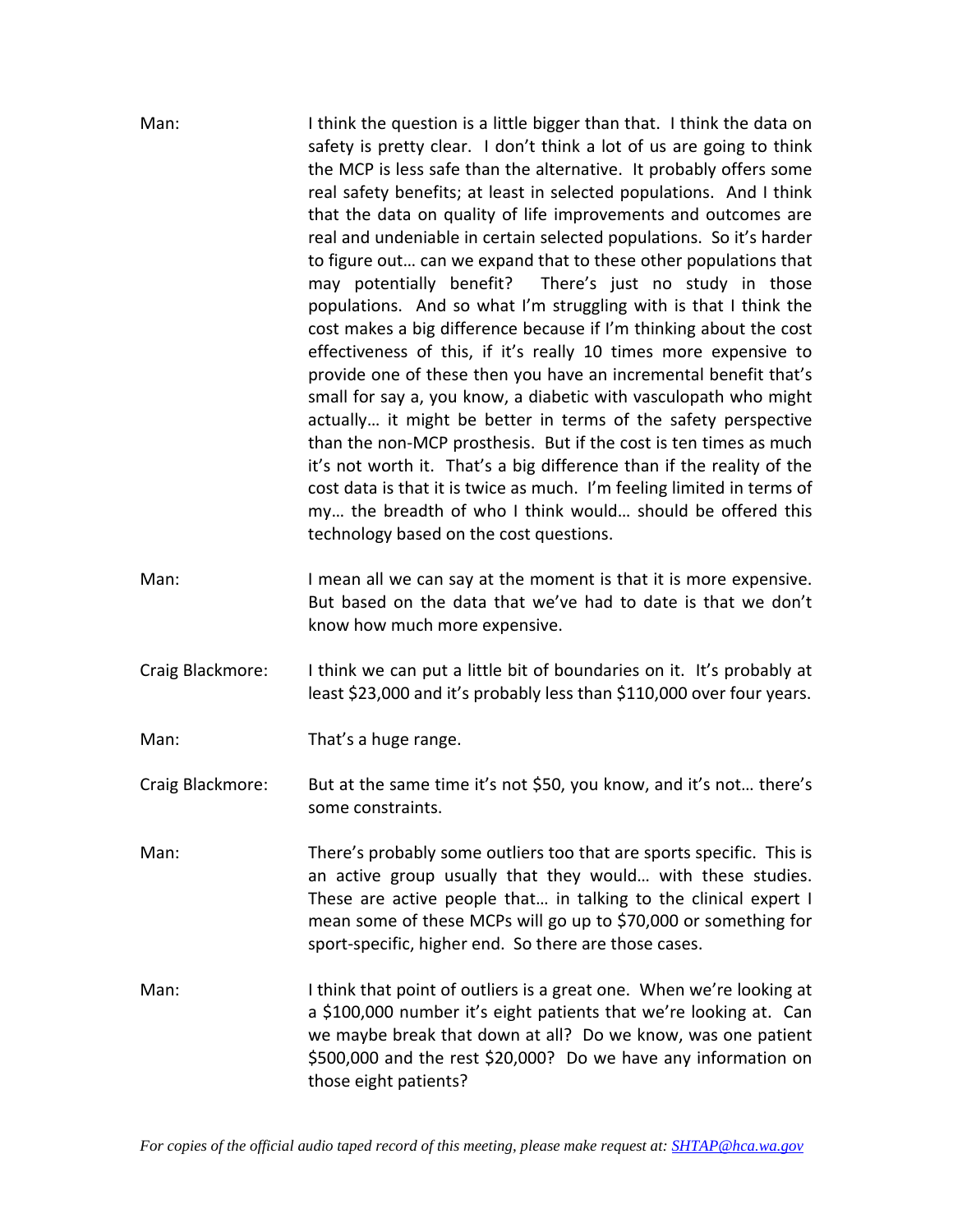| Man:                    | Margaret?                                                                                                                                                                                                                                                                                                                                                     |
|-------------------------|---------------------------------------------------------------------------------------------------------------------------------------------------------------------------------------------------------------------------------------------------------------------------------------------------------------------------------------------------------------|
| <b>Margaret Dennis:</b> | I don't have it off the top of my head, but I'll look and see if I have<br>something.                                                                                                                                                                                                                                                                         |
| Man:                    | I mean those eight you really get into sort of that range of error<br>and if somebody is, you know, medically compromised, he was<br>somebody who had multi-trauma with all sorts of stuff and they<br>have three hip disarticulations in there with pelvic things. You<br>could go up astronomically on a couple of people and throw the<br>whole thing off. |
| Man:                    | They are the 1%.                                                                                                                                                                                                                                                                                                                                              |
| Man:                    | Yeah.                                                                                                                                                                                                                                                                                                                                                         |
| Craig Blackmore:        | I want to take a step back and ask another question and that is<br>we've been talking about knees. But there are also ankles and<br>feet. I think we're going to deal with those separately. I'm<br>looking for nons.                                                                                                                                         |
| Man:                    | We weren't presented with any data on ankles or feet though.                                                                                                                                                                                                                                                                                                  |
| Craig Blackmore:        | Let's see if we can get the feet and ankle kind of out of the way.<br>And then get back to the knee. Where are we on feet and ankles?                                                                                                                                                                                                                         |
| Woman:                  | No data.                                                                                                                                                                                                                                                                                                                                                      |
| Man:                    | We have no data.                                                                                                                                                                                                                                                                                                                                              |
|                         | Craig Blackmore: Okay. So back to the knees.                                                                                                                                                                                                                                                                                                                  |
| Man:                    | Can we do anything with the cost data we have from the only<br>cost effectiveness data we have is European data, which by<br>European criteria it shows relative cost effectiveness.                                                                                                                                                                          |
| Man:                    | Pretty good cost effectiveness. One of those studies had the cost<br>per quality at about \$3,000, which is dramatic. It's probably<br>better than any intervention in the United States.                                                                                                                                                                     |
| Man:                    | The higher one is about 40,000 Euros. So you're in these ranges<br>that are accepted by international organizations. So it's not but<br>they're                                                                                                                                                                                                               |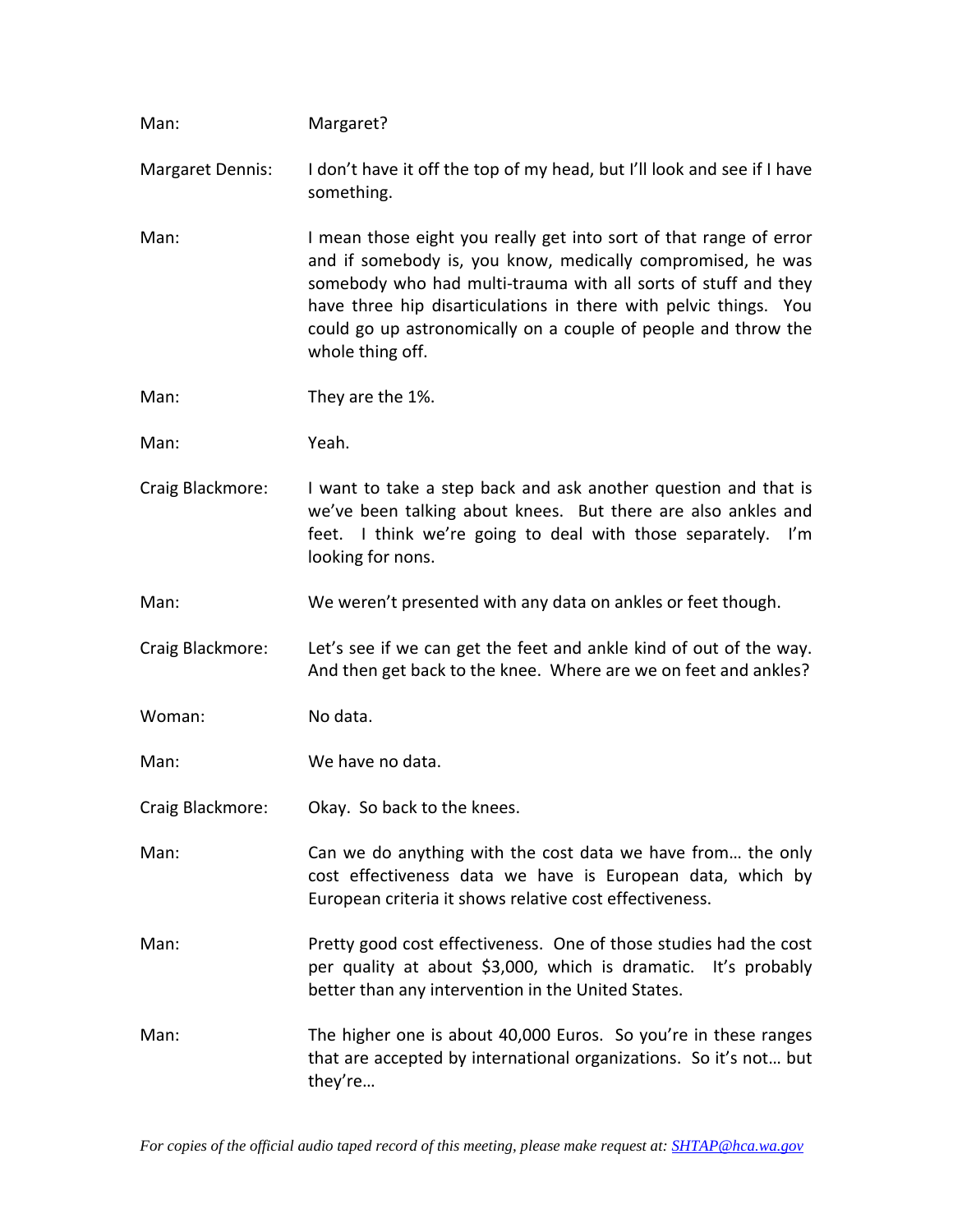- Man: Those are all, you know, generally active. I don't remember what the term was. It's a specific group that… I mean most of our data comes from that group. Let's face it. So we still bump up against that, "Where's the limit" question and the cost effectiveness…
- Woman: Aren't we trying to decide on a special population? I mean it does sound like there is some data and some support. So that's… it's the conditions part that we're trying to figure out right now.
- Craig Blackmore: My sense is that we're all pretty close to the covered with conditions land and we're having a general discussion around… not this specific condition, but what sorts of things do we think might be in that equation? And can we even answer that question?

Man: Should we go ahead and move ourselves forward to that point?

Woman: Yeah.

Craig Blackmore: Nods? Alright, let's move forward. Okay, so, we're working our way through the tool and I'm going to start with officially getting feet and ankles taken care of. So, we're going to have two separate sets of voting episodes here, and we're going to start with feet and ankles, and the first voting question then, this is a nonbinding vote, we've reviewed and considered the technology assessment and information provided by the administrator reports, testimony from the vendor, the public, etc., and our question… get our cards. This will be the yellow cards, and the question to be asked is, is there sufficient evidence under some or all situations that the technology is, and this will be a comparison of the microprocessor prosthesis versus non‐microprocessor prosthesis. The first question: Is it effective? And your choices are unproven, equivalent, less effective than the non‐ microprocessor, or more effective than the non‐microprocessor, and this is, again, foot and ankle effectiveness.

Man: Who's counting?

Man: Is it 9? 9 unproven.

Craig Blackmore: And then similarly for foot and ankle, is it safe? Unproven, equivalent, less, or more?

Man: 9 unproven.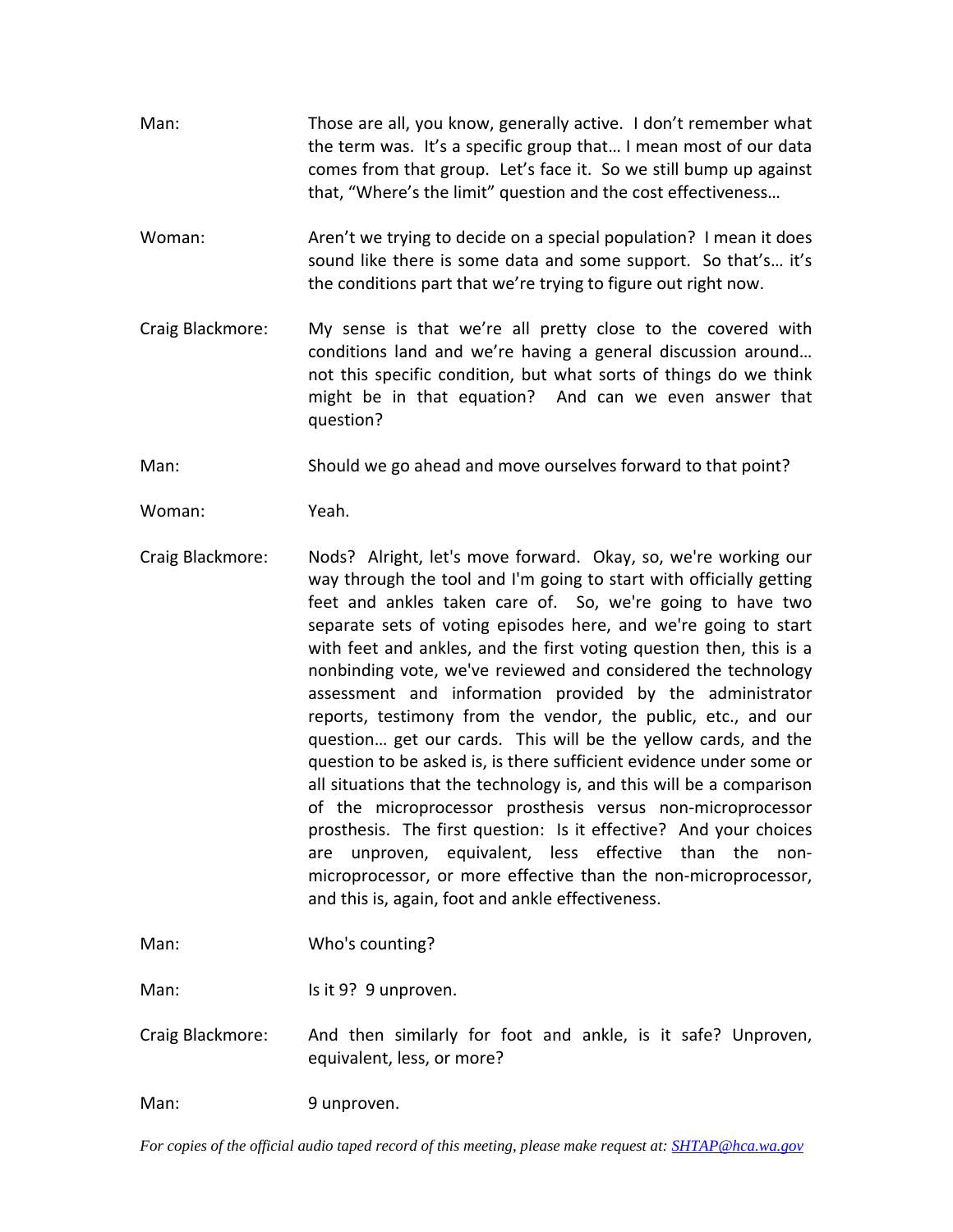Craig Blackmore: And then finally, is it cost effective?

Man: 9 unproven.

Craig Blackmore: Okay. Any further discussion at this point on feet and ankles? We'll progress to the binding coverage decision, and our vote will now be whether microprocessor prostheses are to be a covered benefit of the foot and ankle and… so pink cards.

Man: 9 no cover.

Craig Blackmore: And then we are required, again, to determine if our decision is consonant with national Medicare decisions, and there is no national Medicare decision. So, we don't have to address that.

> Now, we're going to move to the first voting question as regarding the knee, and this is, is there sufficient evidence under some or all situations that the technology is effective with comparison to non‐microprocessor, and I'll note that if you believe there is any circumstance where it is effective, then you should vote yes, whereas if you don't believe there are any circumstances, then you should choose one of the other categories. So, is it unproven, equivalent, less, or more effective than the comparator under some or all situations?

Man: 9 more.

Craig Blackmore: Same question but for safety.

Man: 9 more effective, more safe.

Craig Blackmore: And then the same question but for cost effectiveness.

Man: Okay, 6 more cost effective, 1 equivalent, 2 unproven.

Craig Blackmore: Okay, now in terms of further discussion, what I would like to have, based on our previous conversation, is a discussion around what coverage with conditions would look like, or we could choose that option so that we could then have a vote with knowledge of what that is, and I'd like to have a proposal from somebody, or from the group, to constructive proposal. Denise, if I could get you to take notes and throw them up on the screen and sort of throw out a preliminary straw person or straw dog,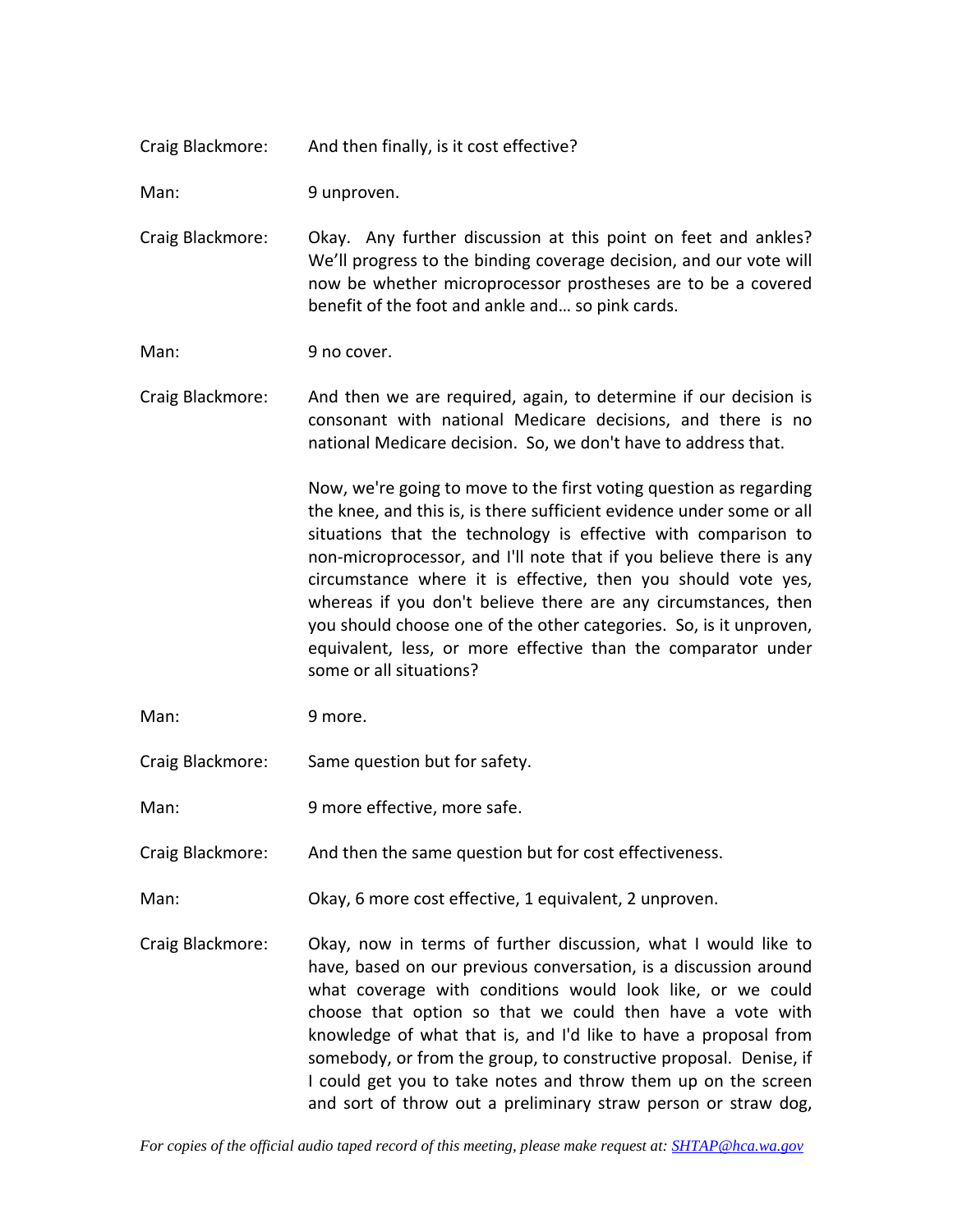and then we can see and critique. Does anybody want to take a stab at what these conditions might look like?

- Man: Well, I'd like to see a discussion based around K… the K levels, because there seems to be some discrepancy between the 2 and the 3 and whether you put a… you can take a patient that is perhaps a 2 and move him into a 3 if we… if we decide on 3 and 4, then is there a gray area where it's a 3, you know, 2+, 3‐?
- Craig Blackmore: So, why don't we start with the things we're thinking about? Okay, and one of them is going to be the functional level, the K level. So, let's throw K level up there. What other criteria are we considering for our conditions?
- Woman: Whether this is a first time use or it's an experienced user.
- Craig Blackmore: Okay, so length of… yeah… first time or experienced.
- Woman: Other chronic medical conditions.
- Craig Blackmore: Okay, so comorbidities.
- Man: Cause for amputation.
- Craig Blackmore: Cause for amputation distinct from comorbidities, or is that related?
- Man: Distinct from comorbidities.
- Craig Blackmore: Okay.
- Man: I mean if it's trauma, you're going to have someone who has trauma who has lots of comorbidities and someone who has trauma who has no comorbidities. The 20‐year‐old trauma victim who is healthy or a 70‐year‐old trauma victim who is not healthy.
- Craig Blackmore: I'm just questioning if you care what the mechanism is, if they have comorbidities? You know, is that... which is more important? How they lost their leg or what their underlying comorbidities are? Or maybe its…
- Man: That was the question, yeah.
- Craig Blackmore: Any other, other…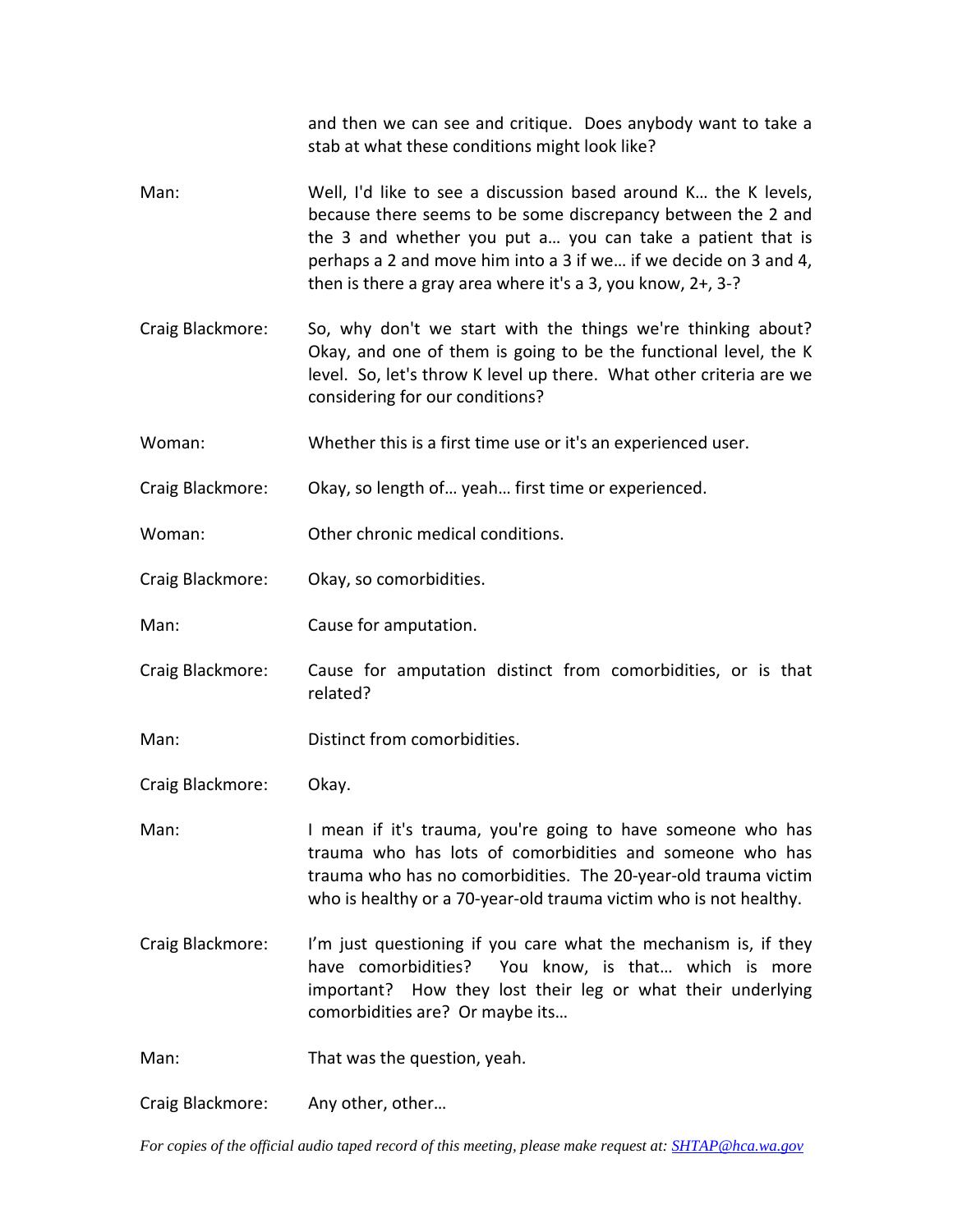| Man:             | In the studies we have it categorized usually by trauma or<br>vascular, categorized by comorbidity.                                                                                                                                                                                                                                                                                             |
|------------------|-------------------------------------------------------------------------------------------------------------------------------------------------------------------------------------------------------------------------------------------------------------------------------------------------------------------------------------------------------------------------------------------------|
| Man:             | I don't think they're categorized. I mean they're just                                                                                                                                                                                                                                                                                                                                          |
| Man:             | In some studies they are. They tell you what they are.                                                                                                                                                                                                                                                                                                                                          |
| Man:             | Yeah, okay.                                                                                                                                                                                                                                                                                                                                                                                     |
| Craig Blackmore: | Other types of categories?                                                                                                                                                                                                                                                                                                                                                                      |
| Woman:           | I think maybe cognitive function might be a good one.                                                                                                                                                                                                                                                                                                                                           |
| Craig Blackmore: | Okay.                                                                                                                                                                                                                                                                                                                                                                                           |
| Woman:           | I mean, unless you want to consider that a comorbidity, but I<br>don't think it is.                                                                                                                                                                                                                                                                                                             |
| Craig Blackmore: | Well, we can decide that. So, cognitive function, or, it might be<br>physical function, too. I mean, it might be, although then you<br>start to get into the K level, okay. Other thoughts?                                                                                                                                                                                                     |
| Woman:           | Location of amputation, so we're not talking about lower leg,<br>we're talking about transfemoral.                                                                                                                                                                                                                                                                                              |
| Craig Blackmore: | Or it could be hip disarticulation versus transfemoral.                                                                                                                                                                                                                                                                                                                                         |
| Woman:           | That's true, too.                                                                                                                                                                                                                                                                                                                                                                               |
| Craig Blackmore: | Yeah. Okay, other categories?                                                                                                                                                                                                                                                                                                                                                                   |
| Man:             | Weight thresholds.                                                                                                                                                                                                                                                                                                                                                                              |
| Craig Blackmore: | Okay. Weight, which might be comorbidity or it might be its own<br>thing, but this has come up several times.                                                                                                                                                                                                                                                                                   |
| Man:             | We didn't really talk about that, but actually there were some,<br>there were a lot of, there were some cut points that a lot of the<br>studies used, and I don't know if we should maybe get a little<br>information on that before we move to this next step. Because if<br>it's, if there's sort of a hard stop on, you know on weight, then<br>that's something we should probably include. |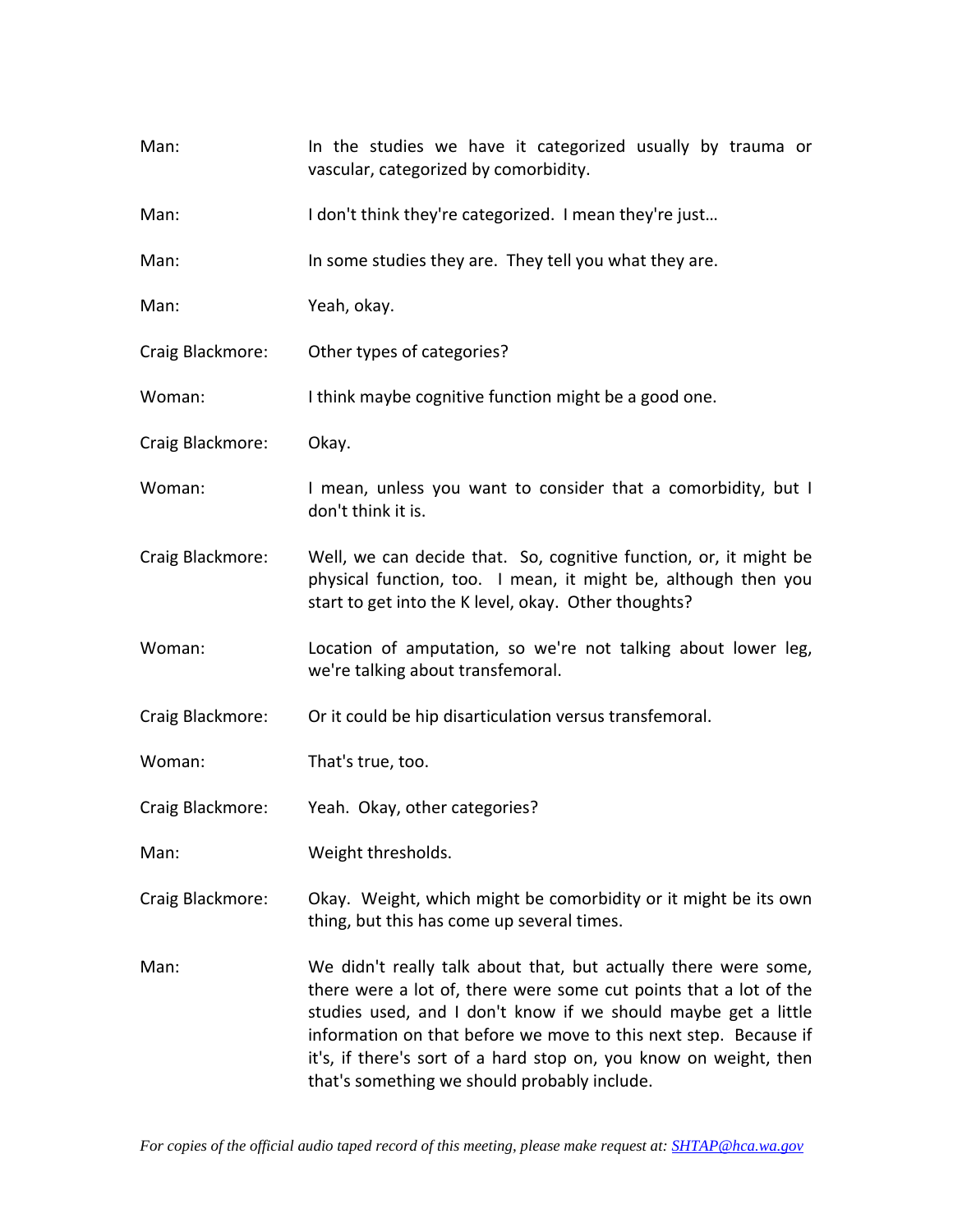- Craig Blackmore: Okay, so let's get the list, and then we'll drill down on other factors we should think about.
- Man: Does age matter, or is age just counted in comorbidity, or is that not an issue?
- Man: Age is a comorbidity.
- Man: Age is a comorbidity.

Man: Okay, I don't think of it that way.

- Man: I would think it would stay at a functional classification rather than age. There is so much biological [inaudible]there.
- Craig Blackmore: I don't think age is a comorbidity.
- Man: I don't think age is a comorbidity.
- Craig Blackmore: Are comorbidities, cognitive function, and age, can we summarize that as sort of functional capability, although we have to define it anyway, so I'm not sure it matters. Okay, anything else?
- Man: Can I ask a question about that? My information and maybe this is my bias where I'm thinking voting is that I think trying to define multiple levels is, to me, I'm not going to be able to do it, certainly not based on the evidence, although there may be something there. I'm more inclined to think that leaving a coverage without any conditions and leaving a lot of these judgments to the prosthetist or people managing is probably far better than me trying to micromanage based on inadequate data and lack of data. So, if we're going to get in, my personal perspective is that, if we're going to get into a coverage with conditions, it has to be pretty simple or otherwise I'm not going to be able, I'm not going to vote in that direction. You know, it has to be pretty, like a Medicare functional capacity level of 2, 3, 4, something like that, or you know, that' sort of where I'm thinking.

Man: So do we go through these?

Craig Blackmore: So, what's the best way to do this?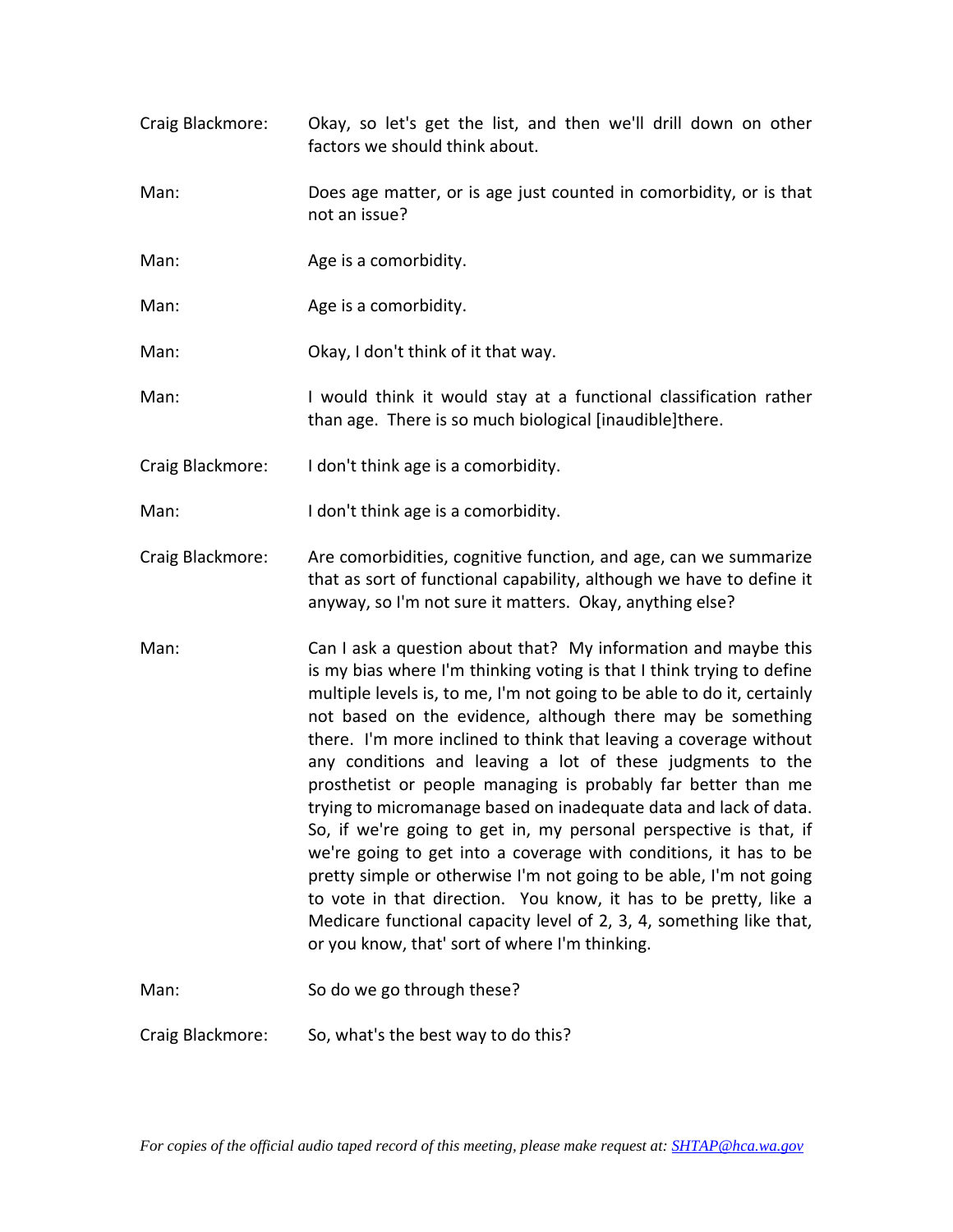| Man:             | We can talk about each one, one by one, and see if we have data<br>for them or not, if that helps us. Some of these we have data for.<br>Some we don't have data for.                                                                                                                                                                                                                                                                                 |
|------------------|-------------------------------------------------------------------------------------------------------------------------------------------------------------------------------------------------------------------------------------------------------------------------------------------------------------------------------------------------------------------------------------------------------------------------------------------------------|
| Craig Blackmore: | Okay.                                                                                                                                                                                                                                                                                                                                                                                                                                                 |
| Man:             | And that might help us.                                                                                                                                                                                                                                                                                                                                                                                                                               |
| Craig Blackmore: | Okay, so let's go through. So, we'll start with the K level, or, and<br>what do we know? Somebody, summarize what we know about<br>this from the data.                                                                                                                                                                                                                                                                                                |
| Man:             | Well, there's good evidence for 3 of the above, and there's not<br>quite so good but still evidence for 2 of the above.                                                                                                                                                                                                                                                                                                                               |
| Craig Blackmore: | So, the data that we have is for mostly 3 and 4 and a little bit of 2.                                                                                                                                                                                                                                                                                                                                                                                |
| Man:             | Yes.                                                                                                                                                                                                                                                                                                                                                                                                                                                  |
| Craig Blackmore: | So, certainly we don't have any data on 0s and 1s.                                                                                                                                                                                                                                                                                                                                                                                                    |
| Man:             | Can we go back to the vendor for one sec? So, are most of the<br>studies we had talked about in terms of effectiveness, nor, I<br>thought you said that most of them did not actually mention K<br>Or didn't most of these studies that talk about<br>levels.<br>effectiveness and safety, actually they have an exclusion criteria<br>for people below K3, or they don't mention that. I thought you<br>said they didn't mention it in most of them. |
| Woman:           | No, almost everybody, I think all the studies, I believe that's on<br>page 49, or no 51, page 51. They all recorded the functional level<br>at baseline.                                                                                                                                                                                                                                                                                              |
| Craig Blackmore: | They were with the one exception of the one with the 17 patients<br>of 2s and 3s. These were all 3s and 4s.                                                                                                                                                                                                                                                                                                                                           |
| Man:             | Okay, I heard that wrong.                                                                                                                                                                                                                                                                                                                                                                                                                             |
| Woman:           | Right. So, two studies included people with 2, and then, but only<br>one study did a sub analysis on the 2s, and then of the other ones,<br>they were either 3 or 4, or they were qualitative, you know,<br>assessment.                                                                                                                                                                                                                               |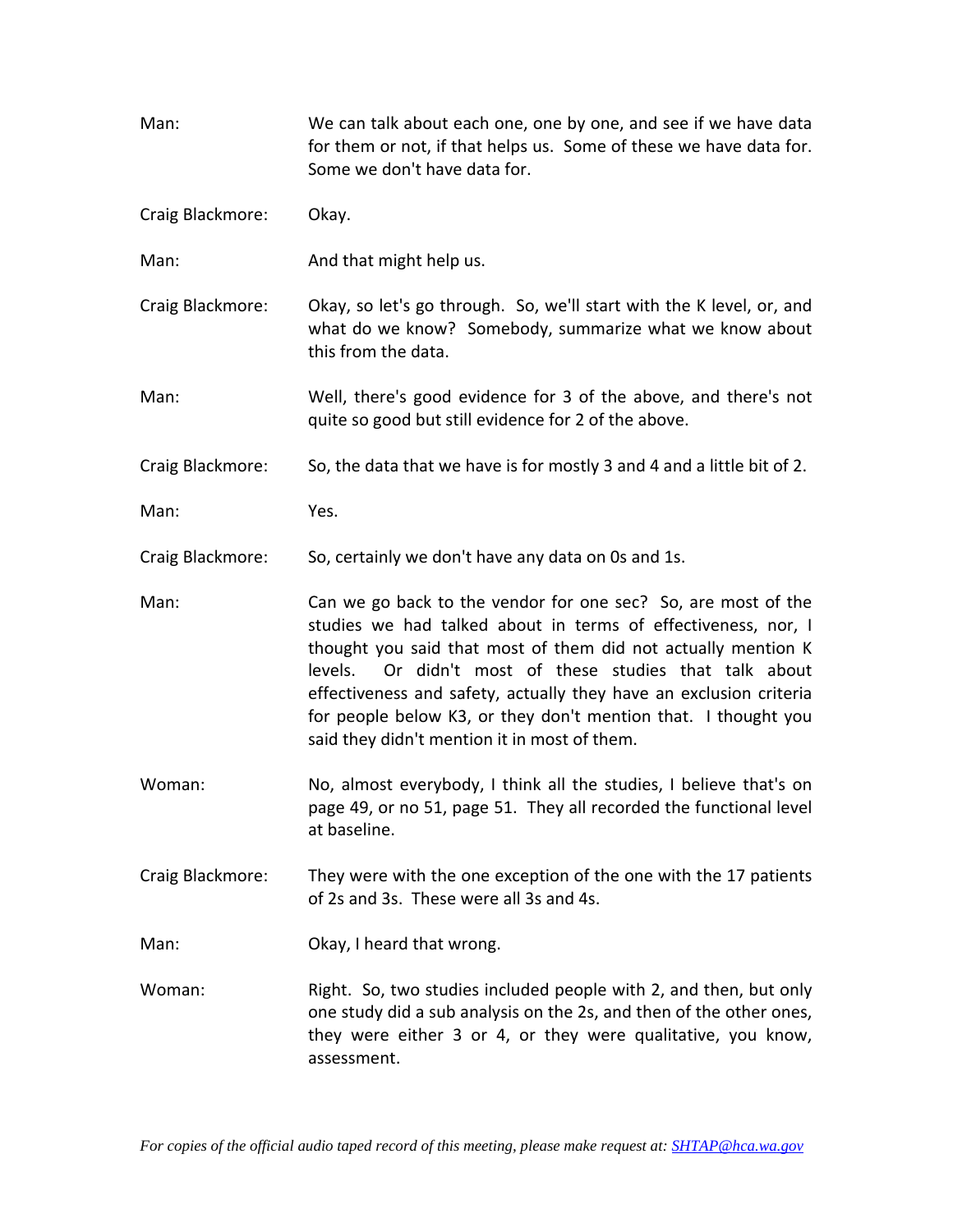- Craig Blackmore: So, I think at a minimum we could say we don't have any data on 0 and 1 and so we might not want to cover that. I don't know that that's really helpful, but it's a starting point, I guess, and then the 2s, I don't know. What do you people think?
- Man: Uh, Blue Cross, they just separate it out. They said functional levels 3 and 4, and level 2 in specific circumstances, which is kind of what we're talking about,
- Man: Yeah, I think that's what we are talking about and I think that's what we've heard from our clinical expert is that there are mutations in the 2 category that will have specific characteristics that make them excellent candidates for it. 3 and 4, there may be people where, you know, specific people who wouldn't be great candidates, but the majority would be, and so, I guess I'm envisioning something on the line of 3 and 4, you know, all patients of a 3 and 4 category and 2, if determined to be medically necessary by the treating physician or something along those lines so that you can leave some discretion in that circumstance.
- Craig Blackmore: Comments? I see some nods.
- Man: I agree with that, and that's what you were saying. That seems very reasonable. For the most part, we have to treat that the treating physicians are going to determine for individual patients whether they will get benefit from this or not.
- Craig Blackmore: Comorbidities, functional capacity, potentially including age and cognitive function?
- Man: And maybe this is an inappropriate time, but what Seth said, you know, maybe the prosthetist decision at level 2 and maybe 3s and 4s. The point is, is if we have a prosthetist who really feels that somebody with level 4 shouldn't have it, maybe we should leave it all to the prosthetist to make that decision, if they are at least level 2 or higher. You know, but…
- Woman: We're not saying they have...

Woman: [Inaudible] I mean is there any incentive?

- Craig Blackmore: Did you answer your own question?
- Woman: I see. What would be the risk, I guess you could say, of...

*For copies of the official audio taped record of this meeting, please make request at: SHTAP@hca.wa.gov*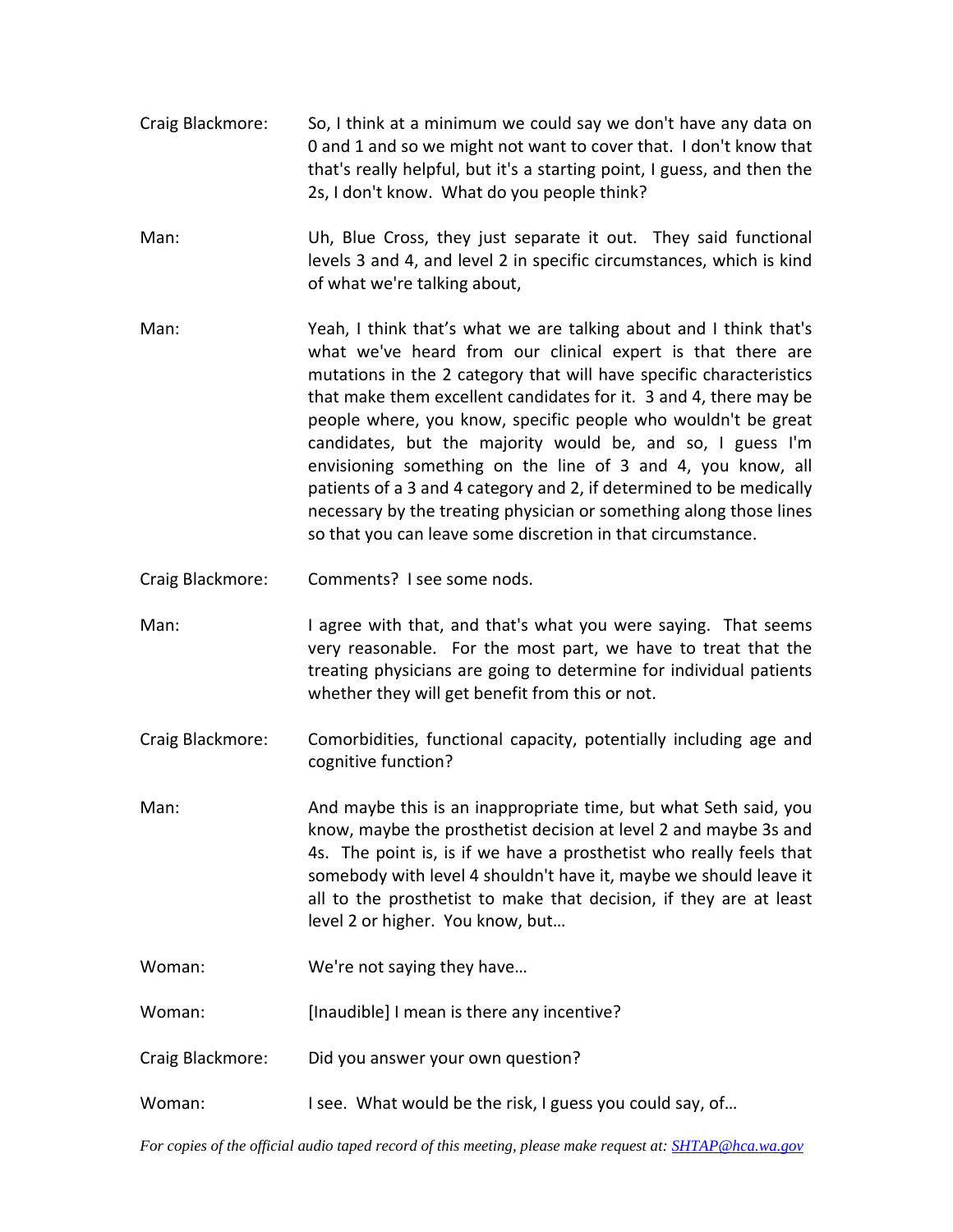- Craig Blackmore: You know, I mean I think…
- Woman: Maybe a different level of decision maker.
- Craig Blackmore: We can, we can decide not to impose any control and basically do cover, just cover it. We can. I mean, we're not going to not cover, and I think we're clear on that. So, we can define the conditions ourselves. We can make broad statements and leave it to the medical directors, or we can empower a subcommittee to define some sort of conditions, and I think what choice we make is dependent, in part, on whether we think there are definable criteria, because that's kind of the bottom line. If you can't say check a box yes or no, if these are all very vague things, then, you know, we're just not, we're not going to get anywhere.
- Man: Yeah. I mean, my sense is from the clinical expect, there, a lot of this is just about the personality of the individuals and how motivated they are to do this or that, and that's something that just has to be determined by somebody who is a good clinician. Good common sense. I don't think we can define that.
- Woman: And I don't think we're trying to, but I think if we made broad enough inclusion criteria, we're not saying these people have to get this. We're saying they can get this and that the decision is not ours, it is left up to the clinician.
- Craig Blackmore: So, I'm hearing at least level 2 and higher, and we're going to, there's going to be a lot of leeway in there, obviously, which is inevitable in a circumstance where things aren't necessarily that objective. First time…
- Man: Man my, eyes are bad.
- Craig Blackmore: First time versus experienced, how do we wish to address that?
- Man: We have very little data on first-time users. These studies are almost exclusively on experienced users. So, I think we can say by data letting first‐time users get one is probably inappropriate according to the data portion.
- Man: Well, is that going to be a more extensive time course, then? If we have let somebody have one for a couple of years and then they go into their MCP ones, you know, I mean, won't, that will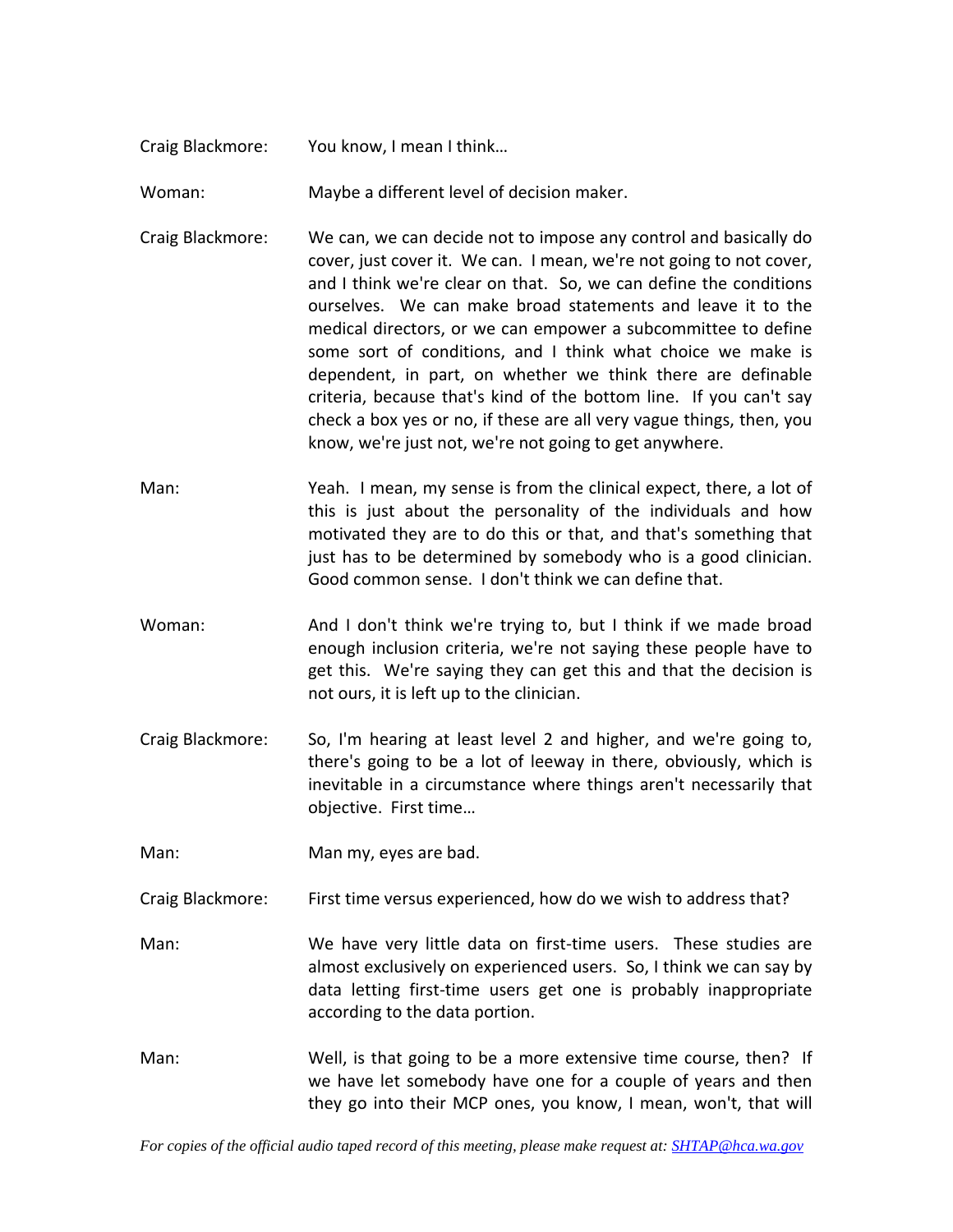end up being more expensive, possibly, and that's why I was asking that question before about can there be a transitioning from one to the other, what's the expenses involved?

- Man: And we can maybe ask Dr. [Inaudible] again, but I mean, people have to, these are a learning process, getting used to these things, and what's right for somebody, it's not infrequent that you change around things once people start going. So, I mean, the initial prosthesis is a work in progress typically for a while, yes?
- Woman: Mhmm?
- Man: But you also talked about the fact that people had to relearn, or sometimes, you know, that they couldn't get rid of some of the bad habits, maybe not bad habits, but particular habits that they've acquired with a previous prosthesis.
- Man: Right, I mean. You know, patients vary in, you know, sort of dynamic evolution, as they learn how to use prosthetic componentry, and typically we start off with something relatively simple, straightforward, just so that we can understand whether or not that they may be able to tolerate a prosthetic socket, that they be actually able and motivated to function with the prosthesis, and then, you know, we kind of modify prostheses, and the reality is that every time a patient needs to have a new prosthetic socket, which on average is every 18 months or so, 18 months to 2 years, we reassess them in terms of what their immediate functional goals are. So, you may have a patient that has fairly modest functional goals and then in 2 years they have expanded or changed their functional goals, and we prescribe componentry prosthetic feet and knees that try to accomplish those goals. So, all amputees sort of dynamically change throughout their lifespan, and we constantly reassess what's best for them at that point in their careers or evolution.
- Craig Blackmore: So, is it worth it for us to talk about performance goals, or is that just something that's inherent in the evaluation and management of the case?

Man: That should be.

Craig Blackmore: So, it wouldn't be anything that we would have… I know in one of the recommendations it's stated that performance goals should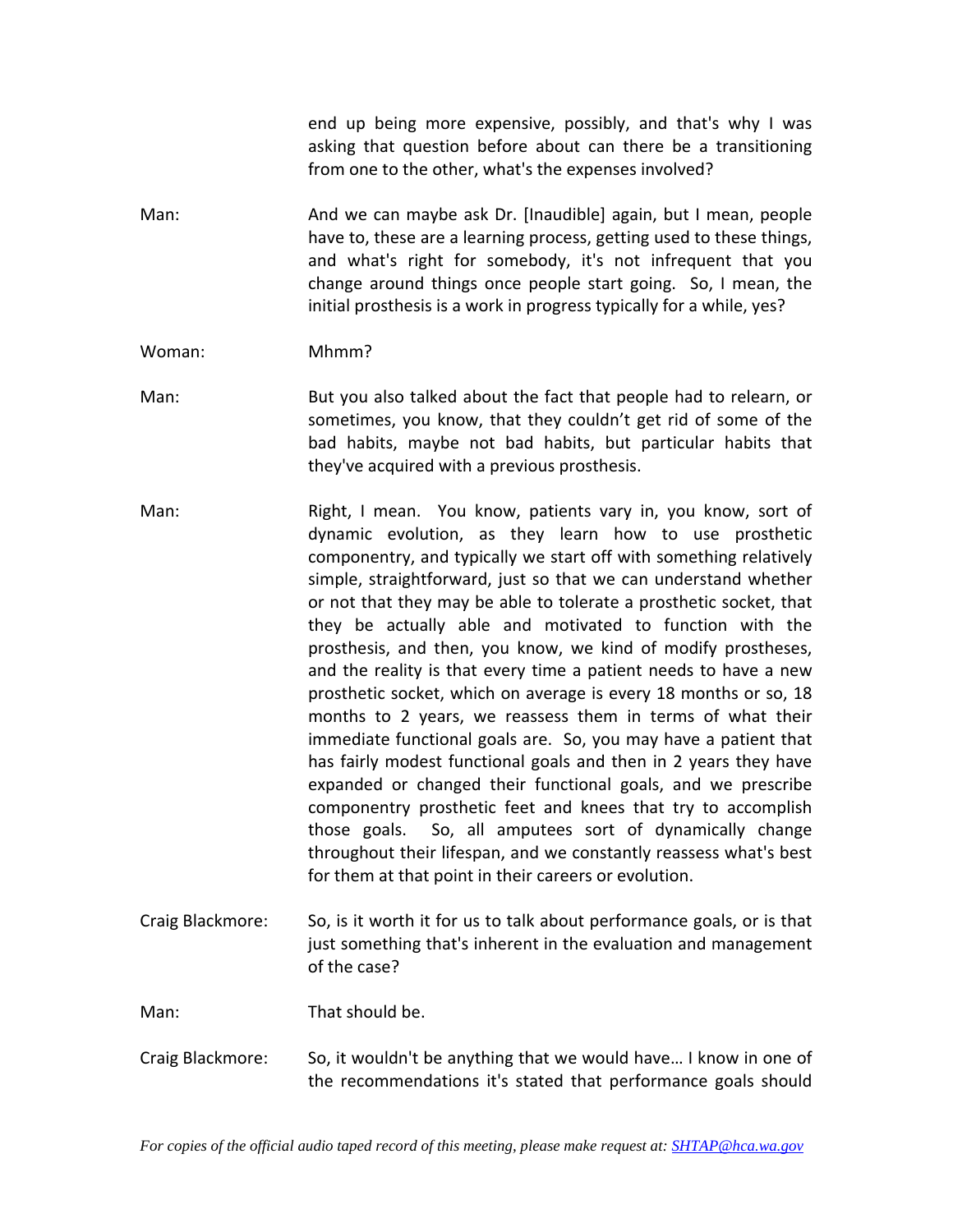be part of the conclusion, but if that's part of the normal management anyway, I don't think we need to talk about it.

- Craig Blackmore: Yeah, I think that's a good question. I think the bigger, in my mind kind of the bigger question, just as a follow‐up to that is, is there a circumstance where anybody ever gets an MCP as their first line, as their first prosthesis, or is that something we need to talk about?
- Man: I mean, from my perspective, there are uncommon occasions, for example, you know, somebody who is a bilateral transfemoral amputee who you know at the outset, the augmented safety features of the prosthesis plus its sophisticated control features, I think, you know, those patients should get microprocessor controlled knees at the outset. There is no point in wasting time with others, but those are…

Man: But those are very uncommon situations.

Man: It's so long...

Craig Blackmore: So, I mean what's the, I've just sort of polled the committee. Should we include a criterion for first-time versus experienced, or should we leave that to clinical circumstances?

Man: Leave it.

Craig Blackmore: Gary, would you like to address?

Gary Franklin: So, L&I's law, we have to take into consideration a potential for functional improvement in Workman's Comp law. So, we would have to have whoever is assessing the patient, the physician who is assessing the need for this, to assess the potential for functional improvement from getting …

Man: You mean in getting this knee versus another knee?

Gary Franklin: Yeah.

- Man: So what about the issue if you just start with this knee? Then the whole prosthesis is a functional improvement, so.
- Gary Franklin: I'm only addressing the issue of the potential for functional improvement should, has to be addressed.

*For copies of the official audio taped record of this meeting, please make request at: SHTAP@hca.wa.gov*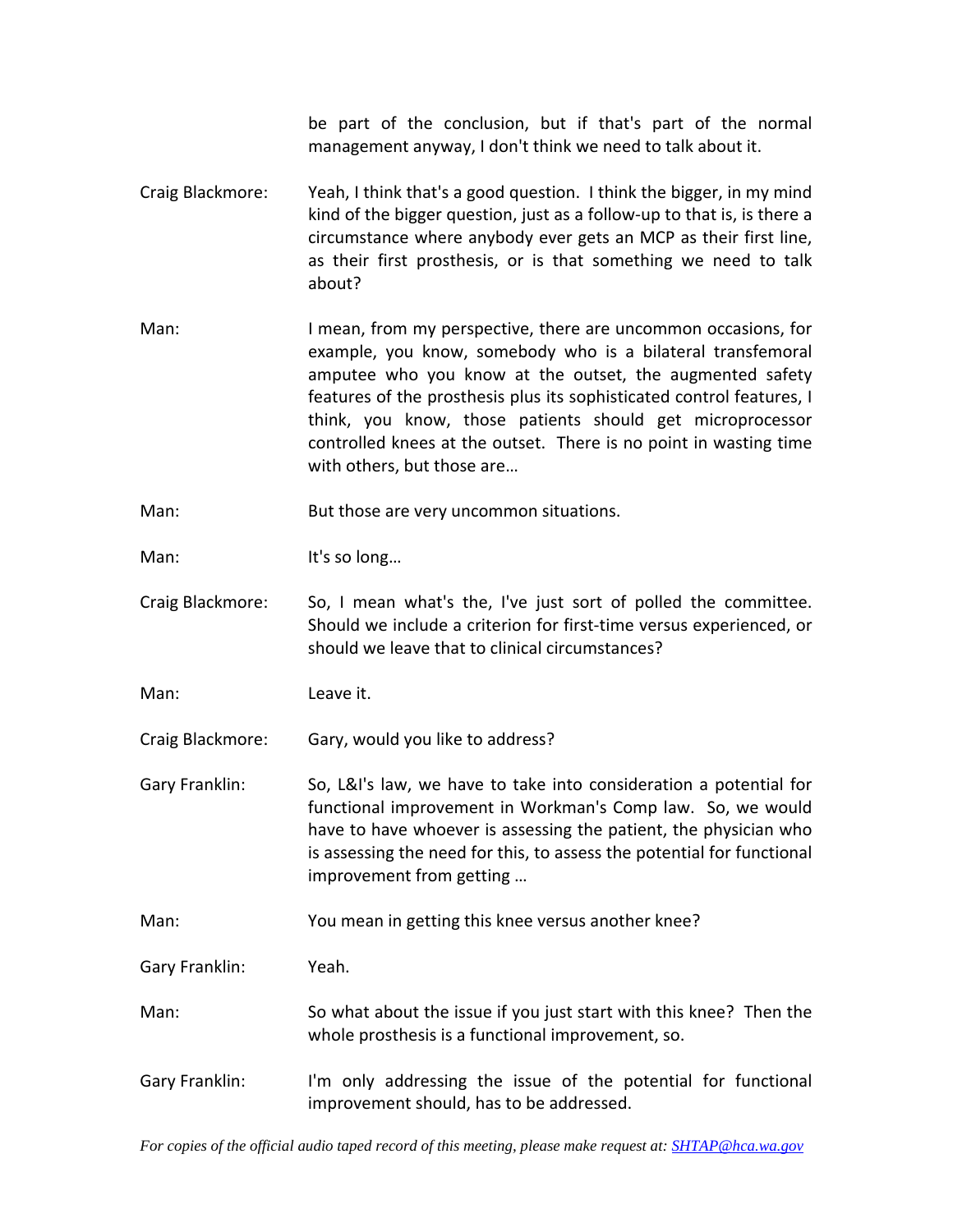Man: I got you.

Craig Blackmore: Okay. So, again, just give me on a nonbinding vote, do the committee members think we should have a criterion for first time versus experienced as our, in our list of …

Man: Before you do that, can I just say one thing?

Craig Blackmore: Yeah.

- Man: I guess I'm thinking that my concern and I don't know if it's a realistic one, but it would be that we don't want it to be a knee jerk that everybody that shows up with a lower limb amputation will get an MCP. I think that's, most people feel that's true. So, I don't think it's unreasonable to say something to the effect of a first time, excluded, or this is for experienced users and then have created an exception. You know, with the exception of, certain circumstances determined by the …
- Man: Review or whatever you'd say. With the exceptions of agency discretion for that rare circumstance. Yeah, because if somebody really has to prove themselves by being able to use a prosthesis before you really shouldn't give them one of these except in that rare circumstance, then you're almost by definition, it's never the first thing you give them because they have to prove that they, you have to make sure they can fit a socket and get the thing on and off and actually work on them to do something for them. So, if you can't prove that, once you've proved that, this is by definition not your first prosthesis.
- Craig Blackmore: Nods? Shakes? Okay. Can I go back? I thought we made a different statement on the first line. I thought we, the statement that we made was level 3 and 4 and 2 under the discretion of the clinician.
- Man: Yeah, but what's the difference? I mean, it's always under the discretion of the clinician, right?
- Craig Blackmore: Well, okay? I mean if that's the statement you want to make, that's fine.

Man: I'm asking.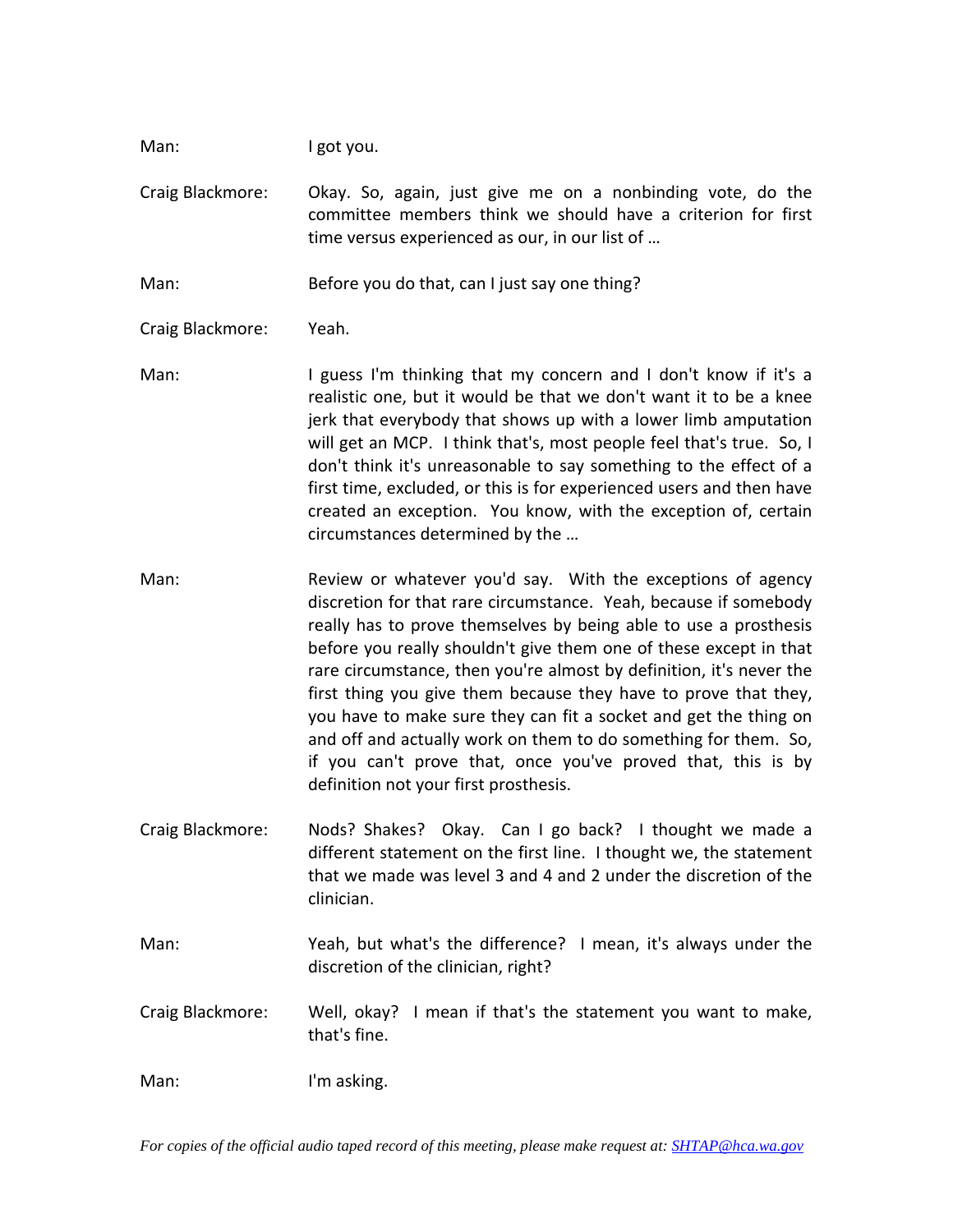Craig Blackmore: I won't approve it.

Man: My assumption is that to get a prosthesis, you have to actually sign an order, an MD has to sign an order for, a physician anyway, has to sign an order for the prosthesis so the prosthetist can't just fit whatever they want without somebody ordering it. Is that correct or incorrect? If you're going to pay for it? Wouldn't you, Gary, don't you guys require a physician order.

Gary Franklin: Yes.

Man: So, by definition, it says physician approval, but if the physician is ordering it, they've already approved. You know what I mean?

Man: I said clinician. I was thinking that the prosthetist was part of this process too, because you've been describing the very complicated process that people go through to look at an individual, look at a lot of aspects of an individual.

Craig Blackmore:: Let's clarify. So, who, what provider makes the decision between, I mean with the patient, that makes the decision between which type of prosthesis, the microprocessor non‐microprocessor? Gary or…

Gary Franklin: I mean, under current Washington State Licensure requirements, a prosthetist cannot provide a custom prosthetic device without a physician prescription. So, ultimately, the physician needs to generate a prescription. Now, in terms of practical terms, what happens in the real world, I think that there are some providers that have a moderately high level of expertise in terms of knowledge of prosthetic issues. Others, that oftentimes, it is the vascular surgeon or orthopedic surgeon that ends up being the prescriber who may rely very heavily on the input from the prosthetist, basically, as long as it kind of sounds reasonable, sign off on it, and I think, you know, PM&R specialists tend to be honest with their rehabilitation focus and things, you know, oftentimes be more influential in shaping the prescription along with the prosthetist. So it is more of a joint prescription.

Craig Blackmore: Who's that?

Man: L&I would have to have a request from an attending doctor on this.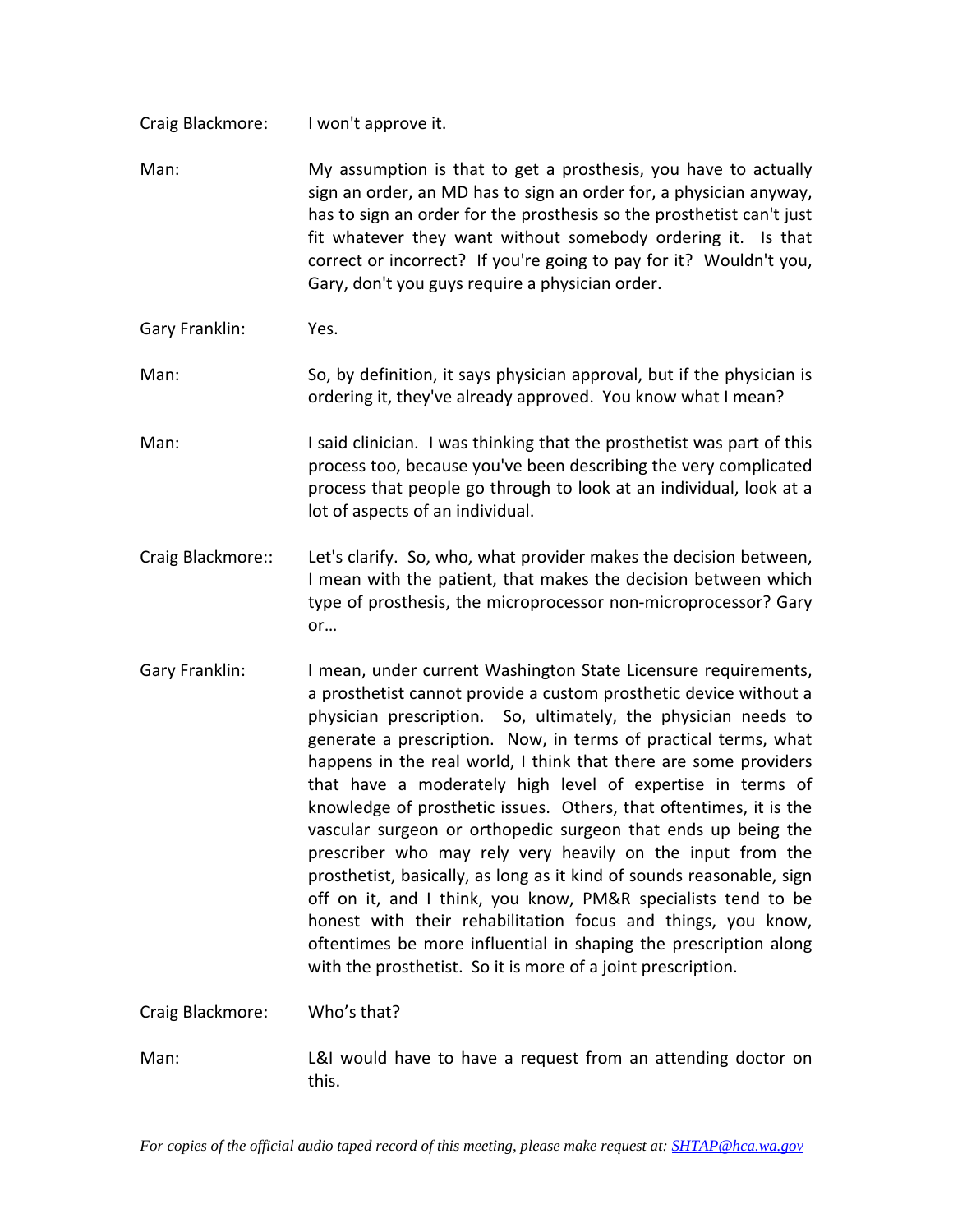| Man:             | Alright. I mean the ultimate person who writes a piece of paper<br>saying this is what somebody should get is the physician. So,<br>since we had up there it said at physician approval or request,<br>that's by definition sort of what happens. The only way to do it is<br>to put an outside reviewer on top of the physician prosthetist. So,<br>if you're going to put a restriction on level 2 in certain<br>circumstances, you'd have to have that level review above the<br>level of the prescribing physician and then go back to the agencies<br>to review that, if that's what you think is appropriate. Does that<br>make sense? Is that what you're asking? |
|------------------|--------------------------------------------------------------------------------------------------------------------------------------------------------------------------------------------------------------------------------------------------------------------------------------------------------------------------------------------------------------------------------------------------------------------------------------------------------------------------------------------------------------------------------------------------------------------------------------------------------------------------------------------------------------------------|
| Man:             | Well, we've been talking for the last 3 hours about the difference<br>between level 2 and level 3 and trying to tease that information<br>out, and this is basically saying we're accepting level 2.                                                                                                                                                                                                                                                                                                                                                                                                                                                                     |
| Man:             | Right.                                                                                                                                                                                                                                                                                                                                                                                                                                                                                                                                                                                                                                                                   |
| Man:             | And I understand the practical implication of what you said, but if<br>I go back to basics, this is a decision to accept level 2 as opposed<br>to trying to appreciate the difference between level 2 and level 3.                                                                                                                                                                                                                                                                                                                                                                                                                                                       |
| Man:             | I think that the feeling is that the subtleties of which level 2s<br>might benefit from this, and there is at least some evidence that<br>some do, are beyond the granularity that we can come up, and so<br>we were proposing to default that to the physician.                                                                                                                                                                                                                                                                                                                                                                                                         |
| Man:             | The problem is, I agree with Kevin, because the problem is that<br>you're, you've got a certain group of people in level 2 that are<br>kind of crossing the line a little bit. If you'd just include level 2,<br>you are almost including some of those people from number 1<br>that are crossing the line. That would be my fear, that there's<br>that gray zone of the lower level number 2s.                                                                                                                                                                                                                                                                          |
| Craig Blackmore: | So, you think there should be a higher level of review, I mean an<br>agency review, for level 2s?                                                                                                                                                                                                                                                                                                                                                                                                                                                                                                                                                                        |
| Man:             | I guess my statement [inaudible] was just that our sentence<br>before said at physician discretion and the physician is the<br>ordering person, so it makes no sense to say at physician<br>discretion, because they have it anyway.                                                                                                                                                                                                                                                                                                                                                                                                                                     |
| Man:             | That's not a barrier.                                                                                                                                                                                                                                                                                                                                                                                                                                                                                                                                                                                                                                                    |
|                  |                                                                                                                                                                                                                                                                                                                                                                                                                                                                                                                                                                                                                                                                          |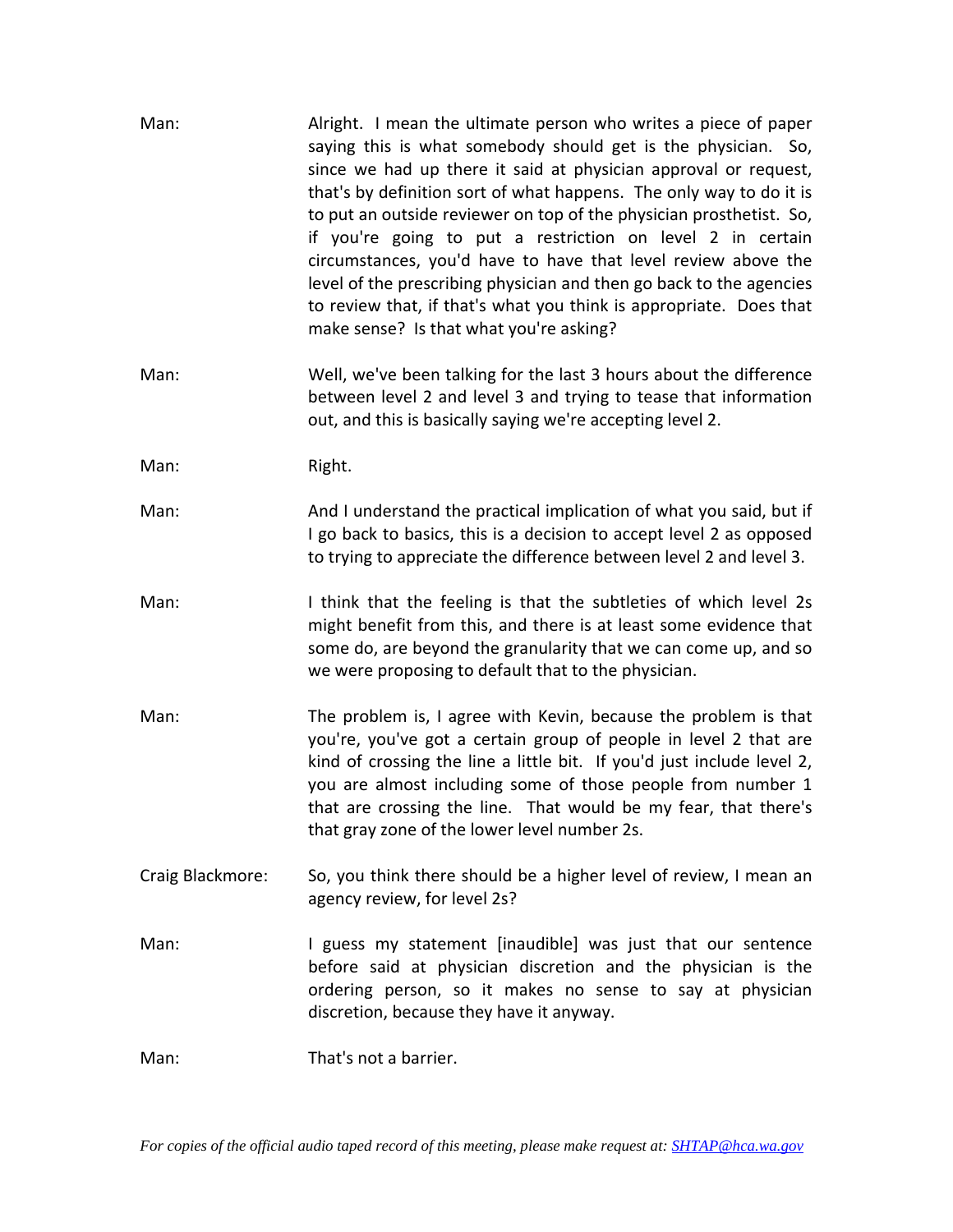- Man: And so, if you want another level of review, we have to say at agency review for level 2. That's my question. Is that what you're asking for? I'm trying to understand.
- Man: I'm not asking really, I'm just trying [inaudible]
- Man: What do you think is appropriate?
- Craig Blackmore:: I mean, what do we think is appropriate? I mean, should it be all level 2s whose Doc writes a prescription or should there be an additional review process? What's the feeling of the committee? Should we have agency review? Would that be more appropriate?
- Man: I think it would be cumbersome, but the...
- Craig Blackmore: It's cumbersome, but this is only a handful of people.

Man: It's 8 people a year. It's not that cumbersome.

- Man: Yeah, but [Inaudible]
- Craig Blackmore: Would that be… I mean, how does the committee feel? Would you prefer that or would you prefer just any level 2 which is what we're saying..
- Man: I'm finding myself comfortable with agency.
- Man: I find myself agreeing with Kevin. I think that, I really think the data on 3s and 4s while more difficult is fairly compelling. I think that there's clearly going to be some selected 2s, which may benefit, and I don't think it would be unreason… and I guess what I was thinking about when I was talking, when I initially said with the medical necessity, was sort of teasing out the higher level review. I mean, whether if the clinician or physician can make a strong enough argument, the agency, should approve, and it's hard for us to come up with exactly those criteria are. But I think setting a higher standard for the level 2s makes sense.
- Craig Blackmore:: We're talking about any 3 or 4, but level 2s only under agency review. Am I hearing that correctly? And is that a better, does that resonate more with the committee? Kevin and [inaudible]. Okay, Denise can we? Okay, and then what did we decide on the first time we're experienced?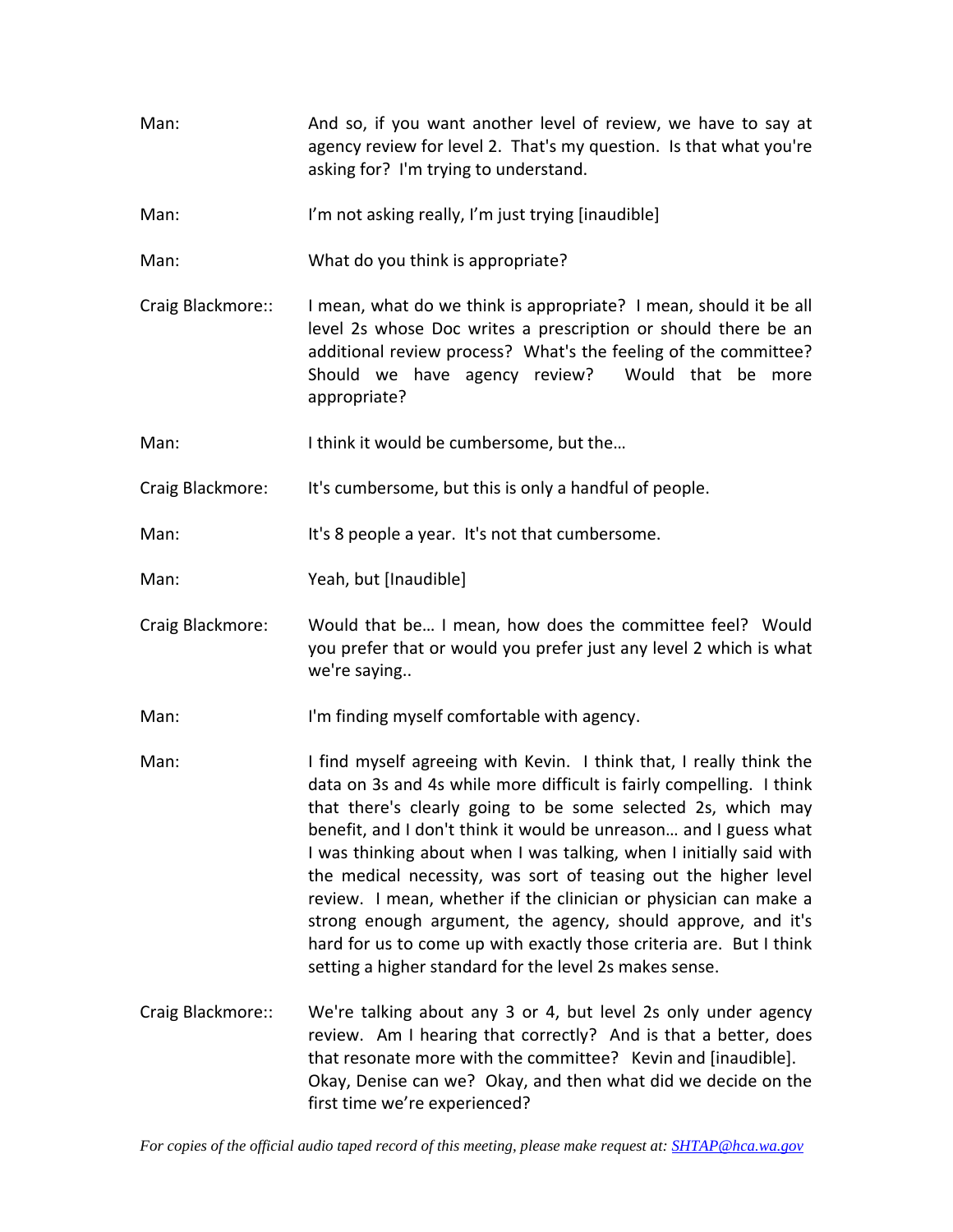- Man: Well, we've more or less heard that no one gets a first-time.
- Craig Blackmore: So, are we in the same place? You know, you have to be experienced, or there might be exceptions under agency review, again? Is that the..
- Group: Yeah. Right.
- Craig Blackmore: Do we want to define experience, or do we want to leave that to the agencies to define?

Man: Experienced user with exceptions at agency review.

- Craig Blackmore: Right. Comorbidities?
- Man: Are they already subsumed at functional level to any point that's worth commenting any further?
- Man: Certainly, to some extent but I don't know about to what extent.
- Man: I mean that, that's fine. That's a fine bias. I think that's already covered in functional, I'd rather we see a functional assessment rather than ICD‐9 categories.
- Craig Blackmore: Yeah, I don't see how we can put a limit on this. I mean, I think this is really where the clinician's perspective comes in, and they're not going to offer it to someone who they don't think is going to be able to take advantage of it.
- Man: I don't think we can, you know. There are a million comorbidities we can't…
- Craig Blackmore: Yeah, alright. Alright Denise, scratch that one please. Comorbidities is dropped, and then how about the cause. We heard that in the agency medical director's presentation. The data that we have is the vast majority of it is trauma, but there is a lot of amputees for vascular pathology. Do we wish to differentiate or not?
- Man: The dilemma being that the majority of amputees are actually vascular in origin, and the majority in the study population is trauma, but those 2 categories have excluded, you know, cancer and congenital other issues, but again, I don't know whether you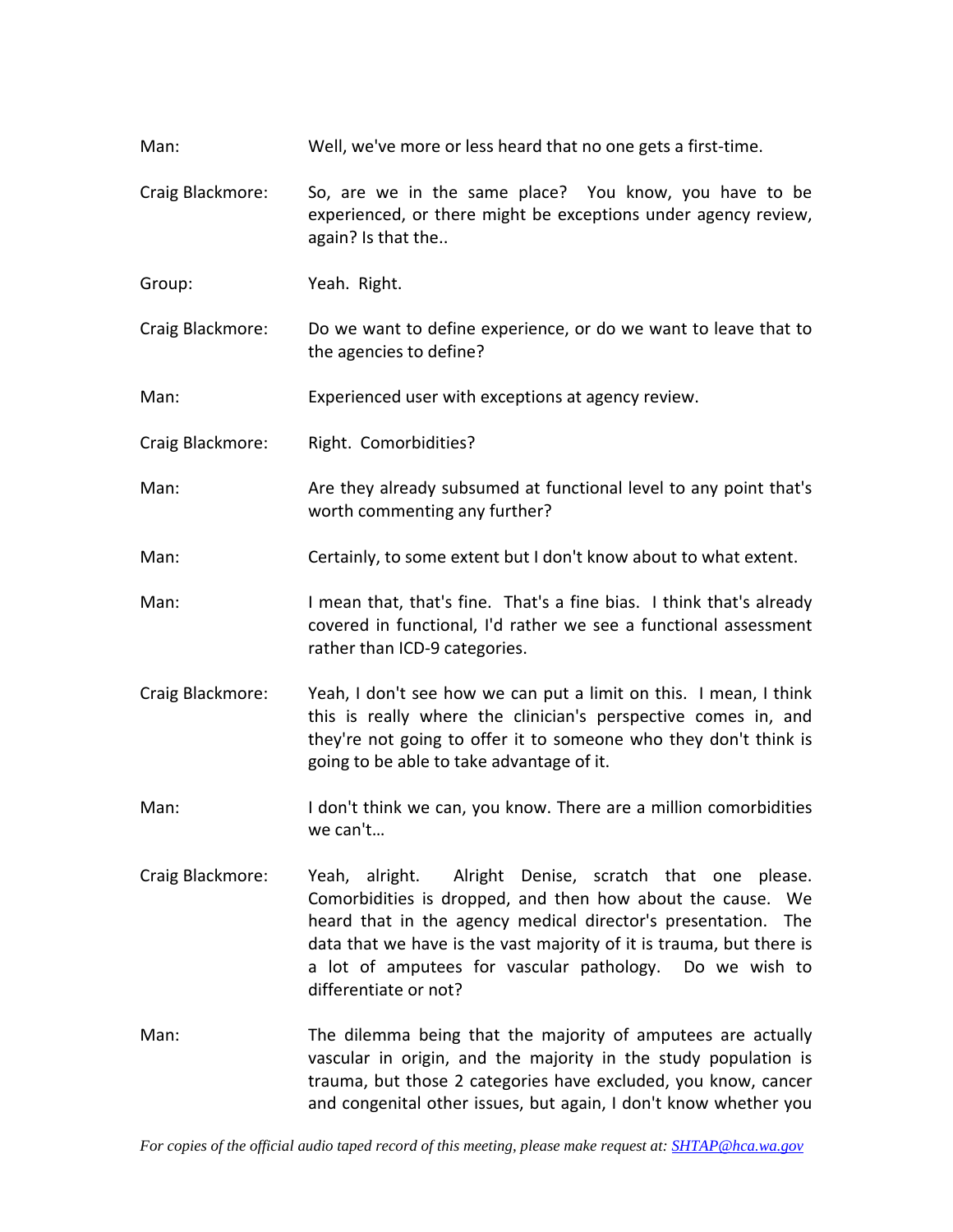make a distinction between them and then you put it back up to the functional level. If they're highly functional, it doesn't really matter if they are vascular or traumatic. If they are poorly functional, does it really matter?

- Man: I would remove that.
- Man: Yeah, I agree.

Craig Blackmore: So, I think I'm hearing, we don't want to deal with causes or conditions. Is that correct?

Group: Yeah, right.

Craig Blackmore: Okay, and cognitive function. Have we touched on that under …

- Man: I don't think it's really relevant other than, you know, what we've talked about functional assessment again. I mean, there's evidence that this actually, that the MCPs are tolerated, rather improved one's ability to cognate, because you don't actually have to concentrate on your limb so much so, other than that, I don't really think that there's much of a role here.
- Man: I don't know we'd measure it anyway. I mean, I don't.
- Craig Blackmore: Okay. Location. We've already talked about the foot and ankle, but in terms of transfemoral versus hip disarticulation.
- Man: I don't think we've had any data to be able to tease that apart.
- Craig Blackmore: Did the data… we didn't have any data to discriminate. We don't have any data.

Man And both those groups were included at least some of those studies, but the majority of them are transfemoral because that's more common.

- Man: But don't we still have to decide if it's going to be transfemoral and above or transtibial or above?
- Craig Blackmore: We have already decided against foot and ankle, and that would be the transtibials, right? So, this would just be transfemoral, and if we differentiate between above and transfemoral. And I am hearing, I think, that we're not going to talk about that. Okay?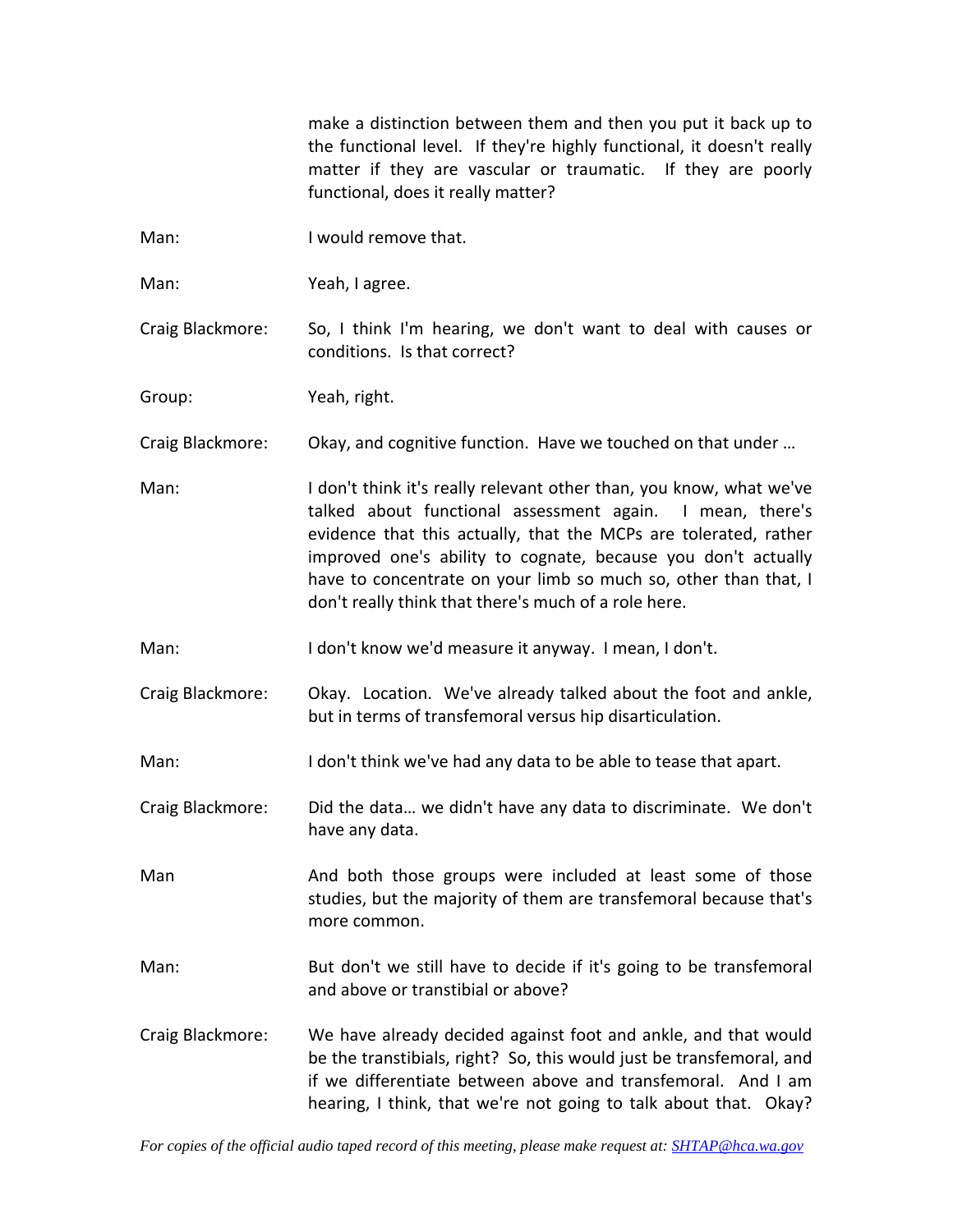How about weight thresholds? There were inclusion criteria in the studies, at least some of the studies, if not all of the studies.

- Man: Can we hear from our clinical expert about whether there is an issue here or what the issue is?
- Craig Blackmore: Let's hear the data first. I mean clarify the inclusion criteria for it.

Woman: Right, so none of the, most of the studies did not report the weight. Of the ones that did, we have an 88 kg mean weight.

- Craig Blackmore: That's a mean, but was there an upper threshold that they excluded as an eligibility criteria?
- Woman: The Klute Study had an upper, required below 120 kg, which was per the manufacturer.
- Craig Blackmore: Per the manufacturer…
- Man: So, there's a manufactured specification on weight?
- Woman: Right.
- Man: So, we may not have to do anything because the manufacturer already says you can't put it in somebody over a certain weight.
- Craig Blackmore: Well, we can, I mean people order off label all the time, right? So, we can specify that weight limits, they have to meet the weight limits for the product.
- Man: I think you would be in dicey territory ordering use of a mechanical prosthesis when you've received the biomechanical properties of it knowingly. That would be poor form, but…
- Man: Yeah, and to do otherwise, you should be assessing probably, you know, if we're making judgments about that, should be based on something like BMI rather than weight, per se, because a large‐ structured person... you know. I mean the argument is more about the force that will be delivered either to the stump or to the prosthesis itself, just from that…
- Man: Is that BMI or is that weight?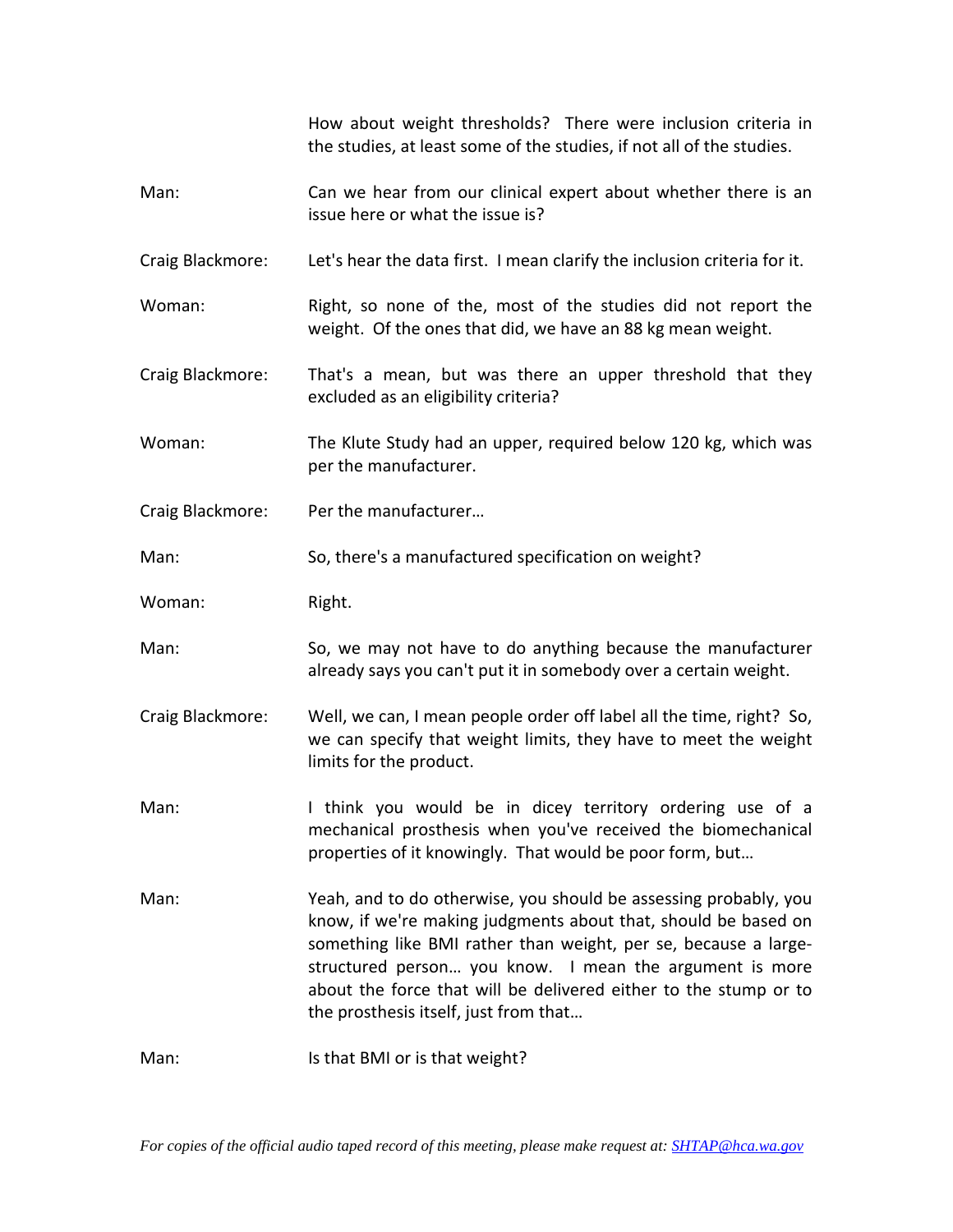| Man:             | No, but what I'm saying is if you're thinking about a BMI if you're<br>thinking about a weight it depends on what the nature of the<br>limitation is, and if it's a structural limitation then the question is<br>one of the, you know, forces that are applicable in the end of the<br>prosthesis or the prosthesis is taking. If we're just thinking that<br>there's some kind of benefit to be gained from keeping this with<br>people with a certain weight level because of their cardiovascular<br>morbidities, etc., then that should be a BMI question. |
|------------------|-----------------------------------------------------------------------------------------------------------------------------------------------------------------------------------------------------------------------------------------------------------------------------------------------------------------------------------------------------------------------------------------------------------------------------------------------------------------------------------------------------------------------------------------------------------------|
| Craig Blackmore: | Right.                                                                                                                                                                                                                                                                                                                                                                                                                                                                                                                                                          |
| Man:             | We could keep it to within manufacturers specifications and you<br>get rid of  for use.                                                                                                                                                                                                                                                                                                                                                                                                                                                                         |
| Craig Blackmore: | Is that necessary? Dr. Franklin, would you pay for a prosthesis<br>that was ordered for somebody whose weight was in excess of<br>the manufacturer's specifications?                                                                                                                                                                                                                                                                                                                                                                                            |
| Gary Franklin:   | As I mentioned earlier, right now with our criteria, that would be<br>220 pounds, but you know, that wasn't based on much data.                                                                                                                                                                                                                                                                                                                                                                                                                                 |
| Man:             | Yeah, where did that come from? Do you know?                                                                                                                                                                                                                                                                                                                                                                                                                                                                                                                    |
| Gary Franklin:   | That's what I just said. I don't think it was based on much data.                                                                                                                                                                                                                                                                                                                                                                                                                                                                                               |
| Man:             | We had the same issue. Some of these weight issues may be<br>covered in functional level. Again, you have somebody whose 340<br>pounds, you know, they have to be an experienced user and be at<br>least a level 2 with a good chance to progress with this, and I<br>suspect that's going to be unlikely, and they probably exceed the<br>specifications of the unit.                                                                                                                                                                                          |
| Man:             | I think that, personally                                                                                                                                                                                                                                                                                                                                                                                                                                                                                                                                        |
| Man:             | What if you have a, you know, a 7-foot-3 individual whose<br>unbelievably athletic and loses their limb but happens to weigh<br>350 pounds. If Shaquille O'Neal loses a limb, is he not a<br>candidate?<br>Probably more because of the manufacturer's<br>specifications the torque is going to be too high, and I think that's<br>a different question.                                                                                                                                                                                                        |
| Craig Blackmore: | Do we need to specify that it has to be in the constraints of the<br>manufacturer's weight limits on the prosthesis?                                                                                                                                                                                                                                                                                                                                                                                                                                            |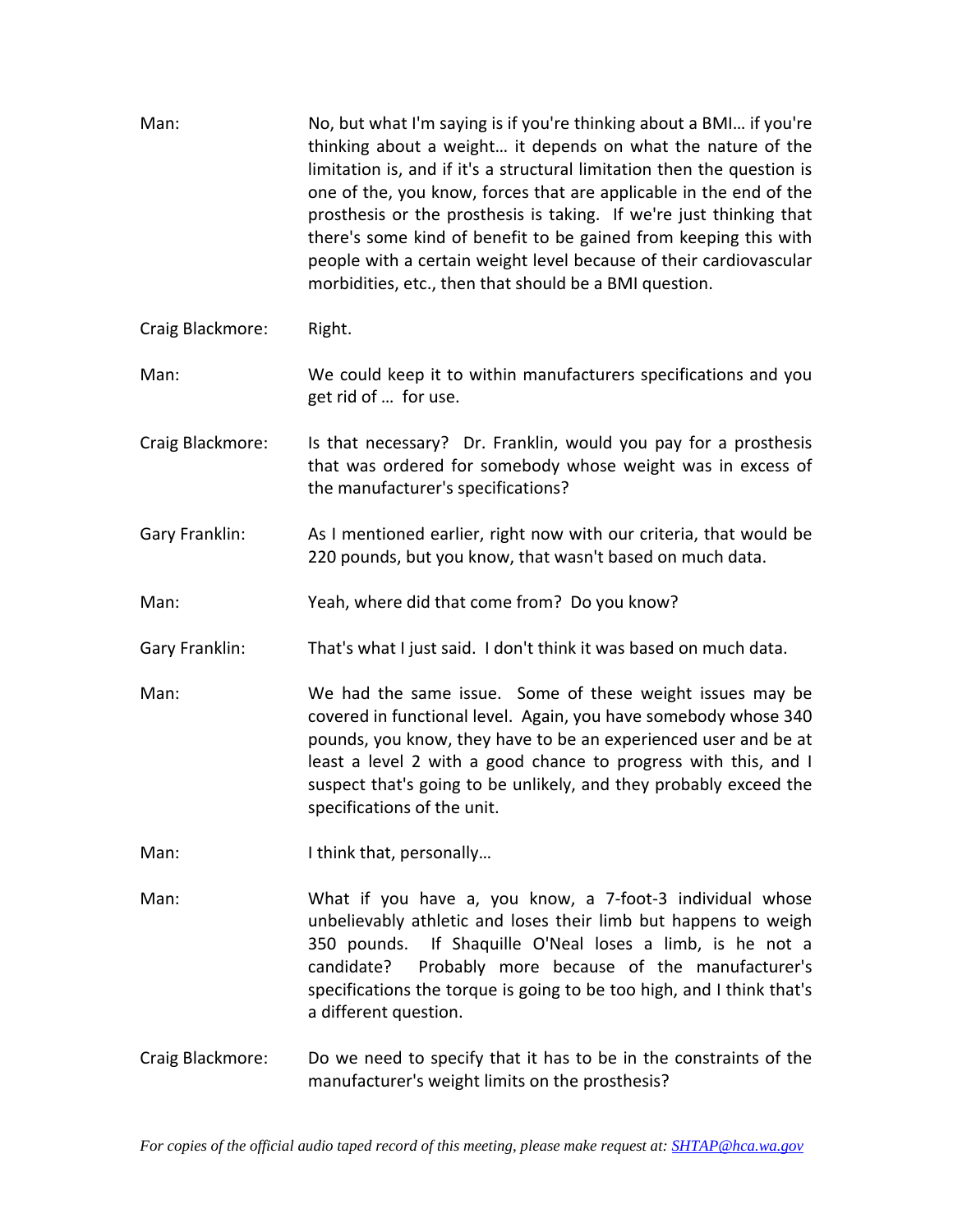- Man: Well, if we're worried about off‐label use, it wouldn't do any harm, you know, to come to kind of the crazy stuff like Chris is saying.
- Woman: Can I ask the clinical expert, is there much off-label use?
- Man: Do people prescribe these for people that are over the limit?
- Joseph Czerniecki: We don't. We, I mean rigidly, adhere to all of the manufacturer's requirements, and I don't know. It might be, I don't know. I think this is sort of a shoot from the hip, but it might be worthwhile to either specify that it has to be within manufacturer's requirements or specify what that current body weight limit is. I don't know. What is the body weight limit, currently?
- Man: Currently, it's 220. Their new one might be more, but if we were to use it in a way you're going off‐label use, we have significant liability if that product broke. So, it's really a safety issue and a certified prosthetist license in our state would be liable if they did an off-use and it failed. So, I don't think that you're going to see what that does.
- Craig Blackmore: So, do we leave it on or take it off.
- Man: We could say within manufacturer's specifications or leave it off. Either way,
- Woman: It wouldn't hurt.

Man: Yep.

- Man: It's not going to hurt to put it in.
- Man: What's the harm?
- Craig Blackmore: Put it in. Weight threshold within manufacturer specifications.
- Man: Just say use within manufacturer's specifications so you don't get into other funny issues, I guess.
- Craig Blackmore: Okay. Okay, other factors that anyone has? Does this list resonate with people? I mean, we're going to have a vote and without sort of biasing the vote, is this within the realm of what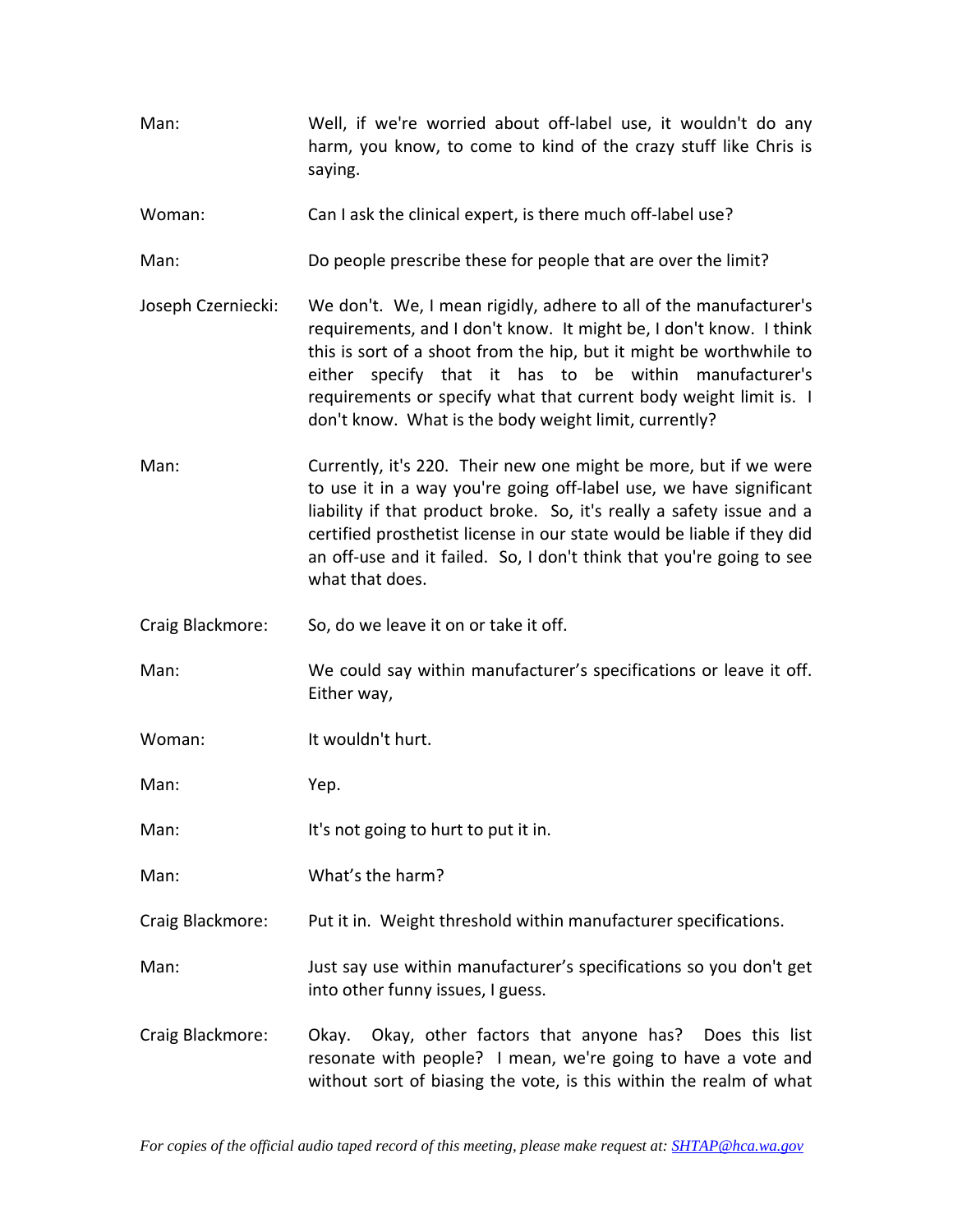people were thinking about when they're thinking about appropriate conditions?

Group: Yes.

Craig Blackmore: Okay. I'm going to, we're going to move on. We've already had the first voting question. The second voting question is based on the evidence about the technology safety efficacy and cost effectiveness, and we will make a decision of not covered, covered unconditionally, or covered under certain conditions, and the conditions are as listed. Functional levels 3 or 4, or level 2 only with agency review, should be an experienced user, though exceptions may be made under agency review and the use must be within the manufacturer's specifications. We are using the pink cards, and let me find it, let us vote.

Ten cover with conditions.

Okay. We are required to determine if we are compliant with Medicare national coverage decisions, and there are none. So, we now charge, oh I can't find the right wording. We now charge the staff to draft a coverage and decisions, findings and coverage decisions document for final approval at the next meeting.

Man: Staff will do so.

Craig Blackmore: Well done. It is now 10 of 12, and we are a little ahead of schedule and lunch is not here. What time is lunch?

Woman: 12:15.

Craig Blackmore: Lunch is 12:15. So, we have a little bit of time. I am going to propose that we start the next topic with the agency utilization and outcomes, and then we'll keep the public comment on the timeframe that people might be anticipating.

Woman: Good.

Craig Blackmore: Okay. Let's hear from the agencies.

Woman: Is that the, I can't get my...

Craig Blackmore: I will also thank the public for their input and commentary.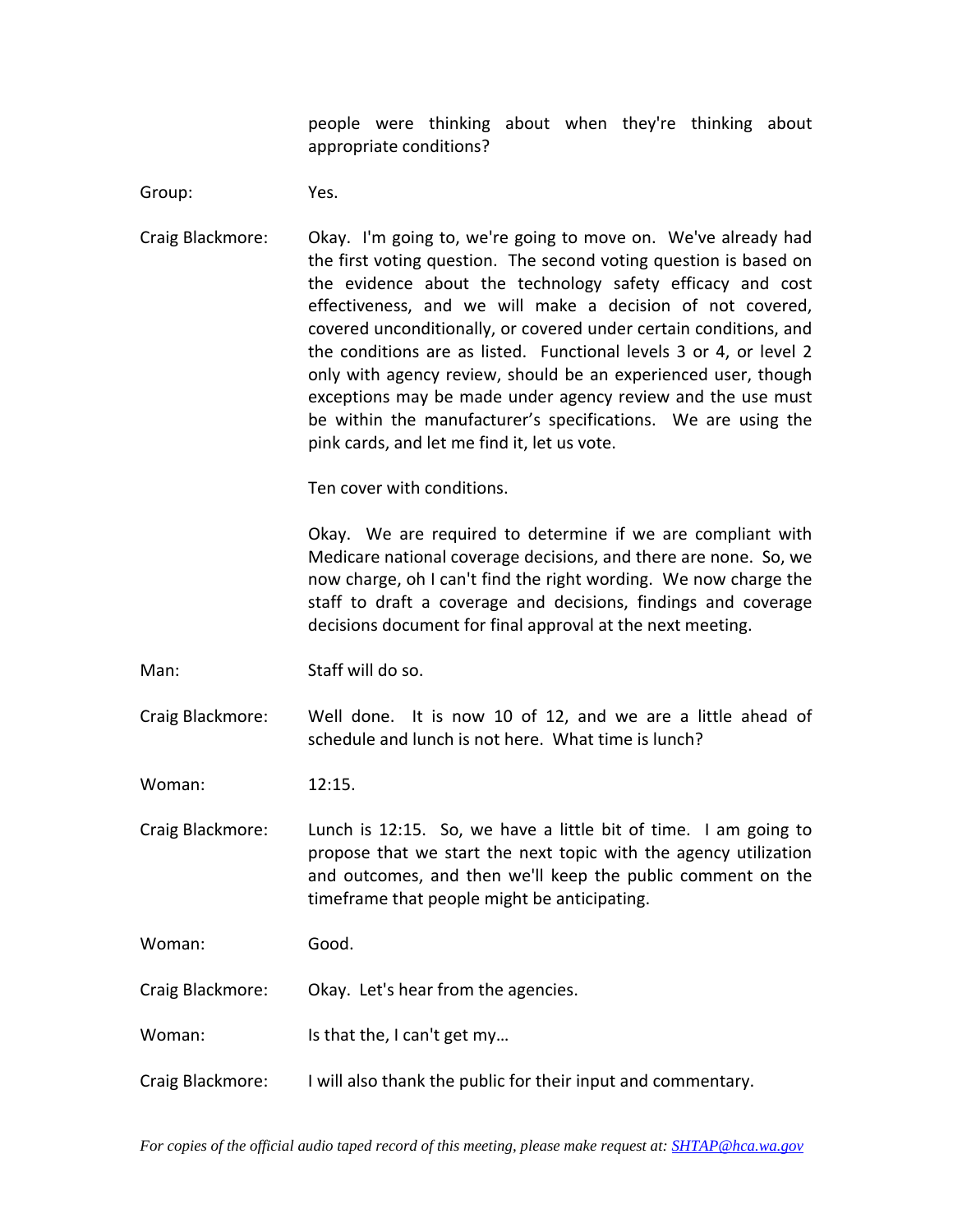Woman: Yeah, I can't get my computer hooked up.

Steve Hammond: I'm Steve Hammond. I serve as chief medical officer of the Department of Corrections, and I work with the agency medical directors group. This topic is osteochondral transplant techniques. When the subject topic was originally raised for review by the HTA program, which was before my participation in the program, it was raised, I believe, as specifically pertaining to OATs osteochondral autograft transplantation system, which is a proprietary system, which is one type of osteochondral transplantation. We expanded the review to cover that general category. So, by way of background, several techniques for repair of focal full‐thickness chondral defects have been developed over the past 10 to 20 years. These include both osteochondral autograft and allograft transplantation. There are various techniques of this transplantation, but generally they involve transplantation of chondral and subchondral bone plugs, either a single or multiple units. When they are transplanted in an array of smaller units, it is sometimes referred to as mosaicplasty. The implants may be autologous or allogeneic. There are other techniques that have been developed to try to repair these chondral defects, including what's referred to as bone marrow stimulation or microfracture chondrocyte transplantation or simple debridement of these defects. The evidence for these techniques is at a fairly early stage of development and leaves many basic questions unanswered, such as what technique is most efficacious in what clinical settings?

> So, when the topic was raised and proposed for the program, it was rated of medium concern with regard to safety issues, mainly related to the paucity of long-term follow-up data, uncertainty about long-term outcomes. Efficacy questions were of higher concern for several reasons, as is noted here, one being the somewhat imprecise definition of appropriate indications or case selection, outcome measures are not well developed in this area, and again long‐term outcomes we have relatively little data on that. Cost concerns were rated as low because the total cost through the Washington State agencies has been relatively modest, although given some of the aforementioned uncertainties, there does appear to be some potential for overuse or inappropriate application. So, current coverage policy, UMP, PEV covers, L&I covers, Medicaid covers open procedures with prior authorization, arthroscopic procedures are not covered.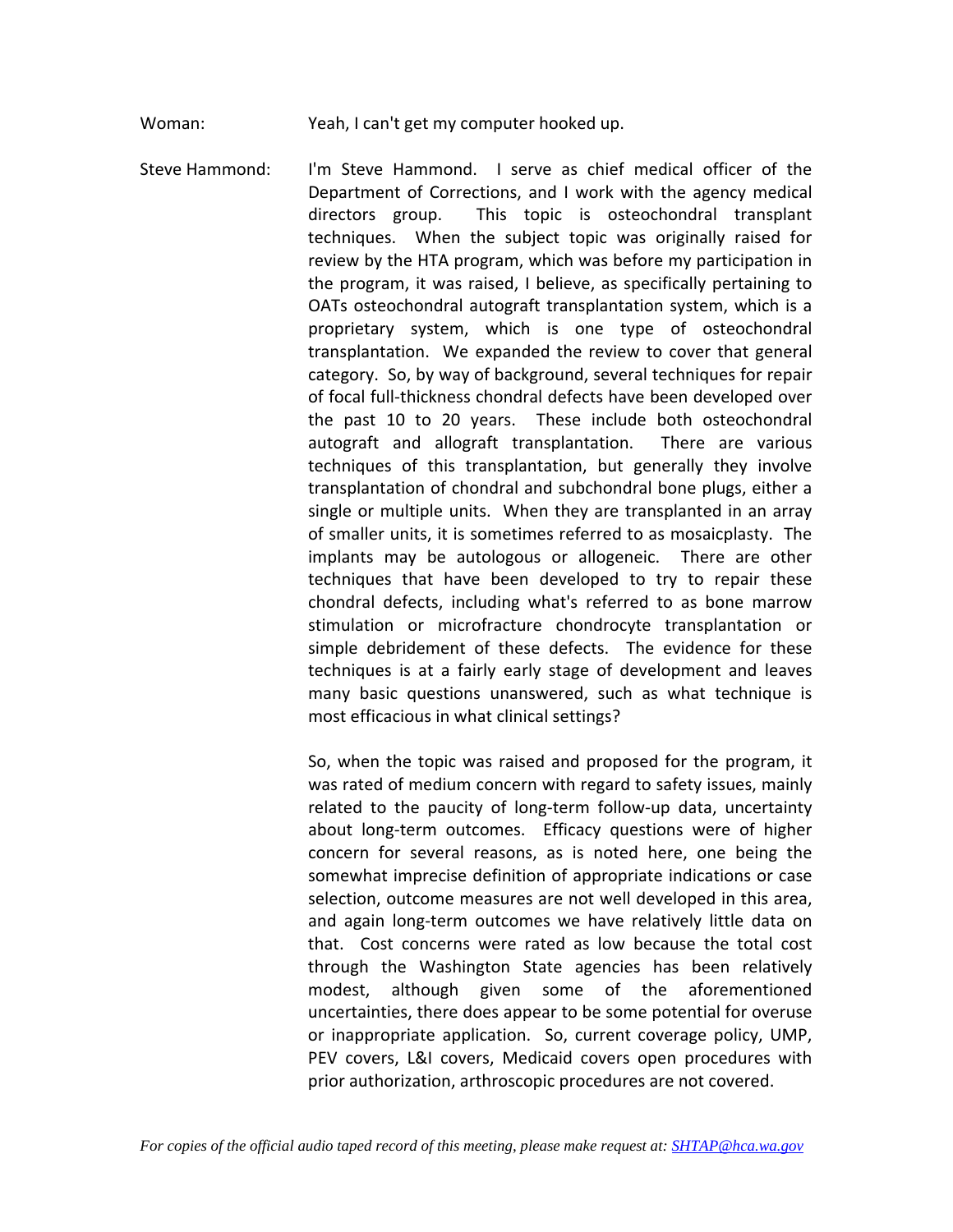In doing the data poll, the CPT codes shown here were used, and this includes open allograft, open autograft of the knee, and then arthroscopic procedures for the knee. We also did look at any accompanying ICD‐9 codes indicating osteoarthritis. You can see here that the number of cases has been relatively modest over the past four years, most cases being in L&I. The costs, again, come to a total of just over \$1 million for four years. Again, we see varying rates of reimbursement from the agencies and again there is probably some noise in here. Margaret, you know, I look at this \$45 per case for Medicaid, and I'm thinking, these are any costs associated with that CPT code in that patient in the four‐ year period?

- Margaret Dennis: Just, that \$45 cost is just 2010, and there were only two Medicaid patients in that timeframe, so…
- Steve Hammond: Yeah, I can't imagine that that's the cost of the transplantation procedure.
- Margaret Dennis: The average Medicaid cost, considering all four years, is \$4,000.
- Steve Hammond: So, I think that's maybe just a little noise in there, but this gives you a sense of the magnitude of the cost to the state. This divides the number of cases and costs, depending on technique, and we see that just over half of the procedures are open allograft techniques and then the remainder divided reasonably evenly between the other techniques noted. Also, open allografts seem to be slightly disproportionately more costly than the other techniques.

This shows the diagnoses that were associated with these procedures, and they're pretty much as we might expect, and we see that osteoarthritis is not included here, which is somewhat reassuring as to appropriate use of this, as this technique is not indicated in the setting of osteoarthritis.

This shows trends in costs over four years. It's difficult to discern much of a trend, although perhaps some upward trend in the costs for allograft transplantations.

Other coverage – CMS has no national coverage decision. As noted in the vendor report, private payers have somewhat variable and I would say rather complicated coverage policies that relate to what type of transplant is covered, what size of defect is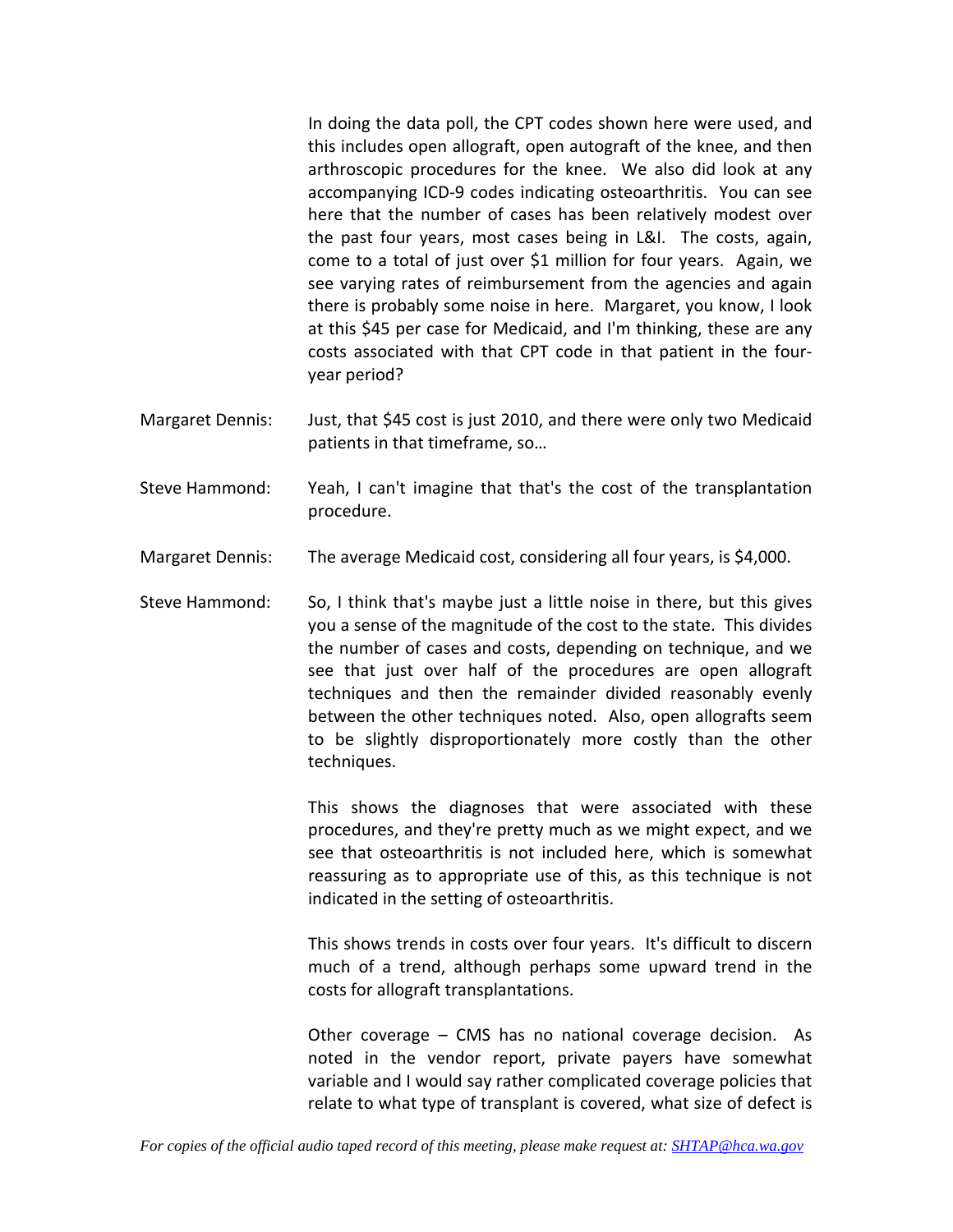covered, and so on. The details are in the vendor report. So, looking at risks and benefits of this technology, again, there is some risk, we sensed, related to the uncertainty of case selection criteria and the lack of long‐term outcomes data. Benefits, there is also evidence of symptomatic and functional benefit in cases with chondral defects that fail conservative management. Unfortunately, the evidence appears to be of somewhat low quality and somewhat variable in outcome. So, state agencies view summarized, this is an evolving technology with a weak evidence base. Long-term safety and efficacy remain uncertain. There is some potential for overuse or misuse given lack of consensus on patient and technique selection criteria. Our recommendation is to cover with conditions, and these are suggested conditions. For the knee, possibly the talus, age less than 50, absence of osteoarthritis diagnosis, and failure of conservative management. It's pretty straightforward, but if there are questions?

- Man: Steve, how'd you come up with those recommendations for coverage?
- Steve Hammond: The… most of the data is on the knee. There is, I believe one fair quality study on the talus. Most of the evidence is in younger individuals under the age of 50. I think the vendor can give us more detail.
- Man: Maybe I mis-phrased it wrong. What I was really trying to get at was, is it based on evidence‐based literature from your perspective, or is it what you've read, or has it come from recommendations from other physicians, orthopedists, or…?
- Steve Hammond: It was based on a review of the technology assessment.
- Man: Thanks, that's all I needed.
- Man: Can we go to slide #7 for just a second. I had a quick question there?

Steve Hammond: Which one is 7?

Man: It's the pie chart. It's about utilization and types of surgeries that are done. I'm curious if there was a time shift from the open to the arthroscopic use of the technology. In other words, is this an evolving technology, or is it becoming more minimally invasive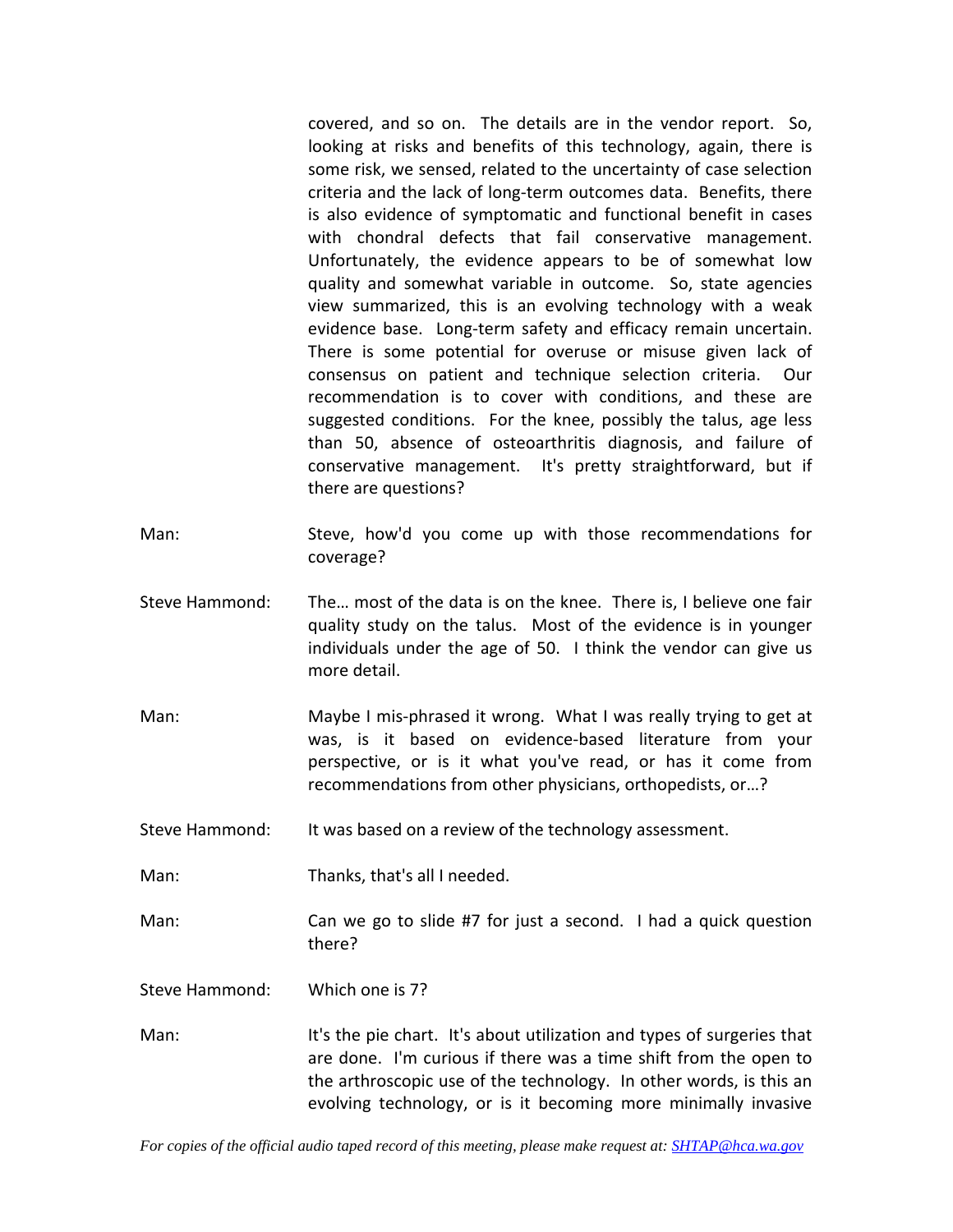over time and we simply have, fewer people are done, because it's more recent, or is that just the natural distribution of the techniques?

- Steve Hammond: I can't comment on that, but maybe Margaret can help us with that.
- Margaret Dennis: On page 30 of the evidence report, there's a trend chart showing allograft and autograft trends over the past four years, and you can see that the allografts look like they are growing over time and the autografts are fairly static.
- Man: But, do you have open versus arthroscopy?
- Man: Open versus arthroscopy is what I was talking about, yeah.
- Steve Hammond: Did you look at that, Margaret?
- Margaret Dennis: I'm sorry, what was the question?
- Steve Hammond: Trends for open versus arthroscopic procedures over the four‐ year period?
- Margaret Dennis: I may have that in another document.
- Craig Blackmore: I might suggest we put that on hold until our clinical expert is here, because I think that relates, in part, to the size of the defect, and somebody will be here that can probably answer that question a little bit better.
- Margaret Dennis: I do have another chart, but the... there was no clear trend, so we didn't include it in our data.
- Craig Blackmore: Okay. Other questions?
- Woman: I have one more question. On your last slide, you say failure of conservative management. Is there a specific bucket that we can call that, or is it just whatever happens to happen?
- Steve Hammond: Well, I take that to mean nonsurgical management.
- Man: But you don't know how long they had physical therapy or not, or what other interventions were?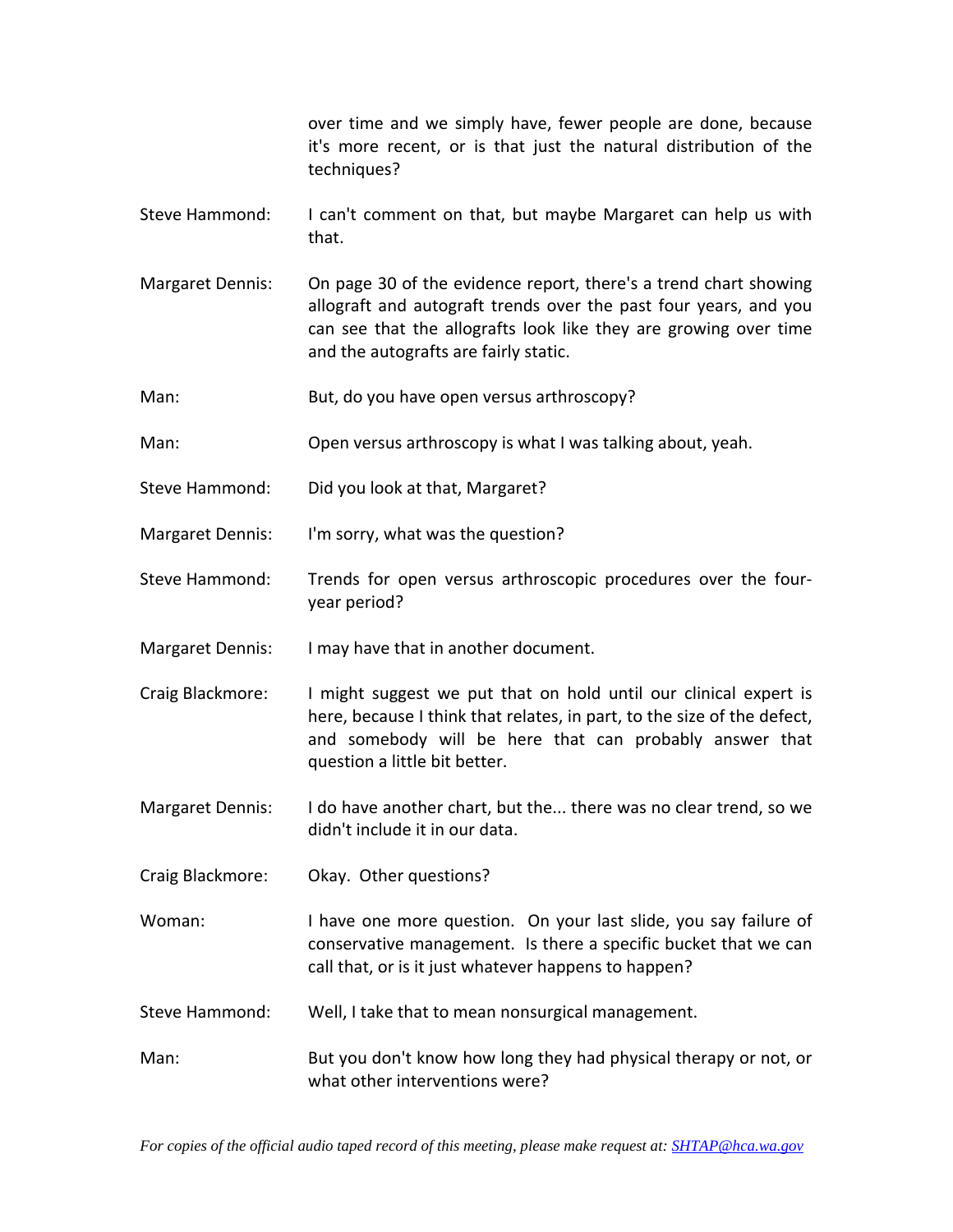- Steve Hammond: I believe that varied in the different studies and again, I don't have all of that at my fingertips.
- Man: There seems to be a pretty consistent rising trend of, you know, for the allograft procedure, and do you see, or in your assessment, what would cause that kind of trend? Is it the availability of more… tissues or because of the technology changing, because of the users? Do you have any idea why?
- Steve Hammond: You know, I really don't, and I'd like to defer that question to our expert.
- Man: I think I may be able to help you there. I think that there are commercial… allografts are commercially purchased, so I think there is probably an industry connection between availability and I assume there's something with that, that maybe Dr. Mandt can help with.
- Steve Hammond: That's what I was thinking.
- Craig Blackmore: Well, I think we may be running out of energy here. Lunch is in the process of arriving. Traditionally, what we do is we have a working lunch to try to keep things moving along. Why don't we resume at 12:30, and we can have a working lunch while we hear the vendor presentation. Or, actually now that I'm looking at the schedule, it says 12:45 on the open and public comments. Why don't we just eat lunch and then at 12:45 we'll do the public comments and then we'll move on to the vendor report.
- Craig Blackmore: So, welcome back everyone. Those of you who are just joining us, particularly those of you on the phone, this is the Health Technology Clinical Committee, and we have just reconvened following our lunch break. At this point in the agenda, we have time open for scheduled and open public comments regarding the current topic, which is the OATs procedure. So, I would like to start with any members of the public. Where's Denise?
- Man: She's getting the list.
- Craig Blackmore: She's getting the list, right? Well, while Denise is going to get the list of people who have signed up on site, and we're going to take the onsite comments first and then we'll call for anyone who is on the phone that would also like to comment. Do we have people who had pre…?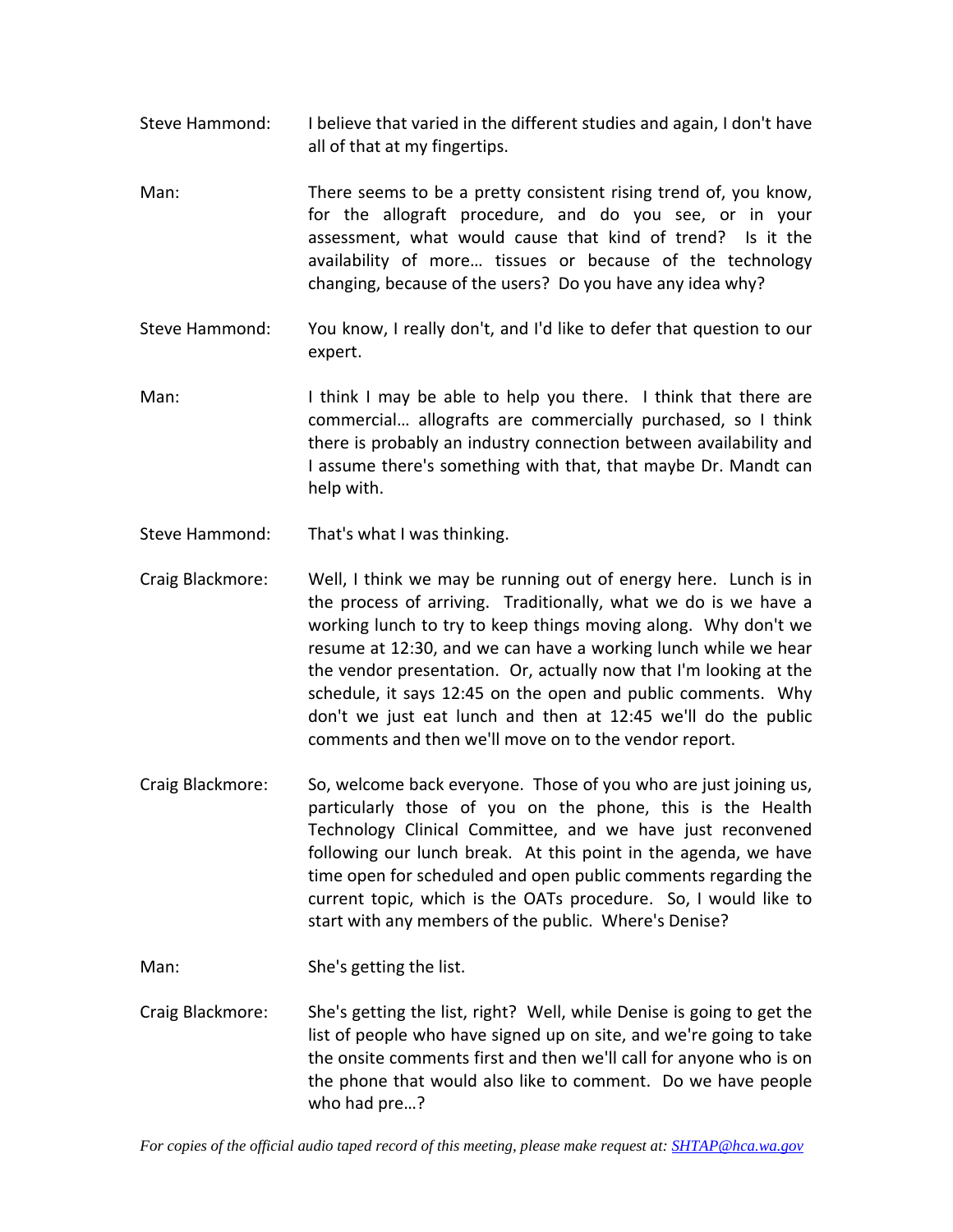## Man: We do have scheduled…

Woman: Yes, we do… two.

Craig Blackmore: Okay, and we're at five minutes on those, right?

- Woman: Yes.
- Craig Blackmore: So, we're going to start off. We've had two people who have preregistered to give comment, and there's the list. Okay. We'll start off with Paul Just, and if you could, please… it's important to speak into one of the microphones. We're being recorded. If you could just tell us who you are, who you represent, and if you have any financial conflict of interest or were paid either to come here or travel expenses, etc.
- Paul Just: I am Dr. Paul Just, and I am Director of Health Care Economics for Smith and Nephew advanced surgical devices division. So, I'm obviously an employee of Smith and Nephew. Could I have the slides please? So, I appreciate the opportunity to make comments today. I want to say first that three leading orthopedic surgeons in the U.S. volunteered their time to review and improve the comments I make here today. They are Dr. Lewis McIntyre and William Beech, chairpersons of the health policy and practice committees of the Arthroscopy Association in North America and the American Orthopedic Society and Sports Medicine respectively, as well as Dr. Brian Cole, section head of the Cartilage Restoration Center and professor of sports medicine at Rush University in Chicago.

In looking at this procedure, one of the most important questions would be, what are you comparing OATs and mosaicplasty to? Really, they are part of a continuum so that when you evaluate this, a reasonable application of the best evidence to meet the needs of your constituents should be the standard applied. Simply rejecting imperfect evidence is not the solution. Now, this morning I heard you say that you're looking for randomized controlled trials, and there are six of them that we can talk about here. As we look at this as a continuum, we see that it goes from palliative therapy to a replacement therapy, total joint surgery. OAT and mosaicplasty are uniquely positioned within this continuum because they're the only surgeries that offer a replacement of pure hyaline cartilage, which is what's necessary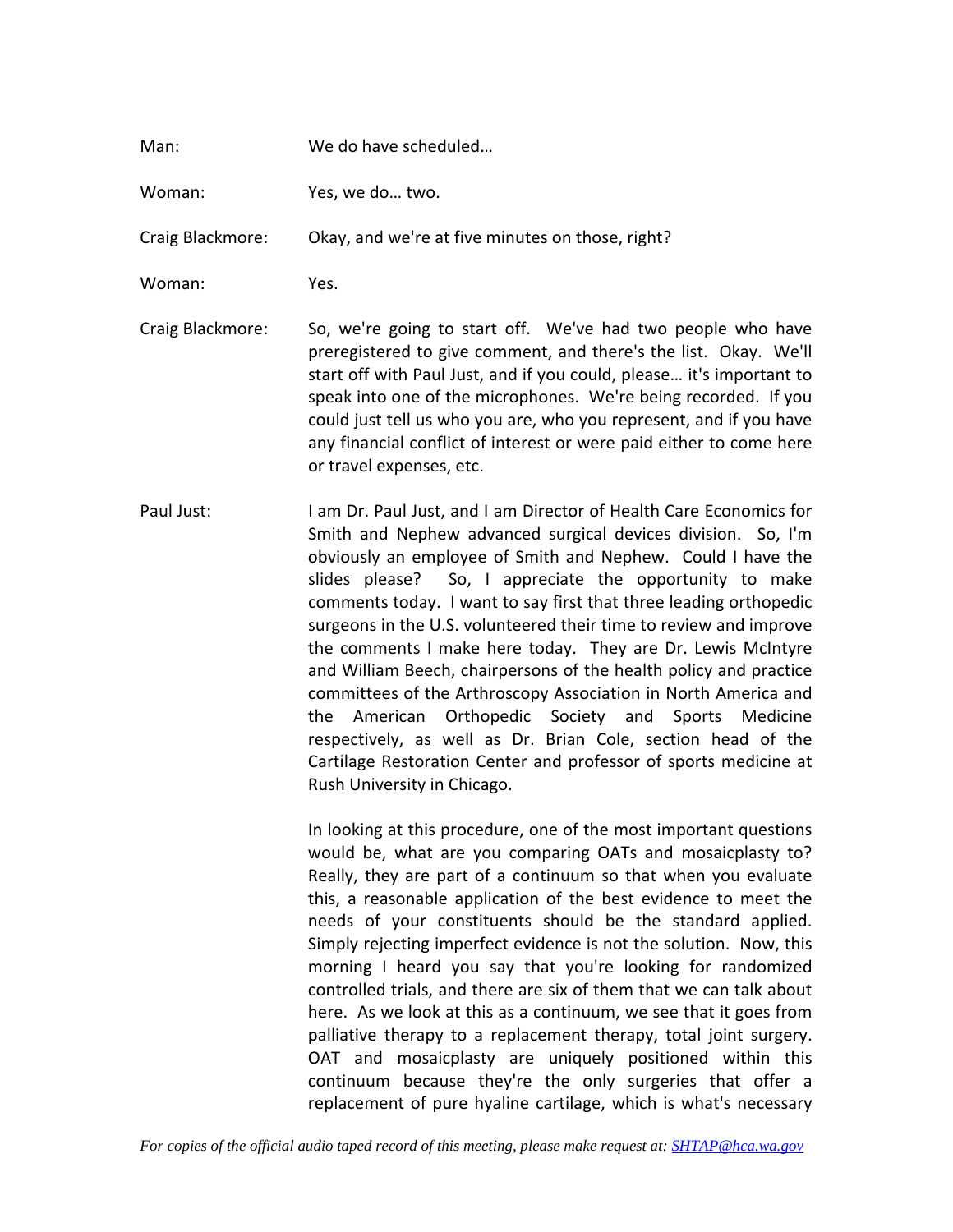for a joint to function properly. All other interventions, including ACI, result in fibrocartilage or mixed fibrocartilage/hyaline cartilage, which results in an earlier failure, many times, of the joint replacement. So, for many patients, if they don't have an option of OAT or mosaicplasty, they are left with surgeries that may have a suboptimal outcome for them, or where it may not be suboptimal, it may be substantially more expensive than the alternative. When you look at the levels of evidence, outside of spectrum, many of the clinical trials, five of them are called at least level 1 evidence. In spectrum, it's all 2B, but the bottom line is when OATs and mosaicplasty are compared to ACI and randomized prospective trials, you cannot conclude that either procedure is better than one or the others, but you can conclude that they are both very effective. When OAT/mosaicplasty was compared to microfracture, OAT was found to be more effective. What was not included in the spectrum analysis was the randomized control prospective trial of ACI to microfracture, which is relevant because this is a continuum, and many times throughout the report, OAT was compared to ACI. When ACI was compared to microfracture, microfracture had an equivalent outcome at two and five years for clinical outcomes and a superior outcome looking at quality of life.

When we look at something practical, return to sport data, it's highly significant to see from a systematic review that overall return to sports was higher by 36% in patients receiving OAT. So, if we look at that here, and we look at finally the return to sports is about seven months, as opposed to 18 months, it's nearly one year sooner. If we project this out across a model, looking at 50 months of outcomes and how much total time of sport return was allowed, we find 36% higher return to sport play time available in patients who received OAT than received ACI surgery.

Other points of distinction we need to look at, we mentioned hyaline cartilage. Number two, NICE, one of the leading reviewers in the world, does not recommend ACI, and finally, what you can't see hidden behind the way this is projecting is that the Work Loss Data Institute identified how many disability days occur from an open versus an arthroscopic surgery, and substantially more days of missed time occur with an open procedure. ACI is two‐stage, requiring an open surgery. So, you are going to see substantially higher disability days. Looking at the costs, therefore, from your data once it's corrected, mosaicplasty is about \$11,000 per procedure versus \$20‐\$30,000 for ACI. That would become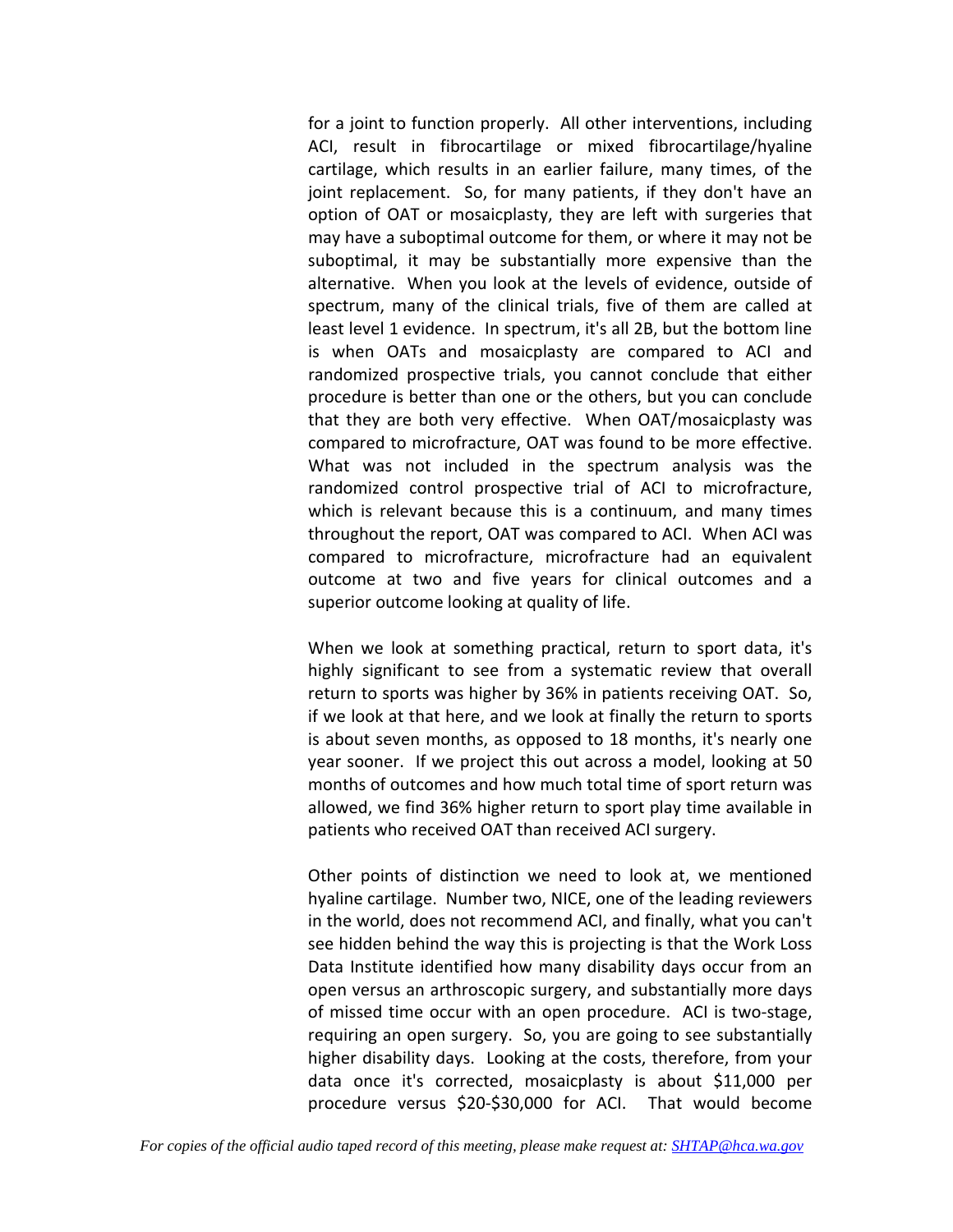probably the best replacement alternative if OAT is not available. That would cost you an extra nearly \$300,000 to \$500,000 per year for the patients that you have identified. If we finally summarize, we see that in two prospective RCTs, OAT was no less than equivalent to ACI. We find in the procedure that found ACI to have a superior outcome to OAT. The study had significant flaws in that patients are not treated with OAT the way they were in that today. The lesions were too big, and the replacement was set proud. When OAT was compared to microfracture, it was superior. When ACI was compared to microfracture, it was equivalent. So, there is no evidence that patients will gain better benefit from an alternative to OAT or mosaicplasty. Thank you.

Craig Blackmore: Thank you. Next on the scheduled comment list is, forgive my pronunciation, Samir Bhattacharyya(?).

Samir Bhattacharyaa: I'll take it.

- Craig Blackmore: So again, if you could just name who you represent, conflict, and then.
- Samir Bhattacharyaa: Samir Bhattacharyaa. I represent DePuy Mitek, our sports medicine division of Johnson & Johnson, and I'm a worldwide director of market access for DePuy Mitek. I am really thankful that I'm here. It's a great experience for me, and I'd really like to thank Denise for doing such a great job. So, thank you, Denise.

So, I guess Paul mentioned some of the things that would be kind of duplicate in my presentation. So… basically, we have… we have various, clinicians make decisions based on many factors. For example, size and shapes, which are extensively discussed in the material, in the documentation. However, many other factors, like bone involvement, containment and location are also extremely important. So it's a multifactorial decisions that clinicians take to make a decision which procedure is the most applicable for which patients? The next line basically talks about the treatment paradigm and the continuum of treatment. Without going through the detail of each procedure, we believe that OATs and mosaicplasty is unique, specifically when the lesion is uncontained, and we are talking about the restoration of the subchondrial bone architecture. So, bone is a very important factor here. And, it's a unique procedure when we are talking about mature and hyaline cartilage, as mentioned previously. The question remains to be addressed here that if this procedure is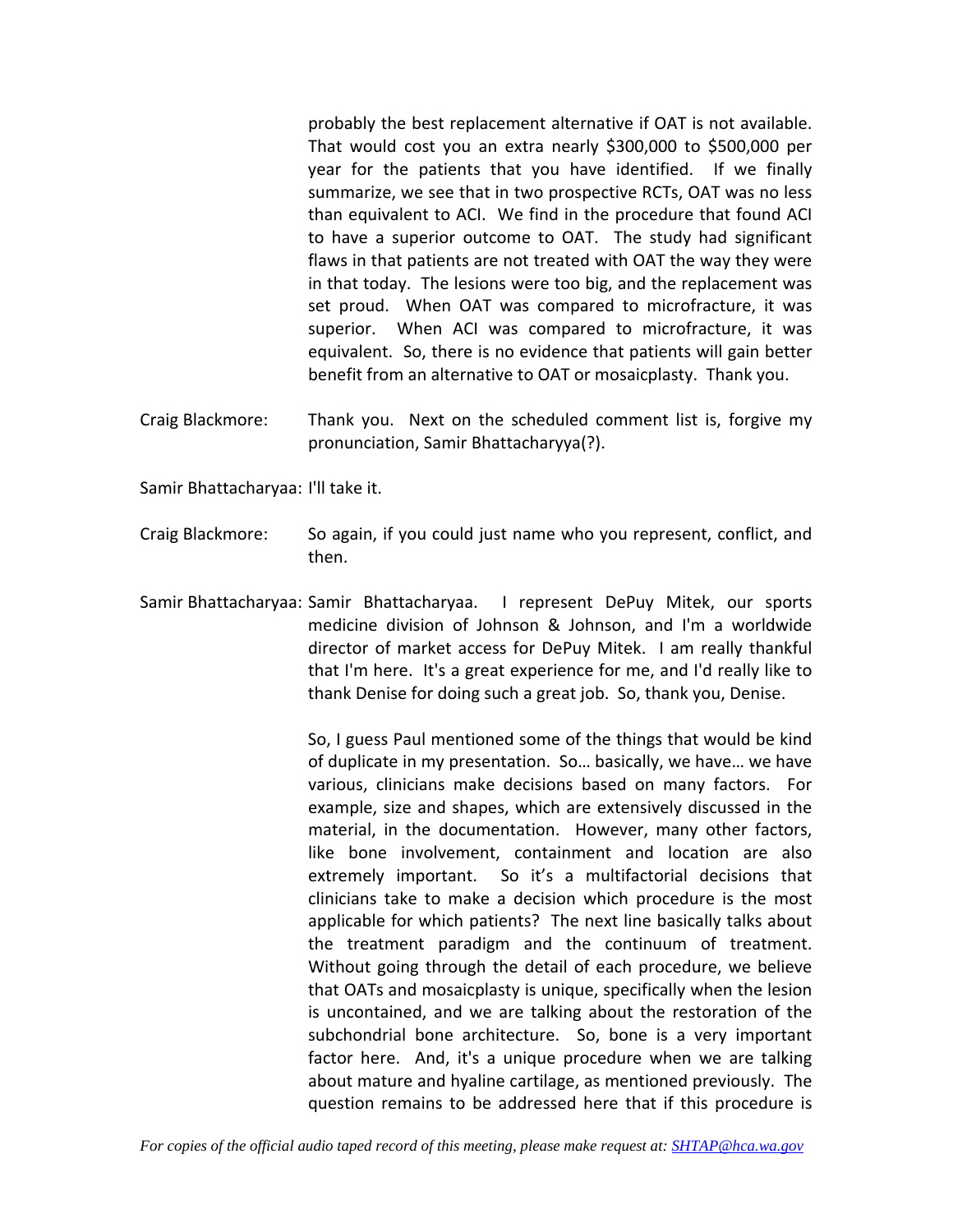not done for financing or economics or reimbursement, what's the consequence of not having this option to the patients?

There's a couple of things I'd like to point out on the HTA evidence, that the validity and reliability of the instruments that are used. We found out several documents, several manuscripts and publications that basically extensively discuss construct validity, content validity, and reliability of these instruments. Discussing these instruments with experts who are quality of life experts absolutely confirm that these instruments are reliable and valid.

This slide is probably the crux of the challenge that I am personally facing, and I'm not a clinician so I would definitely like to announce that before. Number one concern is that literature review shows that some of these studies, specifically Goudas and Bently are level 1, and it's not only one literature review but more than one literature review says that, and this is inconsistent with what the findings are from the HTA. Why is there inconsistency? I know it's very transparent what assumptions were made a priority when this HTA was done, but I question the validity of these assumptions. What is the relevance, clinical relevance of those assumptions, and the patient real events of those assumptions? This is definitely very concerning that why this consistency, inconsistency, is there. And, my last slide basically again says that this procedure is definitely effective from literature and it's unique, and patient's definitely benefit from this procedure when done appropriately and to the correct patient populations. Thank you.

- Craig Blackmore: Thank you. Is there anyone else who is here with us who didn't have a chance to sign up that would like to speak?
- Jack Burg: Dr. Jack Burg is on the line.
- Craig Blackmore: Okay, Dr. Burg. We'll have you go next, and if you could please tell us who you are and if you represent anyone, and if you have any financial conflicts, and then feel free to address the committee.
- Jack Burg: Thank you, very much. My name is Jack Burg. I'm an orthopedic surgeon in Minnesota, in Minneapolis. I'm a clinical professor at the University of Minnesota. I am past president of the Arthroscopy Association of North America. I do not have any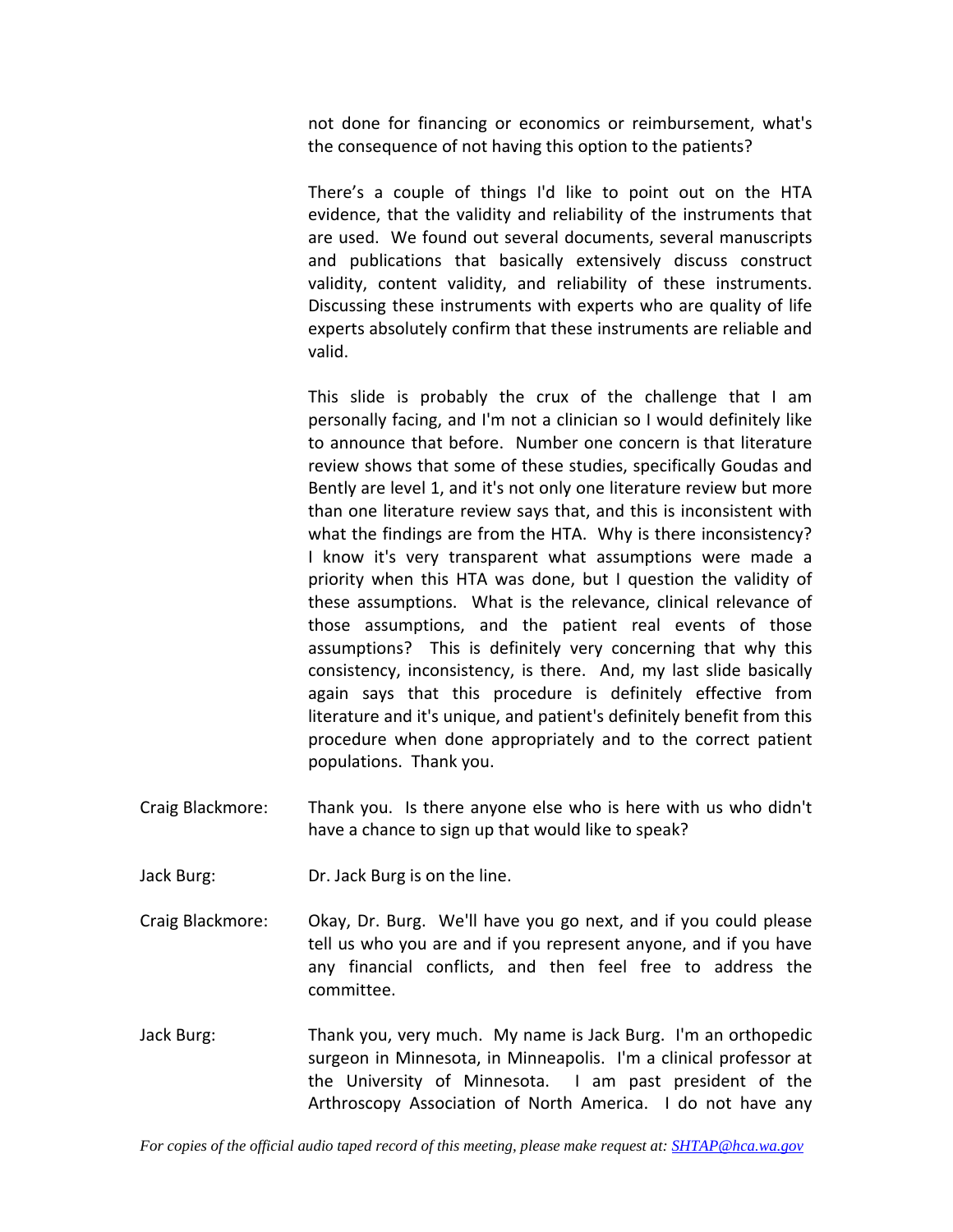conflicts, whatsoever, and I will take less than two minutes. I hope that's helpful. I think that the two people before me said it very well. The goal in resurfacing the knee joint is to obtain hyaline cartilage, which is really the cartilage Mother Nature gave us. It has type 2 cartilage, collagen, pardon me, not fibrocartilage. It's the only cartilage resurfacing procedure that can give you this particular type of cartilage, and that's the OATs procedure. Secondly, based upon the Gouda Study, microfracture does not withstand long term stress, and if you look at that particular study at three‐year follow‐ups, only 52% had good to excellent results with microfracture, as opposed to 93% with the OATs procedure. And then finally, when you look at the cost effectiveness of these procedures in young adults, the OATs procedure is literally a fraction of the cost of the ACI procedure, and I would ask everyone in the room that has children like in my age group, which is 20‐32, if one of my children or someone has a brother or sister or a nephew that age, if they had a singular grade 4 lesion at the end of their femur, I would argue that there would be no one in this room that would not want to have their child have an OATs procedure so they had hyaline cartilage instead of fibrocartilage at the end of their joint. And I'm going to conclude, and if there's any questions, please fire away. Thank you very much.

- Craig Blackmore: Thank you. Is there anyone else on the phone that would like to speak?
- Brian Cole: Dr. Brian Cole.

Craig Blackmore: Thank you. And again, please tell us who you are, who you represent, any financial conflicts, and then go ahead please.

Brian Cole: My name is Dr. Brian Cole. I'm a professor in the Department of Orthopedics and Anatomy and Biology at Rush University Medical Center. My conflicts are I am a consultant for research for Genzyme, Arthrex, and AlloSource, which is a tissue bank, mostly primarily for research purposes, not for any other royalty or other.

> Essentially, I have been involved in cartilage repair for over 14 years. Many of the articles that were cited in the evaluation cited are publications from Rush University Medical Center. We have the largest transplant program in the country. We post faculty… tracked our patients following osteochondral allograft transplantation, as well as other cartilage repair procedures. The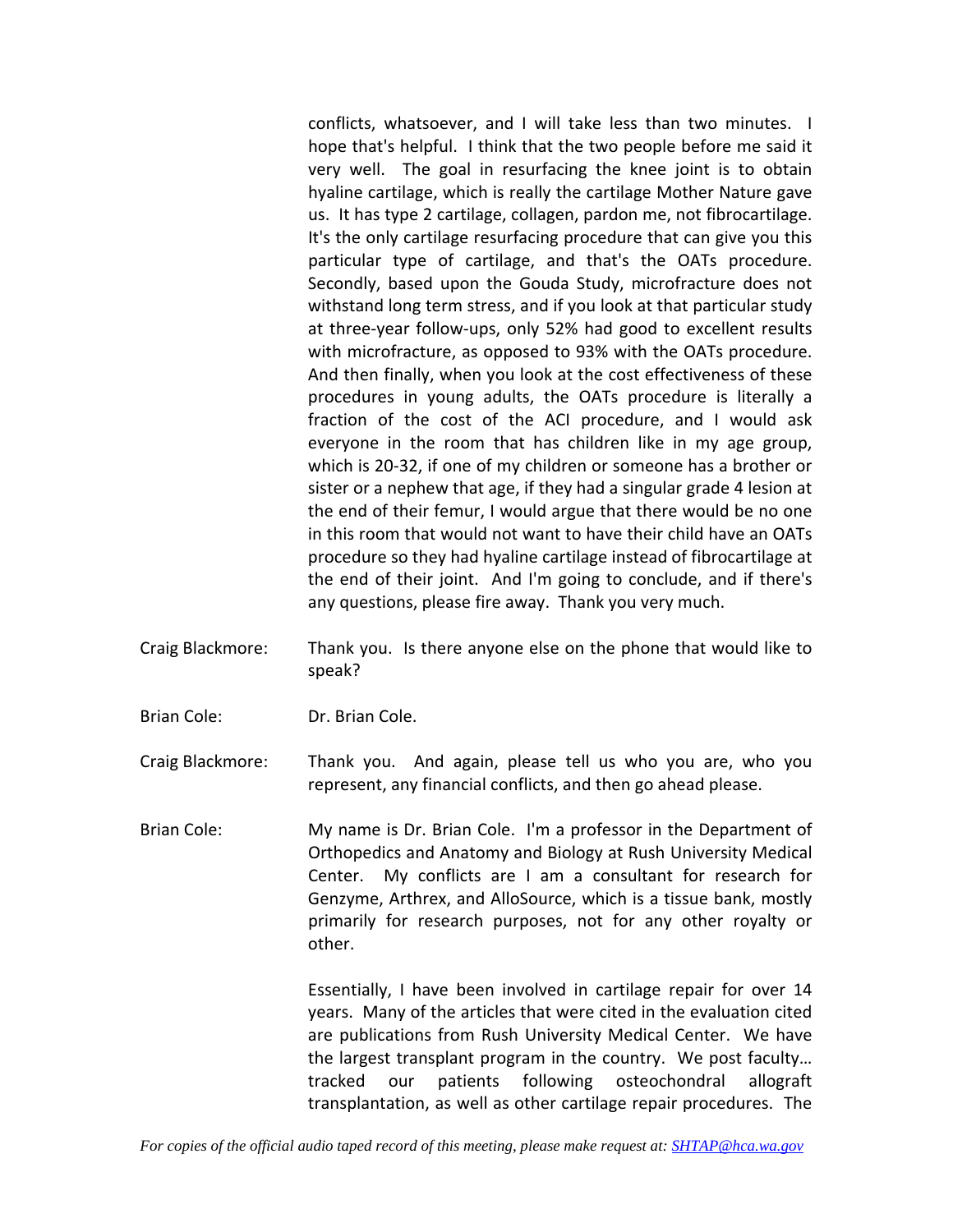levels of research that we have been responsible for have ranged from level 1 to level 4. Clearly, I would like to just point, give you a sort of pragmatic view of this. Much like Dr. Burg has pointed out, the other speakers did a wonderful job dissecting some of the issues with finer granularity. The problem is that if the barrier is a true randomized prospective study to approve or disapprove, this is a condition that is extraordinarily rare in general. The incidents of these procedures, relative to others, is extraordinarily rare. Physicians and patients are no longer [inaudible] to offer accepted procedure because it has really become generally accepted that these are successful operations. In a worst case scenario if one refutes the literature, you would say, well, what about a placebo affect, because there's no true comparison or cohort, and that would be disregarding some of the existing literature. Placebo affects, in general with surgical intervention, never really exceed above and beyond 30%, yet we're reporting success rates routinely in appropriately indicated patients that exceeds 75% at beyond five‐year follow‐up. The real issue is, these patients have no other alternatives. In other words, knee replacement would be the only remaining option for these patients if you eliminate these options, and if you just want to look at expense, the expense side, every operation these patients get when it comes to arthroplasty has a declining return and a more catastrophic outcome. Two-in-one versus life might be acceptable but going beyond two is actually unacceptable. The other primary difference of these repair procedures are that patients can do things that they otherwise cannot do with a replacement. They can be fully active, return to sport, and would have no restrictions.

I would just tell you that if you spent a day… if any of you had the opportunity to spend a day in my office to talk to the more than 1,000 patients that we have transplanted, and just to see how it has made a dramatic change in their lives, I'm not sure we'd be here having this discussion. I have developed a policy with United Healthcare and developed policies with Blue Cross/Blue Shield in several states around the country following appropriate indication that they can take into consideration all comorbidities that we now know how to respect, such as malalignment, ligament deficiency, and meniscal deficiencies and that's saying if surgeons respect those issues that good and excellent results are achieved predictably better than 75% of the time and just talk to these patients. Just talk to one and you'll see this is a dramatic, life‐ changing event in the eyes of these patients, and there are no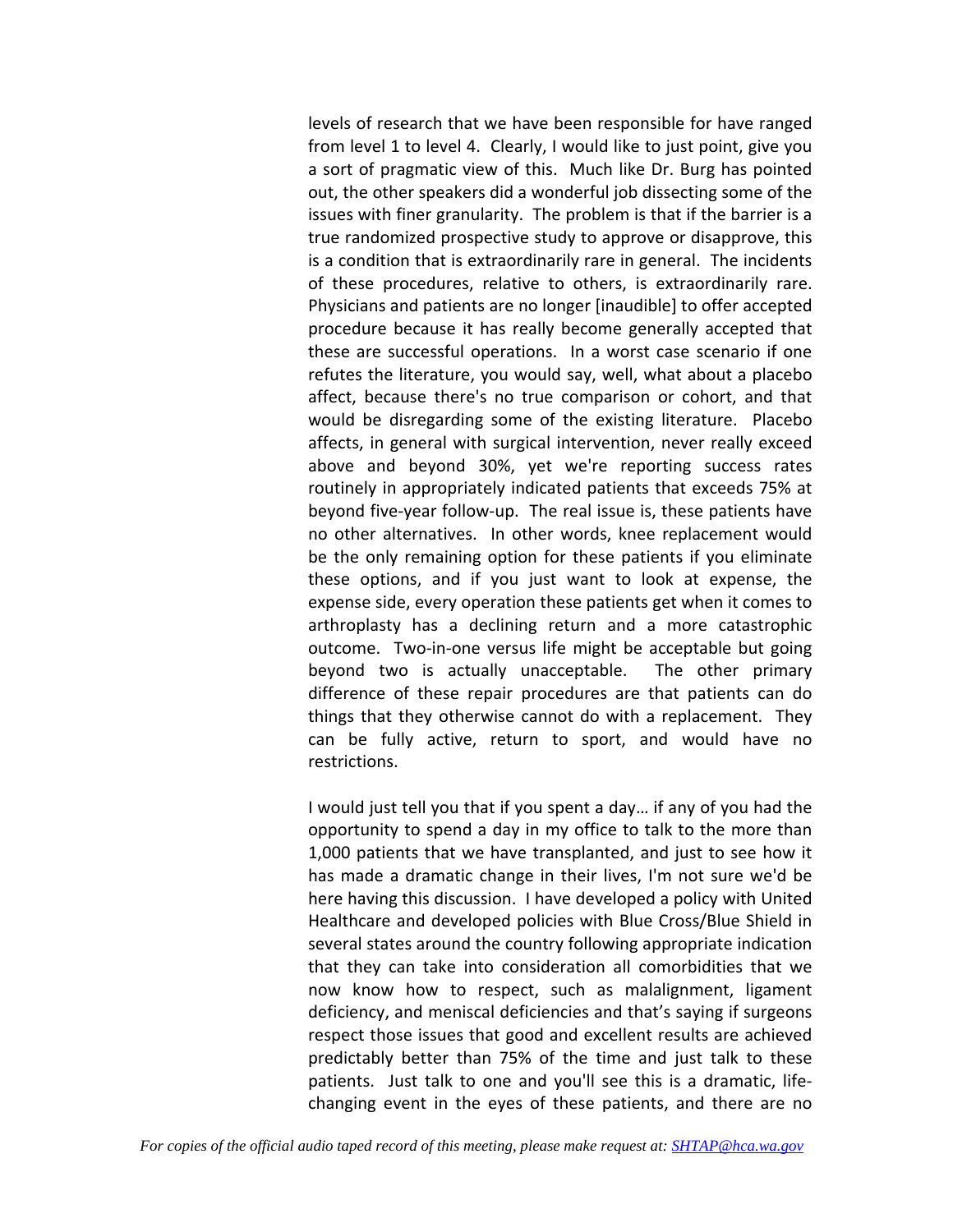other options, and knee replacement is not an option, so we have to shrink their world around what their knee can do rather than try to expand their knee to the world and the activity that they would otherwise like to participate in. Thank you, very much.

Craig Blackmore: Thank you. Is there anyone else on the phone who wishes to speak? Okay. We're going to move on then. Next item on the agenda is to hear from our technology assessment vendor. I just need you to be at a microphone. You can sit there or whatever.

Andrea Skelly: Okay. Can everyone hear okay? Alrighty then. I'd like to start by thanking my co‐authors on this particular Health Technology Assessment Report and our purpose was to critically summarize the research of efficacy, effectiveness, and safety for osteochondral autograft and allograft transplantation for the treatment of osteochondral defects, and our report focuses on the highest quality evidence available based on a systematic review of the literature. As you've already heard, hyaline cartilage is a very important and unique tissue within the body. It's a hard, white tissue that is comprised of chondrocytes and is within an extracellular matrix, and its primary property is to be a frictionless surface so that when there is articulation of the joints, they can do so smoothly, and it's very resistant to compressive forces. Now, there are a couple of properties that are important to consider. The first one is that it is avascular and, therefore, not having a blood supply it's very difficult to regenerate. Without a nerve supply, it's difficult, sometimes, for symptoms to be manifest early in the development of an osteochondral defect. We also need to consider that what is being talked about here is just not the cartilage surface itself but also the osteochondral unit, which is comprised of not only the articular surface, but underlying that is the bed of cartilage followed by a bed of calcified cartilage and then the subchondral bone plate. Then, beneath that, we get into subchondral trabecular bone. This will be important when understanding the differences between some of the options that are presented as comparators in the literature. The other aspect is that the vasculature and the nerves from that subchondral bone region can extend into that calcific cartilage layer, and that's part of the, what happens in the bone stimulating techniques.

> If we take a look from arthroscopic series, one series of over 25,000 patients, suggests that over 60% had some sort of chondral lesion. Of those, about 67% were localized or focal, 29%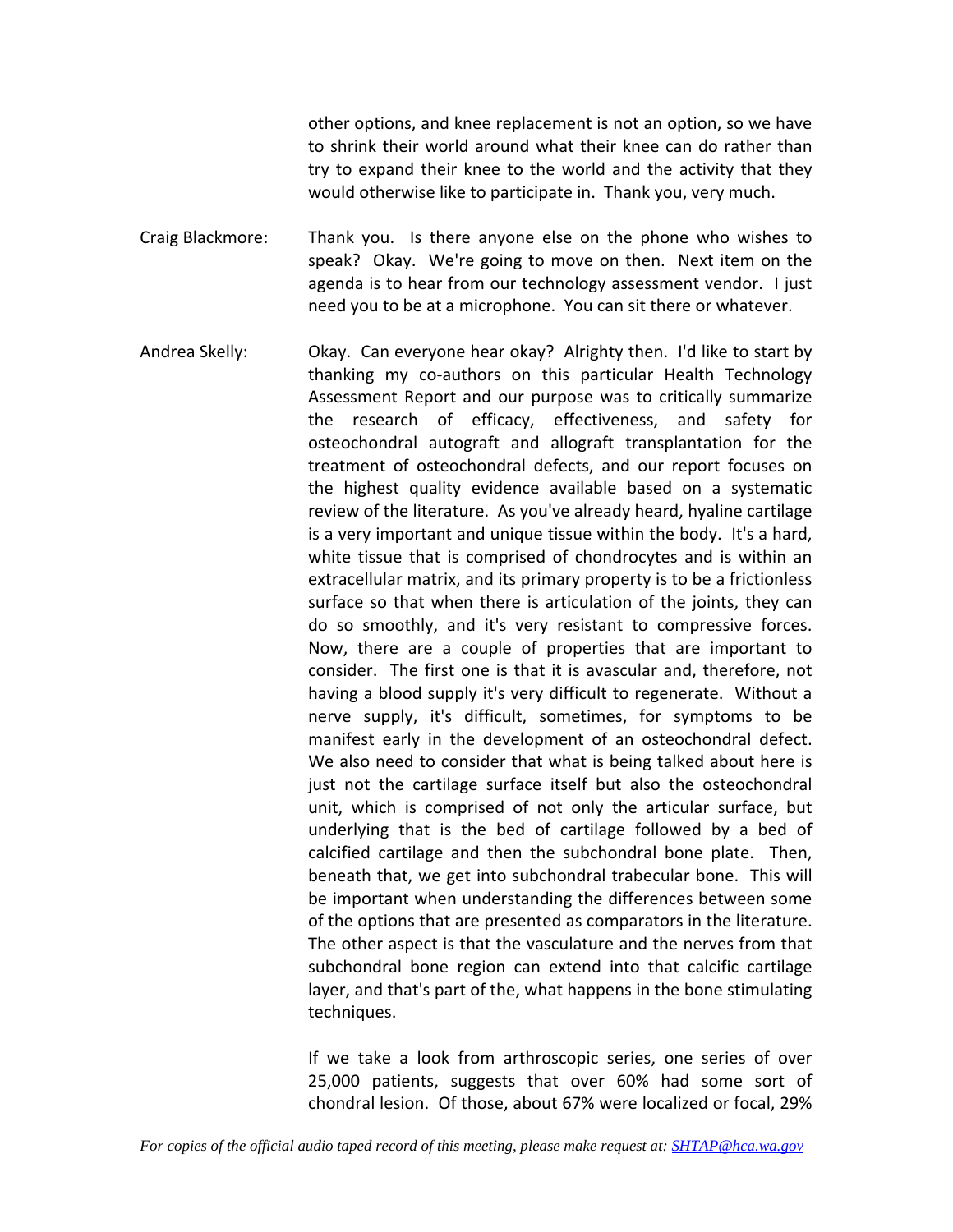osteoarthritic, and only about 2% of osteochondritis dissecans. From that series, the majority, over 58%, were considered traumatic, and 45% of those resulted from sports. In another series of 993 patients, 66% had chondral pathology and 11% were found to be focal, localized with a full-thickness lesion. Causes aside from trauma include repetitive microtrauma, such as it happens in athletes in a variety of different joints. Again, the knee is the most common area, but repetitive trauma to a specific area of the joint causes a problem. Osteochondritis dissecans is an entity that the etiology is a bit unclear. It's probably multifactorial consisting of aspects of patient history or maybe growth disorders, trauma, microtrauma, ischemia, and maybe abnormal ossification. Chondromalacia patellae really is a spectrum of abnormalities which include softening of the surface, swelling and fissuring of the articular hyaline cartilage of the patella, and it degenerates and makes a very unstable structure and then the result is that the abnormal stress then gets transferred to the subchondral bone.

It's most common in women, and its progression to osteoarthritis is suggested in the literature. In terms of assessment, as was pointed out by one of the public commenters, there is an important way to look at the variety of things that go into making the decision, the physical exam. It has to of course include history, whether it is joint effusion, what are the physical demands of the patient in terms of their physical activity? After that is done, then generally there will be a plain radiograph, primarily to rule out osteoarthritis and to check for the alignment with either varus or valgus abnormality, malalignment, and then assuming that there is no osteoarthritis, the next step is frequently then to do an MRI, and the MRI has the opportunity to look at biological information besides location, the thickness and the depth of the defect, and the potential involvement of the bone is important to assess, as well as the integrity of the meniscus, as well as ligaments. The accuracy of MRI overall is about 80… 83% for sensitivity, 94% for the detection of chondral lesions, at least in one moderately well‐done study, and that was compared to arthroscopy. And again, the important part of the MRI is to evaluate the integrity of the subchondral bone, which is a factor in what treatments are provided.

Diagnostic arthroscopy is considered "the gold standard," and it allows for the evaluation of the structural components of the cartilage surface. It can't evaluate bone very well, unfortunately,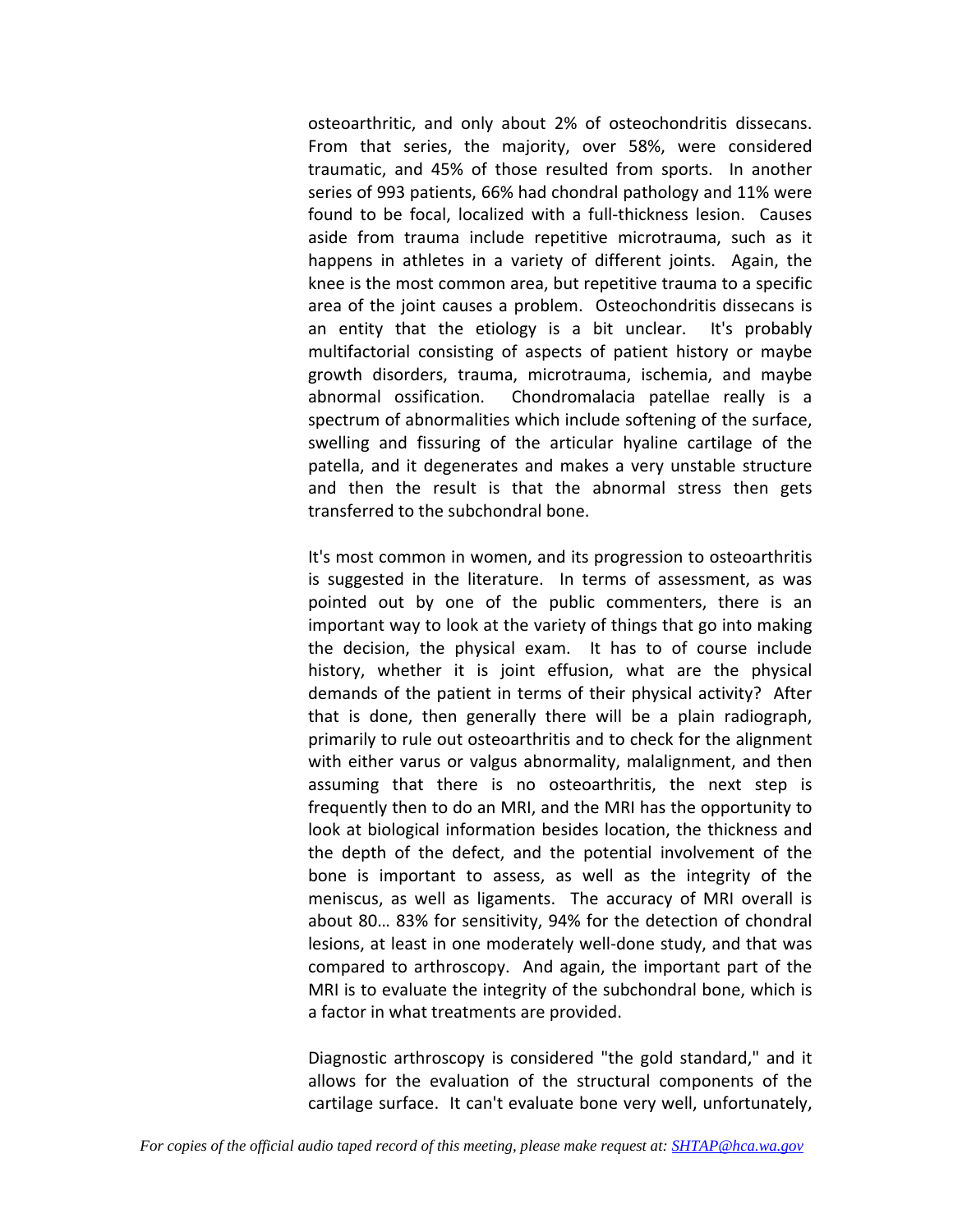and so therefore a combination of the MRI and the arthroscopy are generally used to evaluate patients who might be candidates for one of these particular treatments.

Within the arthroscopy, diagnostic arthroscopy, the two most common classification schemes are presented here. Neither was validated formally in the patient population with osteochondral defects. However, they did serve as very important inclusion/exclusion criteria for the randomized control trials. Again, there are a number of potential treatment options from one perspective. Arthroscopic debridement and things like bone marrow stimulating techniques allow for debridement and abrading of the subchondral bone to induce a repair response and then restorative techniques, which include the allograft, the autograft, and ACI. We're going to talk a little bit about those, as they apply to our HTA topic.

So, the topic of the HTA is the osteochondral autograft and allograft transplantation. It should be noted that there is a lot of variability in the terms that are used in the literature and so, for the purposes of the presentation, and we attempted to clarify this in the report, OAT we will use to stand for osteochondral autograft transplantation. OATs is a proprietary name. It's a trademark. OCA we will use for osteochondral allograft, and then mosaicplasty, as its name implies, actually uses multiple plugs and creates a mosaic appearance to the resurfaced area.

In terms of the focus for this HTA, the focus, based on the questions and context provided by the technology assessment program is to look at pressfit dowel or cylindrical types of plugs or geometric plugs of the bone and intact articular cartilage that does not require extensive use of fixation devices, pins, plates, and the like.

Autologous grafting, or autografting, as its name applies takes the tissue from the patient and usually from a nonweightbearing part of the knee, if we're talking about the knee, and so, one or more places of healthy bone are harvested from those nonweightbearing areas and then placed into the defect site, which has been prepared, and the cartilage and the bone, so part of what happens here in the osteochondral transplant is that we're taking both bone and cartilage and obviously, the positive is that it's from the patient's own tissue, so the possibility of rejection is very low. In these areas, the cylindrical plugs are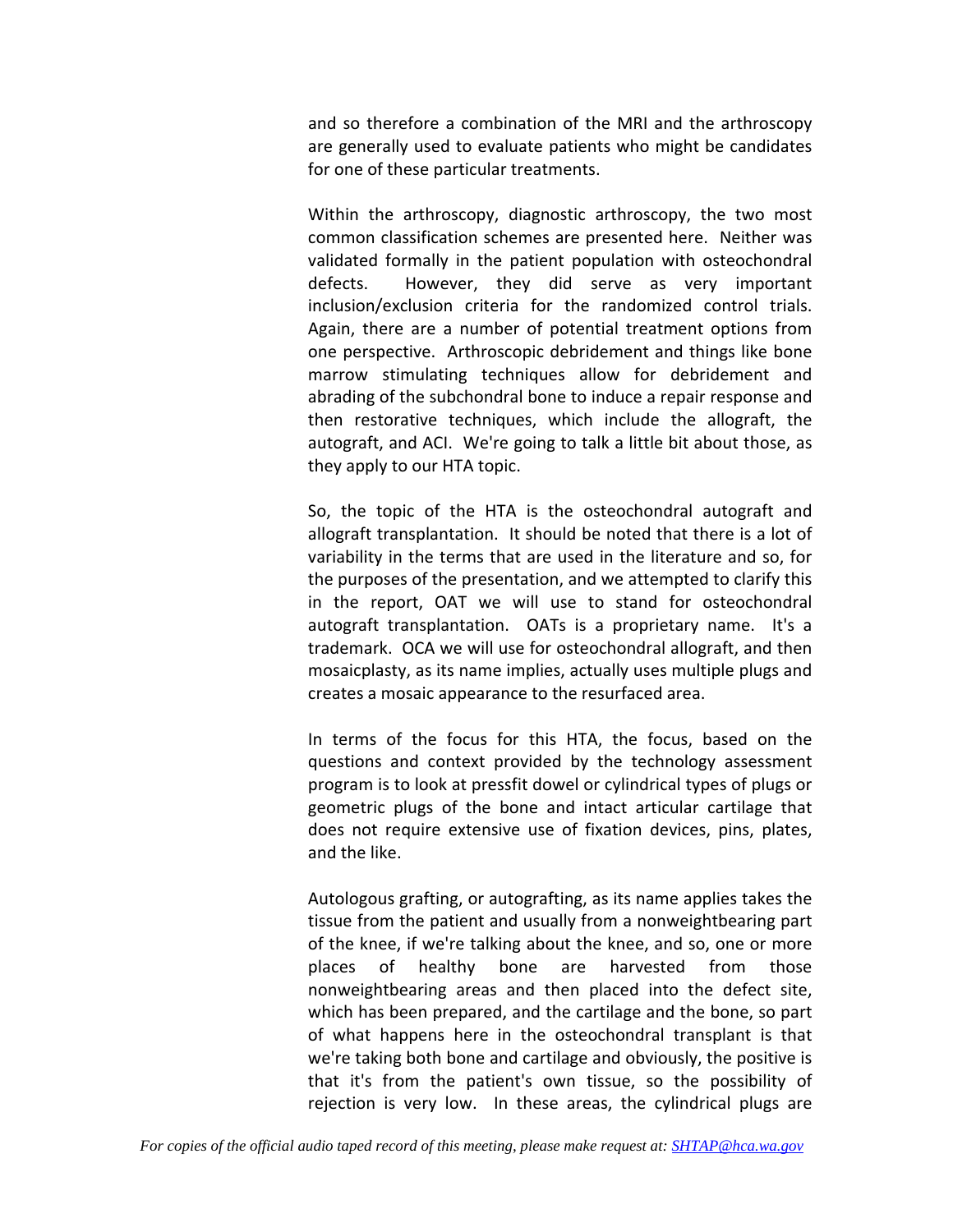placed into the defect area. The problem is that if you have a large defect, there is a limited amount of tissue that you can harvest and a size that you can fill. So, that's one of the difficulties with the autograft. With regard to allograft, it's actually… I should have mentioned that allograft is generally, in the literature, intended to be for lesion sizes of 1 to 4  $cm<sup>2</sup>$ . Allograft by comparison is intended for larger and deeper lesions and is based on taking tissue from either fresh or cryopreserved cadavers to find a nice match with the curvature of the articular surface is one of its benefits. It avoids the issue of potential donor site morbidity and allows for obviously taking larger or greater numbers of grafts. One of the downsides to this is that the supply may be somewhat limited and some of the preservation of the allograft may pose some issues. There is a small possibility of disease transmission. We did not find anything reported specific to these procedures, and there is a small possibility of failure due to rejection of the bone component.

So, if we, we take a look at the comparators, neither comparator really is for the same indication, as has been indicated by some of the public speakers. Microfracture, the intention is to look at small lesions, less than 4 cm<sup>2</sup> and have a patient that has healthy bone underlying it. Following debridement an awl is taken and create… and holes are created, 3 to 4 mm apart, and that allows then the blood and the bone marrow to create a clot, which releases basically primitive mesenchymal cells that differentiate into fibrocartilage, and it's an inferior wear surface, and it provides some level of repair, but in larger lesions patients have more difficulty after about 18 to 24 months.

ACI is intended for medium to large lesions. It's generally, in the literature, again 4 to 6 cm<sup>2</sup>, is what is usually listed, and the indication also suggests that there should be no, or very shallow association with osseous defects.

These are the comparators that are included in the studies. That's why they're here on the slide, not that they are being held up as the ultimate potential comparator for OATs or osteochondral allograft.

Most everybody is already familiar with the key questions. The first question was to identify is there something in the literature in terms of studies, decision‐making studies, that would provide a clear definition for patients suitable for this procedure? What are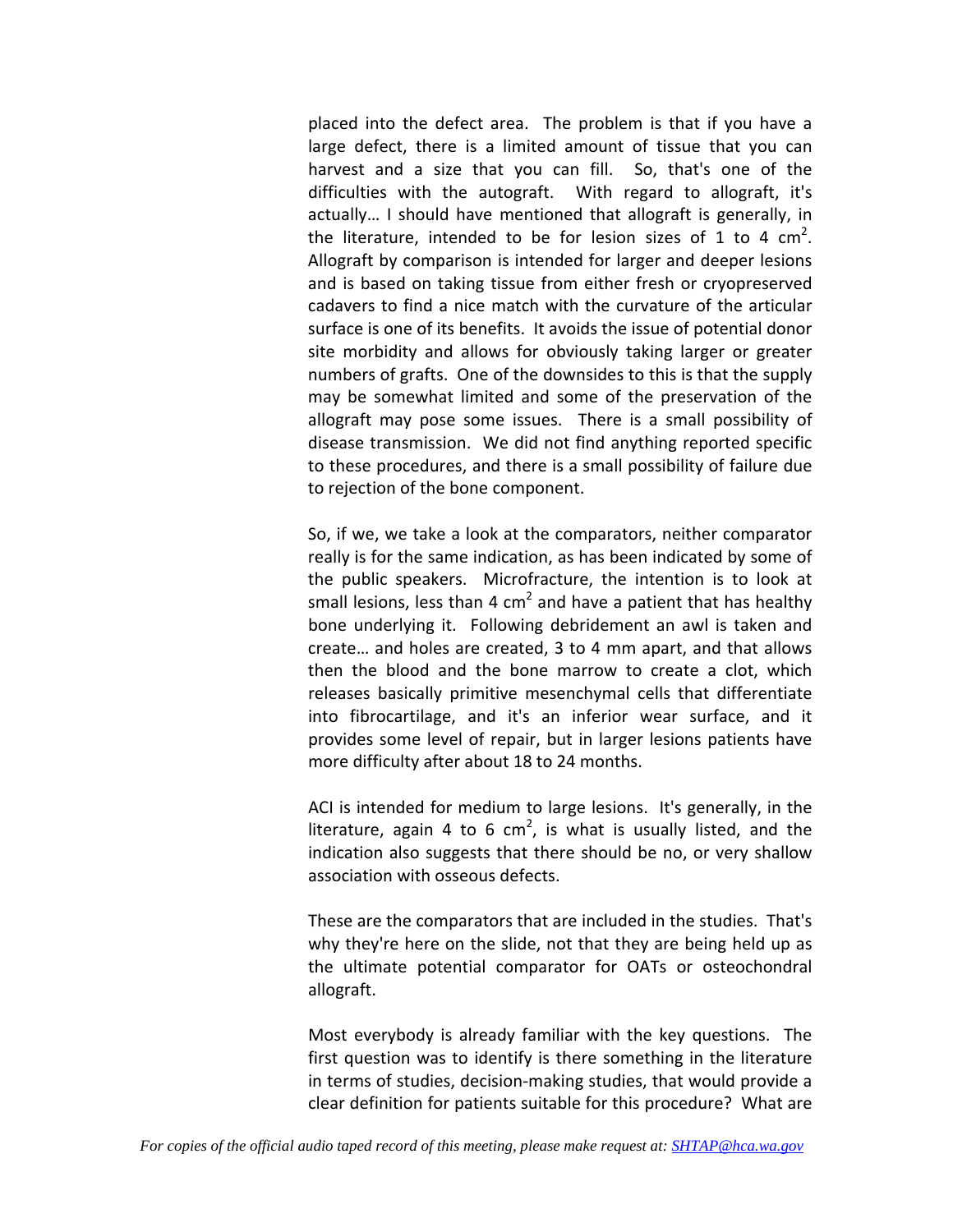the expected treatment outcomes, and are there validated instruments to measure the clinically important improvement? What's the evidence of efficacy and effectiveness? What is the evidence of safety, and then is there differential efficacy or safety in a subpopulation, and what are the cost implications?

The scope, basically, we've primarily covered through the other slides. Again, the focus is on the highest quality of study, mostly comparative studies with concurrent controls, whether they're randomized control trials or other comparative studies and full economic studies and published in the English literature in a peer review journal.

Our primary outcomes are patient‐reported and clinician‐based measures for efficacy and effectiveness, usually around function, safety, donor site morbidities, and issue potentially for autograft and as with any surgical procedure, complications, revisions are also a part of what we needed to look at. In terms of economic outcomes, intercremental cost effectiveness ratios or similar metrics were sought. With regard to the literature, we did a systematic search of the literature and health technology assessment literature as well. We identified 332 unique potential citations. The thing about this particular literature is, while there is a large body of literature, it is largely based on case series. In fact, several case series come from several primary sites, and there were a lot of different reports from the same clinical sites. The primary evidence for the questions, and some are used for multiple questions. We had three reliability studies to look at for key question 1, five psychometric analyses for key question 2, and then key questions 3 and 5 are broken up between autograft and allograft. For autograft, five randomized control trials, seven cohort studies, 15 case series of at least 30 patients, which were only included for safety, were the primary base. And for allograft, there were no randomized control trials and two very poor quality cohort studies and six case series, and we found no full economic studies to report.

So, for key question 1, the overall summary is, there were no specific case definitions that were rigorously applied in the literature. Individualized studies or treatment algorithms basically relied on case series reports as their primary citation. The treatment algorithms that we found were fairly consistent across different, mostly review articles or instructional course materials, and they suggest that again the patient, the treatment be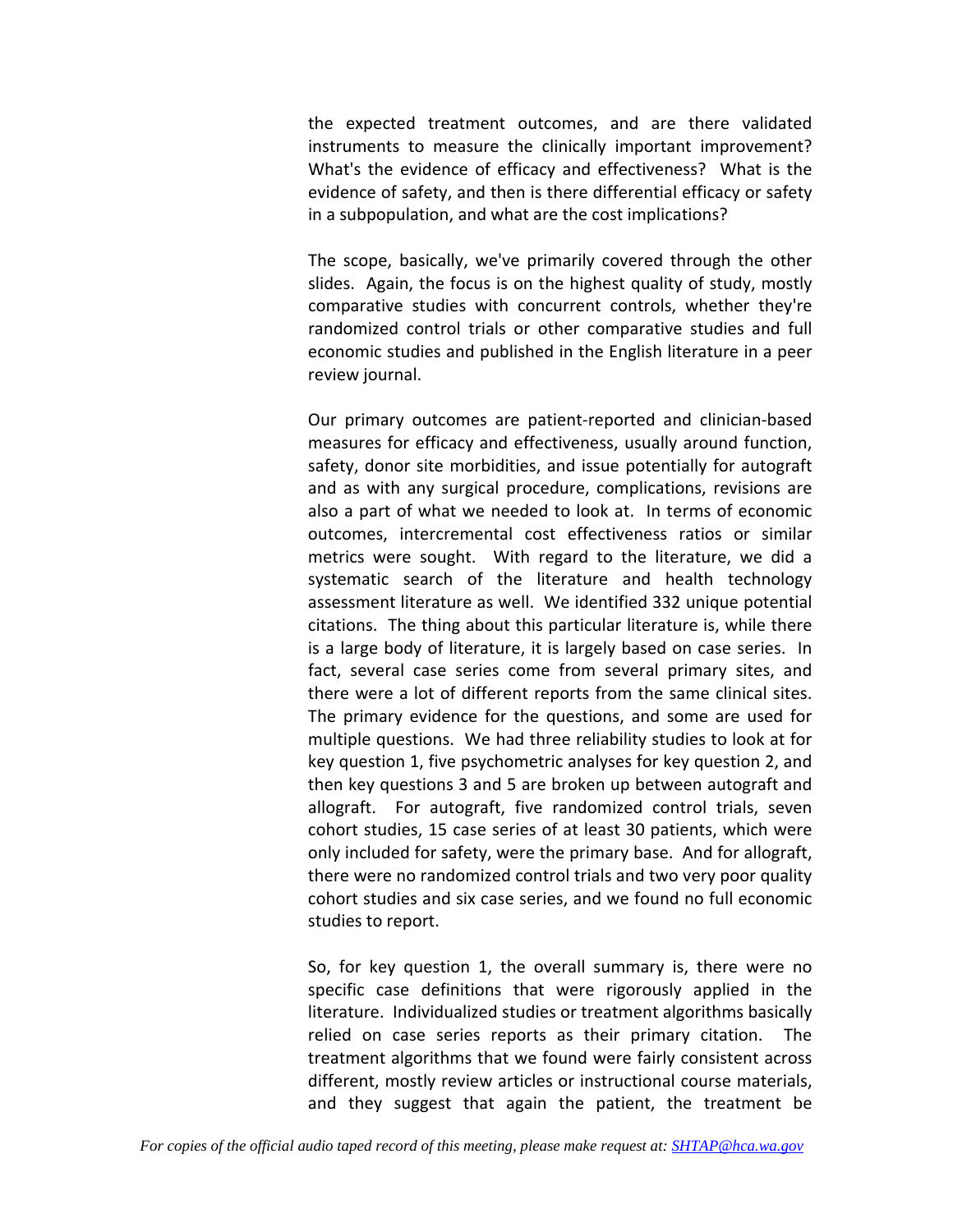individualized to the patient and that things like ligament stability and meniscus integrity be assessed, as well as the physical demands of the patient. If we take a look at the primary things that go into those treatment algorithms, again, lesion size and classification, the thickness of the defect were… seemed to be what the decision points were related to.

We looked at the randomized control trial for those criteria that were consistent across them that might point us to what individuals might be most amenable to the OATs procedure, and across the five RCTs, symptomatology, the occurrence of an isolated full‐thickness lesion based on either the outer bridge or ICRS criteria of grades 3 or 4 were the most common things for the autograft. For the allograft, we only had case series to go through, and there was really no consistency in which patients might do… were selected for those. Most of them, all of them, were probably retrospective case series and symptomatic lesions were what was most often cited.

Taking a look at the treatment algorithm that we adapted by Cole. It sort of reinforces some of the things that we've talked about in terms of when OAT might be most appropriate in lesions of smaller size and in high‐demand patients, if you're looking at the femoral condyle. In lesions that are larger or in higher demand patients, the allograft appears to be what is favored, and allograft appears to be a second‐line treatment as an option in any event.

If we take a look at the overall strength of evidence to answer this particular question and we found no validation studies for primary lesion classification schemes, and those studies of clinical decision making specific to either autograft or allograft transplantation. We did find a couple of studies that looked at aspects, mostly of arthroscopy, one which found that there was a potential to overestimate lesion size by arthroscopy when compared to an open evaluation. One clinical study looked at the reliability of the ICRS grading system, but only one looked at agreement beyond chance, and that agreement was fair to slight, and only one study reported on agreement between surgeons, differentiating between two different grades of the outer bridge classification, and that was between grades 2 and grade 3. Most of the studies that… the studies that are included in our report, again is inclusion criteria. It had outer bridge grade 3 or 4.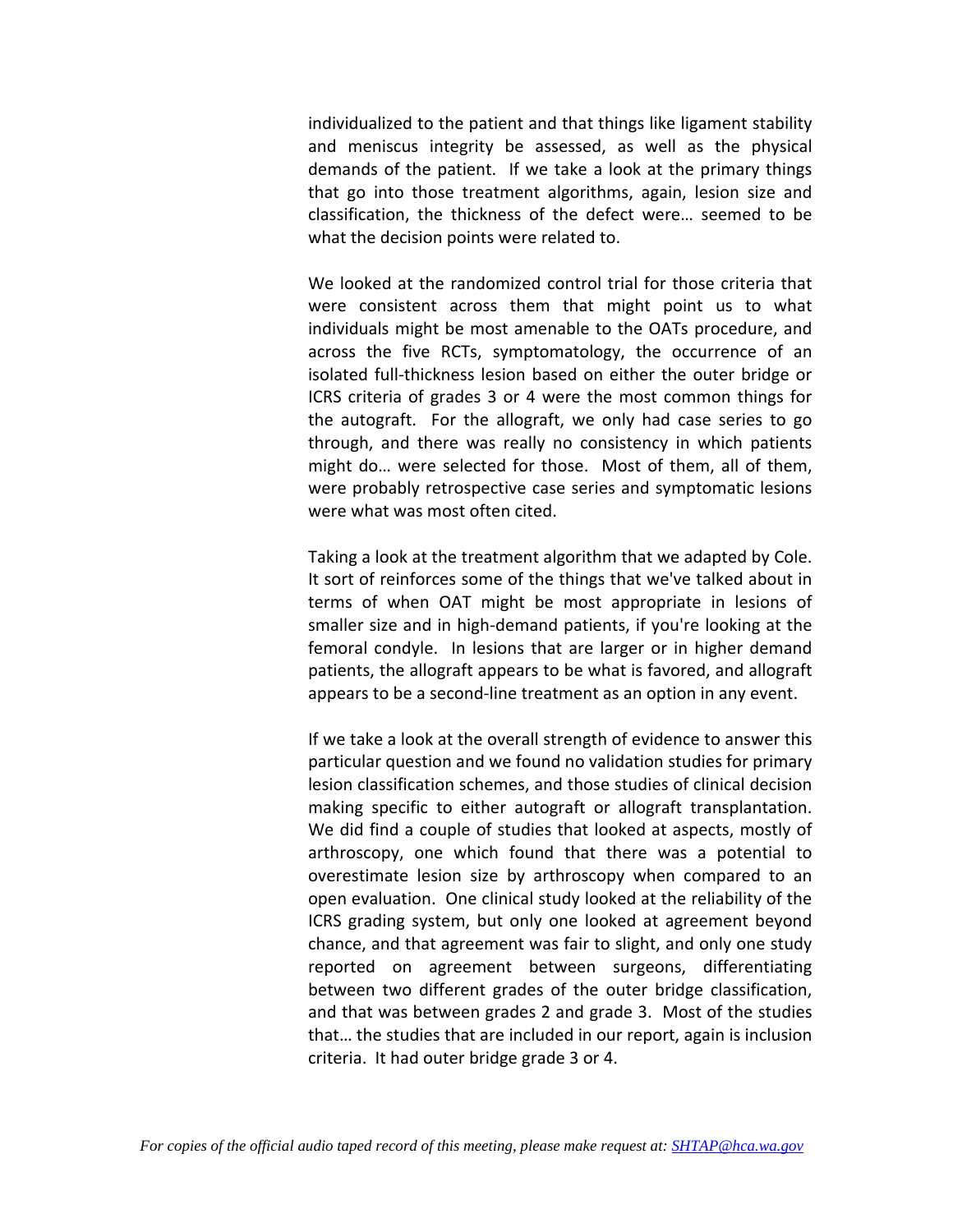With regards to treatment outcomes and validated measures and clinically meaningful improvement, the overall strength of evidence is low. Yes, we did find psychometric analyses in persons with osteochondral defects. The primary… the five outcomes measures that we found those four were these. Let me backtrack a minute and say, in order to narrow down the outcomes measures, what we did is we looked at the randomized controlled trials and comparative studies to see which measures were used in those studies, and then from there, look at, of those measures, which had psychometric evaluations, and these were the five that we did find psychometric evaluations for.

Unfortunately, using the criteria that were specified our priority, they did not really adequately test for validity or reliability, and the responsiveness was only done in one study. Only one study looked at minimal clinically important difference. They looked at a pre to post improvement in the IKDC and in the modified Cincinnati Scoring System.

I will also go back and mention that the International Cartilage Repair Society Cartilage Repair Assessment is mentioned in our studies. However, less than 60% of individuals had biopsy and second-look arthroscopy so that this was not considered to be a reliable outcome.

If we take a look at key question 3 with regard to efficacy of autograft versus microfracture, and the patient reported outcomes, we see that on the left‐hand side we have one study population in athletes and another study population on the right hand side in children, and in both of these studies at the longest follow‐up, the OATs is statistically significantly better than the microfracture technique, and if you consider the minimal clinically important difference of 16.7 point change, it meets those criteria.

Taking a look at the next slide, the clinician‐based outcome reported in the one study on athletes, there again was a significant difference between those who had OAT favoring OAT versus microfracture at all follow‐up time periods. There is no minimally clinically important difference that we could find for this particular measure. If you take a look at the means represented from those change scores, you see that over time the longevity of the treatment effect for the OAT procedure appears to be maintained using both the IKDC measure, as well as the HSS, the Hospital for Special Surgeries score. For reference, the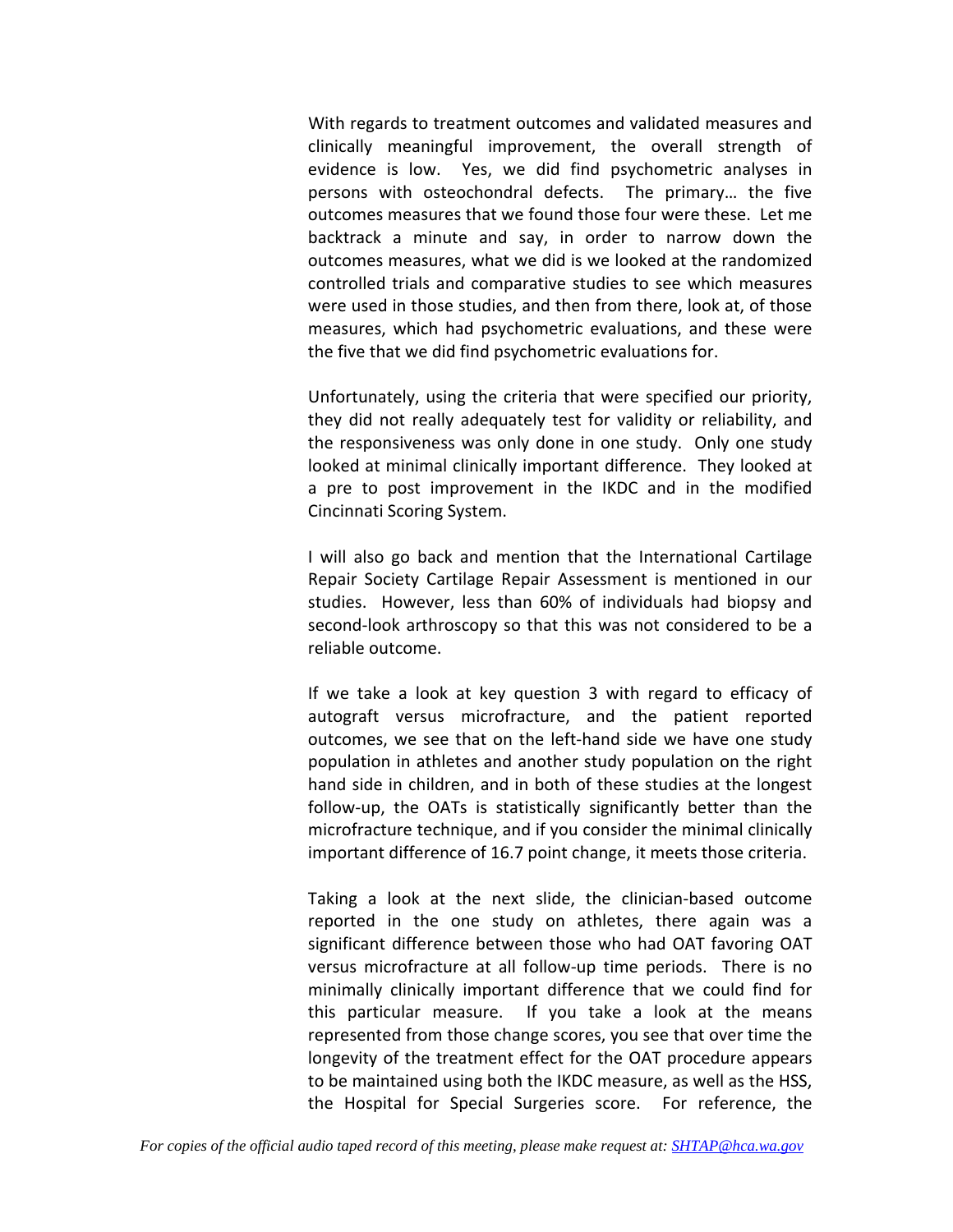Hospital for Special Surgeries scores goes up to 100 and excellent is considered between 85 and 100.

If we take now a look at the other comparator, which is ACI, autologous chondral site implantation, and the patient reported outcomes. The study by Horace provides two of these patientoriented outcomes. The Lysholm knee scoring system showed that the OAT procedure appears to be favored statistically over the ACI procedure. However, we don't have a minimal clinically important difference, and the percent difference between the two group varied between 5% and 10%. The Tegner activity score, which is basically a measure of physical activity, 10 being the highest in competitive athletes, 0 being those on sick leave or totally incapacitated, there were no statistical differences in that measure.

If we take a look at the two other randomized control trials that reported on either auto mosaicplasty compared with ACI, the one by Dozin is on the top, and they used their own modification of the modified… of the Lysholm score, and a couple of important points to make about this particular study, only 23 of the 44 individuals randomized to receive treatment actually received treatment. This was sort of a two‐phase study. The first phase was to do the debridement and then six months later, at sometime point later, then offer then the procedure for which they'd been randomized. And so, during that time period, 14% had improvement after the initial arthroscopy without any treatment. Ten of those 14 went ahead and completed the… out measure, the Lysholm knee scoring system and, so for statistical testing in this particular study, the authors included the data from the people who did not have treatment with the data from the people who did have treatment for their statistical analysis, and they did not come up with a statistically significant difference, although the percentage of individuals with complete or partial success was greater in mosaicplasty. It is a little unclear to what extent that can really be attributed to the treatment itself.

If we take a look at the Bently study, the Bently study was comparing mosaicplasty versus ACI and at 12 months, their application of the modified Cincinnati Rating Scale suggests that a higher percentage of ACI patients had excellent or good results compared with those who received mosaicplasty. I'd like to point out a couple of things about these two studies and about some of the other studies. The Gouda studies used... their patients had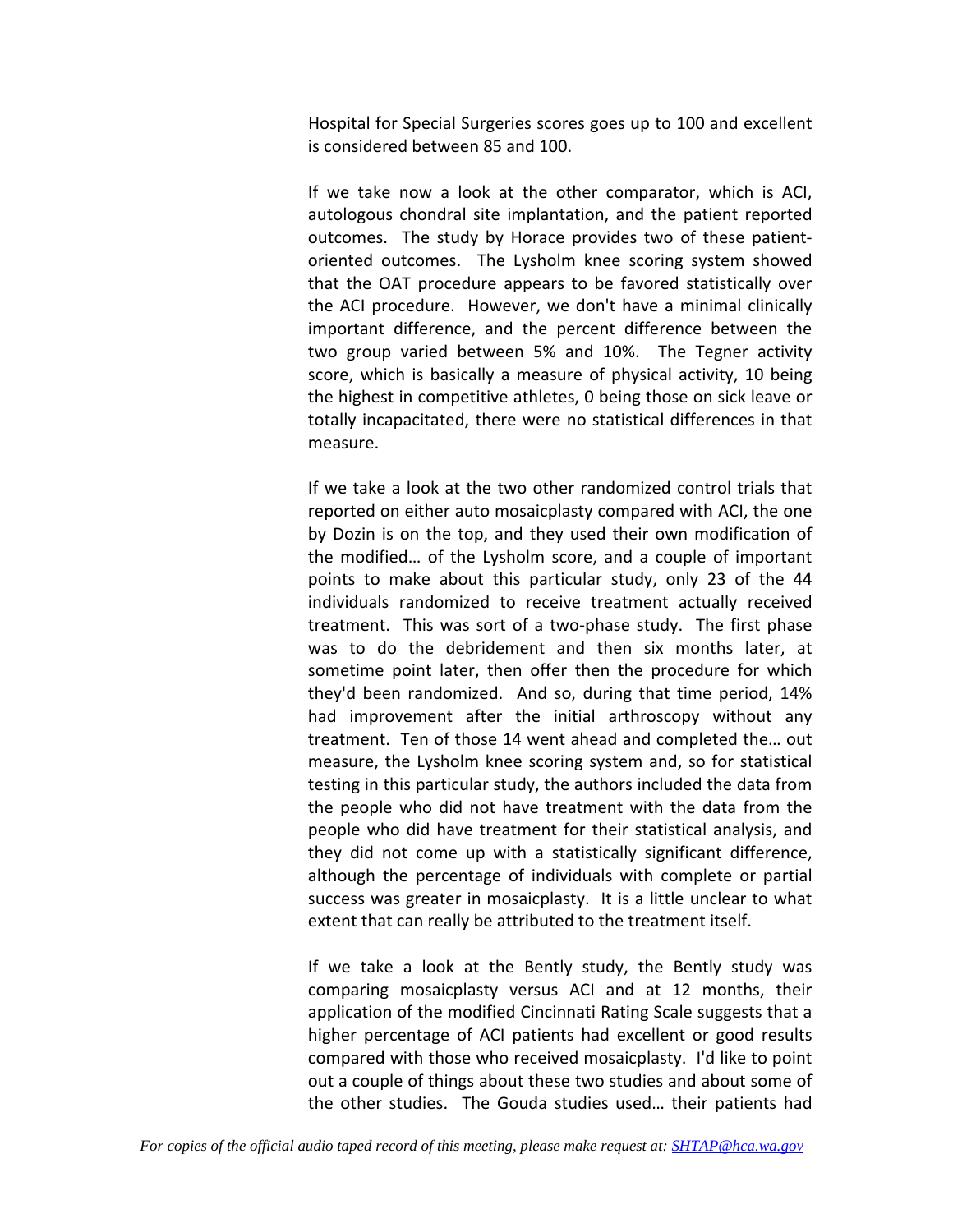mean lesion sizes of 1 to 4 cm<sup>2</sup>. The Horace Study, if we go back, the Horace Study mean lesion size was less than 4 cm, although the range did go up above 4 cm<sup>2</sup>. The Dozin Study had lesion sizes less than 1.9 as their mean, and the Bently Study had the largest mean lesion size at 4.6 cm<sup>2</sup>. So, this was the study that is most frequently cited as justification for not doing OAT or mosaicplasty in patients with larger lesions. I think…

So, moving on. In terms of clinician-based outcomes, only the Horace Study provided a clinician‐based outcome, and there were no differences between the study groups at any follow‐up time for that measure.

If we take a look at, again, the only information we have on longevity of treatment effect comes from the Horace Study. This is, again, just a re‐graphing of the means related to the change scores you saw in the previous slides. Again, only the Lysholm knee scoring system was statistically different from between the 2 study groups at the different time periods. This gives you an idea of the relative scales for those measures.

With regard to return to preinjury activity, the studies by Gouda looked at return to sports in their two‐patient populations, and in these two populations, it's apparent that a higher percentage of individuals receiving the OAT procedure were able to return to sport at their prelevel… preinjury level. At… if you take a look at the children at 4.2 years, of those who were at their preinjury activity level, at the different timeframes noted on the slide there, at 4.2 years, 81% who had achieved preinjury level were practicing at the same level at 4.2 years compared to only 43% of the patients who had the microfracture technique. So, OAT was favored in this particular… there were no other compare… no other literature to compare some of the other aspects asked in the key questions. If we take a look at the summary, then, there are two small randomized controlled trials, one in young athletes and one in children, both of which seem to suggest that there are better functional outcomes sustained after the OAT and that a higher percentage of individuals returned to sport, pre‐sporting activity levels compared with microfracture recipients.

If we take a look at the comparator versus ACI, the overall strength of evidence is also low. There were three randomized controlled trials. There was significant heterogeneity across the studies, not only in terms of their protocols but in terms of lesion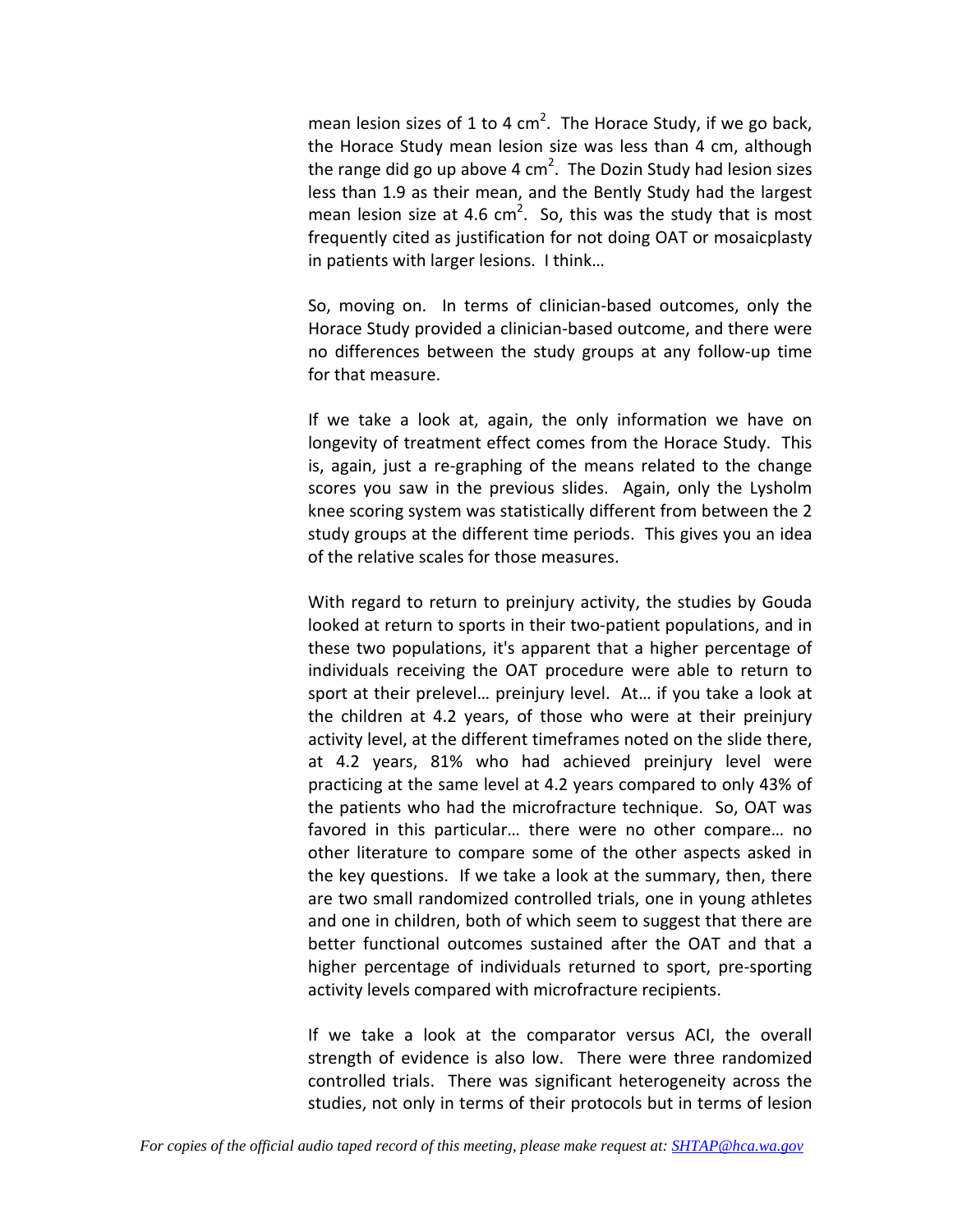sizes and the quality of their methods. The two smallest RCTs do suggest that there may be better function with OAT, but only one showed statistically significant improvement, and that was only in one study measure.

The largest RCT, the one by Bently, we should point out that 94% of these individuals had prior interventions and that although a significantly smaller percentage of mosaicplasty versus ACI patients had good or excellent results. Again, this was very different than the other studies that were represented.

If we take a look then at allograft, there were no randomized controlled trials comparing osteochondral allograft to other treatment options. There were two poor‐quality, small retrospective cohort studies, both of which the primary concern with them was confounding by indication, because there were different types of lesions or different severity of lesions treated in the two comparator groups. One study did find that the Tegner scores were insignificantly improved with allograft compared with other treatments, just loose body removal or internal fixation. This is a very small study. The other study did show that the mental health component score of the SF‐36 was slightly… was significantly improved after osteochondral allograft transplantation when combined with meniscal allograft, and the comparator here was ACI with meniscal allograft, so not… again, the comparators that we have seen in other studies.

With regard to effectiveness of osteochondral allograft using, again, our focus was on the OAT… like procedure using a pressfit dowel or cylinder. There were six case series. case series are classified as level of evidence for. Three primarily used dowel or cylinder or a geometric plug again without extensive use of hardware. Three used other types of plugs, as well. Across all of them, there was improved function and quality of life following osteochondral allograft transplantation compared to their preoperative status, and one study did look at the longevity of grafts, and 91% of them were still viable at five years, and at both 10 and 15 years 76% remained viable in a moderate‐sized case series.

With regard to sort of the summary, in the event that we have no RCTs, we really cannot assess efficacy. With regard to effectiveness, because of the size and quality of the studies, the overall strength of evidence is very low. However, it does show…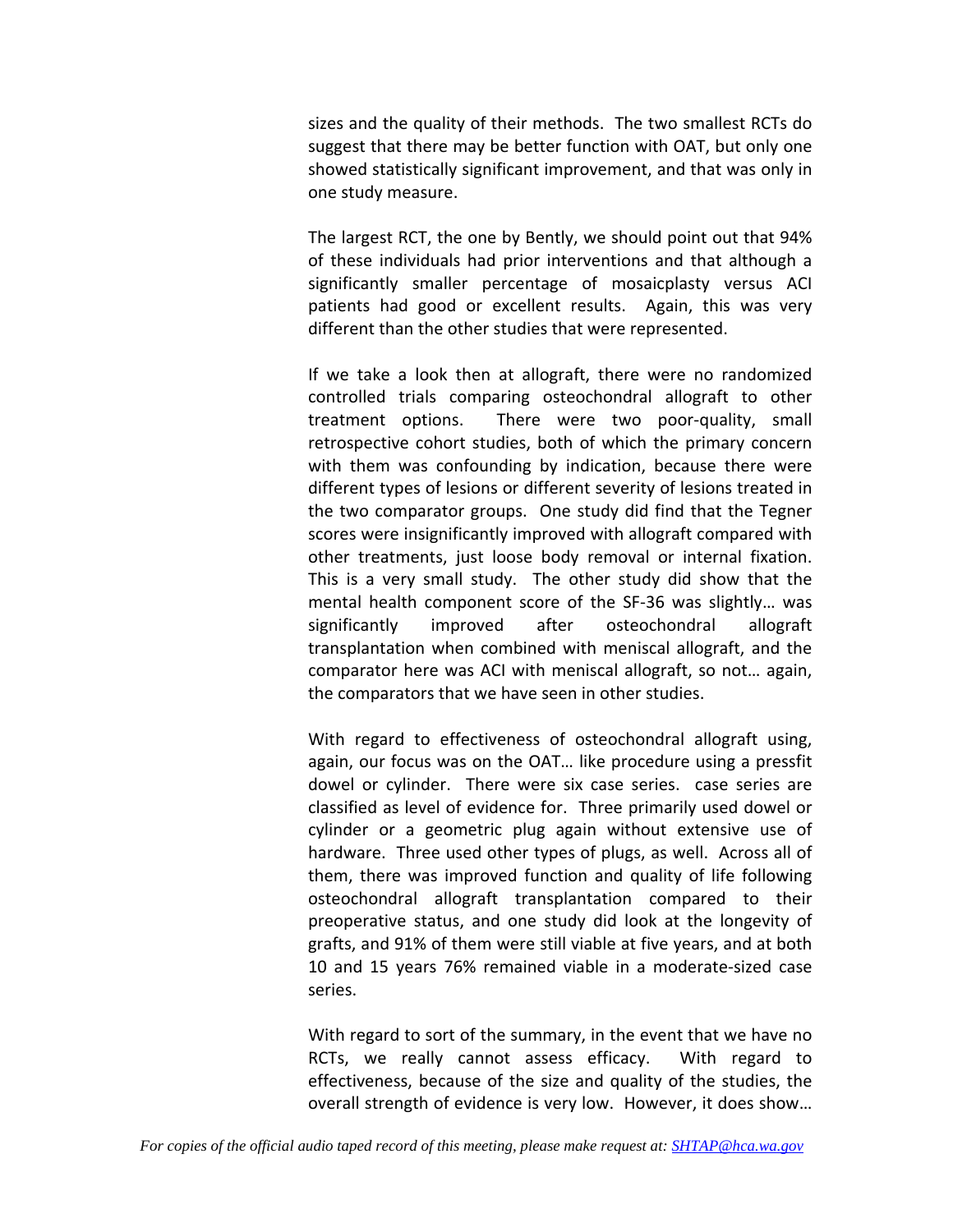they do show or indicate, that there may be a benefit from post… from pre to post in their functional scores, but we cannot assess comparative effectiveness.

If we turn our attention now to safety among autograft individuals, donor site morbidity is one of the issues. If you look at the two RCTs that reported on this, the overall rate appeared to be 10%. We also had three case series of the knee. We had two case series of the ankle and one case series that had both sites. Again, the range from the lowest percent is 2% to 17% for donor site morbidity across these different studies. There were additionally five case series that specifically examined donor site morbidity. Two were in young male competitive athletes, and there was no long‐term morbidity reported in those, and the follow‐up time was from 12 to 65 months, but this is a very small sample size of 23 patients across the two studies.

In two series, one which had 111 people, the Lysholm scores do suggest that 10% of the individuals may have experienced poor function at a follow-up up to 124 months. The largest case series took a look at whether graft size or number influenced Lysholm scores or Womack scores, and there was no relationship. In terms of an overall look at the safety information, the complication rates from the RCTs, reoperation was more common in microfracture patients. In terms of donor site morbidity, we have talked about that. Infection rates were low. Hemarthrosis was fairly low. Effusion was a greater concern in either microfracture or ACI patients.

Looking at the rate ranges from the case series, the non‐ randomized studies, revision rates ranged from 0 to 28%. Taking another arthroscopic look ranged from 7 to 38%. Again, infection, hemarthrosis, deep vein thrombosis were all, in aggregate, fairly low. If we take a look then at the allograft, and the case series is all we have to go on in terms of safety, revision and reoperation occurred about 12.5% across studies studies, and graft failure was at about 21% across two different studies; 17% of individuals in one study had subchondral cysts, but my understanding is that the clinical significance is unknown for those. No reports of disease transmission or death were reported in the allograft group, and no reports of death were reported in the autograft group.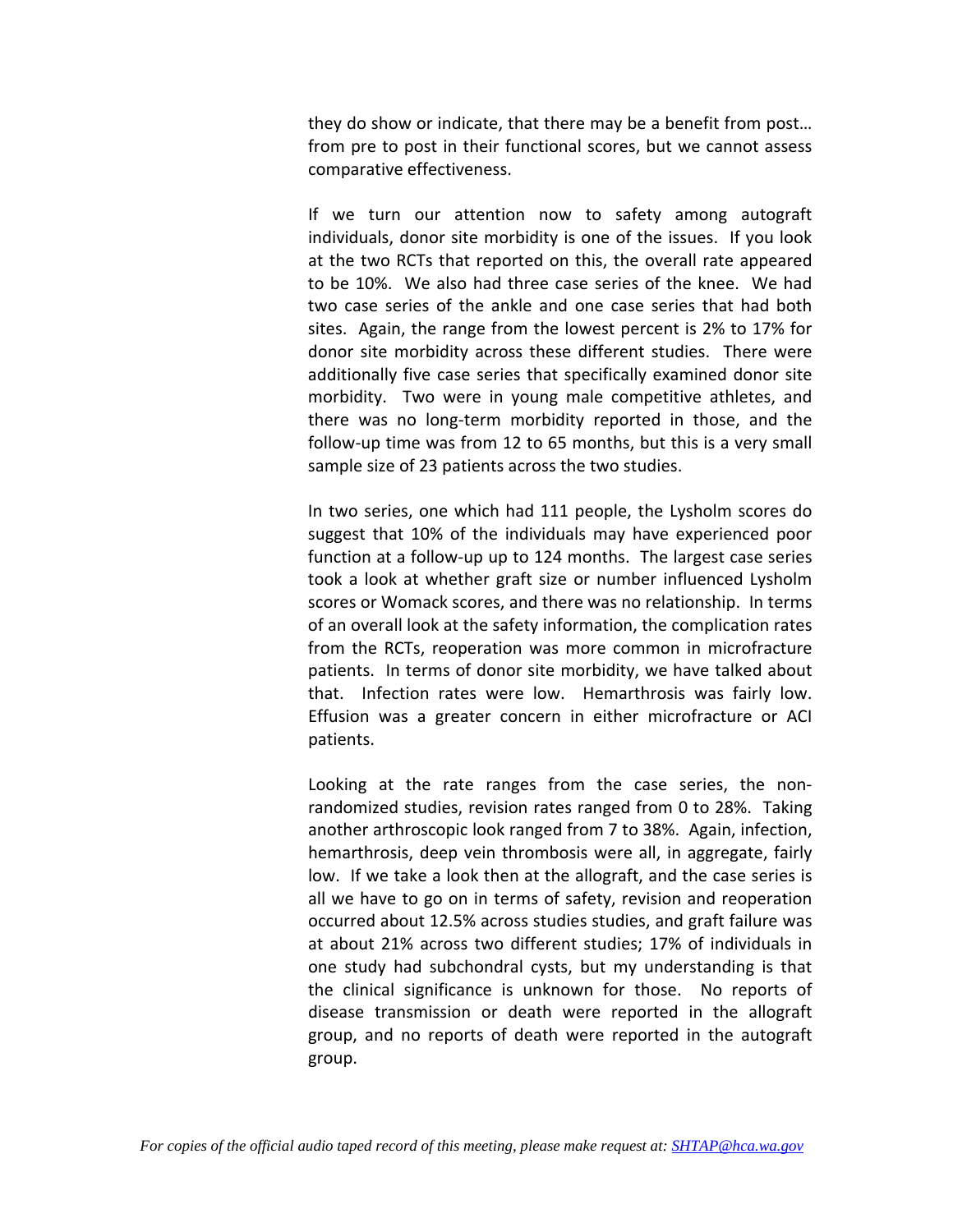So, with regard to safety, infection, DVT, hemarthrosis rates are fairly low. Donor site morbidity ranged from anywhere from 3% to 17% looking across studies, and revision rates from the non‐ randomized studies were 21% and for safety for allograft, again, no deaths or disease transmission and reoperation rates are given there.

With regards to key question 5, differential outcomes for subpopulations, evidence basically that we're looking for is whether or not in the same patient population both the treatment and comparator are provided and information on different subpopulations is provided. We have very limited information from the randomized controlled trials. They do suggest that age, less than 30 years old, may result in better outcomes for both OAT and microfracture. Data were not presented in these studies with regard to defect size. One study looked at OAT and microfracture and found that there were comparable functional outcomes for the two groups, but those that had larger… larger defect sizes with the microfracture had worse outcomes, but again no data were presented. These were statements from the authors. With regard to defect location, in the mediofemoral condyle, microfracture patients… may have worse outcomes versus other locations, but again there was no association between location outcome for OAT patients, and in the Bently study, a greater proportion of patients who received ACI had excellent or good results versus mosaicplasty in this particular location.

So, with regard to the summary for subpopulations, looking for differential efficacy, safety in any of the subpopulations, limited data are provided from the randomized control trial to truly evaluate differential effectiveness or safety, and indirect comparisons through case series really cannot provide evidence on differential effectiveness or safety.

There were no cost… there were no full economic studies identified, so the level of evidence as we graded it as no evidence.

In summary, the main thing that we experienced is that there are substantial differences across studies with regard to patient populations, lesion sizes, comparators, the outcomes measures used, and a lot of the case series also the patients had concomitant procedures, either meniscal repair or ligament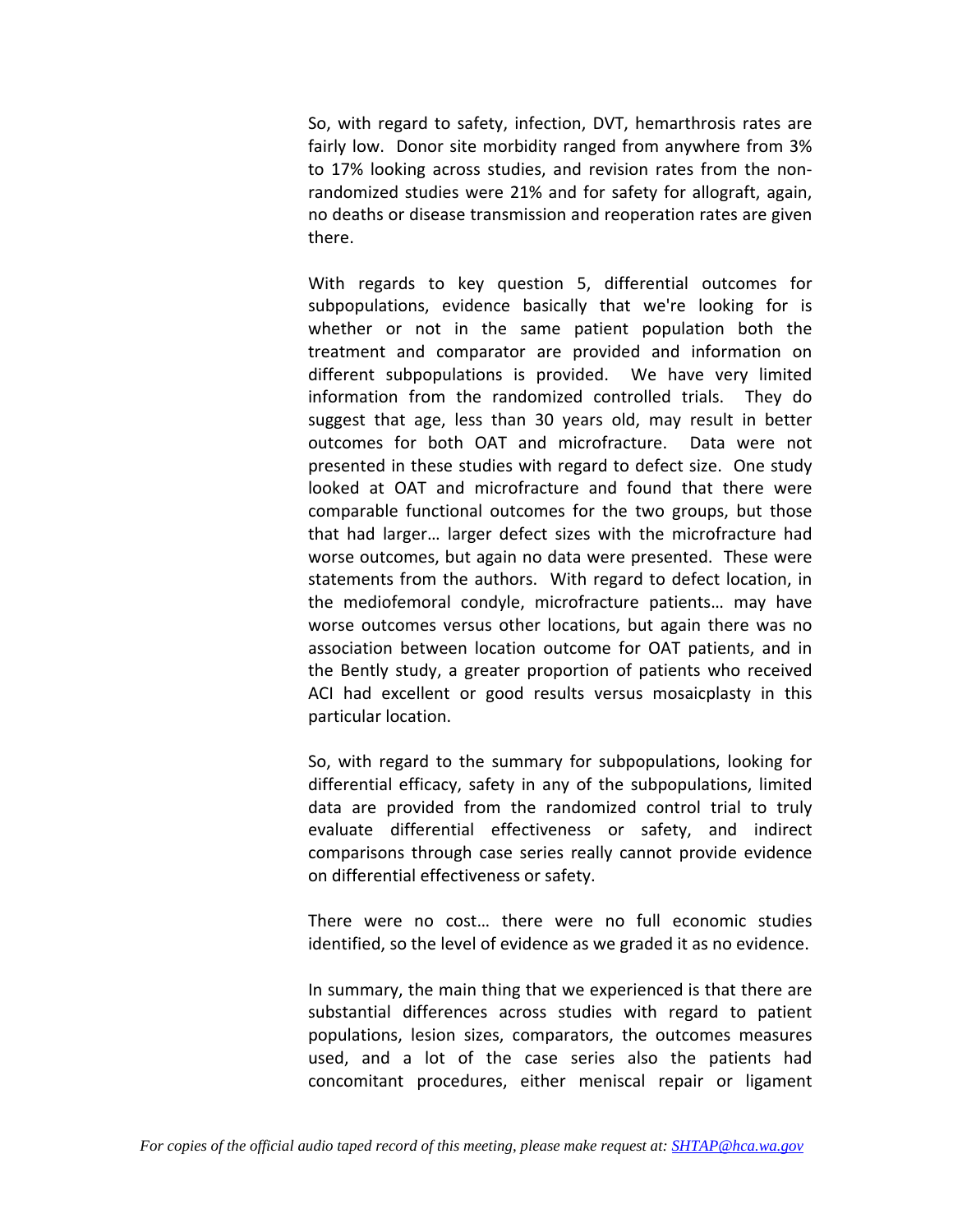repair, and so it is very difficult to draw conclusions across studies.

The indications for OAT and mosaicplasty and comparing that with auto… autograft versus allograft appear to be based primarily on case series, and in the majority of studies, all of them included primarily patients who were less than 50 years old. The overall quality of the literature from the methodological perspective is considered to be poor, particularly with regard to the evaluation of allograft and using the levels of evidence that are commonly accepted. So with that… I will end with that.

- Craig Blackmore: Thank you. Committee members, questions for our evidence vendor? You've thrown a lot of material at us.
- Woman: Yeah. I'm sorry. You may have mentioned this, but you said, 160 of the studies were case series out of 240.
- Andrea Skelly: We had… we counted 332 potentially relevant citations. Of those, over 160 were case series, and so from those 160 case series, we could not… we did not include all of them, although a large percentage of them are represented in the data if you look at the data abstractions.

We focused for the autograft on the comparative studies because we have comparative studies. That's the usual paradigm that we follow, and then safety studies because they… safety information, because case series and noncomparative studies may have longer follow‐ups or different information. To provide a more complete safety profile, we did include case series, only for safety.

Woman: Okay.

Man: Just a question. Age? I'm just looking because you said you had a table of some of these studies and the age ranges in those studies in a table somewhere. I haven't found it yet.

Andrea Skelly: Yes.

Man: You said people less than 30 do well, and I saw some things in here saying contraindications over age 50 and for certain BMI. I'm just wondering where that data is that would point me to age and are people doing these in people over 50, or if the articles are all, you know. Do you have a table that has the…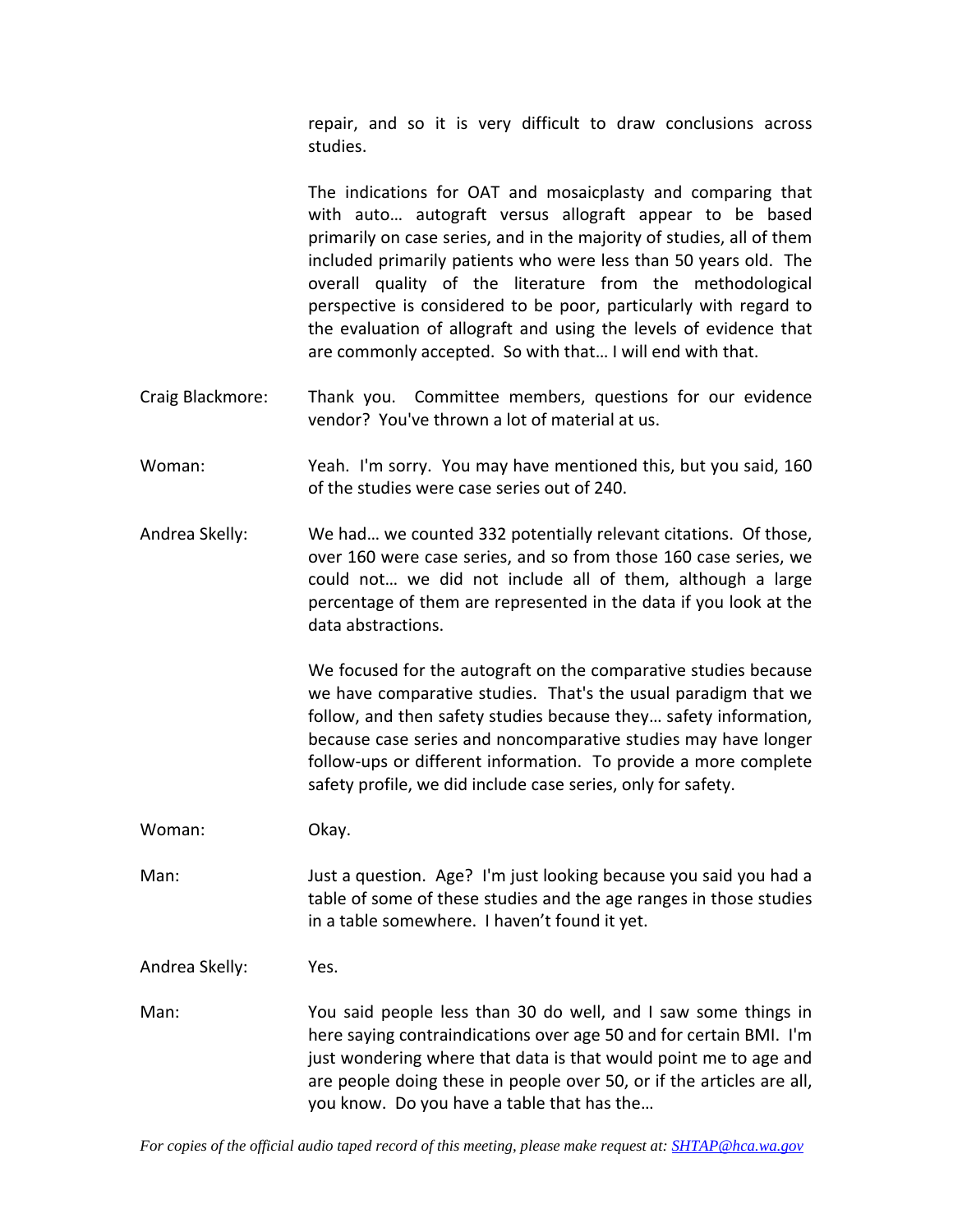- Andrea Skelly: Yeah. On page 73 of the vendor report, there is sort of a summary of the population from the randomized control trials, and the age, the mean ages from the randomized control trials. I don't have standard deviations or ranges on them, but these were the mean ages, as well as the mean defect sizes and other things.
- Woman: Hello?
- Craig Blackmore: Hello. Has somebody just called in? If you're on the phone, this is the HTCC meeting and I would ask that you mute your phones please, so as not to disrupt. Thank you. Questions for the vendor?

Woman: Yes.

- Man: So, these are largely younger individuals, and were these studies excluding people over certain ages? Is that part of what was done in them, or are they just happen to all be younger patients.
- Andrea Skelly: Some of them did exclude. Now, I did have a table for key question 2 that listed the exclusion criteria, and I'm going to have to take a look at that and see where I have that for key question 1. The inclusion/exclusion criteria are on page 82. And three of the four, excuse me, four of the five studies did put a restriction on age. Actually only two of them formally restricted on age, less than 40 years old, less than 18 years old. Then, the age ranges reported for Dozin and for Bently were 16 to 40 years old, 18 to 45 years old. So, that's what's in the randomized control trials. For the allograft studies, they did not exclude based on age as an explicit exclusion criterion.
- Man: You mentioned that some of the data was a little bit cluttered because of the concurrent procedures that were done. Were there any concurrent procedures done in any of the randomized trials? Or was that just in the case series that you were looking at?
- Andrea Skelly: Those were primarily in the case series. I would have to go back and look, but I believe most of the randomized control trials were fairly clean. In fact, the inclusion/exclusion criteria for at least a couple of them included ligament deficiencies, meniscal deficiencies and other things… malalignments...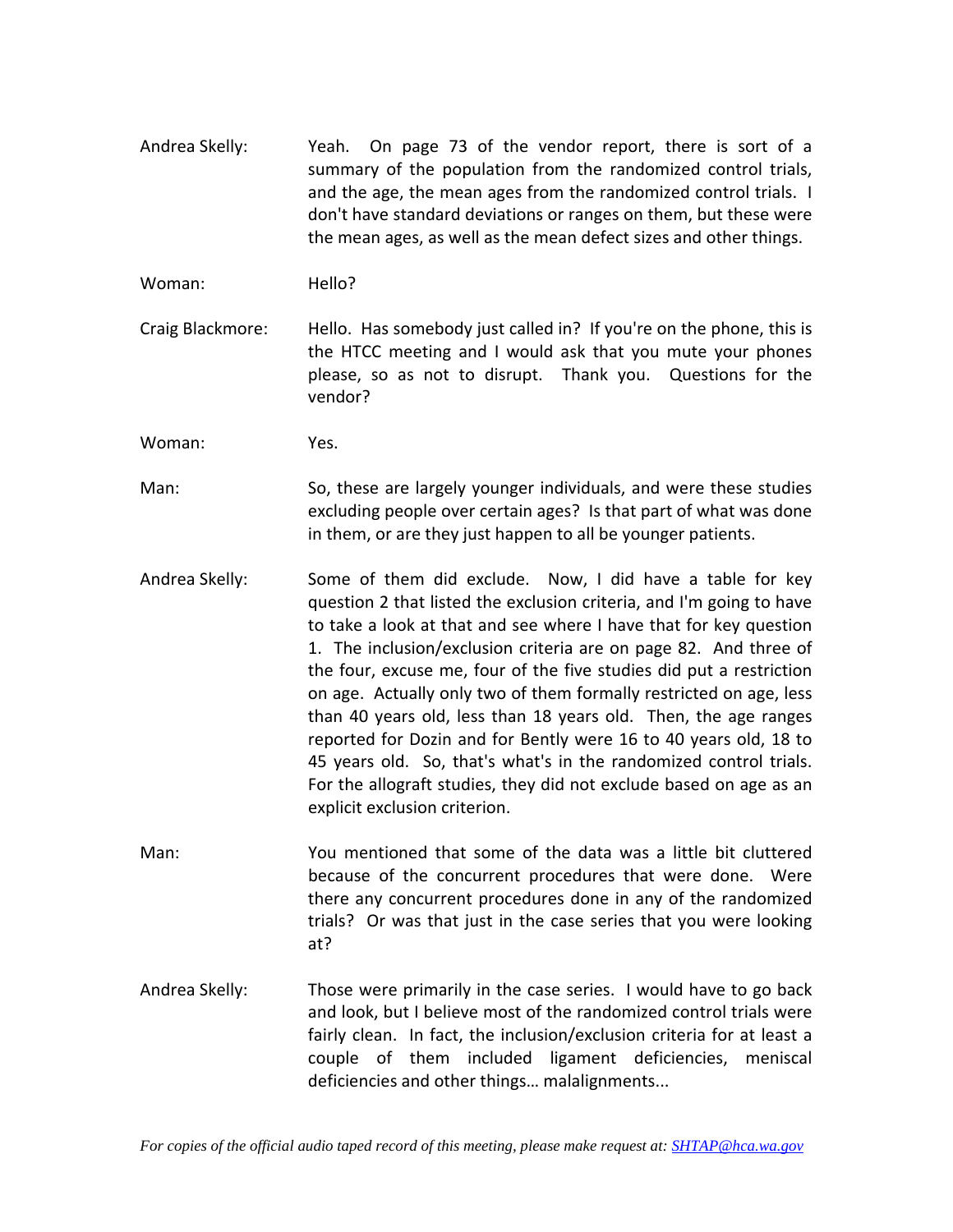- Craig Blackmore: I wonder if you could comment. We have also gotten public commentary here about differences in how your group has graded the randomized trials versus how they've been graded in other… in other systematic analyses. Can you comment on why you are coming up with 2Bs on these trials?
- Andrea Skelly: In the… there is still level of evidence 2. We felt that they were not as high a quality randomized control trials, and in the appendices, we have listed the reasons why that these were graded down for the different levels of evidence. For the most part, adequate sample size was one of the criteria for a couple of them. There were some baseline differences between some populations that were not controlled for. Our methodologic… our methodologic paradigm looks not only at study design. A lot of rating study… rating systems look only at study design, and a randomized control trial is a randomized control trial is a randomized control trial. However, from a methodological standpoint, things like whether or not there was a random sequence that was concealed for allocation, whether they state whether there was intention to treat principle followed, whether there was independent or blind assessment of outcomes, whether the co… cointerventions were applied across for both study populations, whether they had complete follow‐up with a patient population and control for confounding are all methodological issues that can predispose to bias even within a randomized control trial. So, the different ways of looking at whether a study is a poor quality randomized control trial or a good quality randomized control trial from our perspective methodologically rests on these factors. I cannot speak to the methods that were used in some of the other slides presented.
- Craig Blackmore: Thank you. Other questions specifically for the vendor before we get into a more generalized discussion?
- Woman: Dr. Blackmore, I would like to point out that Dr. Peter Mandt is now here. He is our clinical expert.
- Craig Blackmore: Thank you. In the way... the way we structure this is we try to have an evidence vendor and then questions specifically related to her report, and I think I'm hearing that we were happy now with that and then… then we move on to a more generalized discussion. So, I'm very glad you're here. If you could introduce yourself. The way we rely on a clinical expert is we have the technology vendor who has done the comprehensive literature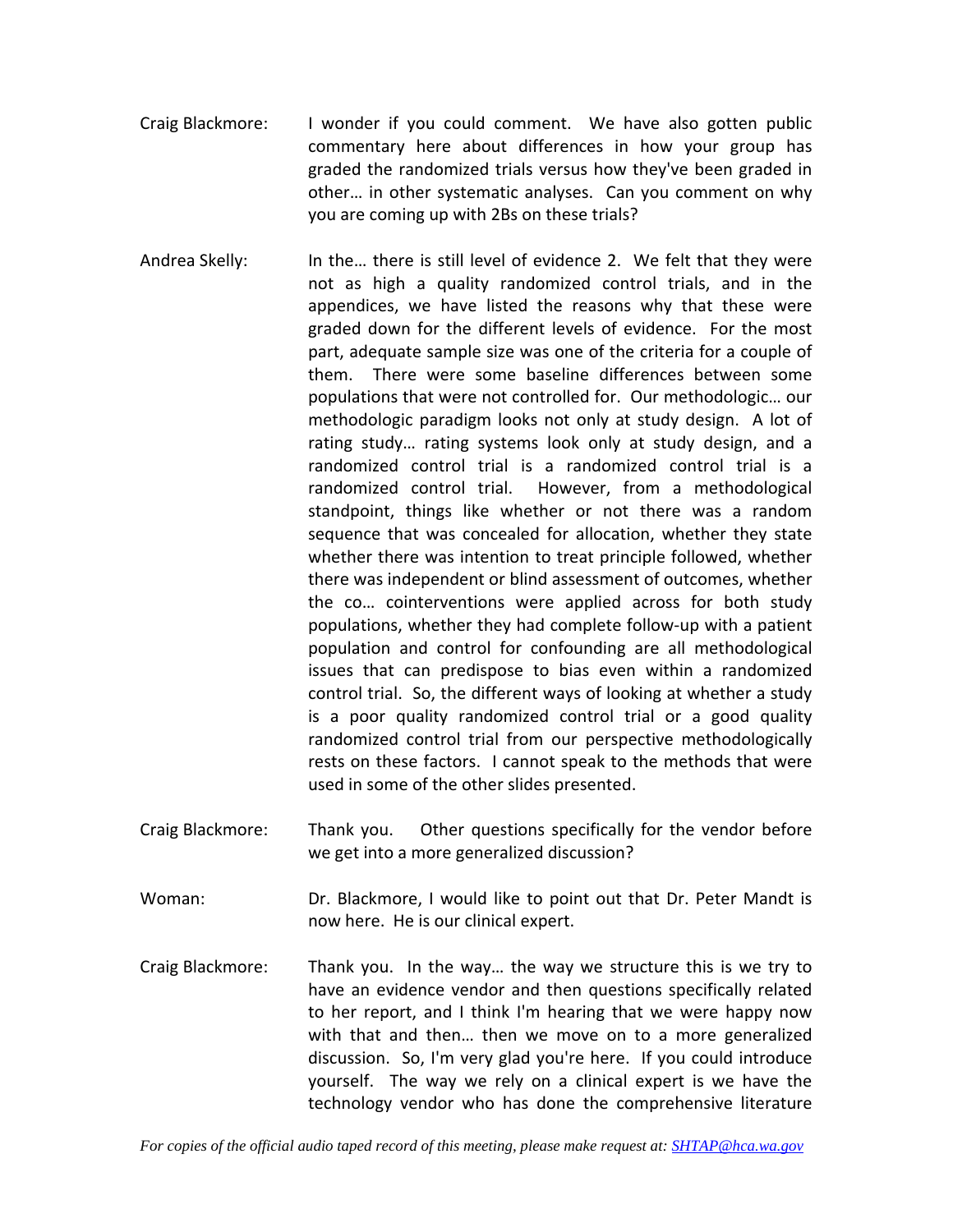review and has summarized that for us, and… but these procedures very often have very specific technical components and indications, and we often have questions about that, and so we're grateful for your presence to help us through some of that. But, if you want to just say who you are and your background, that would be very useful.

Peter Mandt: Of course. Thank you for inviting me. I did my medical school training and undergraduate at the University of Washington and my residency at UC‐San Diego, and I did two knee fellowships, one at UCSD and a second one with Dr. Richard Stedman at the Stedman Hawkins Clinic, and as many of you know, the OATs allograft… well, osteochondral allograft studies, a lot of the early studies were done at the University of California San Diego, so I was a part of those as a resident. That was where I first sort of encountered this procedure. When I was doing my fellowship with Dr. Stedman, he's probably best known for being the one who coined the term microfracture, which of course is another method for treating cartilage defects, so I was exposed there kind of at an early time too, and I took a job as the head of sports medicine at Virginia Mason Medical Center where I was for about 15 years, and that's where I had a lot of referrals for patients that were sort of, you know, younger patients with sports injuries that really weren't candidates for arthroplasty.

> So then, the osteochondral allograft technique sort of evolved into the OATs allograft, you know, in terminology and equipment. So, I became involved with that, since I had an interest in knee reconstruction and cartilage repair. So, I started developing that special interest and started generating referrals probably in the early 90s or so. So, I've kind of had experience with this over a long period of time. Now, it's not a large part of my practice, or anybody's practice. It's a relatively specialized procedure. So, volume‐wise it's not huge, but you know, I've got sort of this relatively unique background for the Northwest area. So, that was why I was… Dr. Chris Wall at the University of Washington was the one who suggested I might want to be a part of this. So, I appreciate your inviting me.

Craig Blackmore: Thank you for being here. One question, which has come up early in our discussion, was the question of open versus arthroscopic repair and when… what the factors might be that determine when you would use each approach.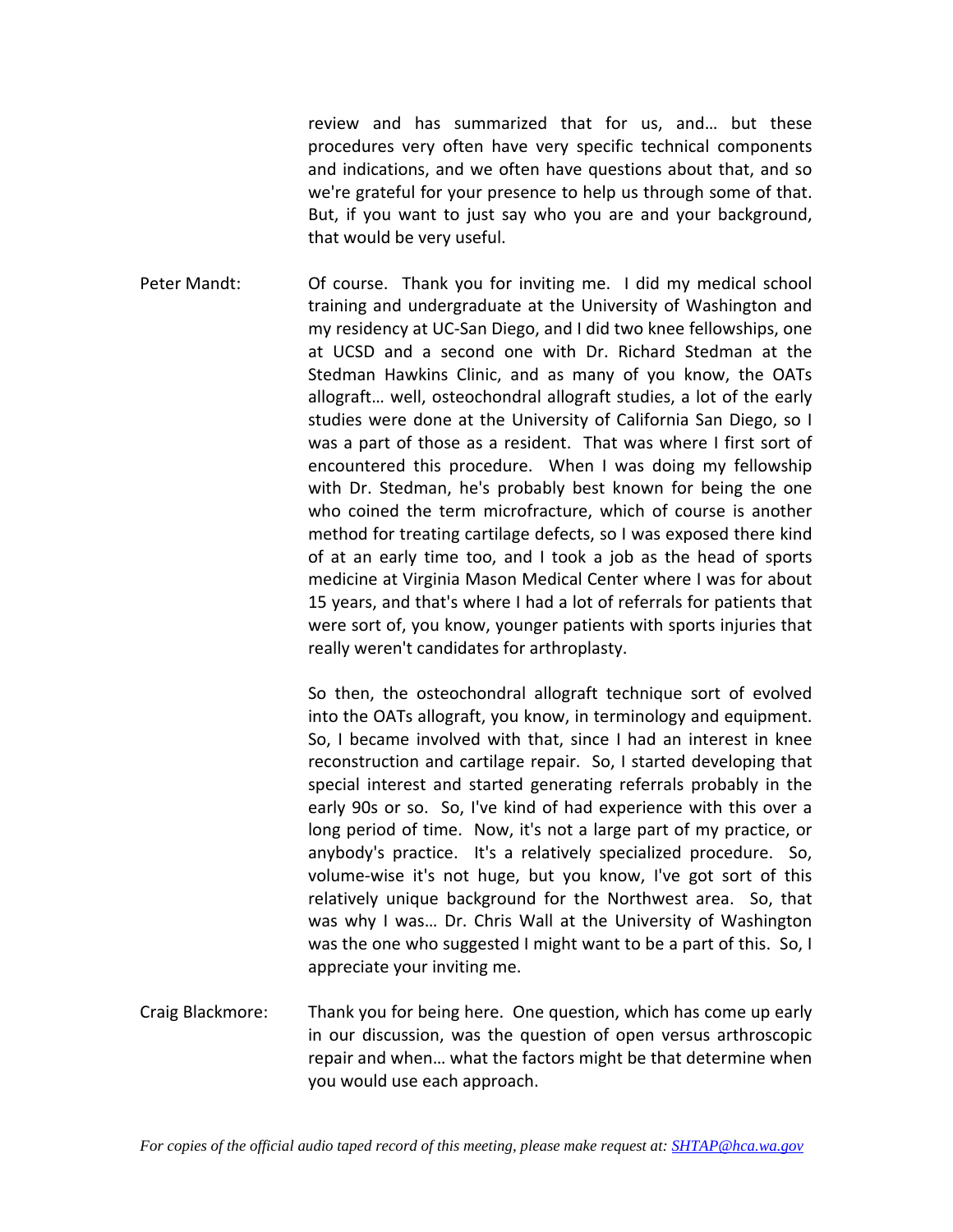- Peter Brandt: Sure, well, the term OATS, you know, can apply to, as you know, autografts or allografts. You know, generally speaking we use allografts when the defect is larger, and most of the allograft equipment is really only designed to do defects greater than 1.5 cm in diameter, and when it gets to be a plug that large, you really can't do those arthroscopically. You need a large enough incision to be able to put in larger cylinders. So... and the equipment is really not designed to be used arthroscopically either. So, essentially, almost all the allografts are done open. The autografts are smaller, and those are amenable to doing arthroscopic treatment, although… and it depends a bit on the clinical expertise of the surgeon, as well as how large the defect is. Sometimes, it becomes a triumph of technology over reason when you're trying to do three autograft plugs, and so, you know, the results end up not really being that much different whether you do open or arthroscopic, and in someone who is not really experienced with using it, it's better to do it open because you can get a better result if you're not used to doing them arthroscopically. So, you know, it really gets down to autografts and smaller autografts are easiest to do, or easy to do arthroscopically. Bigger ones get to be harder to do arthroscopically, and the allografts are essentially all open.
- Craig Blackmore: Thank you. At this point, I'd like to open up a little more to the committee if there's any more questions for the vendor, for our clinical expert, or for the agencies before we launch into our discussion.

Well, hearing none, and this is obviously not the last opportunity to ask questions, I want to turn to the tool, the our coverage and reimbursement determination tool, and again, this is the tool that we use to help us go through the evidence and make our coverage decision. The first couple of pages of this document talk about the principles upon which decision making is made. The second part of the document on page 3 defines whether or not there is a Medicare national coverage decision that would be relevant to us, and the answer is that there are not. There are also some other guidelines from other organizations, including the American Academy of Orthopedic Surgeons, Work Law State Institute, etc. on when… well pertaining to this topic.

The next part of this document is for the committee to delineate the outcomes, which we believe to be of interest around the domains of safety, efficacy, and cost and cost effectiveness, as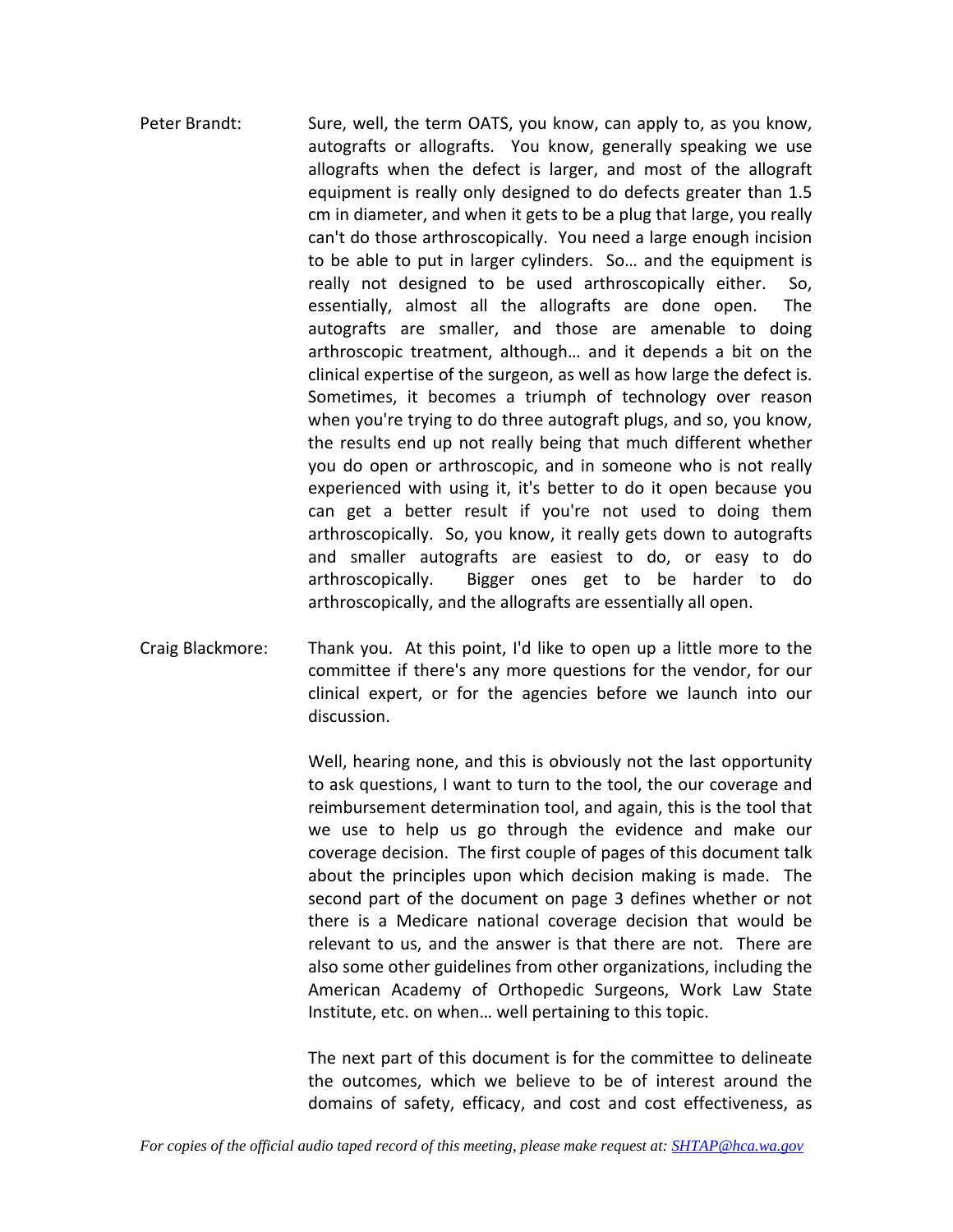well as particular populations or special considerations. So, our first task is to define the safety outcomes that we believe to be relevant and staff has prepopulated this document with a number of them here. Some of these are pretty, pretty obvious or pretty straightforward. Mortality, obviously. Morbidity, particularly pertaining to the donor site in autograft as a safety outcome. Surgical complications, infection, etc. The requirement for reoperation. You could consider that, I suppose, either effectiveness or safety. At least for now we've got that as a safety outcome. MRI findings is on here. I'm not sure… I'm not sure that resonates with me as a safety outcome. It might be an intermediate outcome for effectiveness if the MRI looked better, but again I think our focus is more on clinically relevant outcomes. So, I don't know what the rest of the committee thinks. Personally I don't know that I would consider MRI findings to be terribly important.

Progression of osteoarthritis, rate of graft failure, I would probably put those in effectiveness. Disease transmission from the donor tissue, that sounds like safety to me, and then other adverse events. Any other safety outcomes that are important that we are considering in our decision making that have not been delineated?

Okay. Then efficacy and effectiveness and particularly relevant are outcomes that are clinical that aren't simply MRI findings, for example. So, functional outcomes, obviously, there is a specific point here made about longevity of treatment effects, particularly since a lot of this is dealing with younger populations. Progression of osteoarthritis is arguably one of the most important primary outcomes, and then graft failure would imply treatment failure.

Return to work or preinjury activity or return to sports, obviously important for quality of life and then quality of life is listed here separately. We have differential results between open and arthroscopic procedures. I'm not sure that's a separate category.

Man: It doesn't seem like an outcome.

Craig Blackmore: Right. So that may not fit. Patient satisfaction, obviously, and then are there other outcomes that we think are relevant that… effectiveness or efficacy outcomes that aren't mentioned here that we are including in our decision‐making thought process?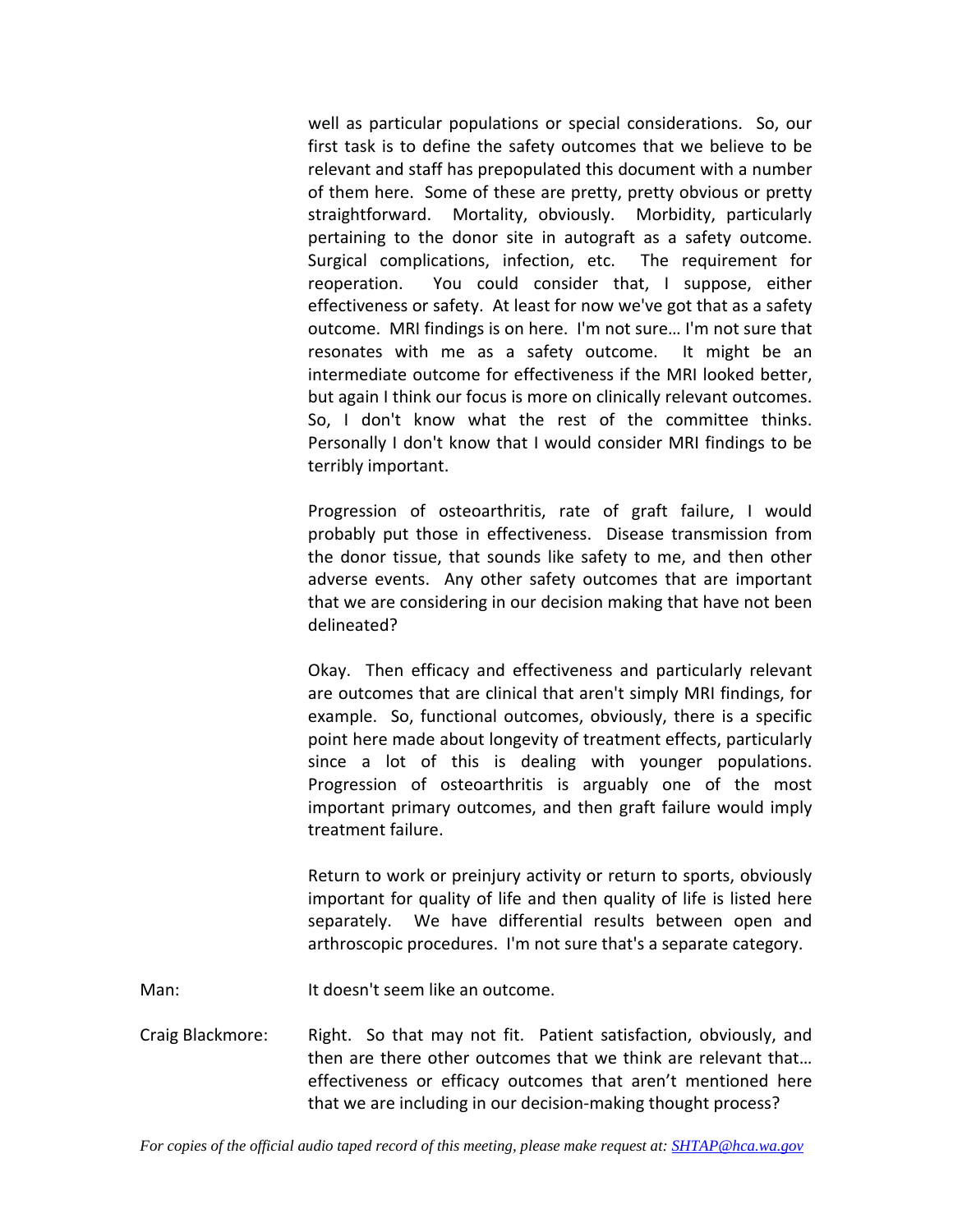Woman: You know, we could consider reoperation, perhaps. I'm not sure that's just safety.

Man: Is that safety, or is that?

Craig Blackmore: I mean, it's sort of in line with like graft failure, and they are related on some level. That might be in both. I don't know if that's just a safety outcome or if that's also an effectiveness outcome. Okay? Anything else?

> And then I'm going to, again, jump ahead to cost and come back to the populations. So, for cost, we are going to look at the… both the short‐term costs of the procedure, as well as any indirect costs induced, and we're going to look in the short‐term, as well as over the expected duration, which is really the patient's lifetime, and we would look from the perspective of the payer, as well as society, and we would consider cost effectiveness.

> Then there's the issue of special populations, and this becomes particularly relevant if we do make a coverage with conditions determination and this is where we would start to think about what some of the criteria might be under a coverage with conditions determination so that as we go through our discussion, we can keep that in mind. First would be defect type, which is listed on here, which I think, you know, I think there's sort of the depth or severity of the defect, and then there's also the size of the defect, and I think those might be separate things. So, we're going to go with defect size, and we're also going to go with defect severity or depth.

Man: And location?

Craig Blackmore: And then location is the next point on here, so that would also be important. Gender might be important, I suppose. Certainly, we've heard, we've heard that there is… the data at least is age specific, so we should consider that. The question of whether prior… and I would actually say prior or concurrent other surgical procedures might be important, and that's, I think, two separate categories. Some of these people will have had ongoing problems in prior surgery, and there might be another category who have other injuries about the knee at the same time that might or might not affect the success of the cartilage procedure. I'm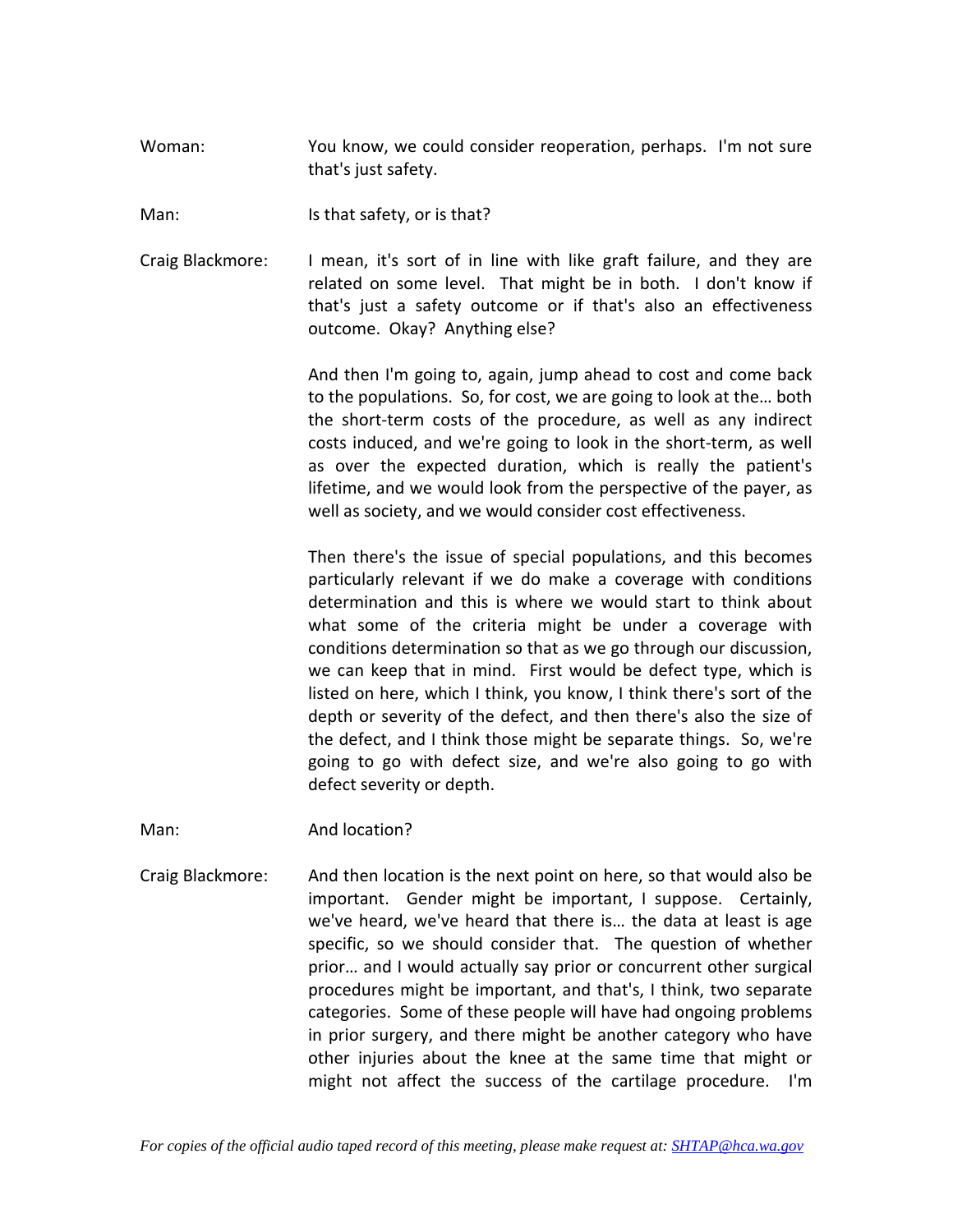|                  | thinking about ACL injury or meniscal injury, and patient selection.<br>I'm not sure I'm seeing that one. Is that anybody?                                                                                                                                                                                                                                                                                                                                                   |
|------------------|------------------------------------------------------------------------------------------------------------------------------------------------------------------------------------------------------------------------------------------------------------------------------------------------------------------------------------------------------------------------------------------------------------------------------------------------------------------------------|
| Man:             | Patient selection?                                                                                                                                                                                                                                                                                                                                                                                                                                                           |
| Craig Blackmore: | Anybody define anything under patient selection that we haven't<br>already touched on, or have we gotten through that?                                                                                                                                                                                                                                                                                                                                                       |
| Man:             | BMI popped up in that report somewhere?                                                                                                                                                                                                                                                                                                                                                                                                                                      |
| Craig Blackmore: | BMI?                                                                                                                                                                                                                                                                                                                                                                                                                                                                         |
| Man:             | Yeah.                                                                                                                                                                                                                                                                                                                                                                                                                                                                        |
| Craig Blackmore: | So we might consider BMI.                                                                                                                                                                                                                                                                                                                                                                                                                                                    |
| Man:             | I'm just saying it popped up in the report as a variable in some of<br>the studies.                                                                                                                                                                                                                                                                                                                                                                                          |
| Craig Blackmore: | So it's something we might think about. It's not saying we would<br>consider it, or we would keep it. And then payer or beneficiary<br>type. I'm happier not specifying based on that, but I don't know                                                                                                                                                                                                                                                                      |
| Man:             | I don't see the need for that.                                                                                                                                                                                                                                                                                                                                                                                                                                               |
| Craig Blackmore: | Alright. So that's a pretty comprehensive list, and now we need<br>to work through towards a decision and again I'd like to adopt the<br>approach of having committee members give us their perspective<br>in where we are, not necessarily with an I will I believe we<br>should cover or not cover, but with a summary of what the<br>evidence tells us and maybe the areas that they see as being key<br>to decision making at this point. So, I will solicit volunteers. |
| Man:             | Can I ask one question first? So our vendor broke this up by<br>autograft, allograft, mosaicpclasty, and ACI as a whole separate<br>thing. I assume we're not talking about ACI, chondrocyte,<br>implantation, and are we considering autograft, allograft, and<br>mosaicplasty all as the same thing, or are we breaking them up<br>like the vendor did? She has separate data for them. Do we<br>consider them all as one thing or do we separate them out?                |
| Craig Blackmore: | That's our choice. That's why I'm asking. What do you propose?                                                                                                                                                                                                                                                                                                                                                                                                               |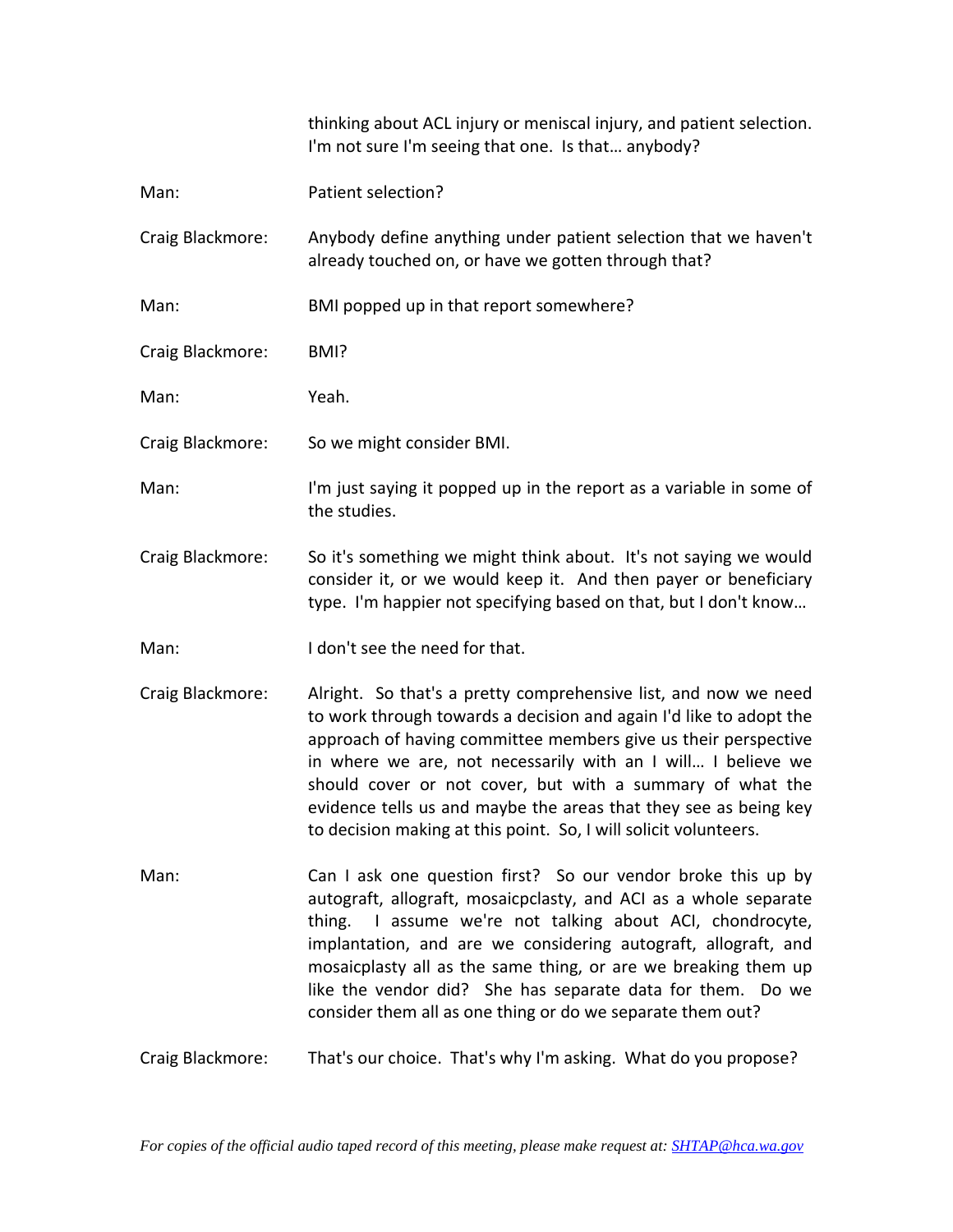- Man: I'm just curious what people thought about that. The agency seems to talk about them as one thing. This came through as OAT, but that's a trademark name, I think, but it implies all these other sorts of things. So, do we do what the agency does and put it all in one basket of stuff and let the clinician sort of decide when they would use one versus the other, or do we… some of the distinctions seem to be based on different characteristics of the lesions, particularly, or do we, again, do we consider them all as one thing and let the clinicians decide, or do we go through the process of breaking them up?
- Man: Given the point of that, there seems to be some dependency on the nature of the lesion, itself, to determine which technique you should use. I think that falls down to the circumstances of the individual patient assessments, and I think we've, that it would behoove us more to treat them as just one entity and then that varies into what you apply to individual patients.
- Man: We could view them as one category ourselves and then leave it to the clinician. I just wanted to make that clear before we get talking.
- Craig Blackmore: So, I've got one choice is that to say we've got this clump we're going to vote together on the clump and then the individual clinical circumstances will dictate which of the techniques, and then another choice would be to look at them individually. Is there a perspective in the committee that we should look at each of these separately, or are we pretty much all on board with lump?

Group: Yeah… lump.

- Craig Blackmore: Okay. I'm seeing lump. That sounds good. And then… I want… if I could get clarity probably in the key questions… and I could get help from Spectrum on this. Where is the… in terms of the ACI, our key questions did not specifically refer to ACI, except as a comparator. Is that how things were addressed from the vendor's standpoint?
- Andrea Skelly: The ACI was never part of the key questions. It cropped up as one of the comparators in the literature.
- Craig Blackmore: Okay. And the same is true of microfracture?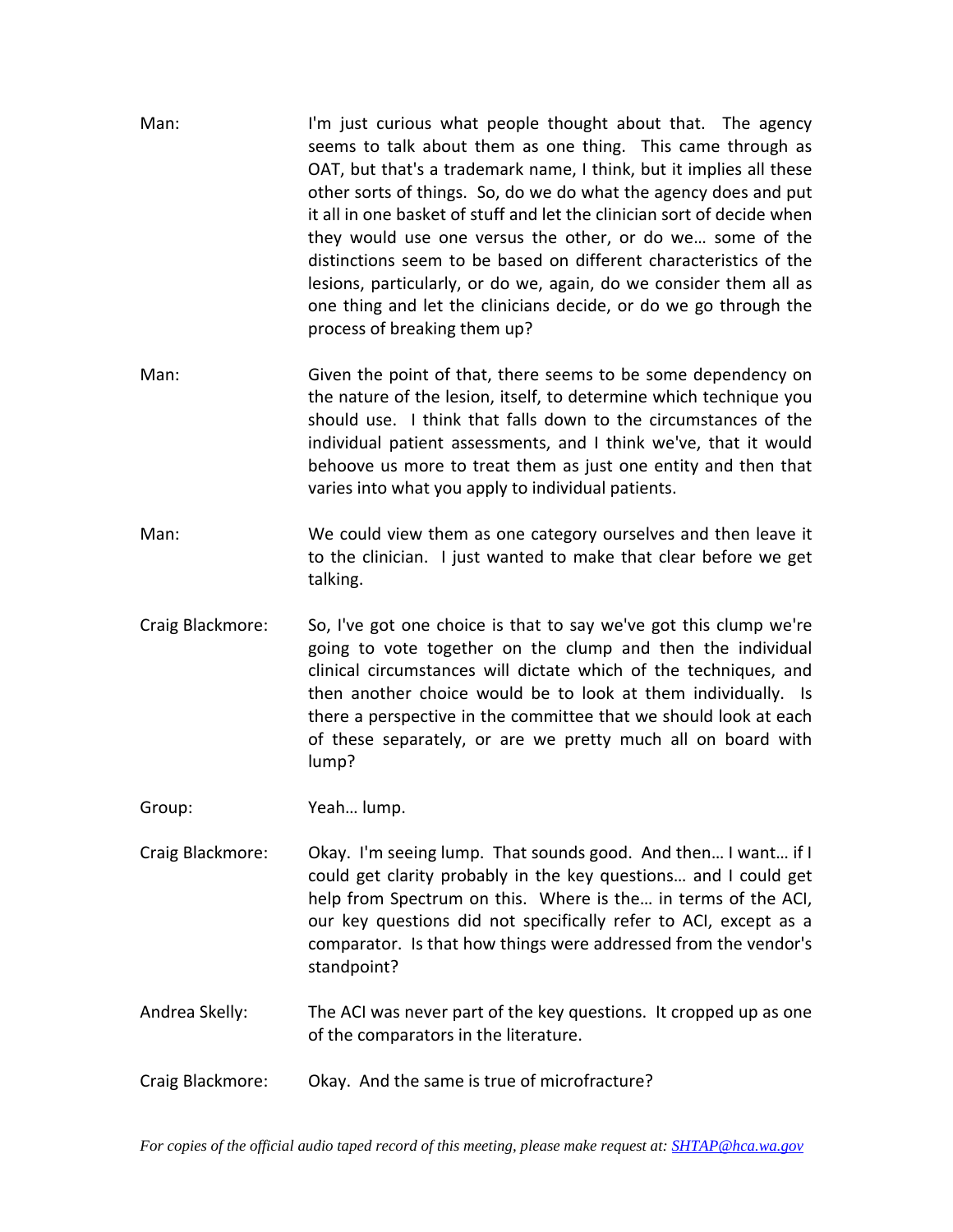- Andrea Skelly: That's correct.
- Craig Blackmore: So we are only addressing this specific family of osteochondral transplantation plug.
- Man: Osteochondral transplantation.
- Man: Can I ask our clinical expert a question? I think, I'm just trying to get a sense of clinically how this decision process works. So, you know, these are comparators that are equivalent to them from a clinical perspective are OAT seen as comparable to ACI and seen as comparable to microfracture? Like, how is that decision currently made?
- Peter Mandt: Well, most of the time it's made based on lesion size. I mean, you know, a microfracture is, you know, another useful tool, particularly if you're in a situation where you run into a defect that's unexpected, you know, during an arthroscopy. I mean, in terms of deciding whether to do an osteochondral autograft versus an allograft, it really gets down to lesion size, and I think that the decision to make… to do an osteochondral allograft based on lesion size has gone from larger to smaller. I mean, the osteochondral autograft, I think the results have kind of shown that multiple plugs start to give poorer results. And also the increased risk of donor site morbidity. So, I mean anything, and specifically though the literature has generally said that anything over two square centimeters is an indication for allograft and anything under is an indication for autograft, but I think, you know, I mean personally I tend to go to allograft or even smaller lesion sizes than that just because of the risk of donor site morbidity.
- Man: I guess I'm asking about more in terms of either allograft or autograft as compared to ACI or microfracture. Is that a choice that's made ahead of time and how would you make that decision about whether you're going to do an ACI?
- Peter Mandt: I mean, I personally don't do ACI, mainly because I haven't been convinced of its efficaciousness, especially when viewed as, you know, in terms of cost. Many studies have been, unfortunately, you know, I think funded by the company that has the main, you know, interest and benefits from the studies being positive. So, I'm not sure that they are all that good. But, in terms of microfracture, you know, it's… when there's a small lesion that's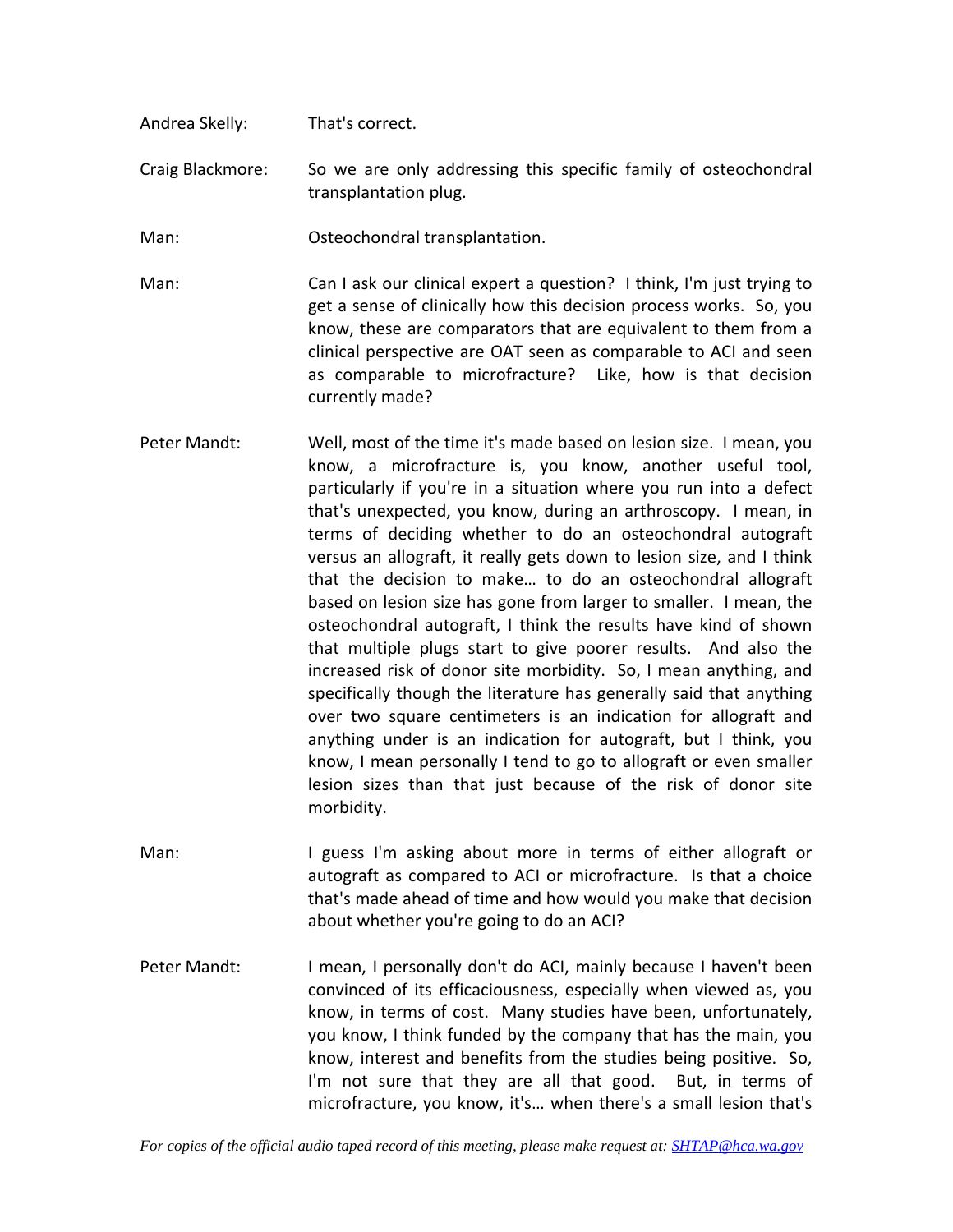sort of an incidental finding, then we'll usually… especially if it's done… found at the time of say another procedure. You're doing an ACL reconstruction and you find a small cartilage defect. Then, we'll do a microfracture, and I tend to do them only if it's, say, under 1 cm or so. And then if somebody still has symptoms down the road, I'll do an autograft or allograft as a second stage in that case.

- Man: Thank you.
- Man: Yeah, I have a question. As we make our decisions... well, first of all, I would say, it sounds to me like from the beginning we're going to do something… go with coverage with conditions based on at least what Steven had brought out. That's sort of the position where the State's coming from. But, the question that I really am having some problems with is that, if we make a decision not to cover with say OAT or allograft in a particular situation, does that, by exclusion, mean that another alternative procedure that is covered, like microsurgery, which may not be as good, would come in and replace it? In other words, if we get too microscopic in our decision making, are we really just basically doing a disservice to the patient or taking away an option from the physician, and that's part of the problem I have in coming to a decision, and I just want to get an idea from our expert here of whether or not if we took OAT away from some indication that it would just mean that some other procedure would take its place. It's not really a cost‐saving maneuver.
- Peter Mandt: I mean, I think there's a real risk here. I think because of the way the key questions were formulated, we can't address ACI. If we… if we rule to not cover OAT, then we're still covering ACI, and you know, you could argue that OAT might be better. So, I think in this case, the wording of the key questions may have done a disservice. I don't know. Perhaps not, but I think yes, if we rule for noncoverage of OAT, we will still be covering microfracture and ACI because they're outside of the scope of what we've looked at, and I guess I should ask the direct agency… the medical directors, do they currently cover ACI and microfracture procedures?
- Gary Franklin: I think we cover everything but require this procedure before ACI. I think that's what we do, and also ACI is, I believe, hugely more expensive.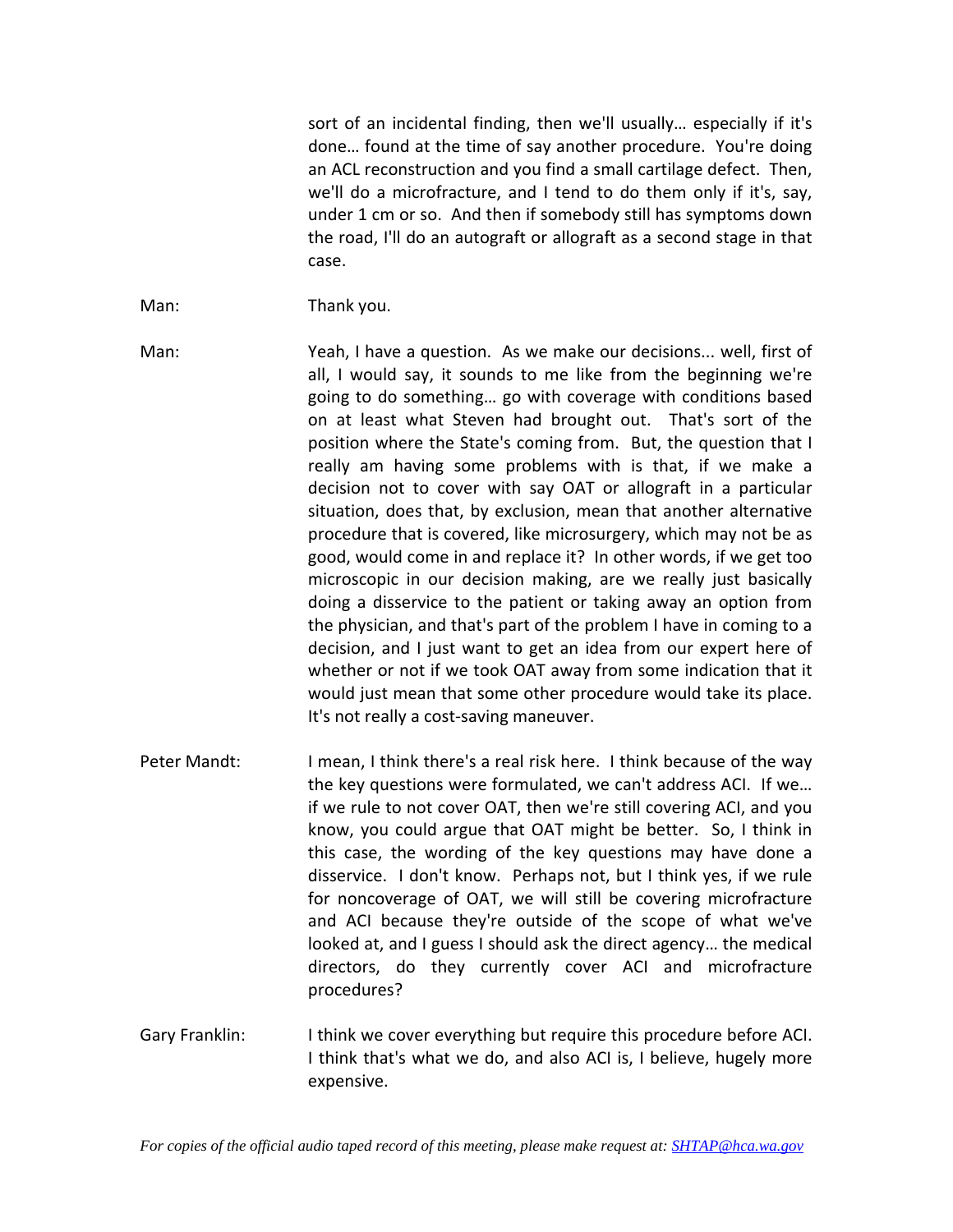Man: It is.

Man: I have a question about natural history. Dr. Just, in the beginning, presented this continuum of disease analogy that talked about this is the beginning of pathology that… that ended up in joint failure, and is that your perception, as well, that this is the beginning, or a type of beginning event that proceeds to joint failure in a high percentage of time? Or is this a pathology that is found in a lot of people and some of them proceed to joint failure over time.

Man: I mean, I... my indications are to do them primarily for traumatic defects. I mean, if you start going chasing, you know, degenerative arthritis and doing OATs allografts or something and, you know, spots of degenerative arthritis, you're just going to get failure around the lesion. You know, normally we do these in traumatic defects or in situations with osteochondritis dissecans. For osteochondritis dissecans, there's really not a lot of other ways to treat it. I mean, you're left with a big... you have a big hole in the knee, and you either live with that hole in the knee, you do a cartilage transplant into it, which restores normal function, or, you know, end up with an arthroplasty. So, you know, I mean not to get too far off the subject but, you know, the comment earlier about, you know, are we going to, is this just going to shift things over to doing other procedures, I mean, that's exactly what will happen. I mean, we were doing, you know microfractures get done at a very large number. Those are done compared to the number of osteochondral allografts predominantly because a lot of surgeons don't do osteochondral allografts. But, you know, the other option is to do a total knee replacement. So, you know, that's going to happen either at an earlier time or as an alternative in treatment to some of these defects. You know, I've had some that were relatively large that, you know, otherwise would have had an arthroplasty. But, you know, these are usually young patients who, you know, in their 40s or 30s sometimes who aren't going to do well with having a total knee replacement, either. So, it would take away a really viable way to treat those patients.

Man: Similar question for the vendor. I mean, is there data on longterm national history of OCDs that you found, or is there… I didn't see any long‐term follow‐up data on, I mean, 10‐20‐year follow‐ up data on any of these procedures in terms of the osteoarthritis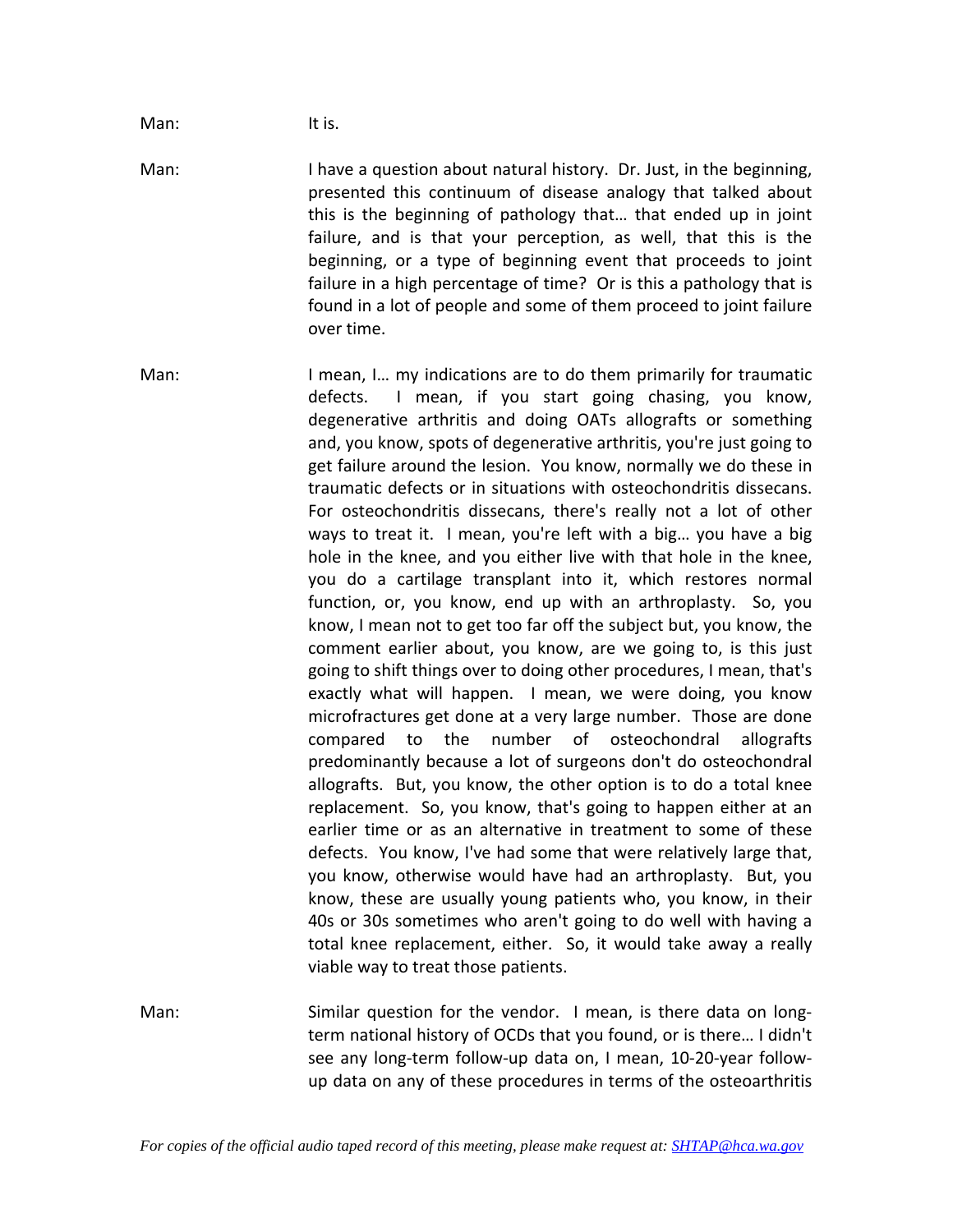question. But either natural history untreated or natural history after.

- Andrea Skelly: From our review, there seems to be a suggestion that there is a potential for progression to osteoarthritis, but a lot of the reports say that the natural history is largely unknown, and we looked, as we were looking to the studies, we looked specifically to see whether there was data on progression to osteoarthritis, and there was very… I mean, we really didn't find anything in comparative studies at all, and I believe there may have been one or two case series that suggested that there was more osteoarthritis in a certain population. There is a large case series by Hangoody that suggests that among athletes, there was maybe more progression to osteoarthritis. The problem is, is we don't know how… what the level of the preexisting osteoarthritis was. So too… within the absence of a comparison group, we really don't know whether the procedure helps or not. The longest follow‐up we have from the RCTs is 48 months. The longest we have from the case series is somewhere… well, you know, some report up to 124 months of, but... Again, osteoarthritis is not one that has been well reported.
- Man: Can I just ask, and I'm curious with the allografts, do you need to do HLA typing and matching you don't need to give immunosuppressants and…?
- Peter Mandt: Well, the articular cartilage itself is relatively immunologically privileged because the cells are buried in the matrix. It's the bone that is what's in danger of rejection. And so, it's impractical to do HLA typing because we're also doing size matching, and if that were the case, then nobody would ever, you know, end up getting a graft match. Bone allografts are used frequently in other areas in orthopedics, and we use them oftentimes in treating tibial plateau fractures where there's a bone defect. Their en bloc pieces are used in spine surgeries, and so what you see is about an 85%, you know, long‐term survival rate, and that's based largely upon whether the bone is accepted or rejected and whether or not creeping substitution, which is kind of the method by which the bone is replaced by the host bone over time, you know, ends up being successful, which is kind of the same thing that happens with, say, a spine fusion in which an allograft disk is used. So, yeah, we basically… it's sort of like doing a bone graft and the cartilage is along for the ride.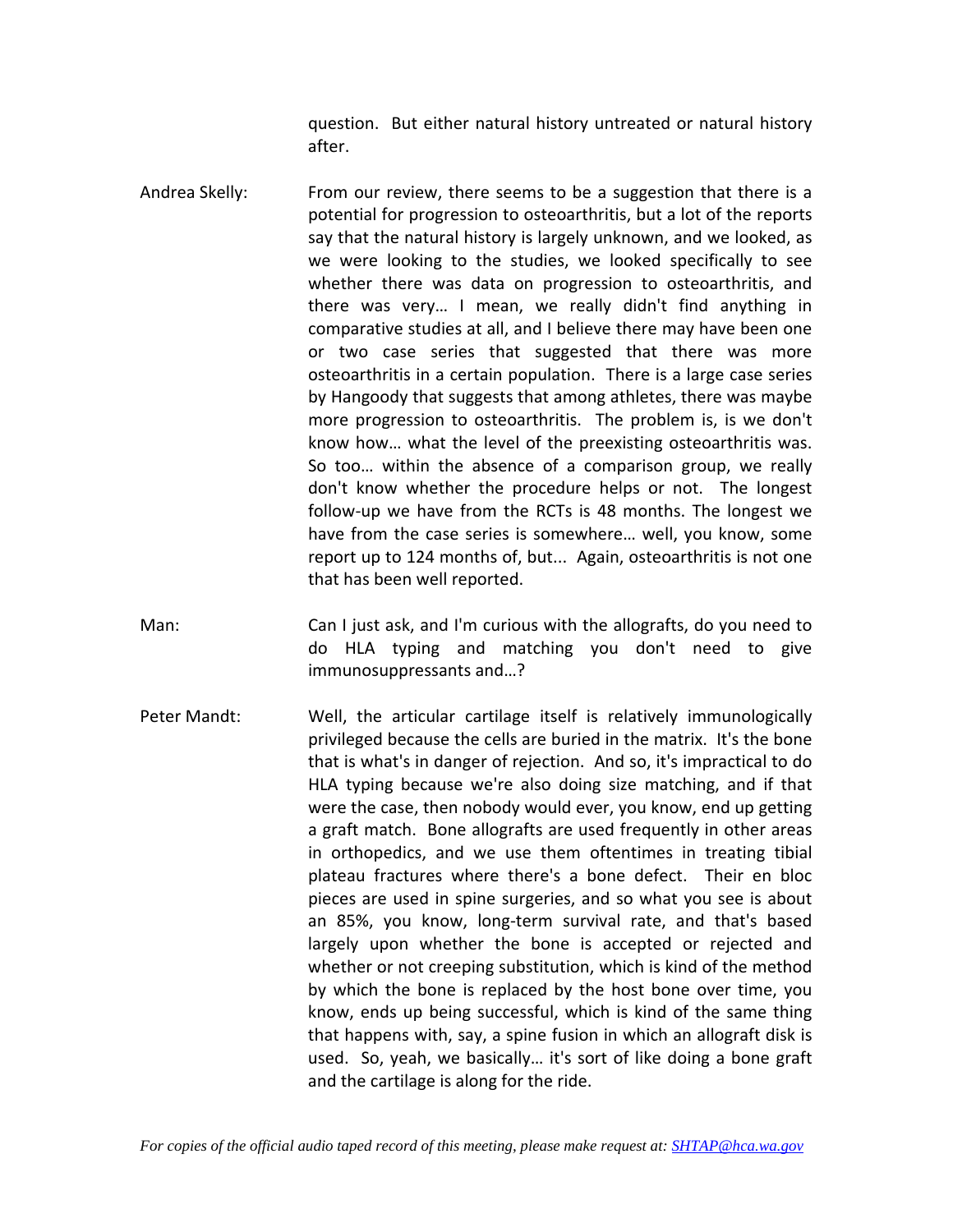- Man: So, given that, I'm surprised that you haven't done studies at some point, even in lesions small enough to have the OATs procedure done… are you just… is it clear that you get better long‐ term outcomes with that than with an allograft, because if you use the allograft you don't have to have the host site morbidity problem.
- Peter Mandt: Well osteochondral autografts essentially always heal in. The issue, really… unless you get to multiple plugs, and there's technical deficiencies in terms of the gaps between the plugs and so forth that might result in a mechanical inability of the bone to heal, but in one or two plugs that are very well fixated in an autograft, you know, essentially it's always going to heal in. But, then your worry is really more about donor site morbidity. When it comes to allografts, I mean, usually we're using a larger defect. So, I mean, the mechanical problem, I mean the patient usually feels it's usually more than just pain, but they feel like a, you know, a catching or a clunking, or some element of the defect, and if it goes on too long then you end up with a meniscus tear because it's catching on a defect. So, you know, the studies that have been the longest duration have been the ones out of UC San Diego, I believe, because, you know, they were started in kind of the mid‐80s, but there were some technical issues there because that was before the advent of the modern instrumentation, and they were essentially all done sort of using hand carpentry. So, you know, there was another variable introduced there besides just the biologic one.
- Man: I have a question about, is it the same decision-making process for the patellofemoral lesions, as the condyle lesions?
- Peter Mandt: Well, I mean from a size standpoint it can be, but patellofemoral lesions tend to be better tolerated. I mean, it's a… I mean I find… I mean, everybody always in orthopedics has found that the patellofemoral joint sort serve as a bit of a mystery because, you know, you see people who have very significant disease as an incidental finding at the time of arthroscopy and people who have, you know, relatively well-preserved patellofemoral compartments that have symptomatology. So, trying to decide where the symptomatology is coming from, you know, ends up being key. You know, so, you know, I do relatively few in the patellofemoral compartment compared to the weightbearing tibiofemoral compartments of the knee. You know, they are usually either a really large defect on the patella. I have had a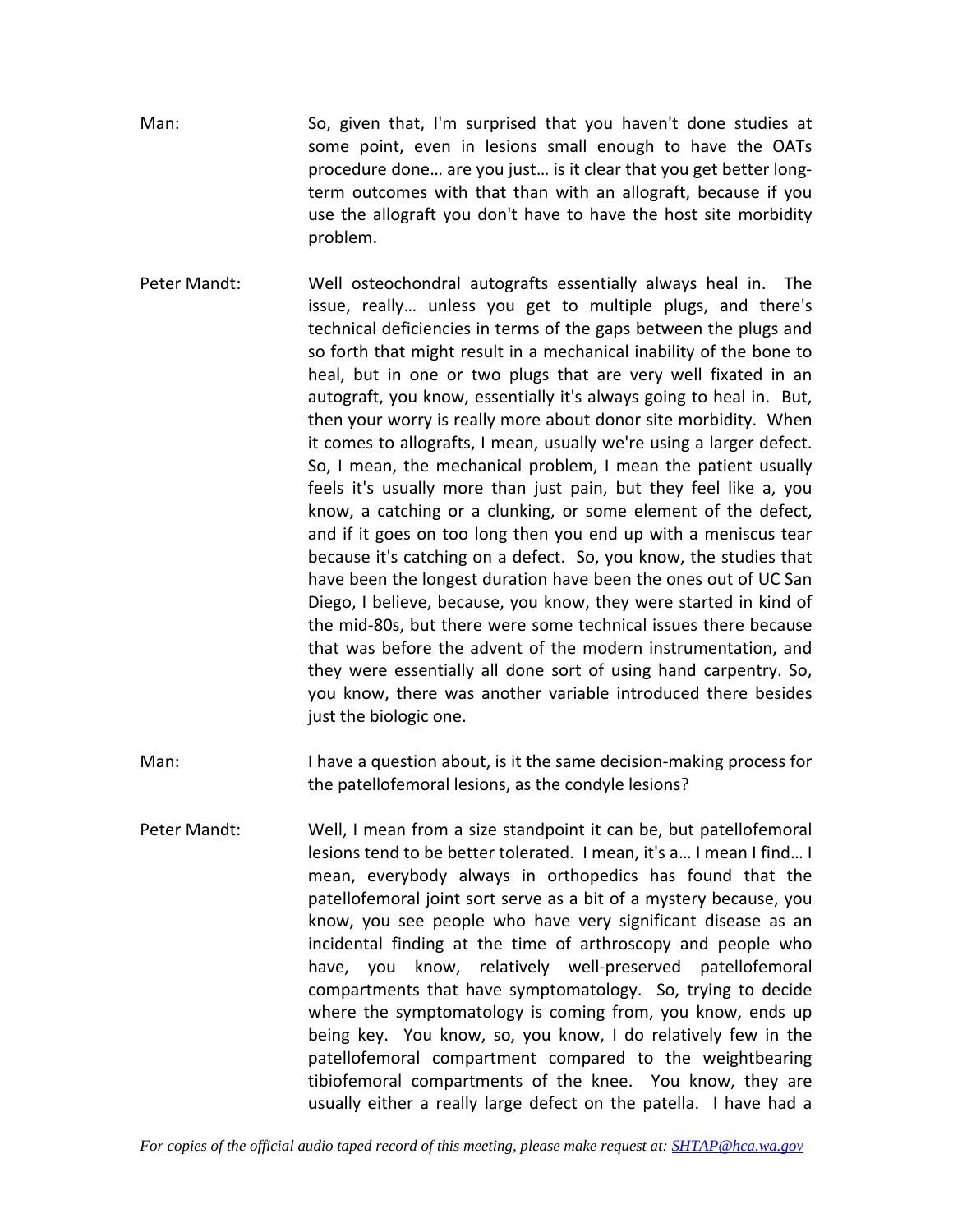couple that had patellar dislocations, which they sheared off half of the joint surface, and I tried to treat some of those conservatively over time, and they failed, and others with large trochlear defects who start to have mechanical symptoms and so, you know, those can end up being an indication, too. You know, I mean, probably that's less than 5% of the ones that I've done over time.

Man: Thank you.

- Craig Blackmore: So, I'd like to get a feel from members of the committee as sort of the big picture of where we are in all of this. We heard from Richard, and what are we thinking? Volunteers to kind of sum up. Seth, thank you for volunteering.
- Seth Schwartz: Yeah. I mean I guess I'm similar along the lines of Richard. I think that the data is fairly good in terms of the efficacy of this procedure, and I think we're limited a little bit by the populations that have been studied, which makes it a little harder to think exactly what the restrictions would look like, but I don't… am not necessarily sure that we need to put significant restrictions on this. That's kind of where I am.
- Craig Blackmore: How about the other side of the U‐table here? Mike?
- Michael Souter: I think that it definitely has merits. I'm not so sure that we don't need to put some restrictions on it. I think there are already restrictions that exist in the literature such as, you know, joint instability. I think we should very actively consider the question of degenerative and joint stability, I mean ligamentous instability, etc., and then the whole issue of degenerative disease. You know, that's… I think that we may need to put some limits on that.
- Craig Blackmore: Michelle?
- Michelle Simon: I guess I have more questions. I'm trying to get a sense of, if this procedure is not done, is it absolutely positive that other procedures will be done, or are there patients for whom nothing will be done, and do we have a sense of whether those conditions that you've talked about are definitely going to progress to osteoarthritis or not? I know one of, in the report, you mentioned… I saw in the vendor report that there was some indication for chondromalacia patellae as an indication for these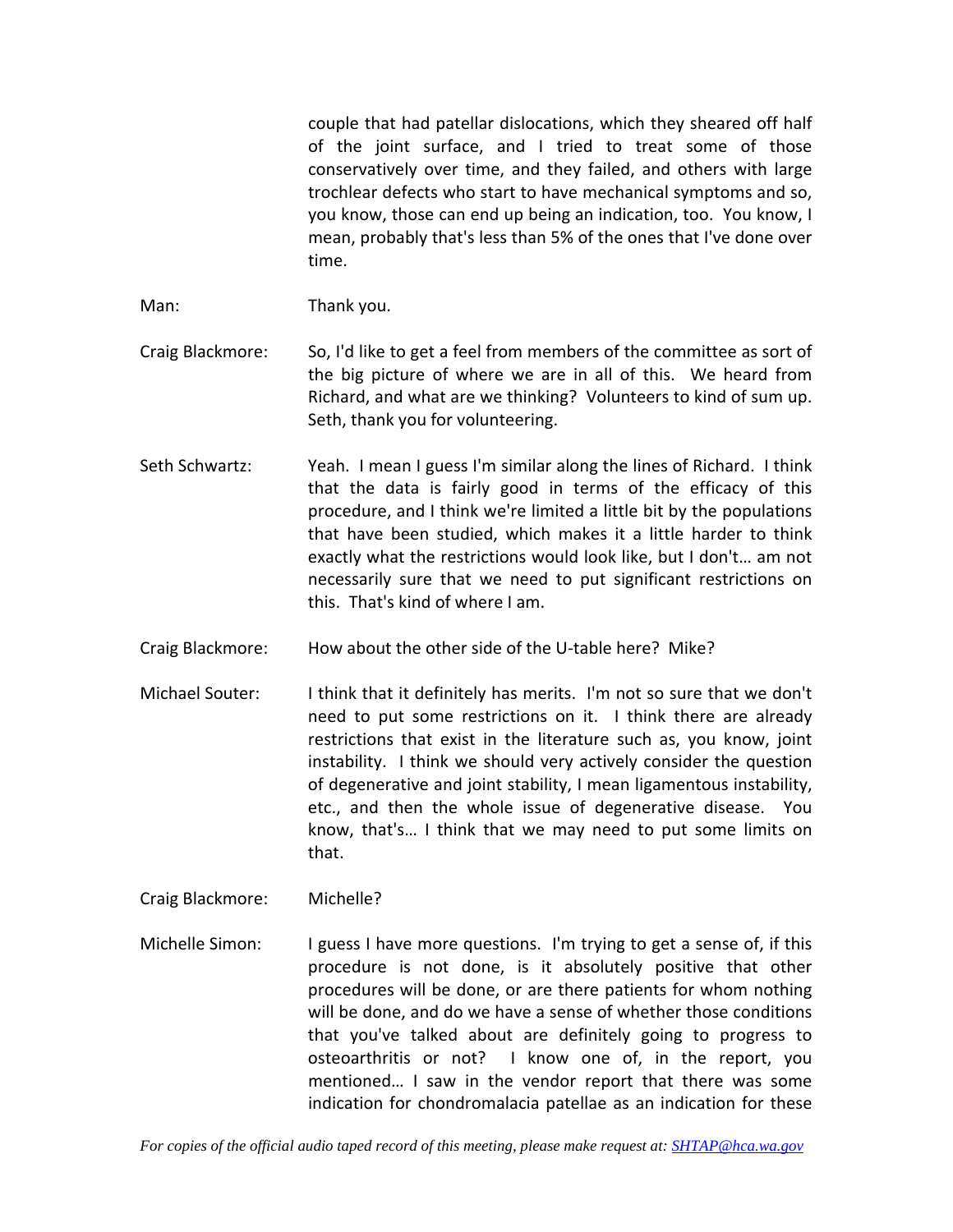procedures, and that's a… lots of people are in that category. At least it used to be a really common diagnosis, and then we really don't know if that progresses to osteoarthritis either. Do we know anything about that?

Peter Mandt: Is that for me? Well, chondromalacia patellae is a difficult diagnosis because in fact, most of my knee professors that have been, you know, that are… have studied this over the years really feel that's not a diagnosis. I mean, it's a description, because chondromalacia means bad cartilage, but it doesn't really mean that they have pain. I mean, we see people with chondromalacia who don't have any pain and vice versa. So, I don't really see that as an indication for doing OATs allografts. I mean, the ones that I do are mostly traumatic defects in the patella. That's why I said there's very few. I mean, if I used that as an indication for doing OATs allografts, you know, they'd be getting done all day long every day, I think. I doubt if very many people do. In fact, one of the university team doctors came to me with patellofemoral pain, you know, and we had a long discussion about this, and she played college basketball at Notre Dame and had an ACL on the other side, and her biggest problem over time has been this one knee with patellofemoral pain, and she had done by someone else a patellar realignment and various other things and still has pain, and you know, her cartilage is thin, but you know, I mean I see people with a lot worse cartilage defects and I just told her, you know, I don't think that's going to be something that's going to fix this problem. I mean, it is, you know… on the one sense, I mean, it would be good if you could… if restrictions could be put. I mean, I think there might be some surgeons out there that might be willing to stretch the indications, but you know, it gets to be sort of an individual decision, and you know, I think traumatic defects, if you look at traumatic defects or osteochondritis dissecans, I mean, those are fairly clear indications. Deciding when a problem is osteoarthritis or something gets to be a little bit more difficult, but, you know, in general, the indication is contained lesions, which means, you know, the cartilage surrounding the lesion is normal. Usually, that's fairly clear cut. You see defined ridges. You know, there's usually an etiology. Somebody had some type of an injury and ended up with a chondral defect. Osteochondritis dissecans is relatively easy to determine on the basis of an MRI or x‐rays, and there really isn't any other way to treat that other than an allograft because there's a bone and cartilage defect there. So, I think, I mean, that's, you know, patellofemoral pain isn't really an indication and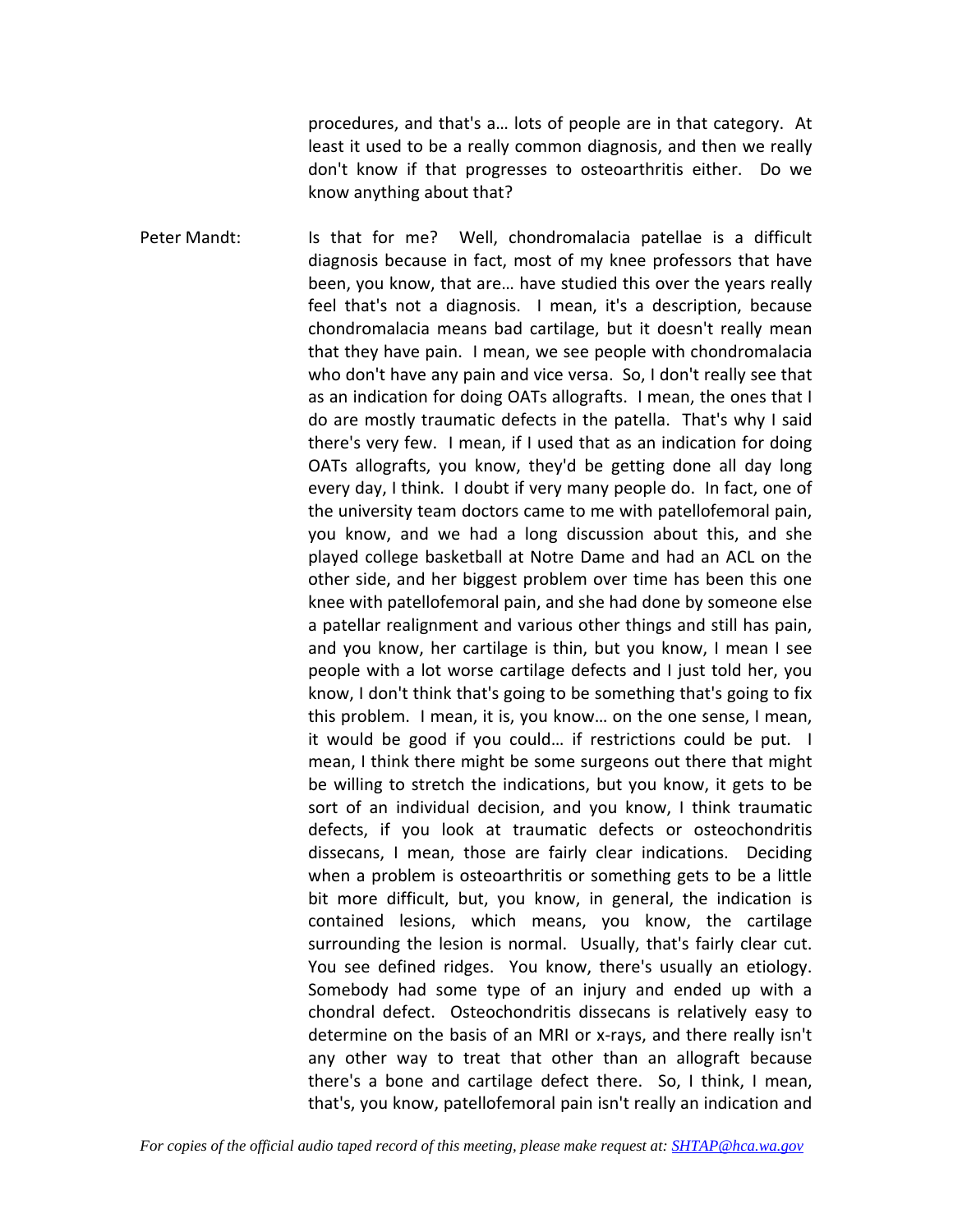chondromalacia is, you know, it's not really a diagnosis as much as a description, but unfortunately it gets used as that a lot, you know, in common terminology.

- Michael Souter: I have one more question, again, as well. So, I mean one of the things that we heard from the agency directors was the recommendation that we consider a filter again of failure of conservative management. I mean, how long does it take to arrive at, you know, in your management of these patients? Is this an… clinical intervention that gets… that you do straight off the bat or do you observe somebody? Do you put them through… if we're talking about something of traumatic defects, do you put them in any kind of rehabilitation therapy, etc. before leaping into, and I don't mean leaping in any pejorative sense, but before going to rather a, you know, the decision to do an OATs procedure?
- Peter Mandt: Well, probably the majority of the ones that I do are referred to me by outside orthopedists who don't do the procedure, so they've already sort of gone through the gamut of conservative treatment. The problem exists in that… in a large enough lesion, one that's uncontained in particular, which, you know, is usually defined as greater than 2 cm<sup>2</sup>, you have a situation in where you have bare bone articulating with the normal articular surface of the tibia and the meniscus caught in between. So, the problem is that if you do nothing and you assume that the bone defect is not going to heal over without some other type of intervention, then it gets to be sort of a race between doing something to fix the problem and ending up with no cartilage left on the tibia and a torn meniscus, which then, you know, ends up being a situation in which the OATs procedure can no longer be done for the smaller lesions.

So, for the smaller lesions under 2 cm<sup>2</sup>, you know, I most often treat those conservatively and would do just… and by conservatively I mean it would be a microfracture generally because you usually aren't seeing those lesions until you do an arthroscopy. On an x‐ray you can't see them. On an MRI scan you can make a guess, but most of the time they are symptomatic, and generally when there is a traumatic lesion there is some other injury, so we're usually there looking at that and then do a microfracture and see how they do.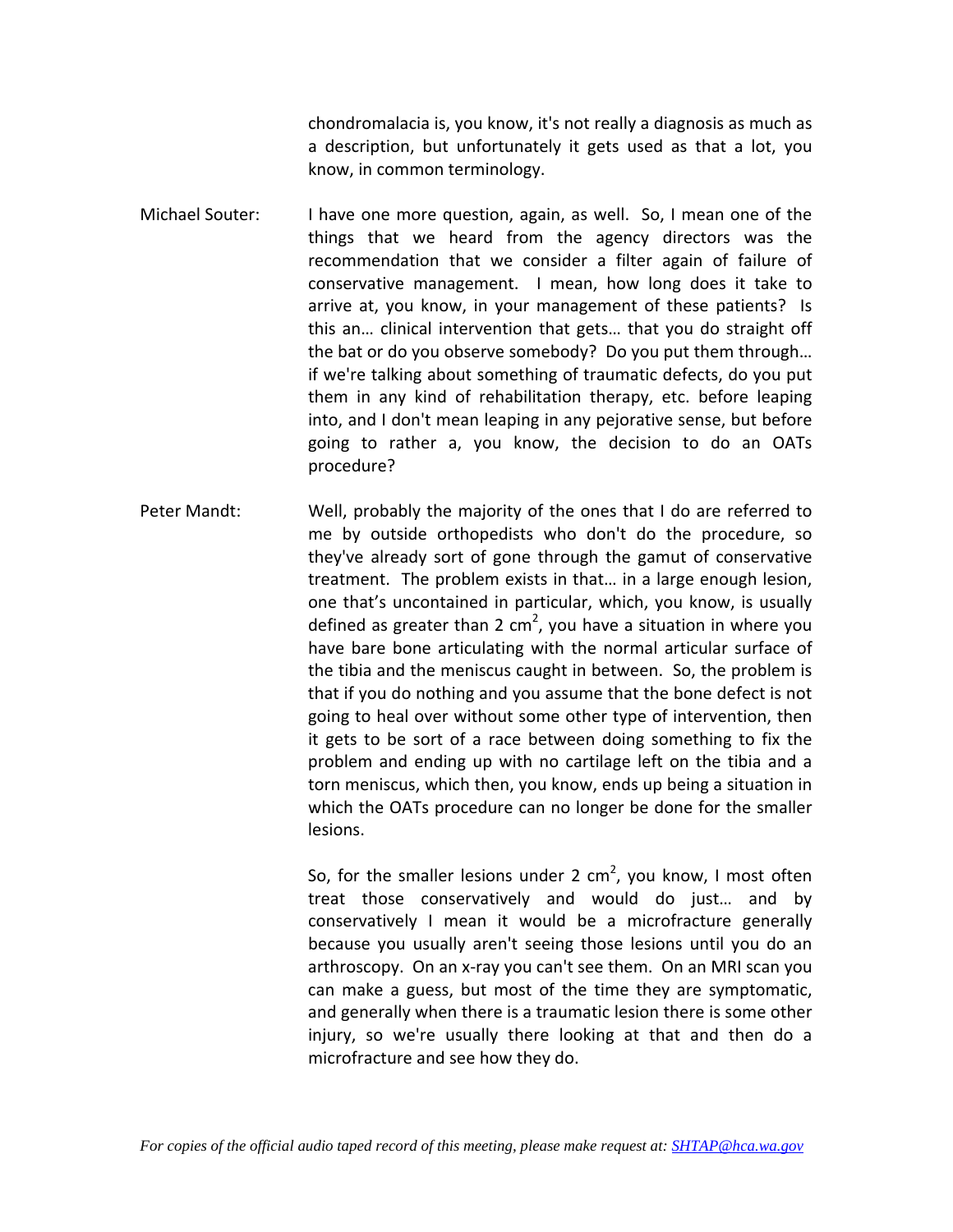- Man: I mean, from a nonoperative perspective when you have somebody whose young comes in with a symptomatic knee or even ankle and has a clear OCD on imaging with reactive bone [inaudible] hole in the cartilage, there isn't a lot you do nonoperatively for them, frankly. You know? I mean, you can try to rehab that, but it's not very rehabitable when you have the same issue as the day they came in because they're not functioning.
- Michael Souter: Sure, and I accept that, but it all comes down to where you draw the cutoffs.
- Man: So, requiring, you know, if somebody comes in and they have, you know, osteochondritis dissecans with a fragment that came out in their knee, I mean, there's no… there's no role for nonoperative care. You go fix that. So, requiring nonoperative care could be a little curious because there are times when they would show up in your office, and it would be inappropriate to do that in a way. At times, it's certainly necessary, but there are other times when it might not be. So, as a requirement…
- Michael Souter: I'm not suggesting it would apply across the field. I just want to know just how long it takes to arrive in cases of say, again, traumatic induced injury where it's a minor defect, you know. How long does it take to arrive at the kind of decision to go to an OATs intervention?
- Man: One other question on our conditions when I think about is the joint, you know, we talk about the patellofemoral versus femur, and then you talk about joint. We have some data on ankle that she didn't talk about much in the presentation, but they gave us data on ankles, and this procedure is done on ankles. I've seen it done in shoulders, but we didn't get any data on shoulders. So, do we talk about this as a blanket thing? Do we limit it to a given joint? Do we let people do it in ankles and knees? Another thing to think about, because we have some data on that. You didn't talk about the data on ankles in your presentation.
- Andrea Skelly: No, and there were no comparative studies on joints other than the knee. There was one comparative study in the talus. It was built as a randomized control trial, but it was not… and the authors eventually retracted their statement, and it was in a very small group… a small… a small group of individuals, and I'm going to have to go back and look at... I've got to go back and find that.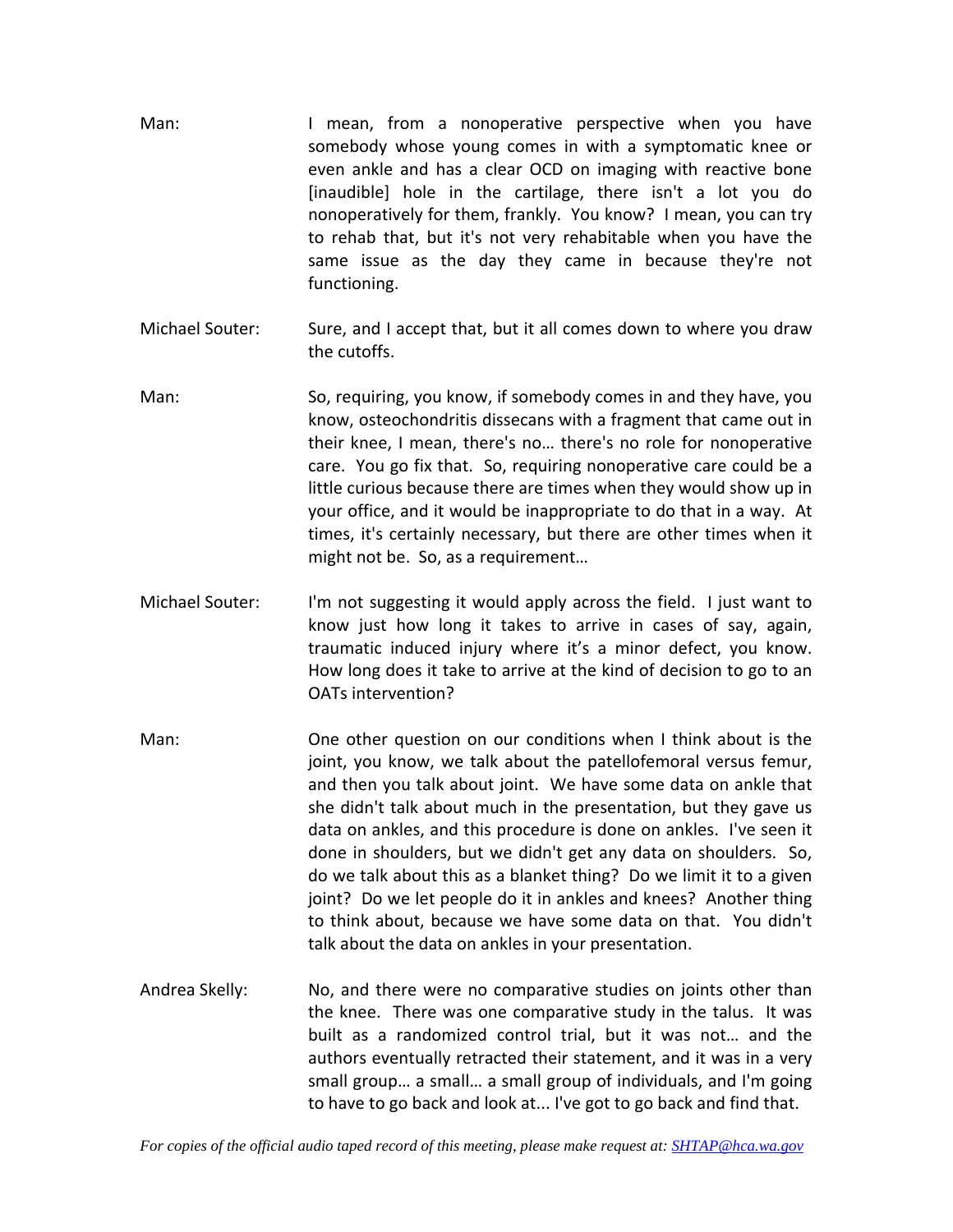- Craig Blackmore: So, I mean, I think I'm hearing, at least in terms of the knee, that there's some feeling that we're in that world of cover with conditions, again, and I'm looking for nods or shakes. Okay. Not sure I have universal agreement.
- Woman: It's the conditions that I think are the most controversial.
- Craig Blackmore: Well, the conditions are always the problem, right? I mean, that's always the challenge. What about the ankle and the shoulder?
- Man: I don't think we have enough evidence to make a decision on other joints.
- Man: For the shoulder, we have nothing.
- Michael Souter: You know, really for the enclave, I'd consider that we should exclude shoulders and ankles from consideration.
- Man: Well, is the pathology different in those joints? I mean, if it's a different pathology, absolutely we should exclude them. If the pathology is identical, we should at least talk about it.
- Man: You may run into the same question that if you had an OCD in the talus and you say, well you can't do any sort of transplant, you have microfracture. Maybe you're going to get a microfracture. I mean, they're going to... it's the same question we had before, you're going to do something, because you have a symptomatic OCD in the ankle.
- Michael Souter: But we have to be very careful to indulge in any of the intuitive extrapolations. It's that kind of whole road that we do not want to go down, I think, and medicine does tend to do that by default. You know, at present, that's again, what's the agency position on this? Are shoulders covered at this point in time?
- Man: I don't think. These are subjected to prior authorization. Shoulders.
- Man: We don't allow anything but knees.
- Man: You do knees? So, in microfracture in the ankle or shoulder you would allow? Is that what they do?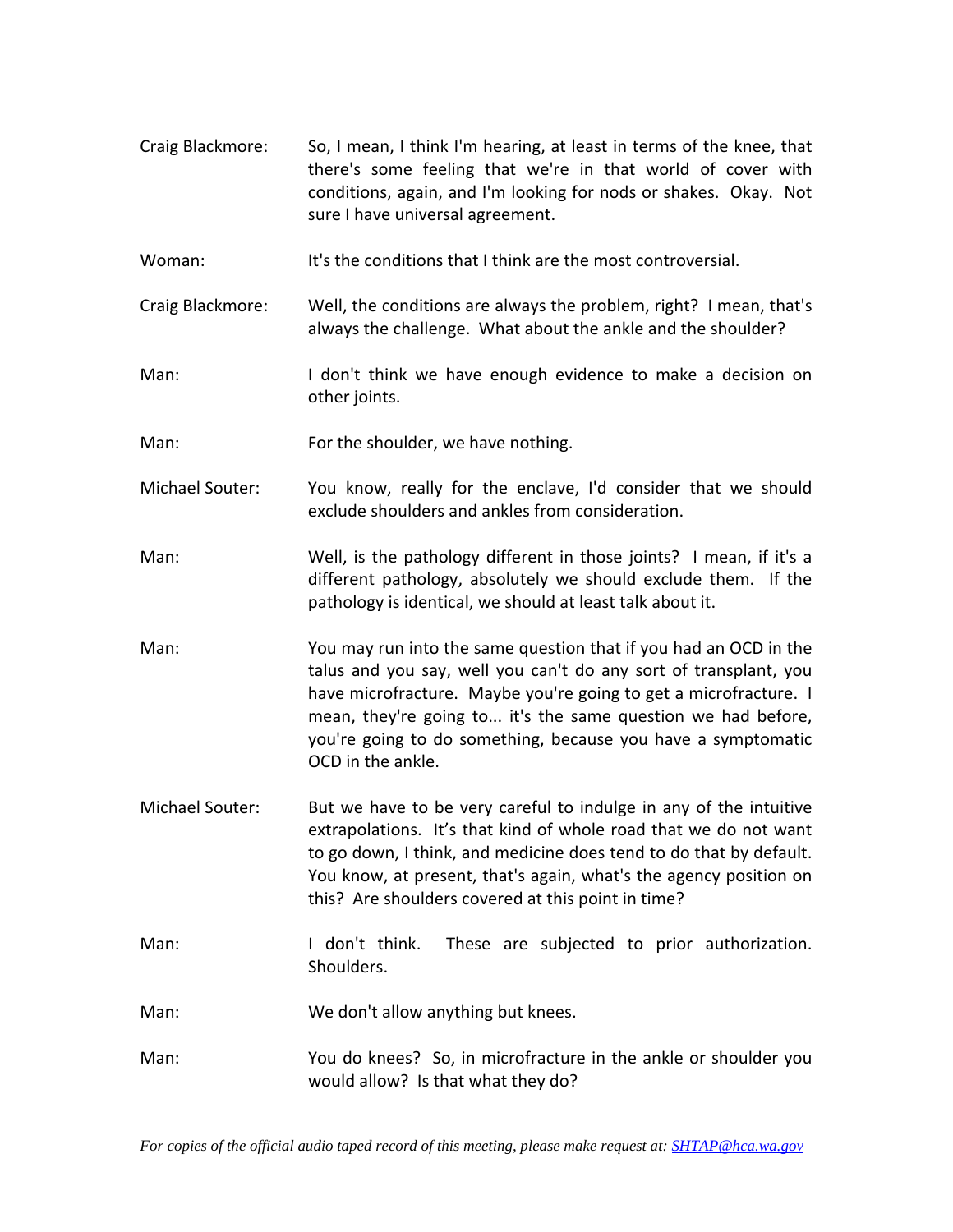Man: I don't know about the microfracture. I'm only talking about the transplants.

- Andrea Skelly: If you want the ankle one that we have, it was a cohorts… again we classified it as a cohort study because they really did not randomize. It was small. There were 12 people who had OAT. There were 10 that had microfracture and 11 who had chondroplasty. In terms of functional outcomes, there were no statistical differences. The American Orthopedic Foot and Ankle Society Ankle and Hindfoot Scale or the subjective assessment of Merrick evaluation. There were no statistical differences between any of the comparators, but again, a very small sample size for that group. The only… we did not find any comparative studies for the shoulder or other joints.
- Craig Blackmore: So who have we not heard from? Kevin, do you want to?
- Kevin Walsh: Yeah, I want to respectfully disagree with Seth. I think that, I mean, these studies do show benefit, but when I look at them, I think that they have defined benefit in narrow terms, especially temporally narrow terms. I'm just not convinced. When you look at the Horace Study in slide 24 of the presentation… I'm sorry. I'll back that up, slide 20 looking… comparing OAT to ACI and outcomes. At 24 months, there is very little difference.
- Man: Where are you looking, Kevin?

Kevin Walsh: Slide 20 of the slide presentation that the vendor did.

Michael Souter: Page 10.

- Kevin Walsh: So, if we're going to limit ourselves to whether this... to up or down on this procedure, and I think we should because while I understand what Richard says, in a lot of other discussions we haven't allowed ourselves to get outside of the context of the questions themselves and think about larger issues.
- Man: I just want to look at that study again. I think, you know, one of the things that came out of this was that lesion size there's a big question mark, and I think that, you know, if you look at the mean lesion size, and that's almost 4 cm and this… we're talking about autograft, and I think we've heard very clearly from our expert that you wouldn't do an autograft in that setting anyway, and that was the biggest criticism from basically all the external reviewers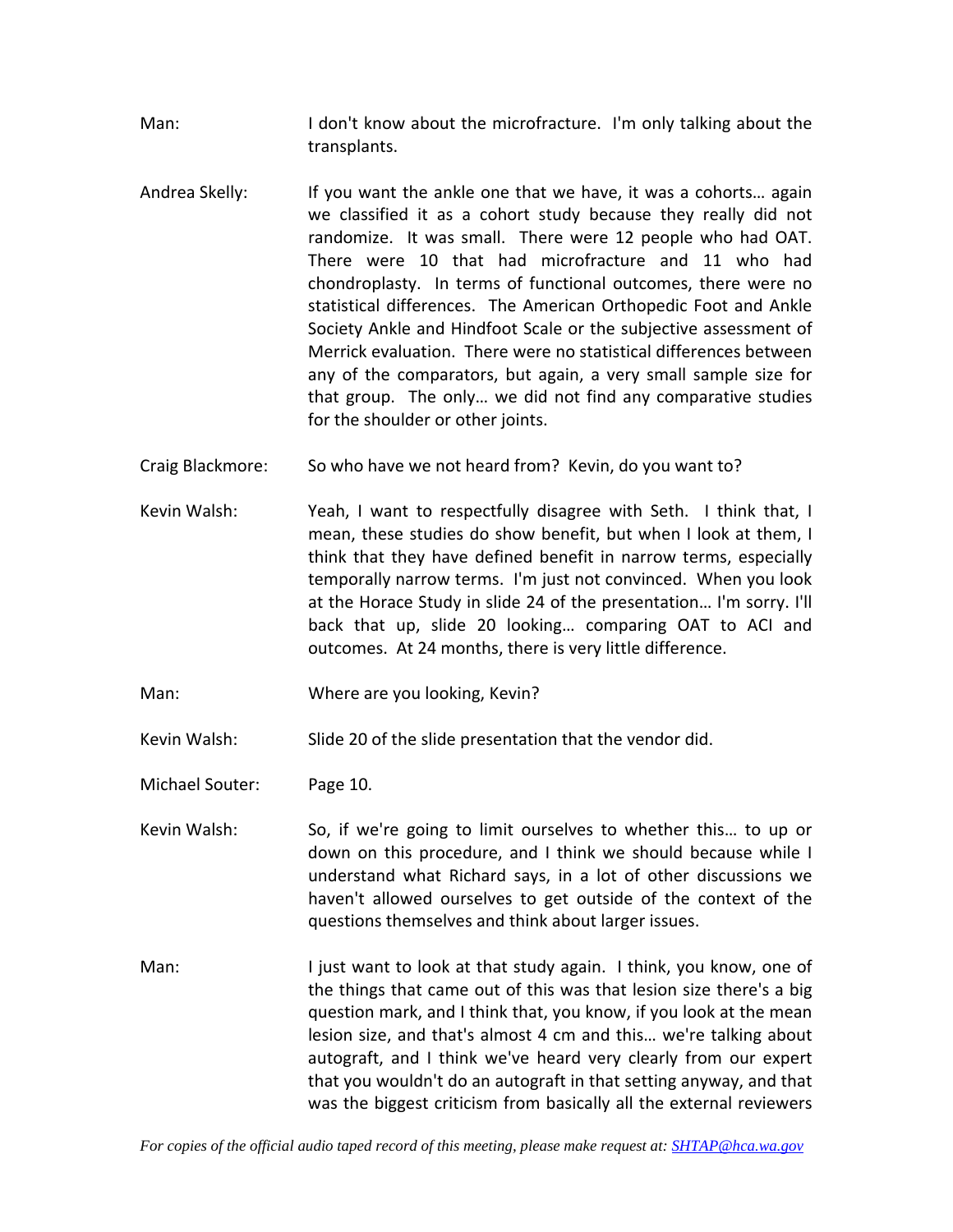about these studies was that size wasn't really taken into consideration in a couple of those studies that didn't find a significant difference, so…

- Man: I understand your point, but you're… the conclusion you're making is, oh well it works, if it's done the right way it works. Well, where's the… prove it.
- Craig Blackmore: Well, there's the Bently Study on slide 21. There is also the Dozin Study, which doesn't show much difference. It doesn't show any difference. The Bently Study... I guess this is mosaic. This isn't OAT.

Man: If you look at the study on the previous page.

- Man: But the comparison shouldn't be ACI. It should be more microfracture. ACI is still, is a far more expensive and less commonly done procedure than this, and at the moment, as the agency just said, they require a chondrocyte transplant or osteochondral transplant before they allow an ACI. So, saying well, it's no better than ACI doesn't really help us. The fall back would typically be a microfracture, I would think. So, I would go back to the microfracture data, because that would be more commonly done as, they were looking for comparators, and again we don't have any natural history. So, I don't think there's any study on sort of this versus nothing versus just natural history. So, we don't have that data, which would be very nice to have. Natural history data would be great, but I don't think we have it.
- Michael Souter: I mean in many ways if you consider that… if you're comparing it against ACI then we're almost duty bound to recommend OAT, because it'd be a lot cheaper.
- Man: Also, in the Horace Study, you're taking three different measurement scales and comparing those. Two of the scales were the same and then one of them had what, a 6% advantage of OATs over ACI? On the Lysholm Scale. But the other scales were about the same. So, I can see your point on that, but it was kind of mixed results in that study anyway.
- Man: I don't think we know the long-term outcome of any of this stuff, and we don't know the long‐term natural history, and the data is not nearly as strong as we would like it to be. Then we've got this added sort of curve ball of we haven't really included ACI in this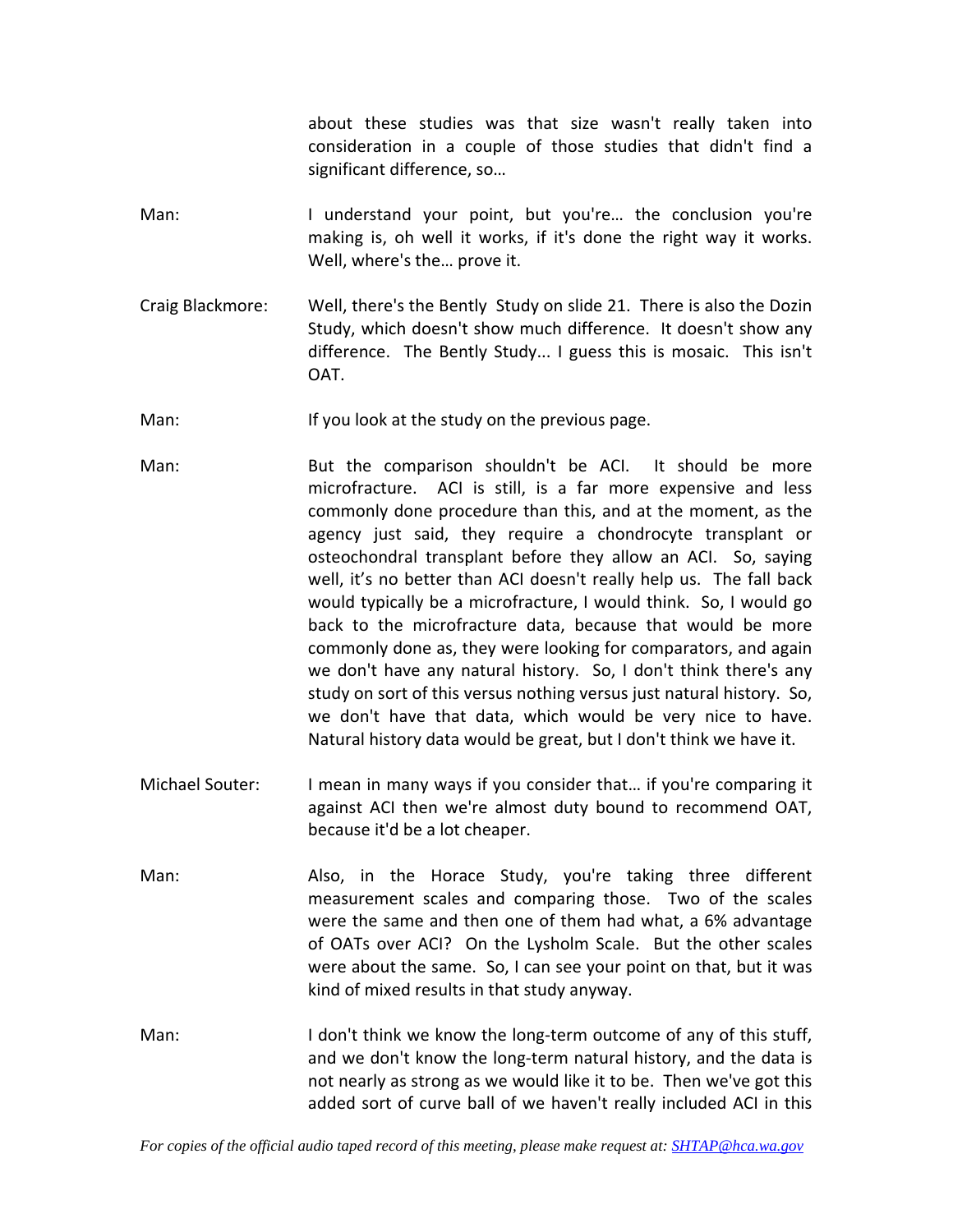and I think I'm of the school that if we think, we should decide if we think it's better than microfracture, and if we think it's the same as ACI, we should support it, because otherwise if we don't, they're going to get ACI, and it's going to be more expensive, and I think probably less safe because it's multiple procedures, and there's even less data. So, I mean it's dissatisfying. I think it would be better if we had data on ACI so we could make ruling on each one, but that's not where we are. But, I guess my perspective on OAT would be that it, at least in the data we have, seems to be a little better than microfracture in young people. We don't have any data on older people and in people with a defined type of lesion and no osteoarthritis, but that's just my opinion.

- Craig Blackmore: Who else have we not heard from? Have we heard from you?
- Woman: No, I agree with what you just said.
- Craig Blackmore: Anybody else? David?
- David McCulloch: No, I mean I'm already on the cuff of… what would the conditions be? So for the osteo dissecans. I mean, it should be covered for that and for, you know, I think for trauma in younger people in weightbearing joint of the knee should be covered.
- Man: I don't know if it's worth talking… discussing size of lesions because it's something that it's a decision of the physician. I don't think we can get into that.
- Craig Blackmore: I don't think we can get into size, but we can get into sort of type. Is it down to bare bone or grade 4, or is it, because I mean, there's a lot of… there's a lot of less severe injuries that hopefully would respond to conservative treatment. Gary, did you have a… can you enlighten us?
- Gary Franklin: No, we looked up our L&I policy. We sort of do the… it's suggested the microfracture first, and then this procedure, and then in that kind of order before doing this procedure, we might ask for a microfracture procedure first.
- Craig Blackmore: That's your current policy? Is that what you're saying.

Gary Franklin: Yeah.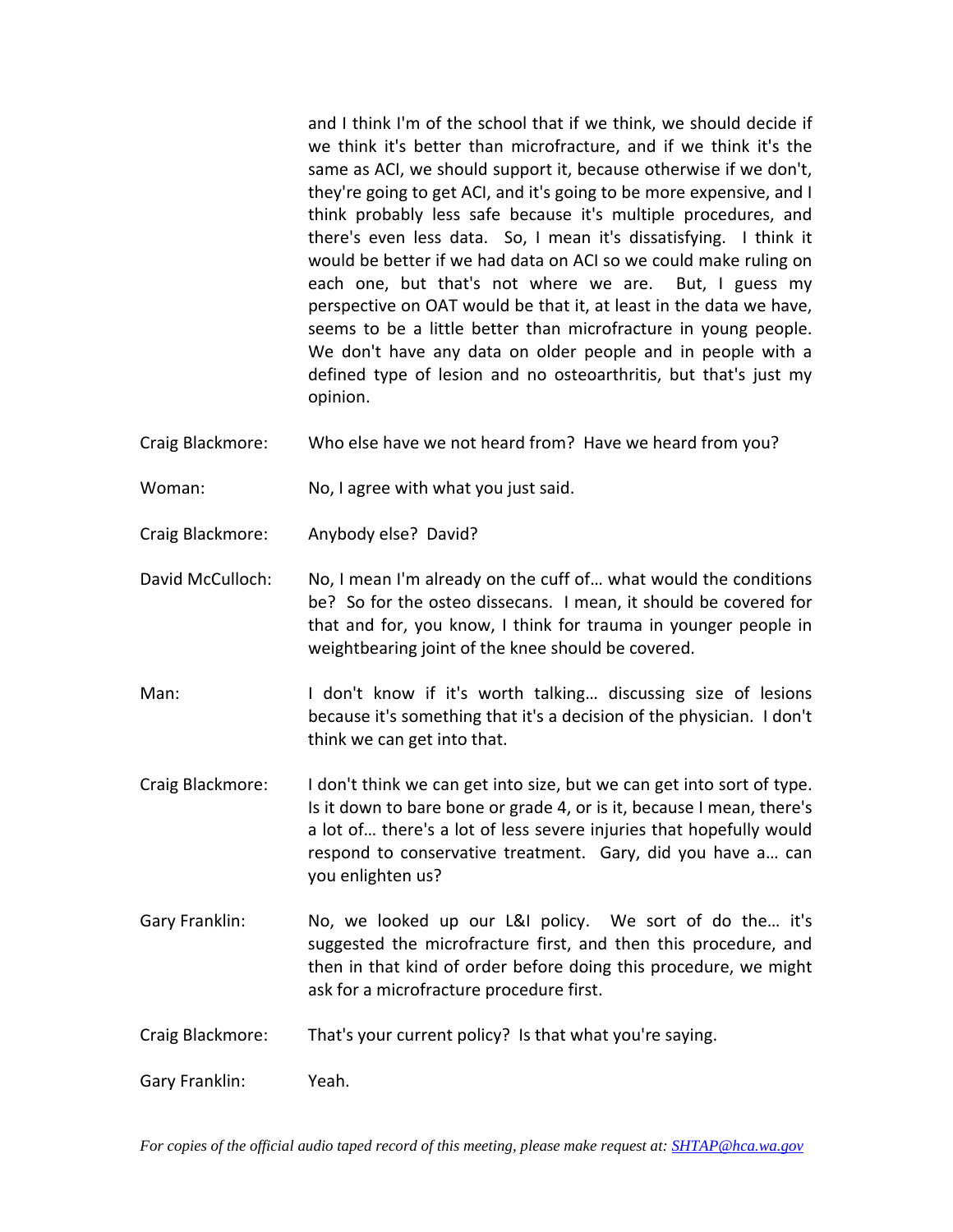| Woman:           | But I thought the data showed that that's                                                                              |
|------------------|------------------------------------------------------------------------------------------------------------------------|
| Craig Blackmore: | But only for smaller lesions.                                                                                          |
| Gary Franklin:   | Smaller lesions.                                                                                                       |
| Woman:           | But this was better than microfracture.                                                                                |
| Man:             | I think it is.                                                                                                         |
| Woman:           | In small lesions in some populations.                                                                                  |
| Andrea Skelly:   | The Gouda Study in athletes and children does show that on slide<br>17. It directly compares the OAT to microfracture. |

- Craig Blackmore: I think we should… I think… my sense is that the majority of the committee is circling around a conditions type of position, and we may not all be there, and it may be that when try to talk about conditions we'll shift around, but I think it would be fruitful to put together draft conditions. Does that resonate with people? I don't want to do that if it's not… can I have some nods or shakes? Richard?
- Richard Phillips: I would go along with that, but I'd also say that if we start getting into like… to particulars that we might want to go to a subcommittee to turn it over if we can't come up with something that's very simple and straightforward. I don't want to get, you know, stuck away trying to make decisions, micromanage things that physicians or a subcommittee might do better. But anyway, I agree with you.
- Craig Blackmore: Yeah, and I think that's what we'll have to see how we feel and do, yeah, and that's certainly on the table. Okay, and then I think that's where we are with the knee. I'm not sure if that's where we are with the ankle, and I doubt that's where we are with the shoulder. So, I think… I think what I would like to do first is talk about these other joints and then come back to the knee and have it be cleaner. Does that sound fair, Richard?
- Richard Phillips: Yeah. I would ask a question. Do we have to make a decision about the other joints, or can we just choose to say no decision because we don't have any data about it, or do we actually have to say a no coverage decision?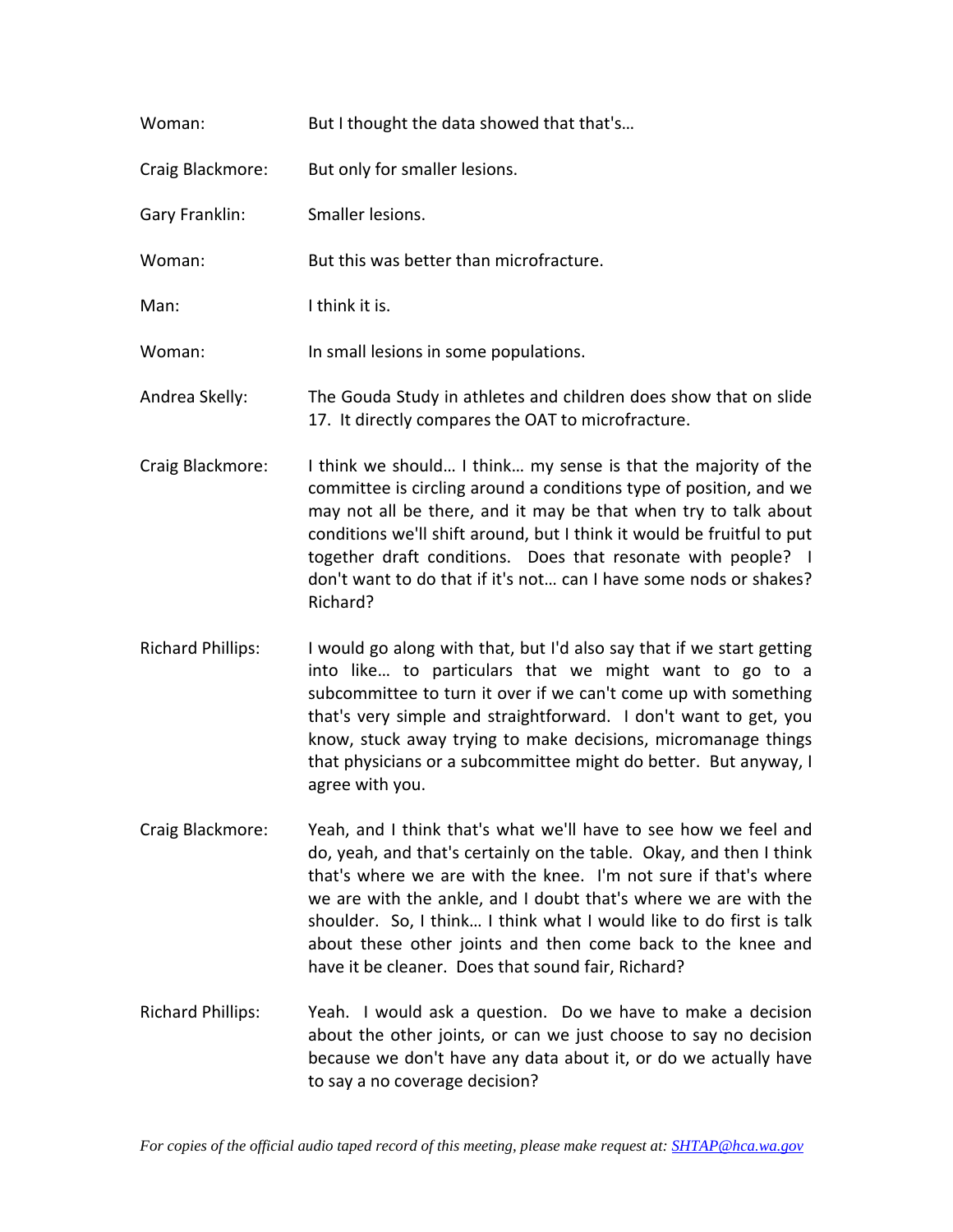- Craig Blackmore: I think if we conclude that there's data and we don't have it, or that it wasn't in the scope of the technology assessment, then we should not make a decision. But, if we have the data, it was within the scope of the technology assessment, it's within the scope of our key questions, then we should make a decision, and I believe that the assessment, the tech assessment and the key questions were encompassing of what there is on other joints. Is that correct, Dr. Skelly?
- Andrea Skelly: Yes, we looked for other literature on the joints, but again, with 160 case series, if it was in there, it was in case series, except for these ankle, this one ankle study, and then we did use case series that were mostly focused on the knee.
- Craig Blackmore: Okay, but I think in, in light of what we're saying that maybe we should do the knee first, and then that will help guide where we go on the other joints.
- Man: We could do something… either for shoulder we could not do it, or we could say, you know, other joints at agency discretion and let them decide if they think there's a reason why when somebody really wants an OATs for an ankle whether they would do it, and we could leave it to them.
- Craig Blackmore: Let's do the knee first and that will help guide us and then we'll have a range of options on the other joints. So, I'm going to then entertain proposals for what coverage with conditions might look like before we vote on whether we want to do that, and Denise is going to help us out. David, you were thinking along those lines. Can you start us off on what coverage with conditions might look like?
- David McCulloch: Yeah, I mean I would base it largely on the page 82 where we have the inclusion and exclusion criteria of the report. It gave the inclusion and exclusion criteria in the five randomized control trials. So, I would say, you know, it should be for age less than 50 or age less than 45 with something, use age, and require that the… in a stable knee, and for traumatic… traumatic reasons excluding degenerative arthritis.
- Craig Blackmore: Okay, so we've got age. We've got traumatic lesions excluding degenerative arthritis, and then what else did we hear? We heard…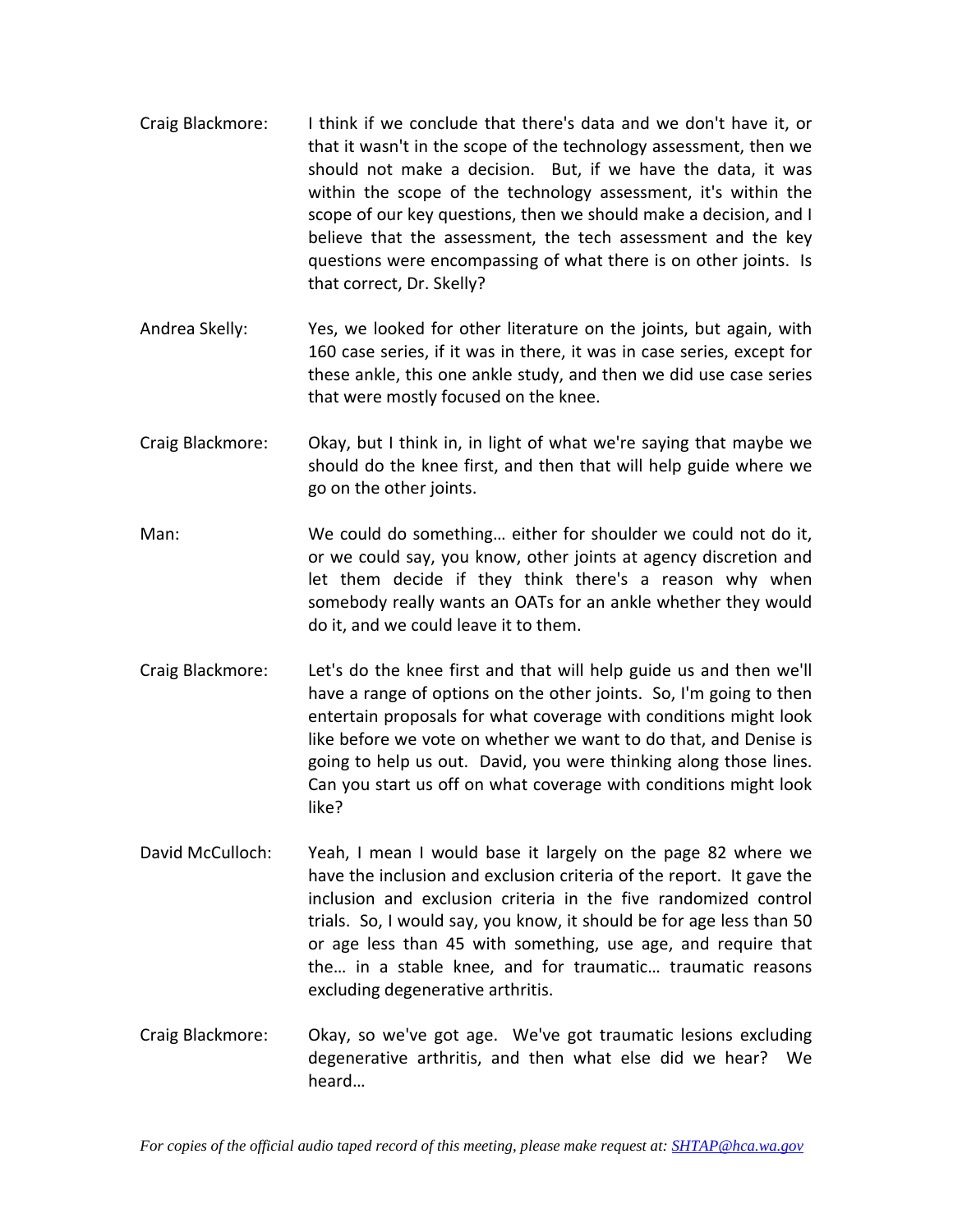- Man: How about osteochondritis dissecans?
- Man: You're going to have to define traumatic somehow, because some of these are sort of repetitive microtrauma, osteochondritis is a very complicated thing in terms of why that occurs. I mean, you could just leave… I mean, I don't know if you have to get into the etiology of the lesion. You could just describe it as for a whatever grade osteochondral lesion, you know, grade 3 or 4 osteochondral lesion.
- Man: I mean, I think what's important is that the rest of the cartilage has to be normal.
- Man: And that you have to have a focal lesion with the rest of the cartilage normal.
- Craig Blackmore: Chronic degenerative disease and all the cartilage is abnormal, then the prognosis is going to be worse. So, maybe absence of degenerative arthritis and then the etiology of the defect is less important. So, Denise you can just simplify that to be excluding degenerative arthritis.
- Peter Mandt: Can I make just a quick comment? I mean, many of the... many of the studies, the indication that's commonly accepted, it's described as a contained lesion, you know, meaning that the surrounding area is normal.
- Craig Blackmore: I thought we heard from you that some of the larger defects were not contained using Allograft.
- Peter Mandt: The implication of contained lesion is that the surrounding cartilage is normal. Now, there are, if there is a lesion that's uncontained because it goes out to the margins of the femoral condyle, I mean, then technically that's not contained, but it still could be a traumatic lesion. So, you know, but the osteoarthritis implies it's an uncontained lesion because the surrounding area is not normal or fades into a grade 4 defect.
- Craig Blackmore: I think we're on the same page, we're just struggling for how to put that into…
- Peter Brandt: I was just suggesting that terminology.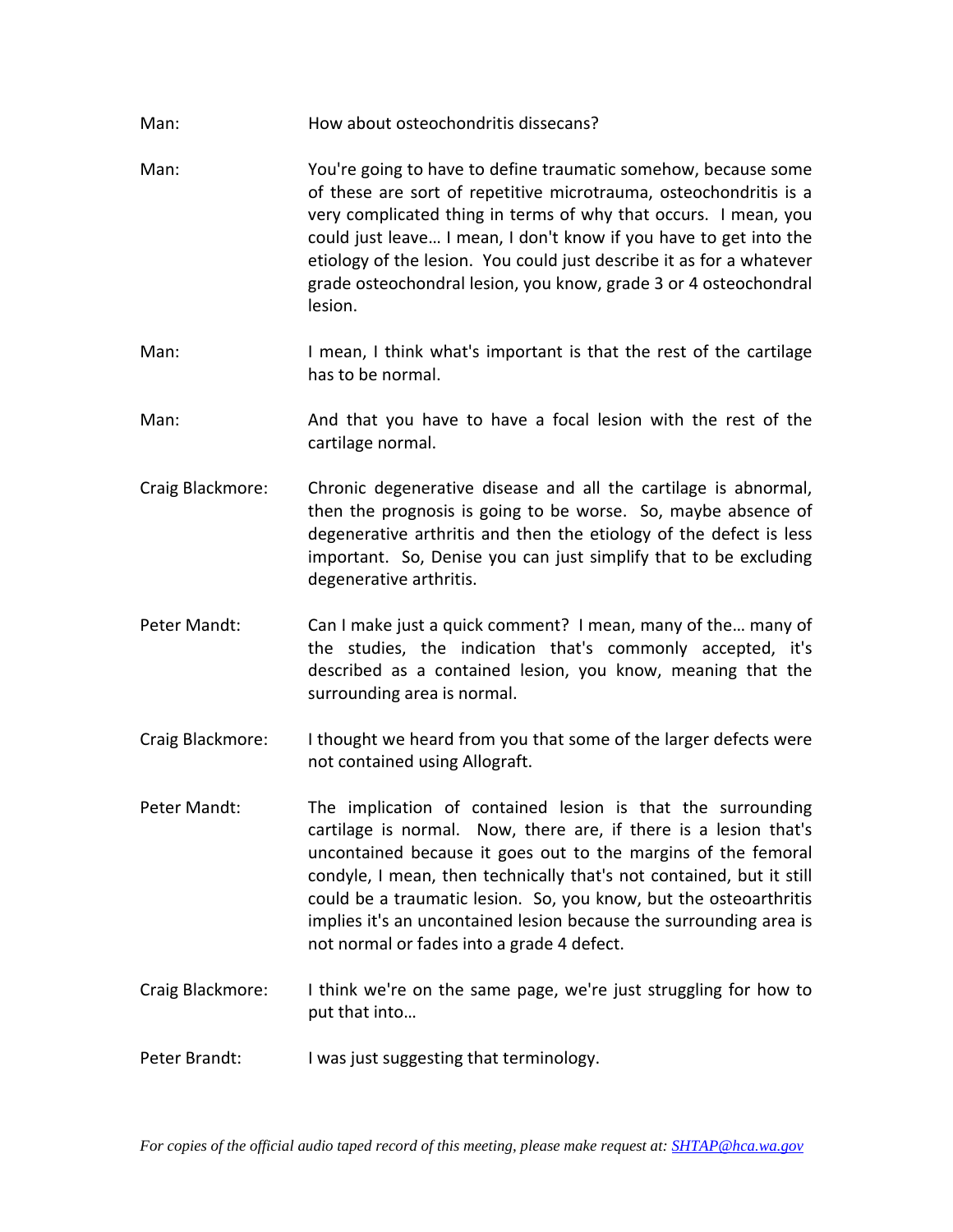- Man: I don't see that word anywhere in this sort of list of, the word contained, and are people going to know what that means? Because I don't see it in these tables we have. The word contained doesn't appear. They use the Atterberg's classification and other classifications for the depth or severity of the lesion, but they don't use the word contained.
- Peter Brandt: Well, I haven't looked at all these studies specifically, but you know, over the years I've, you know, I've kept up on the literature and, I mean, generally… like the International Cartilage Repair Society criteria usually is, you know, allograft is over 2 cm<sup>2</sup>, you know, for doing these types of cartilage transplants. They're, usually referred to as contained lesions. Anyway, I mean, whatever terminology you want to use is fine. I just, you know, I just was suggesting that, because that implies that the margins are normal… the surrounding cartilage is normal.
- Craig Blackmore: I think your input is helpful so that what we say is clear to the orthopedic surgeons, but, you know, we just have to make sure it's clear to everybody. That's all.
- Peter Brandt: No, I understand that. I didn't mean to interrupt, I just thought...

Man: No, no, no, it's very helpful.

- Man: We're struggling with the wording. So, I'm looking for the right word. Do you say focal? Do you say contained? Do you say isolated? Do you say it was surrounding normal cartilage? Do you say something that makes it clear that… what you're talking about?
- Man: Cigna's got a single focal full-thickness articular cartilage defect.

Man: Say that again.

Man: It's called repair of a single focal full-thickness articular cartilage defect. Does that cover…

Man: Does that resonate with contained?

Peter Brandt: Sure. I mean, you know, there's other synonyms. You know, I mean, the idea… I mean the implication is that you don't want to do it in an area of osteoarthritis where it just happens to have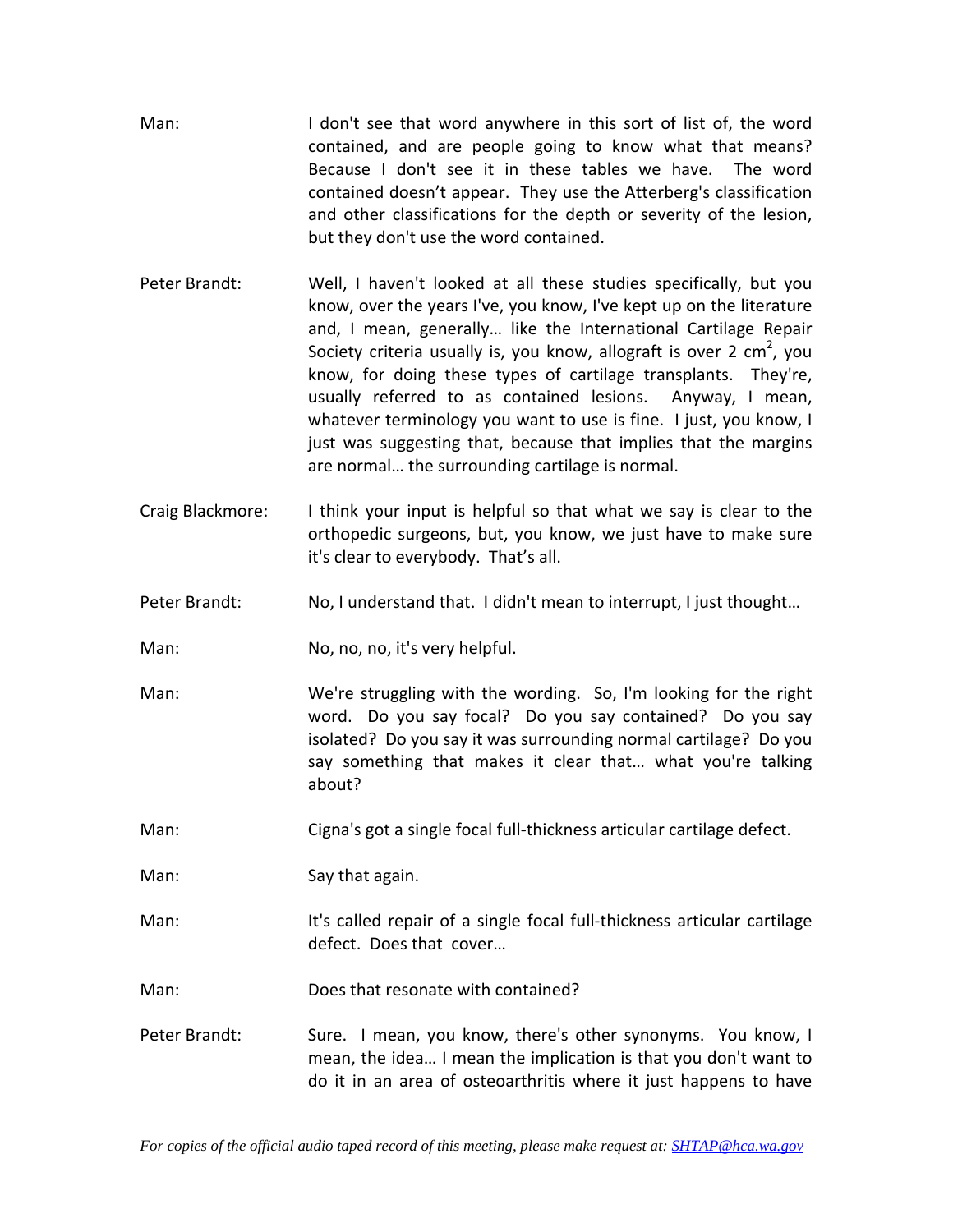progressed to full thickness in the central portion of the lesion and the rest of it is on its way. So…

- Woman: So, is excluding degenerative arthritis not sufficient?
- Peter Brandt: Well, you know, I think, I mean… that's maybe another way to put it, but you know, I mean sometimes it's hard to tell whether it's degenerative arthritis or not, but you know, most of the time you can tell because there's, you know, there's surrounding normal cartilage and then, you know, all of a sudden, there's a grade 4 bone defect.
- Craig Blackmore: Well, I mean I think if single focal full‐thickness defect is working in a coverage situation for another entity that might be a good way to do it.
- David McCulloch: It didn't say full-thickness osteochondral defect?
- Peter Brandt: No. Full-thickness articular cartilage defect.
- Man: Yeah. It's the cartilage, not the bone.
- Man: Single focal full-thickness articular cartilage defect.
- Man: You can shorten the second one just to excluding degenerative arthritis, I would think.
- Craig Blackmore: Okay, are there other criteria while we tease this one out a little more?
- David McCulloch: We just talked about the stability of the knee.
- Craig Blackmore: Stability of the knee?
- David McCulloch: They excluded people with ligament deficient knees and knee joint instability.
- Man: So I need to find that.
- David McCulloch: Or do we just leave that, do we leave that up to the orthopedic surgeon. I mean, I'm happy to have the conditions fairly limited.
- Man: One group, I guess they excluded knee joint instability. I don't know they defined it, and one excluded a ligament deficient knee.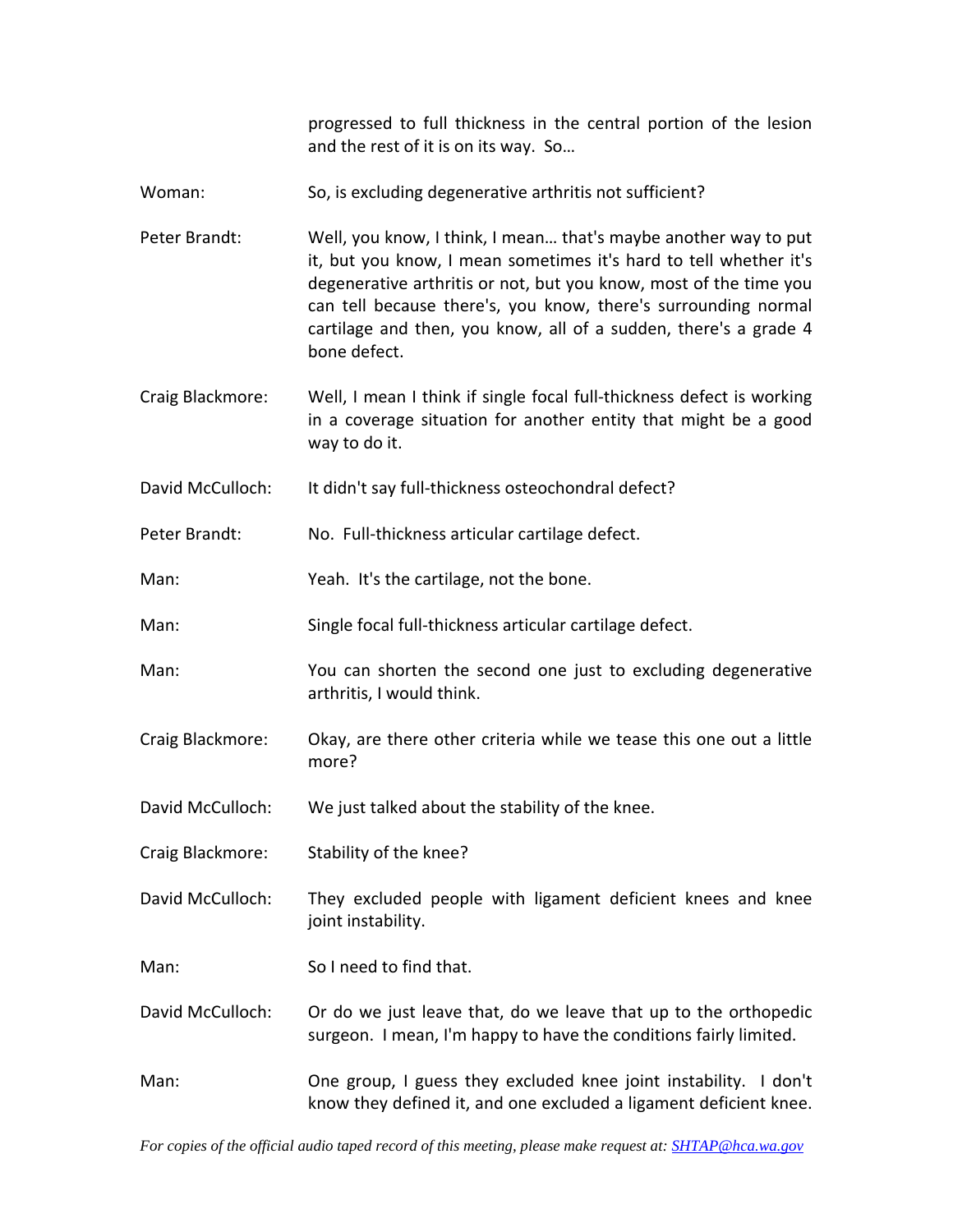And do you know how they define knee instability in those studies?

Andrea Skelly: I'll double check.

Man: Off the top of your head.

Michael Souter: Are there accepted orthopedic definitions for knee joint instability, which are reproducible?

- Peter Brandt: I mean, well, primarily they are talking about ACL instability, I think, and, you know, in most of the situations, it's been sort of either that you'd stabilize, either you'd stabilize the knee concomitantly with the procedure, or you pick a stable knee. He wouldn't do the OATs allograft and then leave it unstable, in which case, you know, you'd be looking for more, anticipating more problems with the cartilage and menisci, and so, you know, also we'd usually try to not do it in the face of meniscal deficiency.
- Man: So, when they talk about knee alignment, some of the guidelines for abnormal knee alignment… what's a normal knee alignment?
- Peter Brandt: Well, I mean, you'd define it as somewhere close to a neutral mechanical axis, you know. In a case where I think there might be malalignment, you know, we do digital x‐rays that stitch together the hips, knees, and ankles on a single film and then look at where's mechanical axis fall? If you draw a line from the center of the hip to the center of the knee, it should pass, or the center of the ankle, it should pass through the center of the knee, and if it's way off, then they require a concomitant osteotomy. So, you know, some of these chondral defects come… I mean I've had 17 years old with chondral defects because they had such poor alignment and, you know, they're out playing sports and the cartilage chipped off the femur, so we do a concomitant osteotomy and allograft.

Craig Blackmore: I mean, I think this is getting beyond.

Peter Brandt: I'm sorry.

David McCulloch: Remove that fourth line altogether and leave it up to the orthopedic surgeon.

*For copies of the official audio taped record of this meeting, please make request at: SHTAP@hca.wa.gov*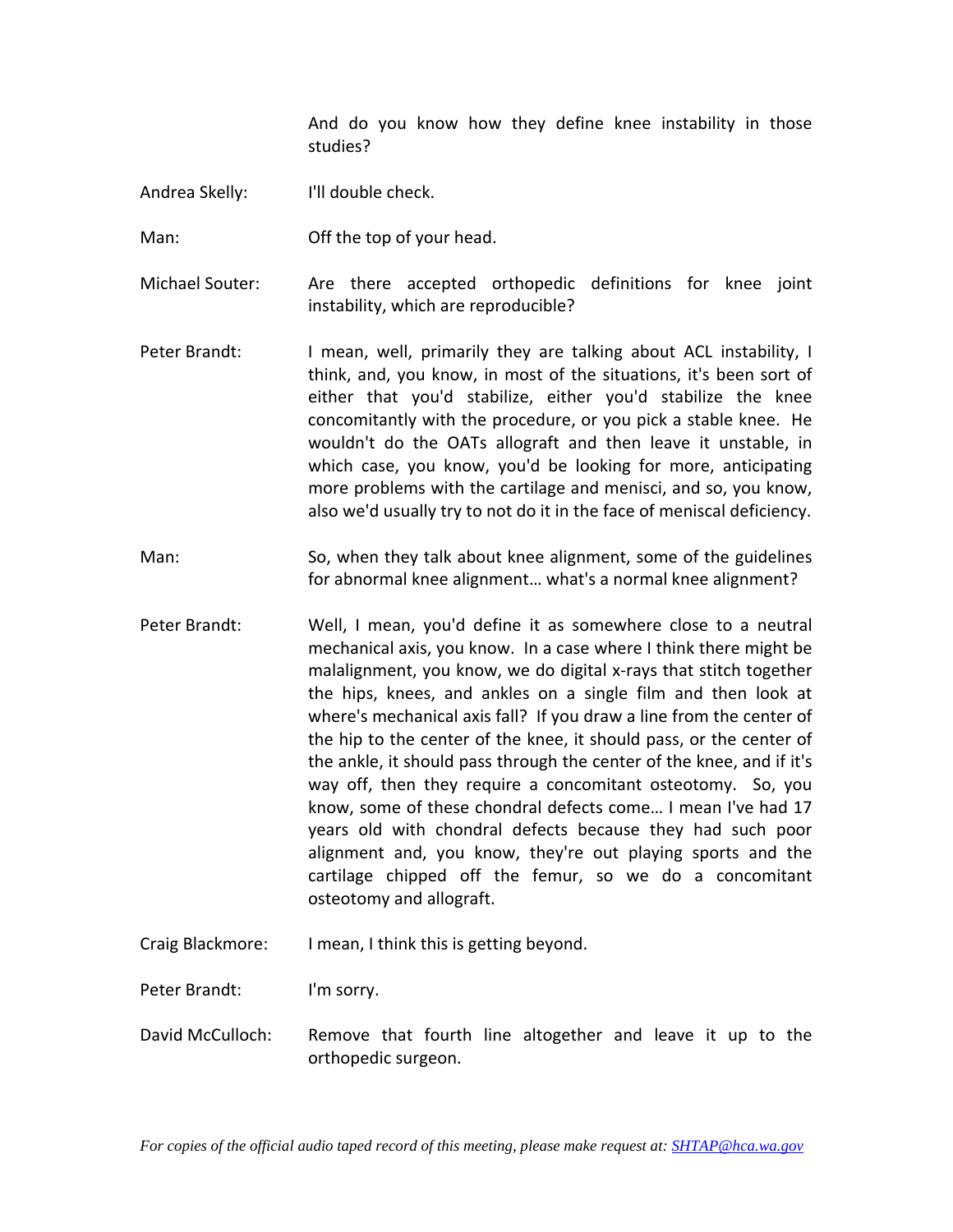- Man: On behalf of the agency medical directors, I'd like to ask a question of the subject matter expert, and that is, that when you get away from traumatic defects in the cartilaginous surface, and there is some underlying disease process that's causing destruction of the cartilage, would you still do this kind of an osteochondral transplantation in a defect?
- Peter Brandt: Well, I mean I guess it depends on what that underlying defect is. I mean, if it was malignant, obviously we wouldn't be doing that, but in a case of… the other, I guess, diagnosis, hasn't been brought up yet is osteonecrosis, and you know. I have seen, you know, situations with osteonecrosis and the problem there is that the lesions are a lot deeper, and the surrounding vascularity is compromised. So, sometimes there's no choice. I mean, I had a gal from Bellingham who was like in her like 20s, early 20s, with osteonecrosis of her lateral femoral condyle, and we had to do three OATs allograft plugs, and I think I followed her for about a year and a half until, you know, I definitely saw healing of the plugs. I mean, it was, obviously that's anecdotal. Several of the studies include that as one of the criteria for doing them but that, you know, with the recognition that deeper plugs are necessary and the vascularity surrounding the area is compromised, so in the end the results, you know, maybe not quite as good in that series of patients but, you know, when they're very young like that, you really don't have any other options. I mean, it's either that or a total knee replacement.
- Michael Souter: But that's the sort of situation which may be amenable to, you know, application to the agency to review. You know, you can always make an individual case. I do think that we should actually degenerative arthritis, we need to be… add on a little bit more than that, and I think we haven't got malignancy out there. I think we should have, and we don't have rheumatoid arthritis up there, and I think we should have as well.
- Craig Blackmore So, you want to say degenerative or inflammatory arthritis, or just arthritis, or?
- Michael Souter: Well actually develop degenerative and, yeah, degenerative and inflammatory if that works.
- Man: It has to be affecting the joint. If a relatively young person with a spinal arthropathy who has minimal disease and has an osteochondral defect in their knee, it's not from the disease. They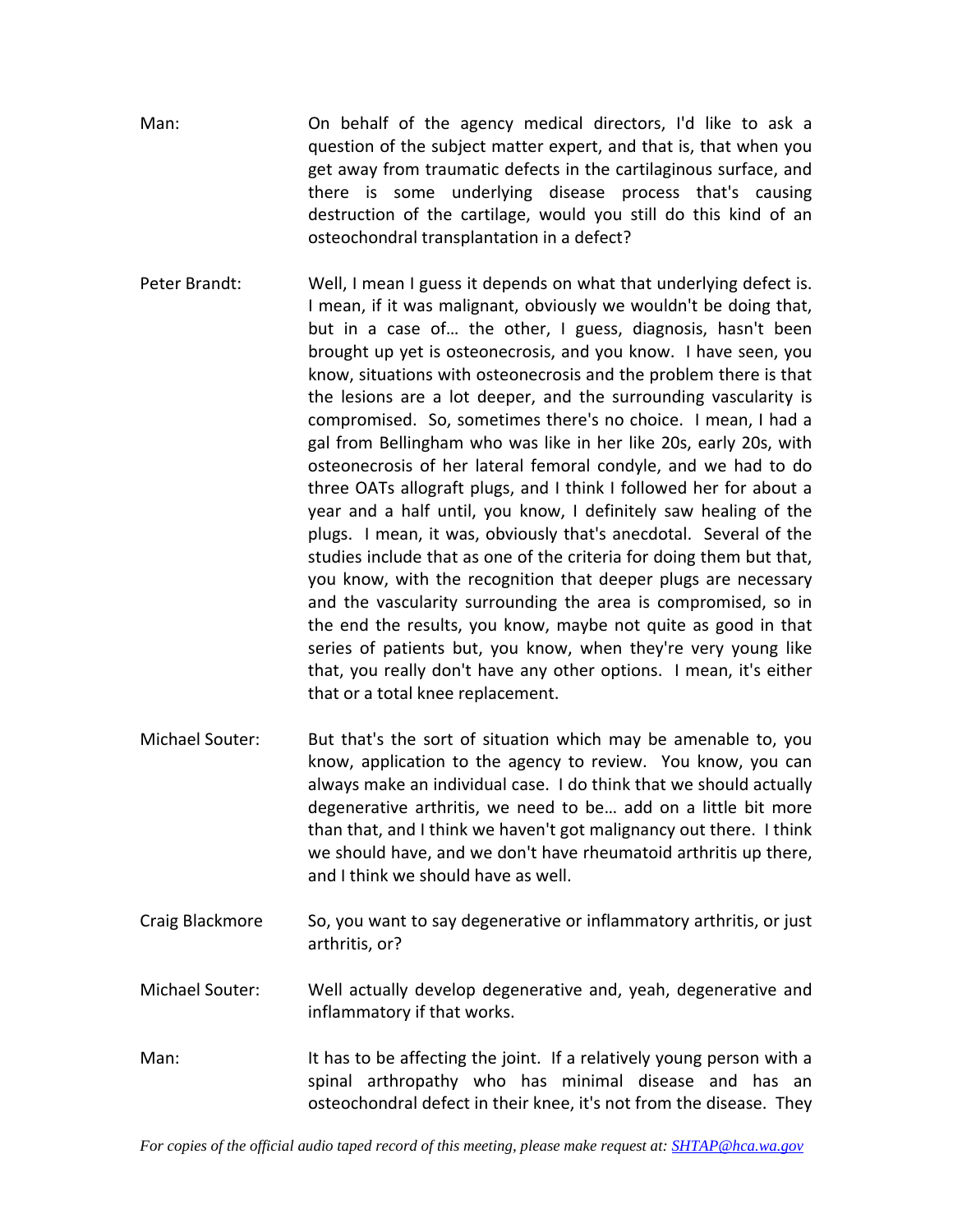can be quite active, but they can still have an inflammatory arthropathy.

- Michael Souter: Yeah, but, this is, um, what you're treating.
- Craig Blackmore: Okay. Other criteria?
- Michael Souter: Malignancy.

Craig Blackmore: I mean, I hope you wouldn't put a plug in somebody with malignancy. You never know, I guess.

Michael Souter: I don't mean to be surprised by it.

- Craig Blackmore: Alright. So should we ask the older people or the younger people on the committee to decide on the age criteria? So, the data in the studies, the sample… I'm sorry, the selection criteria in the studies, we've got basically less than 40, less than 18, 16‐40, and 18-45 are the age ranges included in the five randomized clinical trials that we have.
- Man: We need to ask too, what that's based on. Is that just based on the incidents of osteoarthritis in our older population, or is it based on anything specific regarding cartilage regeneration and the age categories?
- Craig Blackmore: I think it's both.

Peter Brandt: I mean, we tend to go by physiologic age, because obviously, you know, and it's hard to define that because, you know, you see people who are… I mean I did two osteochondral allografts in the last month on other orthopedic surgeons that were in their early 50s, and their knees were both totally pristine, except for these one areas, these single areas, but you know. Somebody who's 60, it'd be very seldom, I think, that we see a situation where there'd be a traumatic defect and we'd feel like we had to do something like this that they couldn't have a total knee, but you know. People get more active as they get older these days than they used to.

Man: I mean, that's my concern. I mean, do you, say you're 41 and you say sorry you can't have it? I mean, that just seems inherently wrong when you're not, basically, I mean it's just a hard cutoff for no good reason.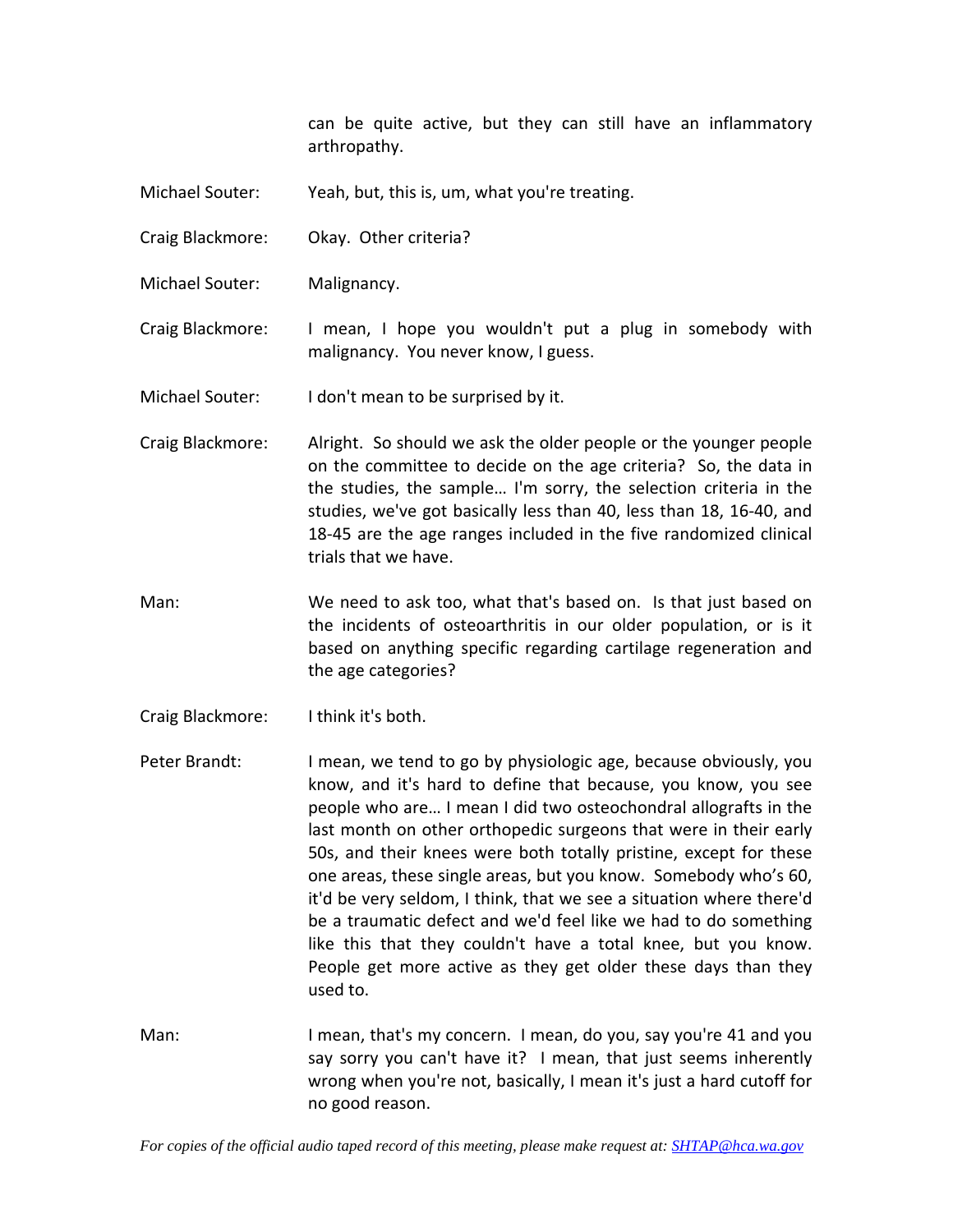- Woman: And if you've got exclusion of arthritis then that sort of addresses the age issue.
- Man: You could say 50, but then you're on the issue of you have a 54‐ year‐old, it's the same thing. You draw a line somewhere.
- Man: A 51-year-old. I don't see the point in drawing a line, because the concern is, if the concern is really that they likely are to have other things that are going to make this procedure not an ideal fit for them, and we capture that already, then why do you need age as a criterion?
- Man: We're just going by the data.

Craig Blackmore: Bone does heal better when you're younger, and that's… and I'm looking for a nod from my clinical expert over here, but.

Peter Brandt: Well, yeah.

Craig Blackmore: This is isn't simply…

Peter Brandt: It ends up being kind of the same thing, I guess. I mean, you can draw a line at chronological age. I mean, physiologic age usually ends up matching, but I don't think you're ever going to do one on somebody over 60. So, I'm not sure how much you need to put that in there. But, you know, like you say... I mean, there are guys who'll do out there things. I mean, I don't see it so much in Seattle and Bellevue area, but you know, some of the reps tell me stories about, you know, things they see out in rural parts of Washington, and it makes me, you know, scratch my head and think, well, I guess, you know, I hadn't even really thought that somebody would do that. So, I mean, I think, you know it gets down to whether there's osteoarthritis, but, you know, I mean, I wouldn't do one on somebody whose 65 or 70, but in their 50s? I mean, if they're really active and they're otherwise healthy, and their knee is pristine otherwise, then I don't see why not. You know, I've done a number and haven't had any of them fail, but, you know. The larger defects, I mean, there are higher failure rates with those, and there's a lot of different variables.

Man: If we go by our data, though, our data is on younger people. It's on 45. So, if we go by our data, we're at 45ish, and you could. I mean, we could save ourselves some other difficulties and say age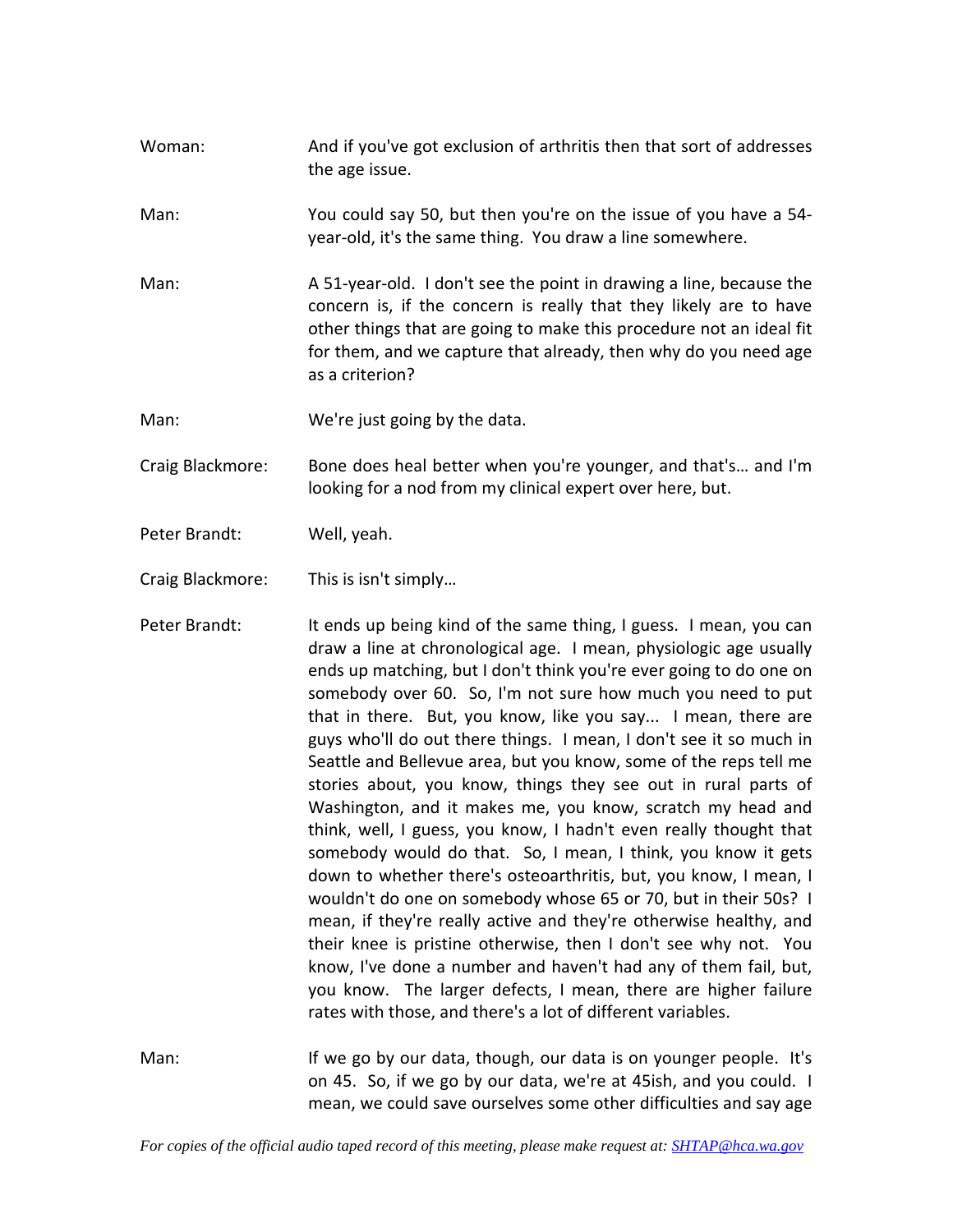less or equal to 50, put our other things up, and the restrictive to the knee and say other uses outside of this or other use is at the agency's discretion. If somebody has a 51‐year‐old with a gorgeous knee who is totally healthy, yeah. I mean, the issue becomes, if we don't put age in there, you know, meniscal surgery in 65 years old does not go as well as meniscal surgery in 25 year olds as a group.

- Woman: I think that's fair. I have to agree.
- Man: But, a lot of people do it.
- Woman: I think that's right. If we're guided by the evidence, we really don't have any evidence for age over 50.
- Craig Blackmore: We don't have anything over 45, just to be clear.
- Man: So, that's fair, but I think, I still struggle with putting a hard stop based on that age. I think if you leave it up to a case‐by‐case basis for older patients, I don't think that's totally unreasonable, but I don't know. I struggle significantly with putting a hard stop on age.
- Woman: I hear you, but that's the reason we're here, and that's the charge of our committee, is to use the evidence to guide the decisions and make these decisions, so.

Man: I agree.

David McCulloch: You could say less than 45, above that at the discretion of the agency. So, you can make your case for a healthy 53‐year‐old.

Woman: And that probably won't happen that often.

Man: Right.

- Man: Again, we're talking about alternatives. You know, you say, okay. So then you got a 51‐year‐old whose otherwise totally healthy and you say well, either we can do this procedure or you get a total knee.
- Man: No, you could do an abrasion arthroplasty. I mean, one of, frankly, going back to the data, you know, one of the arguments for doing these is that they are more viable. They have viable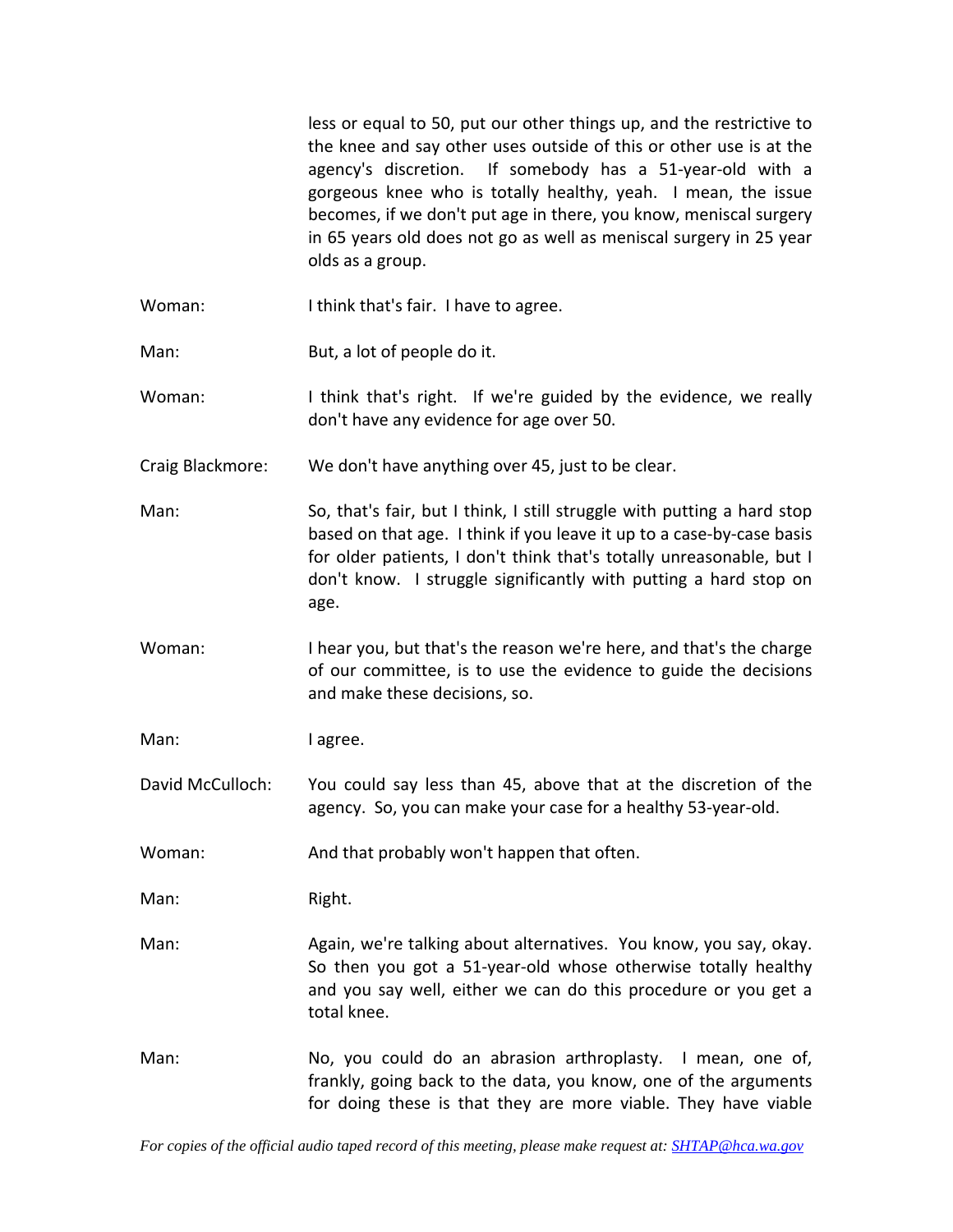bone with them and not just fibrocartilage, and so the longevity, theoretically, should be higher. That's the whole rationale here. So, the point of doing them in a 20‐year‐old is you're putting in healthy bone and cartilage, and you may even get sort of normal regrowth of bone in there and a normal knee eventually, as opposed to abrasion arth… microfracture, sorry. But again, in a 50‐year‐old you could do a microfracture surgery, but if you have all the surrounding mild degenerative stuff and you do a microfracture and you buy them five or seven years before the whole knee goes, that may be appropriate, actually. So, I don't… I mean our data… I agree with Michelle. We stick with… we're charged with sticking with what our data says, which is this younger population, I think.

- Craig Blackmore: Okay, so, age less than 45. Age less than or equal to 45. That's what the data range is on the studies.
- Man: Although Steven had recommended less than age 50 on his.
- Craig Blackmore: I'm sorry, who said?
- Man: Steven had mentioned in his criteria less than 50 from the agencies.
- Craig Blackmore: I think our job is to go with the data. Are there other criteria? We have now narrowed this down to age less than or equal to 45, excluding degenerative and inflammatory arthritis at the joint or malignancy and a single focal full‐thickness articular cartilage defect.
- Man: Sorry, just to complete the age, can we still put in there, would people be comfortable putting in there, or older ages at the discretion of the agency.
- Craig Blackmore: Oh, I'm sorry, yeah.
- Man: Again, we could just… we could limit it… we could limit this to the knee and then say, older ages or other uses at the discretion of the agency and cover ourselves in ankles or other things, and then we… so that we have some data on ankles but not a lot. There's not a total absence of data on ankle, but not enough to draw a line very well.
- Man: They don't do it anyway.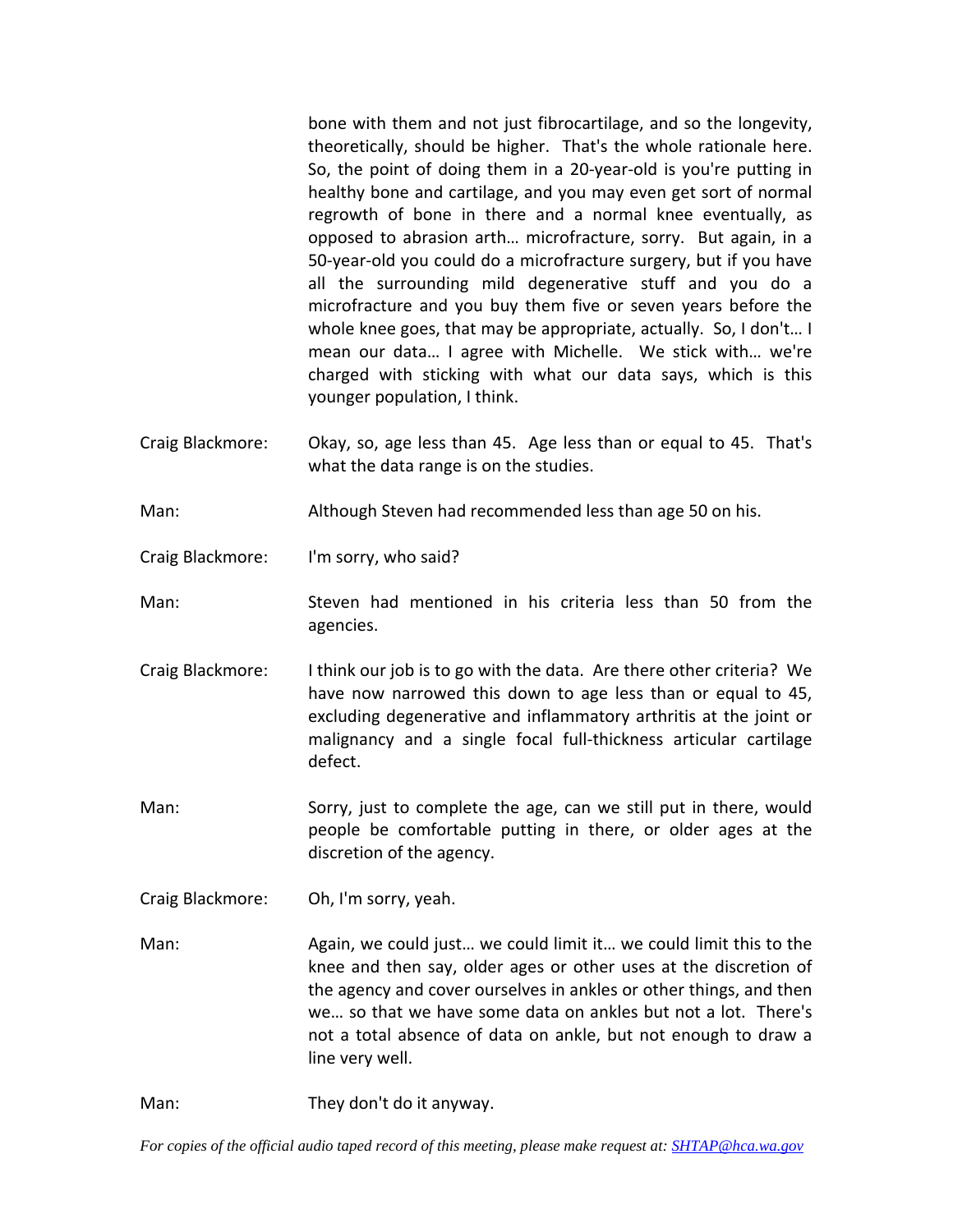- Man: And we could leave it up to the agency if they had a really good case in a 25‐year‐old.
- Craig Blackmore: Gary?

Gary Franklin: Personally, I think that makes it very difficult for us. Your job is to take the data you have and make a decision and to just keep saying, we'll just leave it up to us, that's what we do now and it's a problem.

Man: I didn't say...

- Gary Franklin: That's the world we live in right now, and it's a terrible problem, but just on the issue of… I would recommend… when you have some exclusion criteria here, you don't have a… you have the lesion, it's a single isolated lesion or multiple lesions, but I'm concerned about dropping the word traumatic, because in our world, in L&I, it makes a huge difference when somebody comes in with an injury as to whether that lesion is traumatic or as part of kind of whatever else is happening. I guess I would ask…
- Man: But you have to decide, I mean, that's a determination as to whether the lesion being treated is related to an occupational exposure, which is different than purely the medical decision on treatment of the lesion. Again, you go to us with osteochondritis dissecans or some other issues that may come up, or osteonecrosis or something which has a much more vague etiology, and I don't think you should leave those out of this. I think this is clearly the treatment of choice for osteochondritis dissecans lesion.
- Gary Franklin: If you included that, that's fine, but you left out trauma. There were two things originally.
- Man: We took out that line. We took out the line because we put that… we sort of decided not to talk about the etiology.
- Craig Blackmore: The committee believes that the data suggests that this is the way to treat isolated defects, whether they arise from osteochondritis dissecans or from trauma, or from whatever. If they are isolated, if it is not in the context of arthritis, then, you know, we're saying that it should be covered whether it's trauma or not.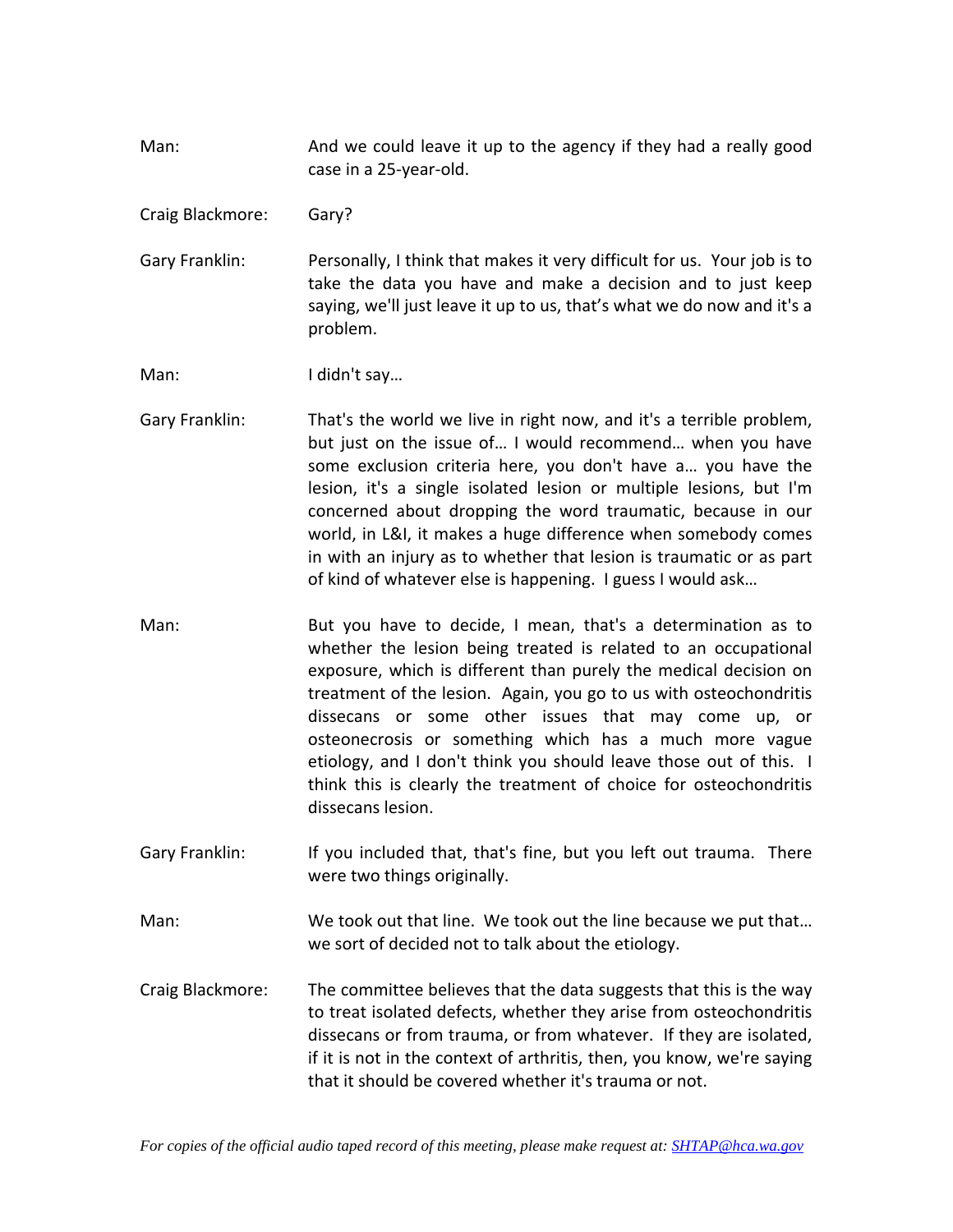- Gary Franklin: I just wonder what lesions there are that are trauma and aren't osteochondritis dissecans. I keep hearing our expert talking about the traumatic defect.
- Man: Well, you could have osteochondritis, you can have, as you said, osteonecrosis. You could have a gross malalignment of a joint either from a congenital issue or a prior trauma that leads to asymmetric wear.
- Craig Blackmore: Repetitive microtrauma, which might not manifest as trauma and might just show up as a hole.
- Woman: If you look at the Health Care Authority report on page 4, it talks about the osteochondral transplant top 10 diagnosis codes used from 2007 and 2010, and you can see osteochondritis dissecans is 36% of the total, and then we have some acquired deformities, and then there's this vague section on osteochondropathy and chondromalacia and chondromalacia patellae. The bottom four are probably all of the traumatic things, and they only amount to about 12%. So, that's what's currently being used. Do we want to change it beyond that, or limit it beyond that?
- Man: It looks like most of them are non traumatic.
- Gary Franklin: But I think I'm hearing the...
- Man: In the L&I world…
- Gary Franklin: …also saying that might be a problem, that it may be being done in some of these cases where it shouldn't be done.
- Peter Brandt: I think the idea is you don't want to, you know, you don't want to do them in a case where it's a degenerative etiology so that you end up with, you know, an island of good cartilage surrounded by, you know, a massive area of degenerative arthritis that, you know… so, you ended up having not really done anything for somebody, and it's… I mean, usually those situations are obvious. I mean… you might run into an occasional case where it looks like it's some traumatic injury where it's really degenerative and it ends up you've made the wrong decision and you end up, I mean the patient still ends up still having some time bought, but you know, that ends up not being a definitive treatment.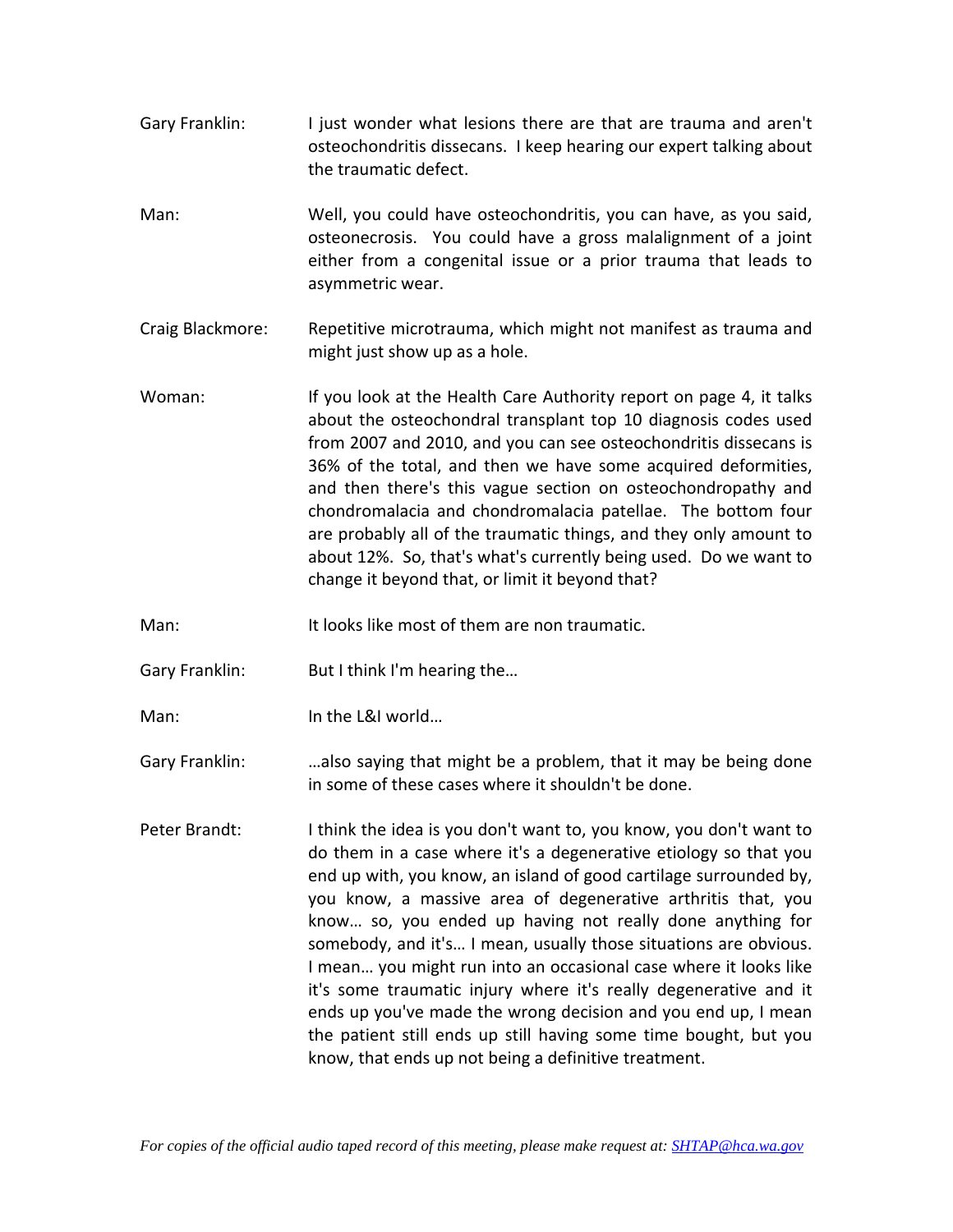Man: Question. How often does it happen where you find this at surgery as opposed to making the diagnosis ahead of time. In other words, it seems to me don't you have to have some flexibility?

Peter Brandt: Right, I mean, well you can't really do an allograft without some planning. So, I mean, in those situations, I mean, we haven't really talked too much about this, but you know, trying to decide how you make that diagnosis ends up being kind of crucial, too. I mean, there are occasions when you can see it on the MRI scan, and you know exactly what you're going to find, but you know, to make the decision to do an osteochondral allograft just based on an MRI, especially if the MRI is poor quality, you know, ends up being difficult. I mean, sometimes a diagnostic arthroscopy really changes the diagnosis and the treatment recommendation. So, you know, most… because I have the kind of tertiary referral practice I get referred to a lot of people that already have this diagnosis, and they already have arthroscopy photos in hand and MRIs and so forth.

> So, usually if there's a surprise it's that the other guy hasn't really made the appropriate diagnosis, and I'm left kind of trying to sort out what's what here, but if we find one at the time of arthroscopy for say an ACL reconstruction or some other, you know. Somebody's had this injury, and they happen to have an osteochondral defect, and it wasn't really that evident on the MRI, it usually ends up being a smaller defect. So, those are usually amenable to microfracture. So, we'll do the microfracture and then see how they do.

- Craig Blackmore: Okay. Is there any other criteria that we haven't discussed?
- Man: I still have a question about age.

Craig Blackmore: Yeah.

- Man: I'm just wondering why the other policies that we had, very few of them, never mention age other than in their comments.
- Craig Blackmore: I think our job is to look at the data and make a decision what the evidence tells us.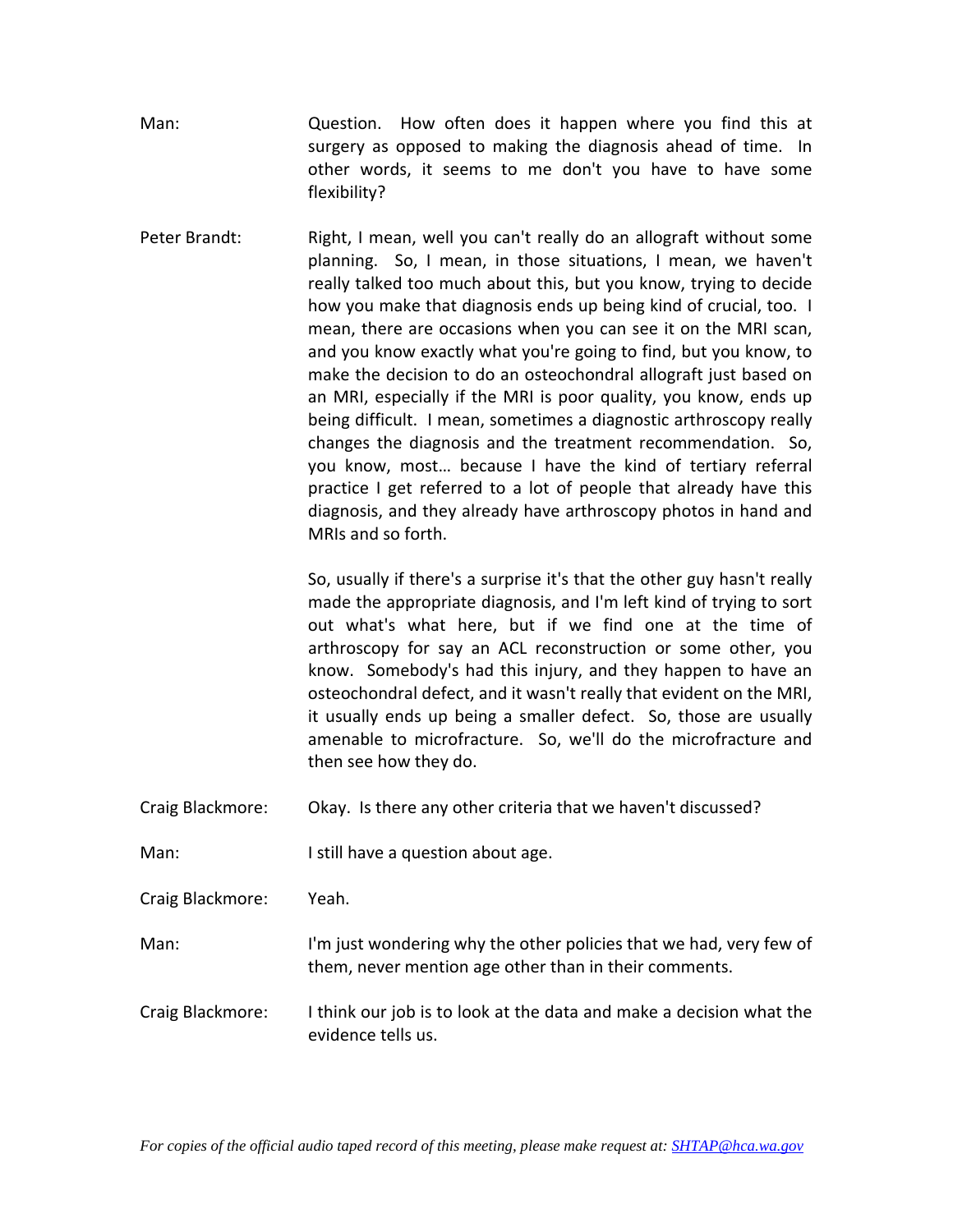- Man: I realize that, but there might be a reason why they didn't include age, and I'm just wondering in these studies if the age, you know, what criteria was used for the age cutoff in the studies.
- Craig Blackmore: So, slide 80, or page 82. In the five randomized clinical trials, one had an age cutoff of less than 40. One had an age cutoff of less than 18. One is not provided. One had an age range of 16‐40, and the final one had an age range of 18‐45.
- Man: So, we're looking at mostly traumatic events, you know, I'm just wondering if that was the criteria that they used to cutoff, because of the type of…
- Michael Souter: But if we're still covering it under the basis of that, if there's a pristine knee and we're treating an isolated injury, and you can appeal to the agency for that, I think that covers all our bases. I mean, that's, if you're concerned about an older individual who has… who is probably going to be relatively rare but who fits that particular category, there's still, you know, there's still the option for the agency to approve that. We all want to kind of limit this from being inappropriately directed towards diffuse disease.
- Man: Along those lines, I just have one quick question about, we're talking about a single focal full‐thickness lesion. Are there circumstances where there's a trauma to the knee but we're all thinking maybe two cartilage defects that would be amenable to this, or does that not happen?
- Peter Brandt: Well, that can certainly happen, and I guess I've seen a few over time, but I mean most of the time it ends up being one lesion. Sometimes, lesions, you know, change such that we have to put in two plugs, but I mean, it's fairly uncommon.
- Man: Char Gokay. I guess I was just wondering if it made more sense to say something like isolated full-thickness as opposed to single. I mean, I don't know. You guys feel free to kick me out of this one, I'm just trying to figure this out.
- Man: If we go back to our data, do any of these articles talk about multiple lesions being done? They talk about a single lesion, yes?

Woman: One did.

Man: One talked about multiple?

*For copies of the official audio taped record of this meeting, please make request at: SHTAP@hca.wa.gov*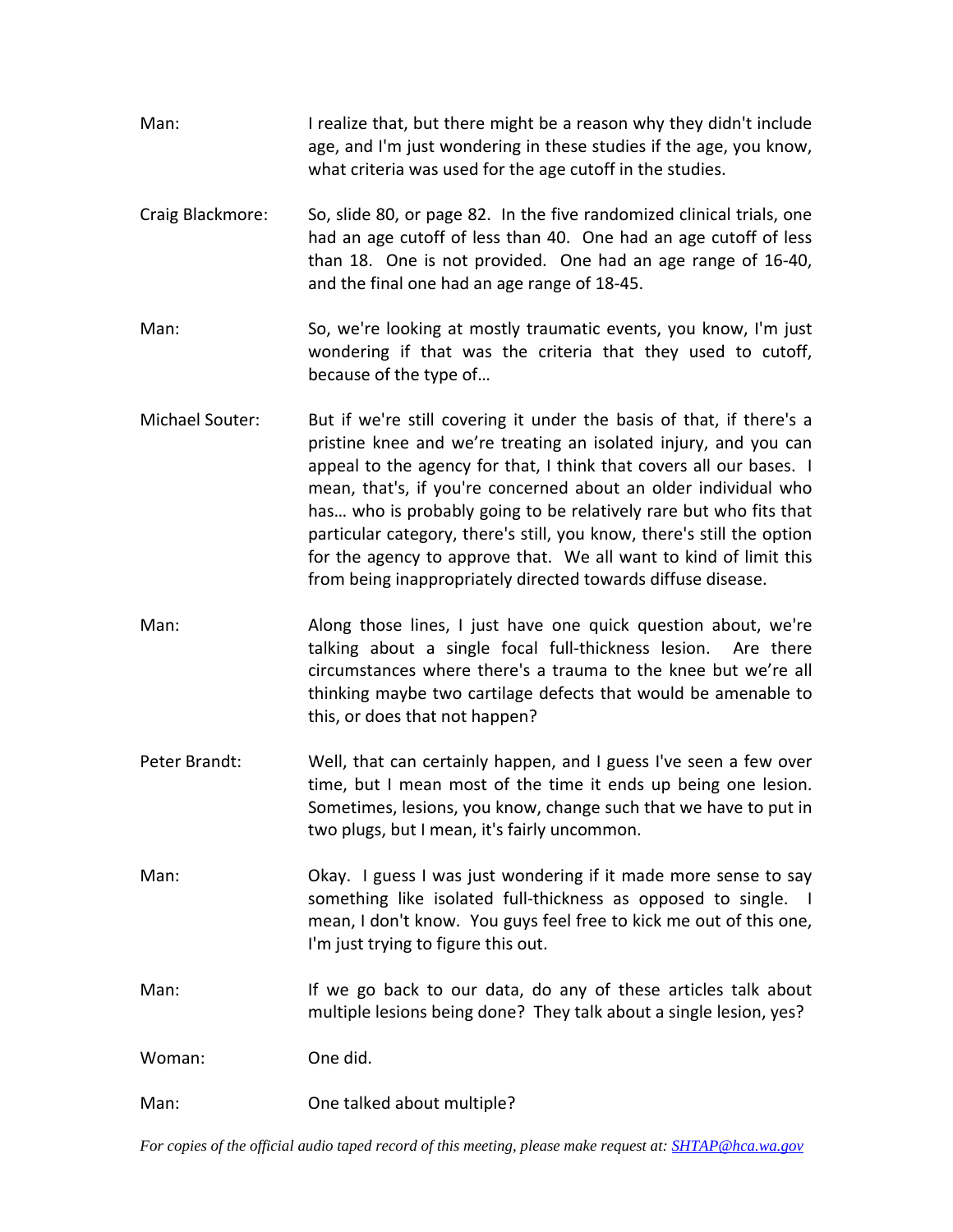| Woman:           | Yeah.                                                                                                                                                                                                                                                                                                                                                                                                                  |
|------------------|------------------------------------------------------------------------------------------------------------------------------------------------------------------------------------------------------------------------------------------------------------------------------------------------------------------------------------------------------------------------------------------------------------------------|
| Man:             | Which one?                                                                                                                                                                                                                                                                                                                                                                                                             |
| Woman:           | It's Anders, I guess, on page 148. It discusses it under lesion<br>characteristics, number, location, number of plugs, and it talked<br>about a study that compared, yeah, it comes from patients that<br>had a single lesion versus more than one lesion and that the single<br>lesion performed better, or the people had better Womack scores<br>and Vas pain scores, but that's the only outcome that I see there. |
| Man:             | 49?                                                                                                                                                                                                                                                                                                                                                                                                                    |
| Man:             | So, it's 50. Change it to 50.                                                                                                                                                                                                                                                                                                                                                                                          |
| Man:             | I would feel better if it was 50.                                                                                                                                                                                                                                                                                                                                                                                      |
| Man:             | Because you're 49?                                                                                                                                                                                                                                                                                                                                                                                                     |
| Man:             | Carson would feel better if it were 50. We can go to 50. As long<br>as it's older than the mean range of the committee, we're good.                                                                                                                                                                                                                                                                                    |
| Craig Blackmore: | I think if we're going to have an age cutoff, it should be based on<br>something, and the most reasonable thing is the age that was<br>included in the data that we have, and if it's 49 in the data, then<br>we'll go 49.                                                                                                                                                                                             |
| Man:             | Or we could say less than 50.                                                                                                                                                                                                                                                                                                                                                                                          |
| Michael Souter:  | I like less than 50.                                                                                                                                                                                                                                                                                                                                                                                                   |
| Man:             | 49.95.                                                                                                                                                                                                                                                                                                                                                                                                                 |
| Man:             | Less than 50.                                                                                                                                                                                                                                                                                                                                                                                                          |
| Man:             | Wait, so 49.6?                                                                                                                                                                                                                                                                                                                                                                                                         |
| Man:             | No, they can be 49.999 now.                                                                                                                                                                                                                                                                                                                                                                                            |
| Craig Blackmore: | Okay, we're getting there. Do we need anything else on this list?                                                                                                                                                                                                                                                                                                                                                      |
| Man:             | So, ankle. Are we going to deal with ankle differently?                                                                                                                                                                                                                                                                                                                                                                |

*For copies of the official audio taped record of this meeting, please make request at: SHTAP@hca.wa.gov*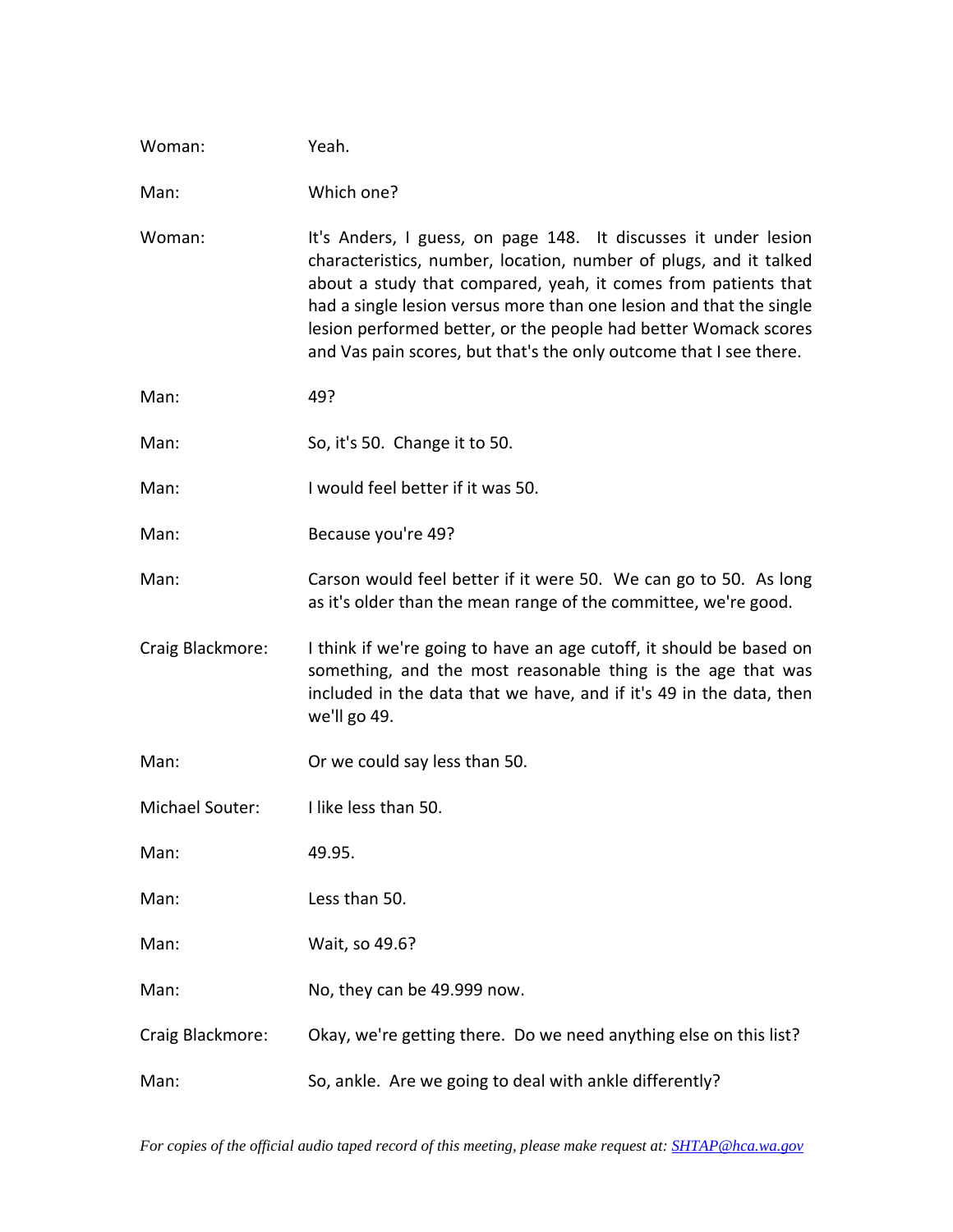- Craig Blackmore: We're going to get there. We're still working on the list. We're going to deal with ankle.
- Michael Souter: The resulting question of one or more isolated or single, because that doesn't make sense as it is. The bottom one.
- Woman: And if we're saying one or more, do we need to say anything at all? I mean, isn't everything one or more?
- Michael Souter: Did we resolve that?
- Man: If we just say a focal full-thickness articular cartilage defect without arthritis and somebody happened to have two of those, they could still do it. Each time, they're treating a focal fullthickness defect. We could leave out the number and we're leaving with the same requirements. It's an isolated full-thickness defect in the midst of a healthy joint, otherwise. So, I suppose you had two of them, you could fix two of them.
- Man: I'm more comfortable with one.
- Michael Souter: I'm just wondering about somebody choosing to selectively interpret. Oh yeah, that's an isolated one and that's an isolated and that's an isolated one, and you end up with something that's going to...
- Man: I like single.

Woman: That's what most of the studies had, single.

Man: I have a question about this, what's the mosaic? Isn't that multiple?

- Man: Multiple plugs to fill one hole.
- Man: It's a bigger one.

Man: So, it's multiple, it's not for multiple lesions.

Craig Blackmore: It's just that one plug isn't big enough or doesn't fit because of the shape of the defect.

Man: Okay, so it's for a single lesion. That's fine.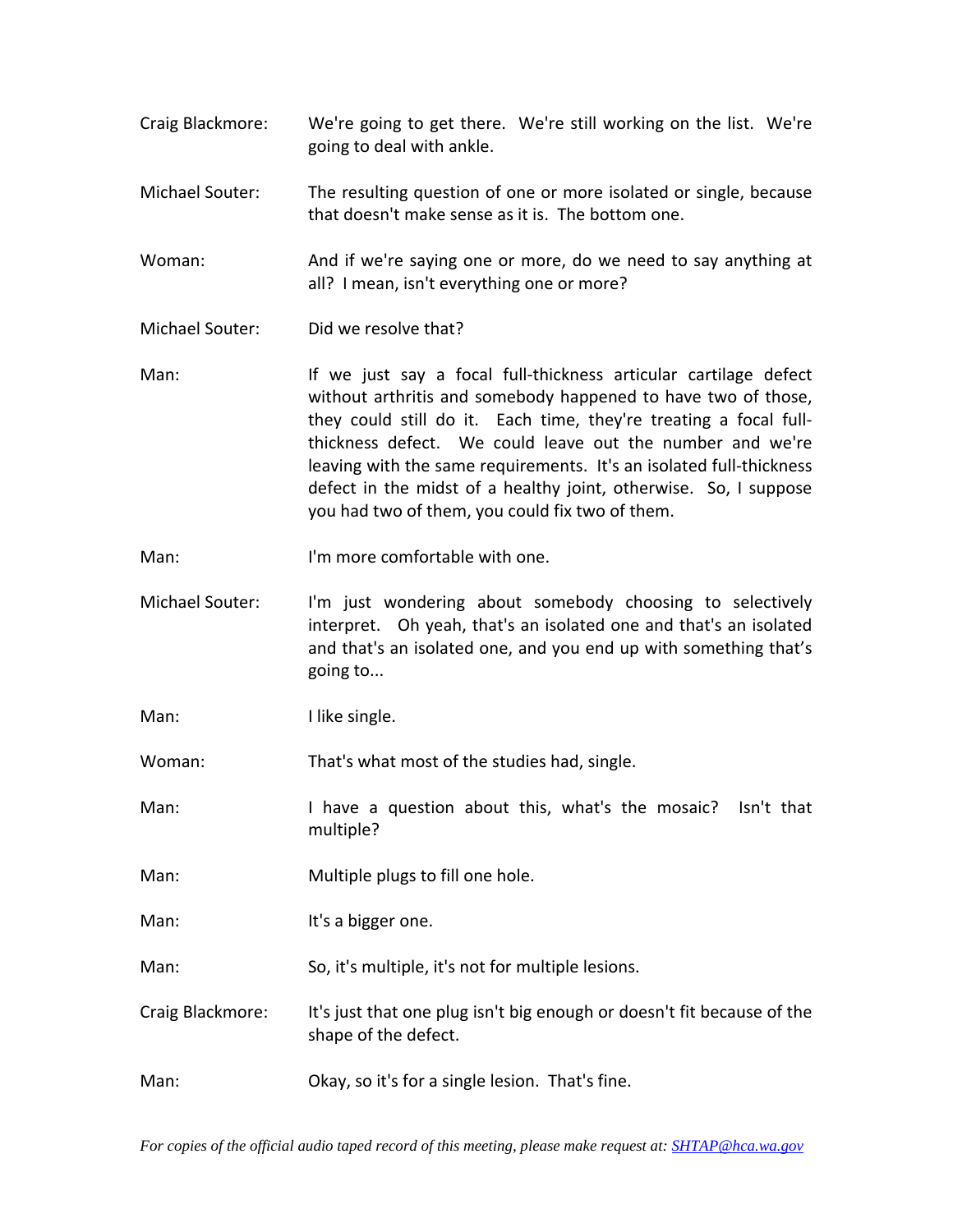Craig Blackmore: Okay, more comments? Okay. I think at this point we should resolve the knee and then we should talk about the other joints. I'm not sure what we're… what are we writing?

Woman: I'm just going to put [inaudible].

- Craig Blackmore: Okay. Sorry. So, back to the tool. So, we go through our two voting questions, and the first is a nonbinding vote, and that is around the question of, is there sufficient evidence under some or all situations that the technology is… and we'll deal first with effective, then safe, then cost effective, and it's whether the technology is of unproven effectiveness, of equivalent effectiveness, more effective, or less effective, and that is, the comparison is going to be challenging a little bit here, but I think the relevant comparison is going to be to microfracture. I'm looking for nods, but that seems to be sort of the standard in the absence of this procedure. So, first for effectiveness, do we believe that under at least some circumstance this is more or less effective, etc.?
- Man: 1 equivalent, 8 more.

Craig Blackmore: Okay. Then, for safety, again compared to microfracture.

- Man: 9 equivalent.
- Craig Blackmore: And then finally, cost effectiveness?

Man: Okay, 2 equivalent, 7 unproven.

- Craig Blackmore: Okay, further discussion at this point, or shall we proceed? Let's proceed. I think we should give Marie another minute or two to get back for the binding vote. So the question has come up whether we should have the word symptomatic under our conditions. I guess I had assumed they would be symptomatic or we would not be doing anything about them, but I mean it's a legitimate question. If it's not symptomatic, one could argue that it shouldn't be fixed, but if it's not symptomatic, one could also argue that you're doing it to prevent osteoarthritis and you might do it anyway, which is something you found for another reason. Do we wish to comment on that?
- Woman: Well, we don't really have any evidence that this prevents osteoarthritis, so I don't think that's an indication.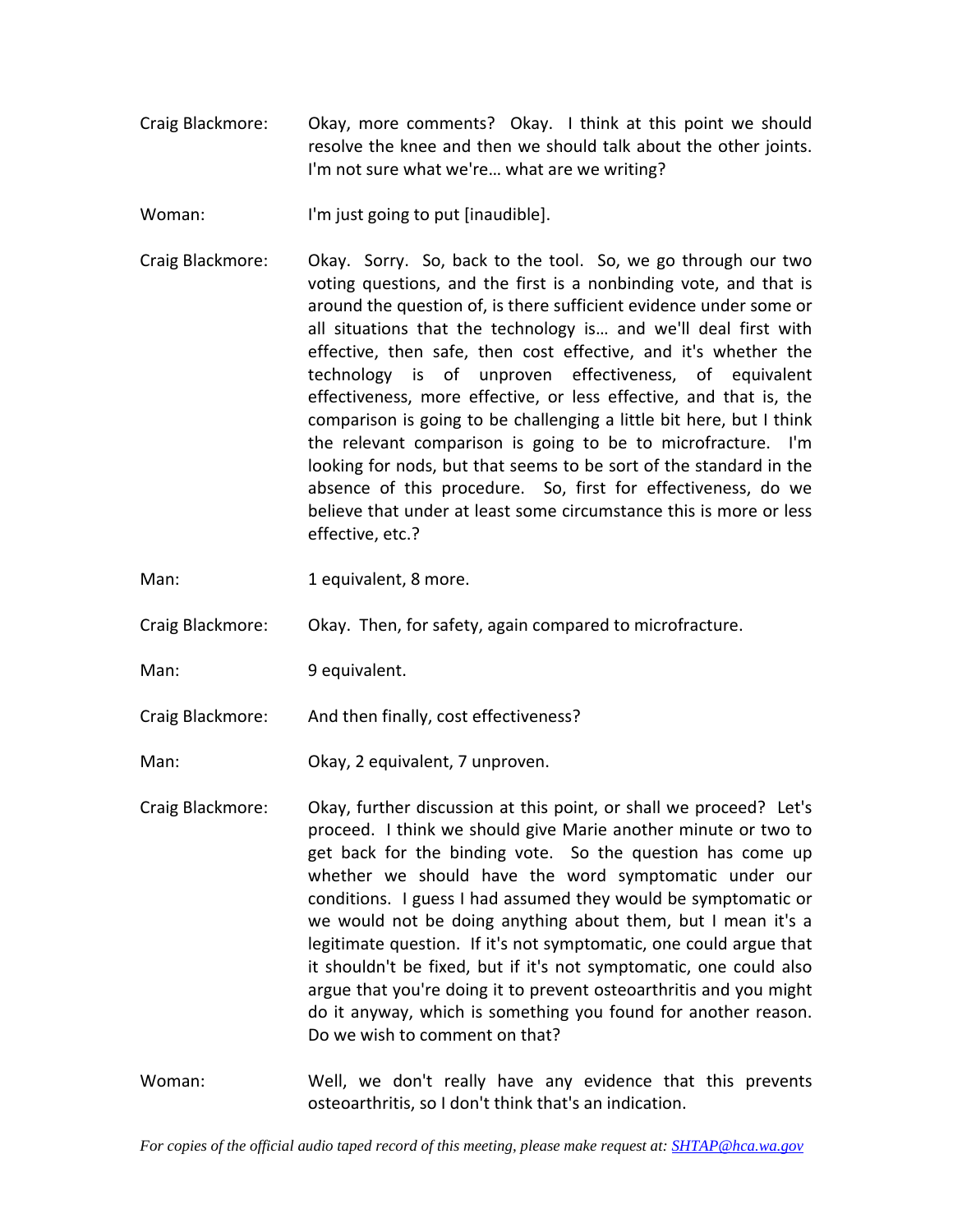- Craig Blackmore: So, if we're only doing it for symptom relief, then we might want to say, include that. I don't know. Is that one of the criterion in the?
- Man: Was there any data on asymptomatic lesions? I mean all these studies had knee pain, I assume.
- Man: It would be if you went in for another procedure and then found it. That would be under a symptomatic condition anyway.
- Man: Well I guess would there be a condition in which you would go in, say you go do an ACL repair or a meniscal repair and like you said, you find a lesion. You weren't thinking that. You didn't really see it on your MRI. You do a... I mean, you don't know if that's actually symptomatic because you have a meniscal tear. So, you're… these… in my experience is what Dr. Mandt said. These patients routinely will get, they'll go in surgically, they'll see the meniscal tear and they'll see a small defect in the cartilage, and they'll do a microfracture surgery while they're there, but I don't know. Would there be a circumstance where you would inadvertently sort of find one of these in the middle of doing something else with the knee and decide that it actually is too big for a microfracture and they would do an OATs?
- Craig Blackmore: Asymptomatic knee?
- Man: Well, no. You had a symptomatic knee, but you don't know if the lesion is symptomatic. That's my question. You're getting a scope because your knee hurts.
- Man: Feasibly, can we even do [inaudible]?
- Man: I think we ought to leave it out personally. I think you can come up with a scenario where you find an asymptomatic patient, maybe a super athlete whose stoic as can be, and you say, oh he doesn't have any symptoms. He might, but the thing is, leave it between the physician and the parents or the patient or whoever. I think that meets everything, and we're probably taking about, you know, less than half of 1% of all the patients, unless I misunderstand the literature.
- Craig Blackmore: I think I'm hearing that that's not necessary to include. So I'm going to now ask for a vote based on the discussion and the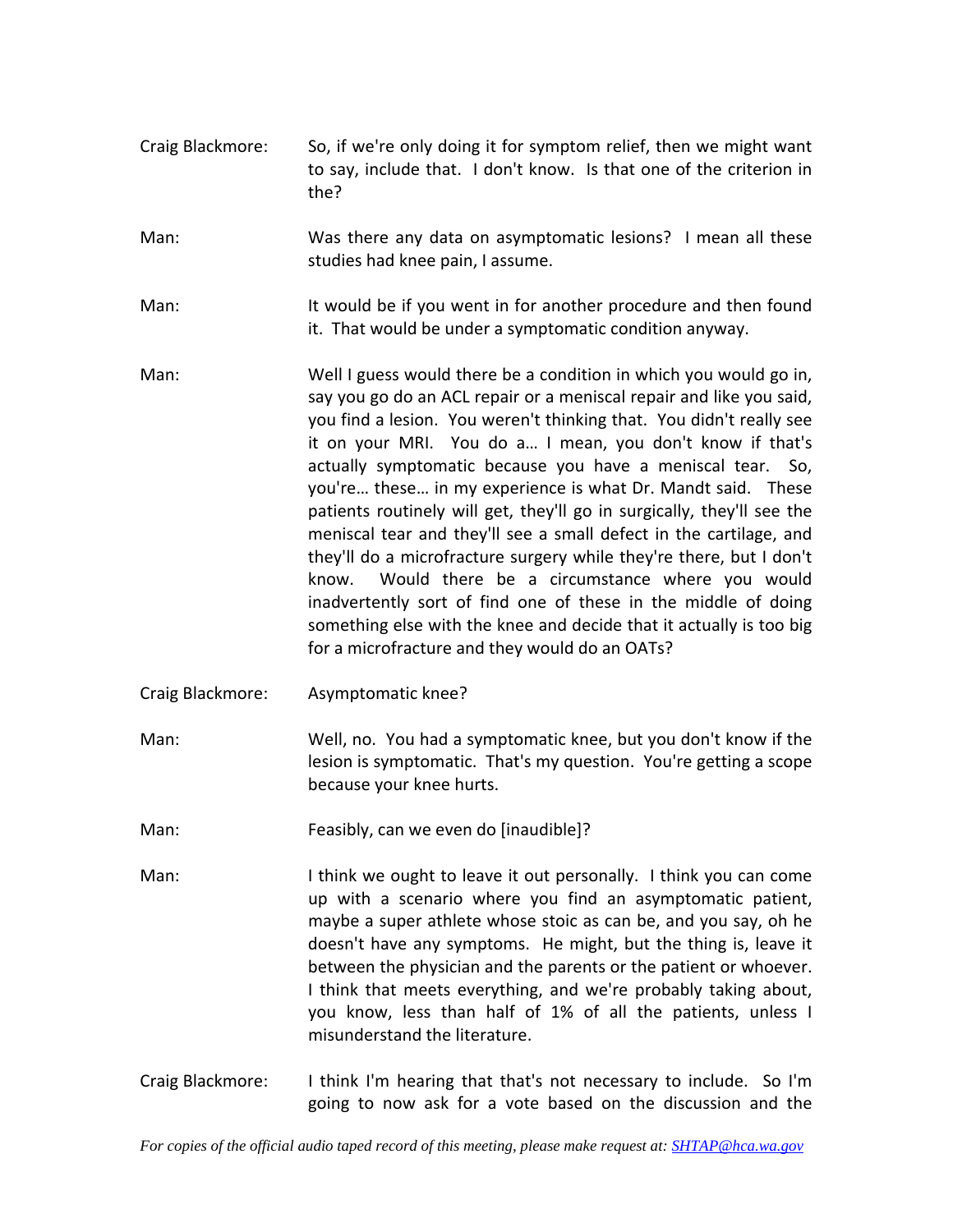evidence. This will be a binding vote based on the evidence about the technology, safety, efficacy, and cost effectiveness, if it is to be covered unconditionally, not covered, or covered under certain conditions and the conditions are patients of age 50 or older… sorry, under the age of 50, but they would only be done on older patients at the discretion of the agencies, and it would not be performed in patients with degenerative or inflammatory arthritis in that joint, or malignancy involving that joint.

- Woman: Move the malignancy just earlier in the sentence, excluding malignancy, degenerative or inflammatory arthritis in the joint.
- Craig Blackmore: Yeah, great. And then the third condition is that it is to be performed only for a single focal full-thickness articular cartilage defect.
- Man: And by transplant, that also means allograft and autograft, correct?
- Group: Yes.
- Craig Blackmore: But this is only in the knee. Okay.
- Man: So, it looks like 10 covered with conditions.
- Craig Blackmore: Okay. So, we are required to determine if our decision is in alignment with Medicare national coverage decisions, and there are none, so that is not an issue. So, next we have to consider other joints and joints that were mentioned include the ankle where we have one piece of not terribly rigorous data and shoulder and potentially other joints where we really have no reasonable data at all. So, I can entertain a vote or I can entertain discussion of what conditions might look like. I think we had one proposal the conditions might be the discretion of the agency. Is that the…
- Man: I guess I had one issue with this. That the ankle certainly is done, there is less literature, but our literature search was limited to RCTs and comparative studies with concurrent controls, because there are so many studies out there they had to get down to the comparative ones for the knee. But our charge isn't just to look at the evidence only from that kind of data. We don't look at anything else, if there's nothing else. If there's no other data on the ankle… if there's only one sort of comparative study and there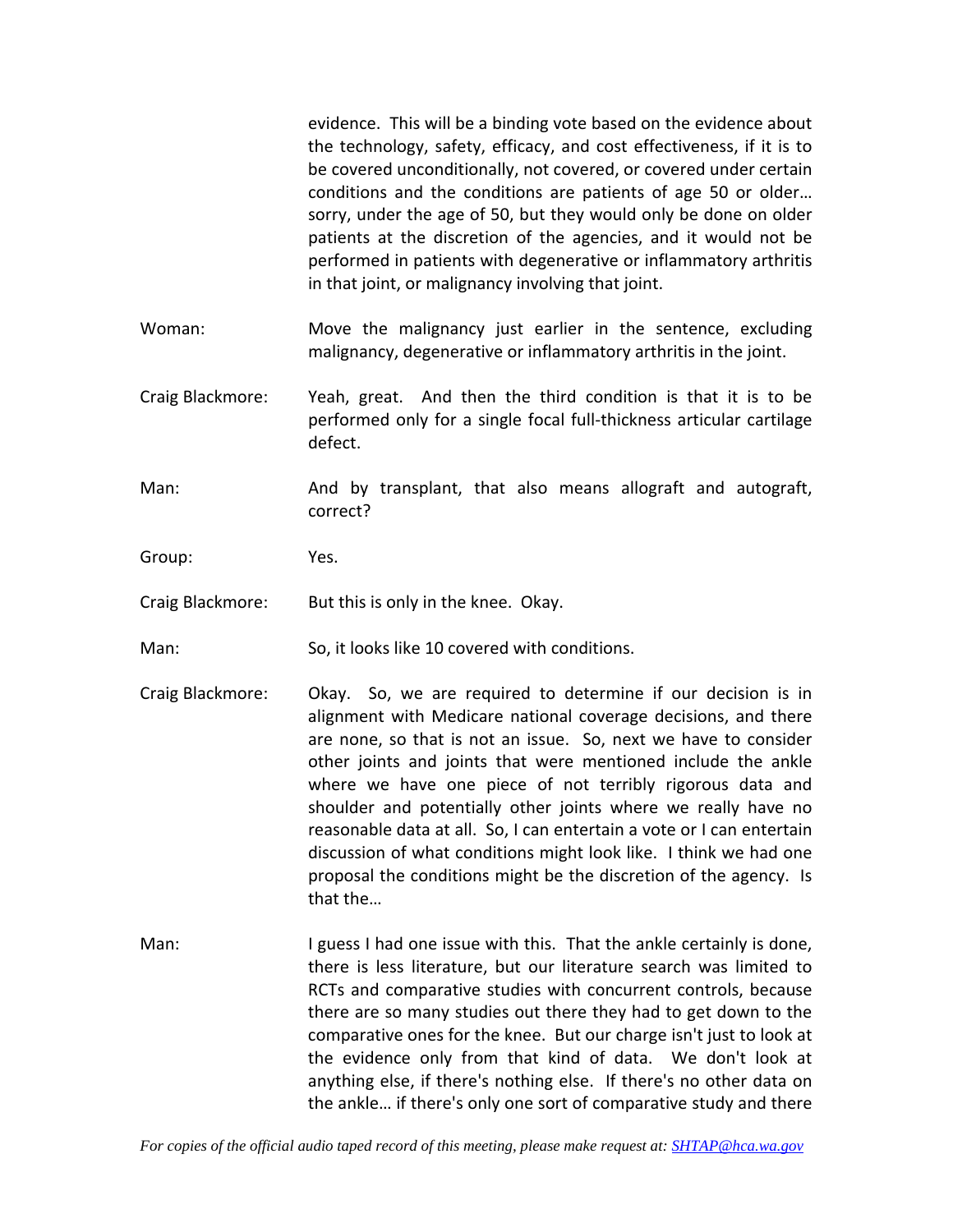are a bunch of other pieces of data on the ankle we don't know about, we just didn't look for them because they didn't meet our filter, but had we been looking for ankle they would have had to broaden their filter to find more data. So, I'm a little worried we don't have all the relevant data for the ankle, even though it's going to be of relatively low quality.

Craig Blackmore: Dr. Skelly?

Andrea Skelly: Just one comment about that. When we look at the case series, we made a decision because we had comparative data for autograft that we would not include any other for autograft, but we would for safety. For the allograft, we had no such filter, obviously because there were no comparative studies really to speak of. So, that's when we did use a case…

Man: And that's when you picked up the ankle.

Andrea Skelly: No, we picked up the ankle [inaudible].

Man: In a comparative... yeah.

Andrea Skelly: What we did not do is include case series for autograft for efficacy or effectiveness. So, in one sense you're correct. No, we don't have all the case series for the finger or for the elbow or for the shoulder. That's true. If there had been safety data on those in patient populations [inaudible] caught that.

Man: Okay.

Craig Blackmore: So, to clarify, at least in terms of safety, you did not identify any case series other than the ankle and the knee. Is that…?

Andrea Skelly: Maybe let Barbara in case I misspeak, but she did more of the safety aspect. For the autograft, we looked at case series that had at least 30 patients in them to include for safety. Most of them were in the knee. There were two in the ankle, three in the ankle, and there were other joints?

Woman: Not that were over 20 patients. Very small ones in the elbow and the shoulder.

Craig Blackmore: Richard?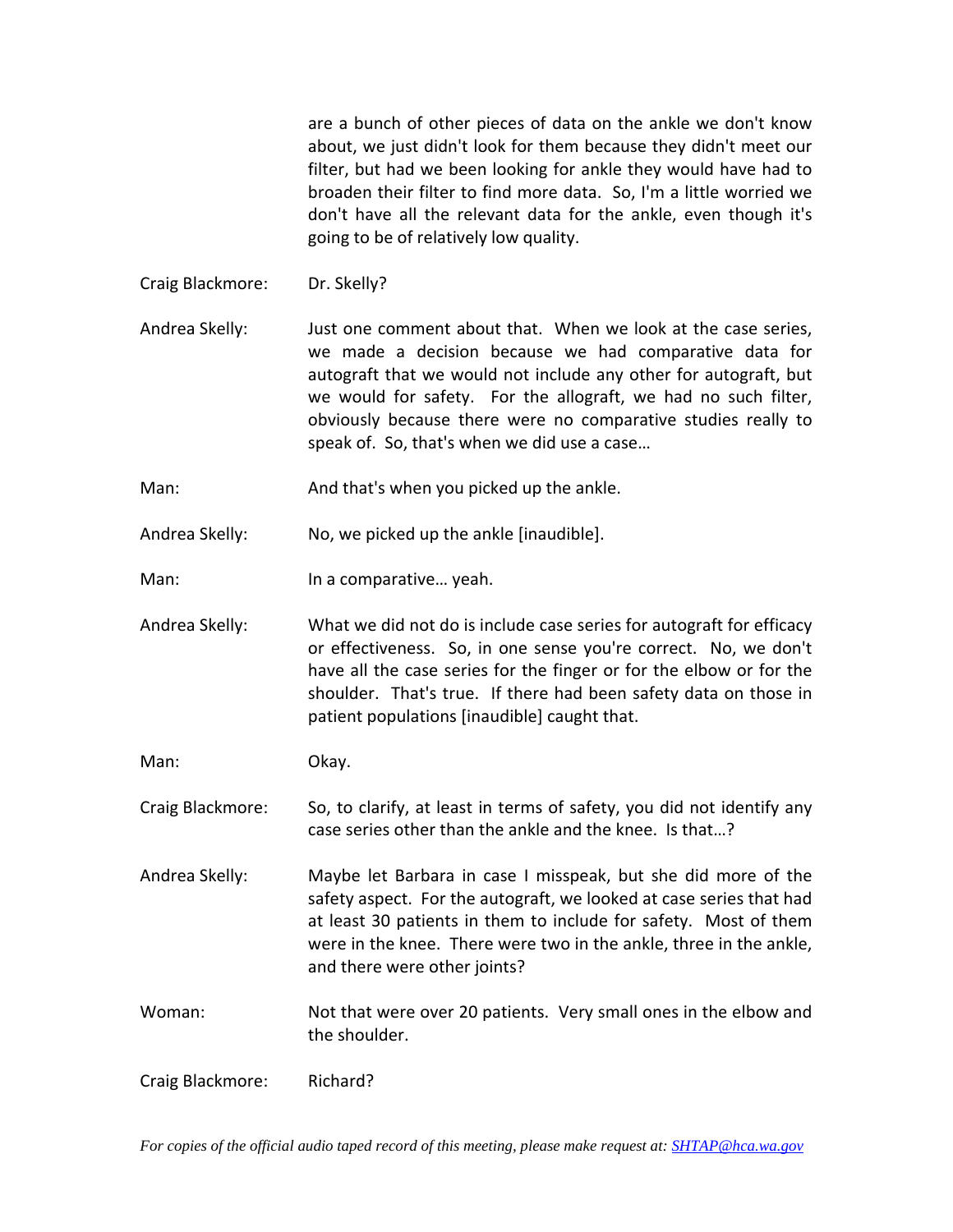- Richard Phillips: My concern about taking a vote on it is that a vote not to cover is basically an endorsement of microsurgery or the alternatives to treatment, which is really not the intended effect of what I want to vote on. So, in that sense, I either would want to… my personal point of view, would be to send it on to the agency or not to vote on it and take a stance on it, because I think we'd be… the effect of it would be unintended from what I personally would be thinking. In other words, no data available, don't cover. Those patients are going to get surgery one way or the other, I think, and I think they're going to get the surgery, which should be the decision made between the patient and the clinician.
- Craig Blackmore: I mean, I think if it's part of our topic and it was part of the, you know, the technology assessment, and I think that's what we're trying to figure out, then we're under some obligation to vote on it. Now, you can vote for coverage without condition if you think that's appropriate, but I don't think… if the work's been done we have to make a vote.
- Richard Phillips: Yeah, and I'll go along with that. I have no problem voting, but that's my concern.
- Man: I don't know, this is kind out of task, but I just did a real quick PubMed search, and there are over 30 articles on the ankle, costochondral data that we haven't looked at. I can't say anything about the quality, but there's data there that we haven't heard about, so.

Man: Yeah, that's some of my concern with it.

Craig Blackmore: What else can you tell us, Dr. Skelly? What do we know about those case series?

Andrea Skelly: Some of them were most likely too small. They didn't have at least 30 patients. Again, for autograft, because we made comparative studies we chose to limit the case series to [inaudible] patients. Without seeing the studies that he's looking at and the things that he's looking at, I can't speak to whether they were too small. They could have also… are those autograft or allograft? Are they either?

Man: It looks like both.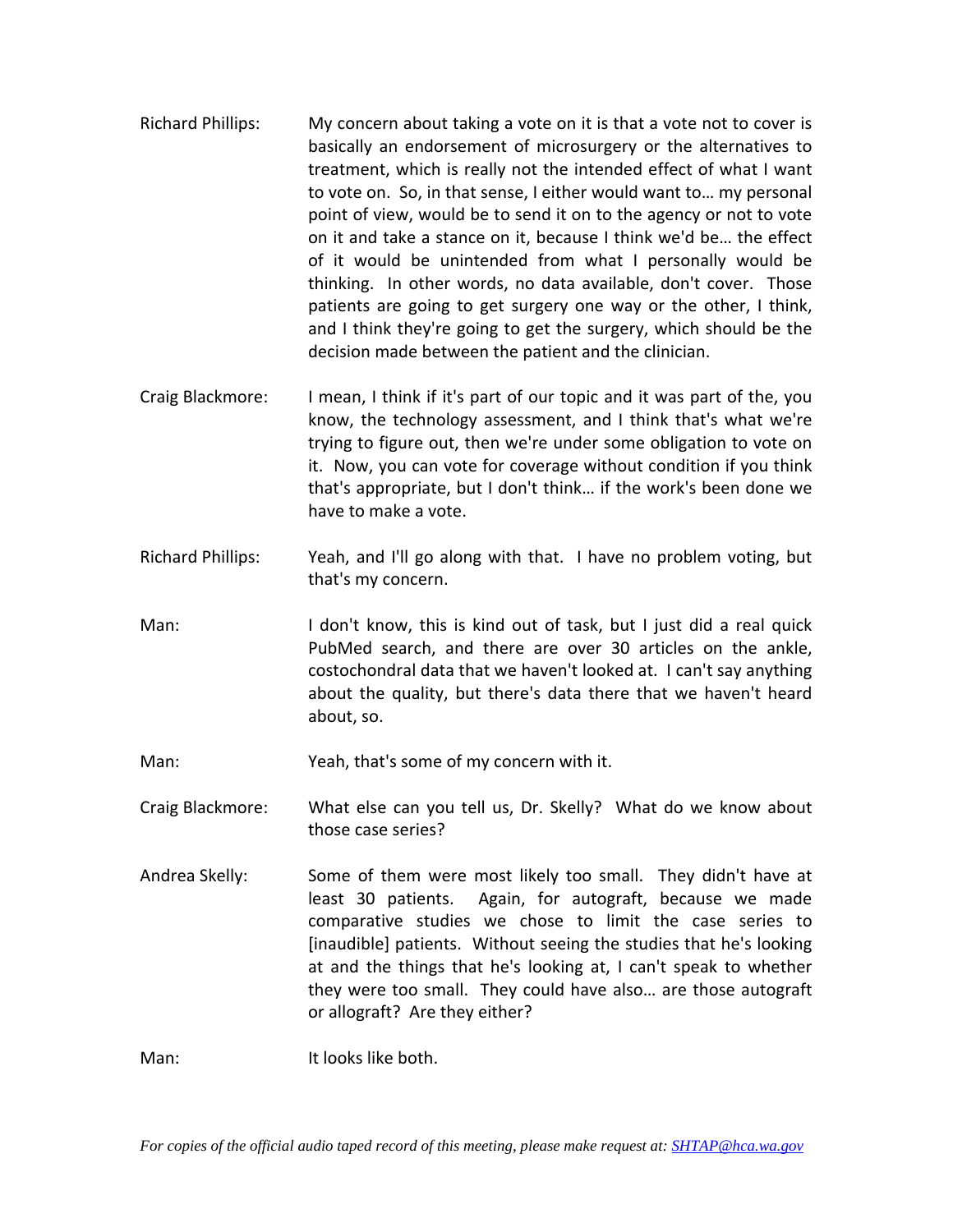Craig Blackmore: So, among the studies that included 30 or more subjects, was that your criteria, or was it 20? The ones that you identified that fit your criteria, what can you tell us about them in terms of the ankle or other joints, if any? Andrea Skelly: We looked, for those, the case series would be safety only. Craig Blackmore: Okay, and how many did you find that existed, and what were they like? Andrea Skelly: Barbara can maybe help me with that. Barbara: There were three that were over 30 patients. Craig Blackmore: Is this for the ankle? Barbara: For the ankle, yes. For the ankle there were three that were over 30 patients. Craig Blackmore: And is that in a table somewhere in our report? Barbara: Page 137. Craig Blackmore: 137. Andrea Skelly: While you're looking at that the other issue is that the number of case series would say that they did a variety of different sites, but the outcomes were not broken down by site. Man: So, you're referring to the data table on page 137, which lists reoperation, donor site morbidity, infection for the ankle procedures? Is that what you're referring to? Barbara: Table 32, which goes across page 136 and 137 breaks down the case series by knee, ankle and combined site. So the ankle are actually the… yes, it is [inaudible]. Man: So, it's a safety data table? Barbara: It's a safety data table that references the... I'm sorry, I'm wrong there's four. It references the four ankles. Craig Blackmore: Well, I mean, I think we can, you know, we can look at this one of two ways. One interpretation is that there is no good data, and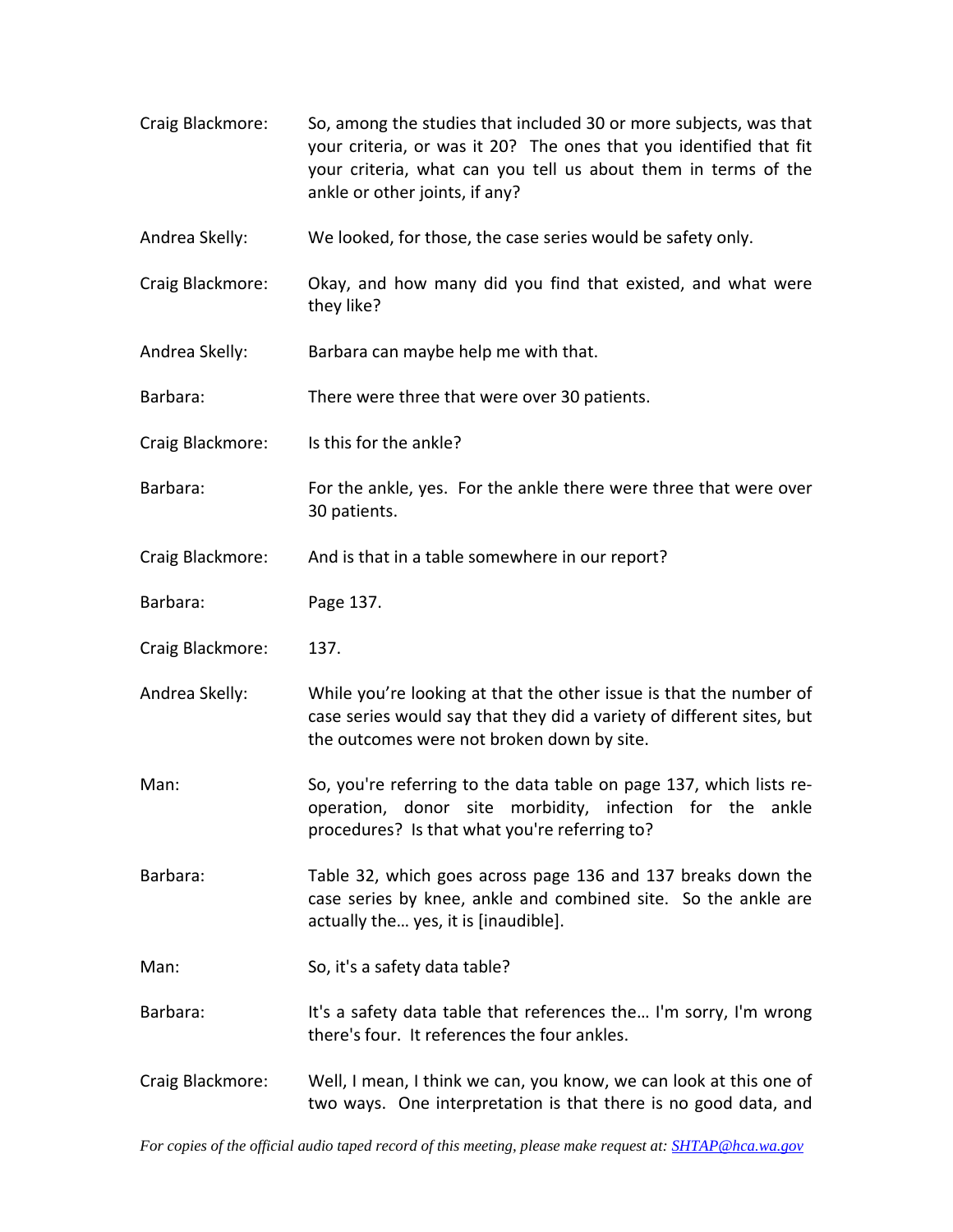we would require more than three case series without controls in order to cover it. The other way to look at it is to say it's a joint and we have data from another joint, and we thought it was sufficient in that joint. What's the difference? A joint is a joint. And I sort of have to leave that open to the committee and what people's feeling is. Would a few case series be sufficient to cover another joint? Is it reasonable to expect each joint to be studied individually, or should we extrapolate from one joint to another, because clearly you're not going to have randomized clinical trials of the thumb, for example, or every other joint in the body? So, I think we can take one of two paths on this.

- Man: I guess it depends a little bit on clinically what the disease process is in these other joints that would lead to this situation, and we don't know that. We haven't been hearing about that. So, I mean, maybe we can ask our clinical expert if there's, you know, what the… are there pathologic conditions in those joints that mirror what happens in the knee, or is it just a different joint that functions differently and it's not applicable?
- Peter Mandt: Well I think the ankle, I mean, the conditions can be similar. There's osteochondritis dissecans in the talus and there are talar dome fractures that are traumatic. You know, if the lesion is small enough then a microfracture should be sufficient, but there are certainly conditions where the lesions are larger and because the pressures are so high in the ankle, it doesn't do well with lower surface area.

So, I don't personally do ankle allografts, but I do have a partner that does them. Most of them, I think, are starting to transition to doing allografts rather than autografts. A lot of the early osteochondral transfers in the ankle were done using autografts and the problem is that most of the lesions are around the shoulder or the talus. So, we have two articular surfaces, you know, it's sort of that perpendicular ankle so you can't get an autograft plug from the knee to fit into the ankle and have it cover the surface appropriately. I don't know.

But as you say, kind of the osteo… I think the history of osteochondral allografts in the ankle has been sort of one that's, you know, taken off from the positive results in the knee. So, you know, the studies are still early. My partner, Tom Chi, who is an ankle… foot and ankle specialist, you know, has probably one of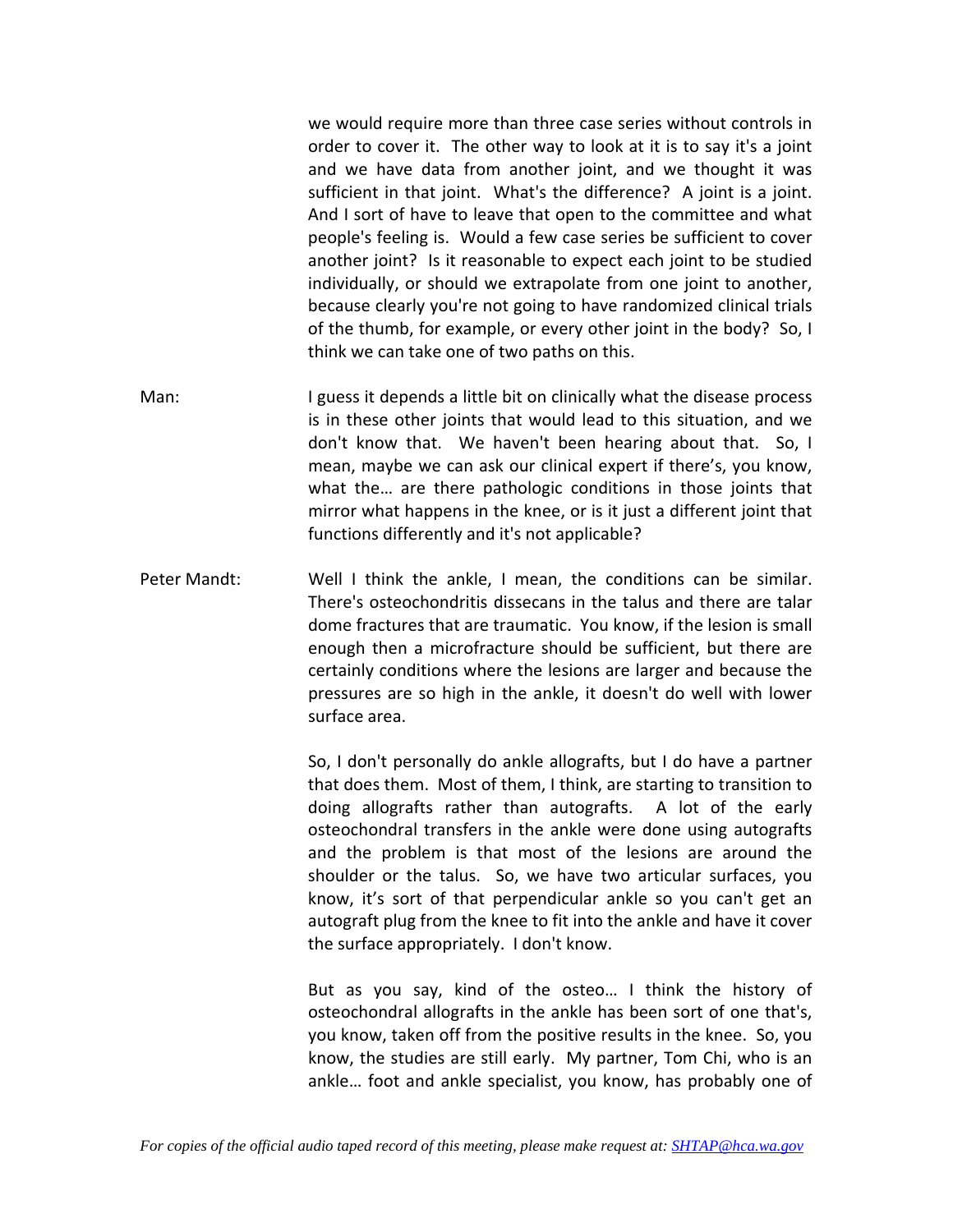the larger series of ones that have been done and his publications [inaudible] clinical applications.

With respect to the shoulder, I think it's a much less common problem. I mean, you don't see osteochondritis dissecans really in the shoulder. There is one other application in the shoulder, though, that is sort of unique and that's a large [inaudible] defect that's come about in chronic instability where the posterior aspect of the humeral head has become deficient and then that contributes to further episodes of instability because of the mechanical deficiency of, you know, losing part of the spherical shape. So, you know, that's been listed as a common reason to do osteochondral allografts on shoulders… well, I mean common relatively speaking because there aren't really that many other indications [inaudible].

- David McCulloch: Am I right in thinking that when you take the donor, where does the donor site from the ankle come from, the knee?
- Peter Mandt: Well, that's what I was referring to earlier. That, you know, a lot of the earlier studies were using the knee as a donor site for the osteochondral autografts but just the problem being the unique architecture of the ankle is such that in the talus most of the lesions occur on the shoulder of the talus, so you have two articular surfaces that need to be replaced. So, you don't really have a place in the knee where you can obtain a graft. I mean, certainly not without causing additional morbidity. So, you know, I think it's getting to be the more common way to do it is to use an allograft.

David McCulloch: Right.

- Craig Blackmore: Other thoughts?
- Man: I have one. What's the agency experience with the ankle? Nothing? And you don't allow shoulders anyway, right?
- Man: We don't allow ankles or shoulders because there's no data.
- Woman: It does seem like this is a little early in this part of this application of the procedure. So, if the data is not there, I'm inclined to not make a coverage decision for it.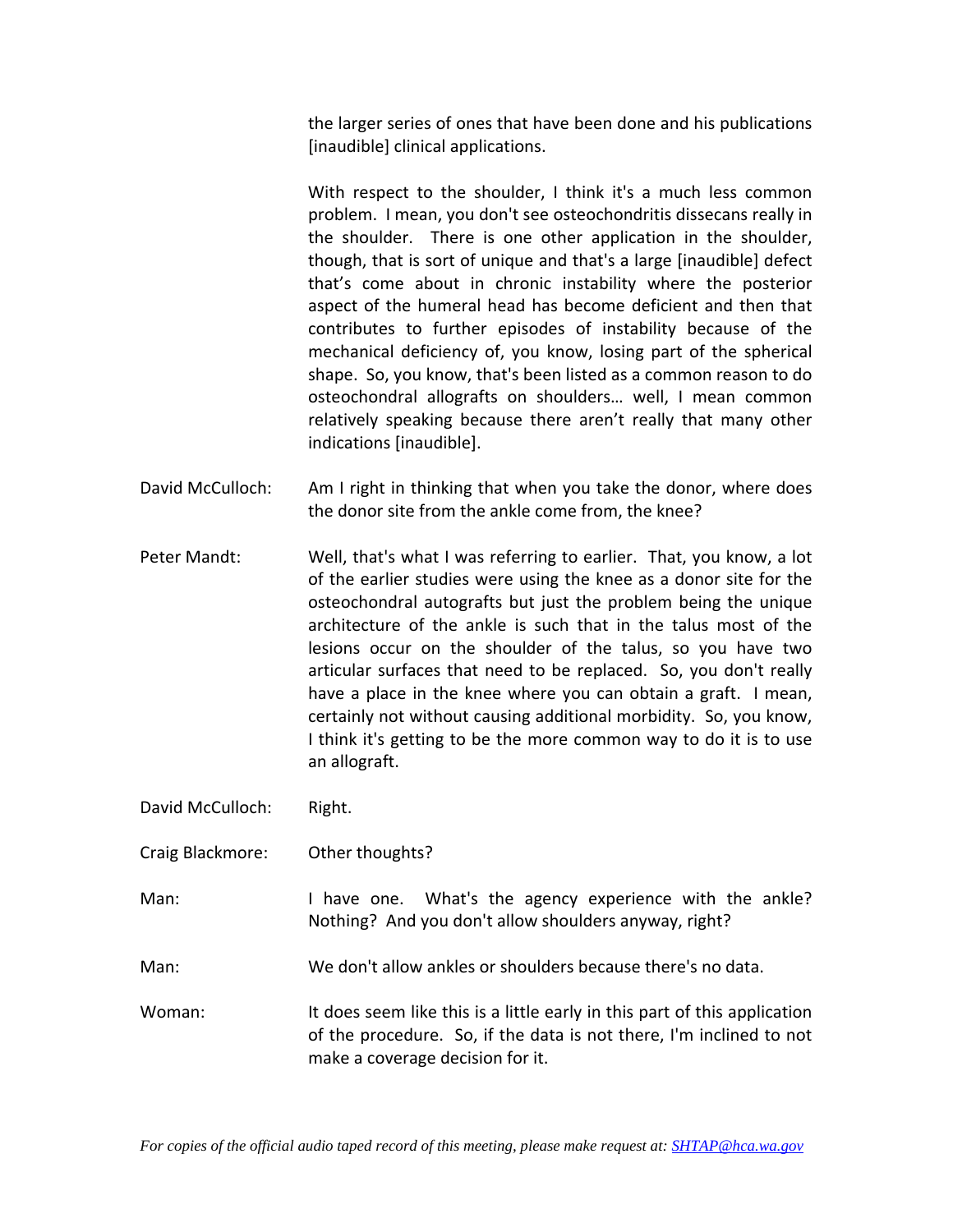Man: I go back to what Richard said, though, that you have one issue that there is the joint‐to‐joint issue. The ankle is different than the knee. But it's a major weightbearing joint. These things certainly occur, and they're going to do something. You have a symptomatic osteochondral defect in the ankle; they're going to get something. So, I mean the treatment is still there, and I know we have the issue of data, but do you prove every joint? Do you prove every level of the spine for a disk if you're going to… can you only fuse at L5‐S1 and not L1‐2? I mean, you run into that a bit. They're different. Different outcomes, different everything else, different mechanics, but we don't look at them differently when we cover them, and I…

Woman: Well, we do now. They're already doing that, actually.

Man: By level?

Woman: No, the agencies don't cover shoulder or ankle currently.

Man: No, no, no. Yeah, I know. I know, but for the spine we don't not cover a level, and so I, you know… yeah, I guess you go with what the data is, but do you prove it everywhere, and if you don't cover it, they're all going to… I don't know. Do they do the chondrocyte transplant in an ankle? If they couldn't do the OATs, what would happen? They all do microfractures for 2 or 3 cm defects in the ankle, or they would have to put a plate in or? You know, you get into ankles, what do you do?

Man: Fusion and either back up...

Man: Yeah, you have an ankle fusion. In the ankle, your choices are so poor in terms of what you can do surgically. You can't sort of clean them out. I mean, you're… so that's what I struggle with. The idea of taking that away and saying well then what do you do with a 20‐year‐old with a posttraumatic OCD in his ankle, which I've seen before? And if you can't do this, then you have a 3‐cm or 2‐cm OCD in there, what do you do? They're going to get something, and I don't know that.. I don't necessarily like the idea of extrapolating from one joint to another, but I don't know that it's totally unreasonable in this case, and I don't know that this would be, you know… I don't know why I would think this would be an over-utilized procedure. It's pretty rare. People don't usually like to operate on ankles and to scope ankles. So, it isn't something that's readily abused, as far as I've ever noticed, but I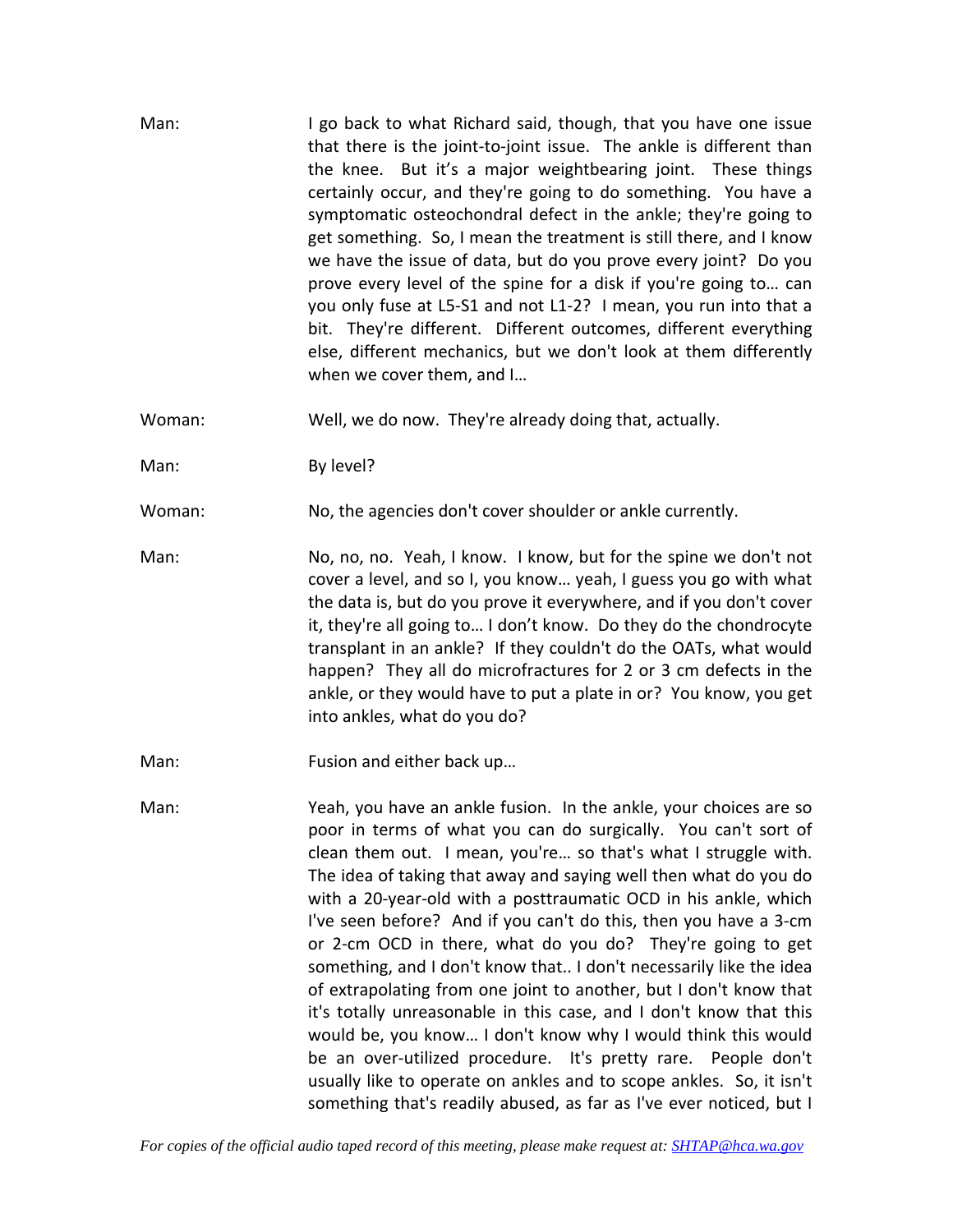have no data. It's just purely personal observation. So, that's what I worry about.

Woman: I just want to point out that there is no CPT code for anything other than knees.

Man: So, they don't get paid at the moment? Do they bill an unlisted code? They bill an unlisted code and they negotiate for something.

- Craig Blackmore: Yeah, I guess what I'm hearing is that there's substantial differences between the knee and the ankle. If nothing else, you have to do a knee procedure to repair the ankle, and I think that it… in many ways joints are the same, but I think in this particular case there are meaningful differences, and we haven't seen any good data, and though I accept the argument that something is going to happen, having something that we don't know if it works isn't necessarily better than having something else that we don't know whether or not it works. So, my feeling would be not to cover other joints unless there's some data that's actually effective in those other joints.
- Michael Souter: I would agree. I think this is investigational in other joints.

Man: Absolutely.

Woman: And these kinds of things will arise again, and so we'll... I mean there's no such thing as precedent here, but still. I mean, I think it's worth considering that.

Craig Blackmore: Okay. Other thoughts? I don't want to. Okay. So, back to the sheet. So the first voting question, and we can either lump all joints other than the knee, or we can treat them somewhat separately. My preference would be to lump them. I think people are going to be making their decision the same regardless of which joint we're talking about. So, we'll start with the nonbinding vote on whether the technology, and now we're talking about OATs in joints other than the knee is effective and your choices are unproven, equivalent, and less or more effective, and that's in comparison to again microfracture and…

Man: 9 unproven, 1 equivalent.

Craig Blackmore: Next, is safety.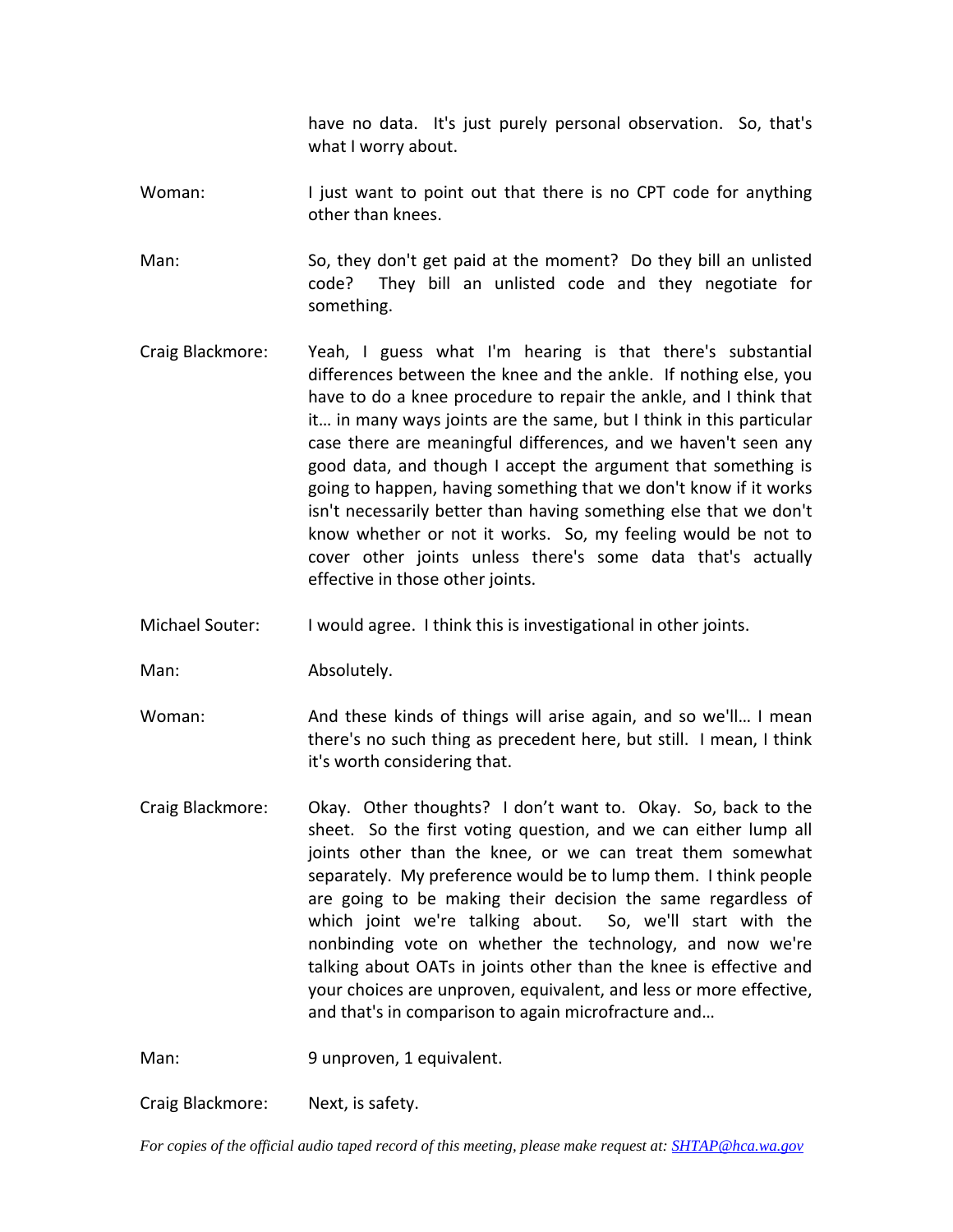| Man: | It looks like 9 unproven, 1 equivalent. |
|------|-----------------------------------------|
|------|-----------------------------------------|

Craig Blackmore: And then, finally, cost effectiveness.

Man: 10 unproven.

Craig Blackmore: Further discussion at this point? Anyone wish to comment?

- Man: Just one thing I have to say. So, if we're voting on this, it would be… just to throw this out there, it would be cover, don't cover, or cover with the same conditions that we were talking about from the knee, or?
- Man: No, we haven't defined any conditions.
- Craig Blackmore: I think we would have a cover with conditions to be specified and then if we elect that we would go back and determine the conditions if people are comfortable with that. Also, we could talk about what the conditions might look like first.
- Man: Or do we want to vote on whether we want to separate the other joints out or simply lump them with the knee? It seems like most people don't want to do that. I'm just saying. I'm just trying to figure out what we're actually voting on here.
- Craig Blackmore: We've already voted on the knee, and so at this point… there's two approaches. We can either come up with a set of conditions we're comfortable with and then have a vote, and then that set of conditions is binding. We've done it that way, like we did today. Or, in the past, we've done it the other way where you vote on conditions and then you have another vote on what those conditions look like, and we've used either of those, depending on which seemed to feel right in terms of getting to the decision first. My belief is, in this case, we should use the latter approach, because I don't think we're going to end up in the conditions place. If I did think we were going to end up there, then I would advocate we try to decide what those are as a more efficient way of decision making. Okay.

So, based on the evidence about the technology, safety, efficacy and cost effectiveness, not covered, covered unconditionally, or covered under certain conditions, which would then be determined.